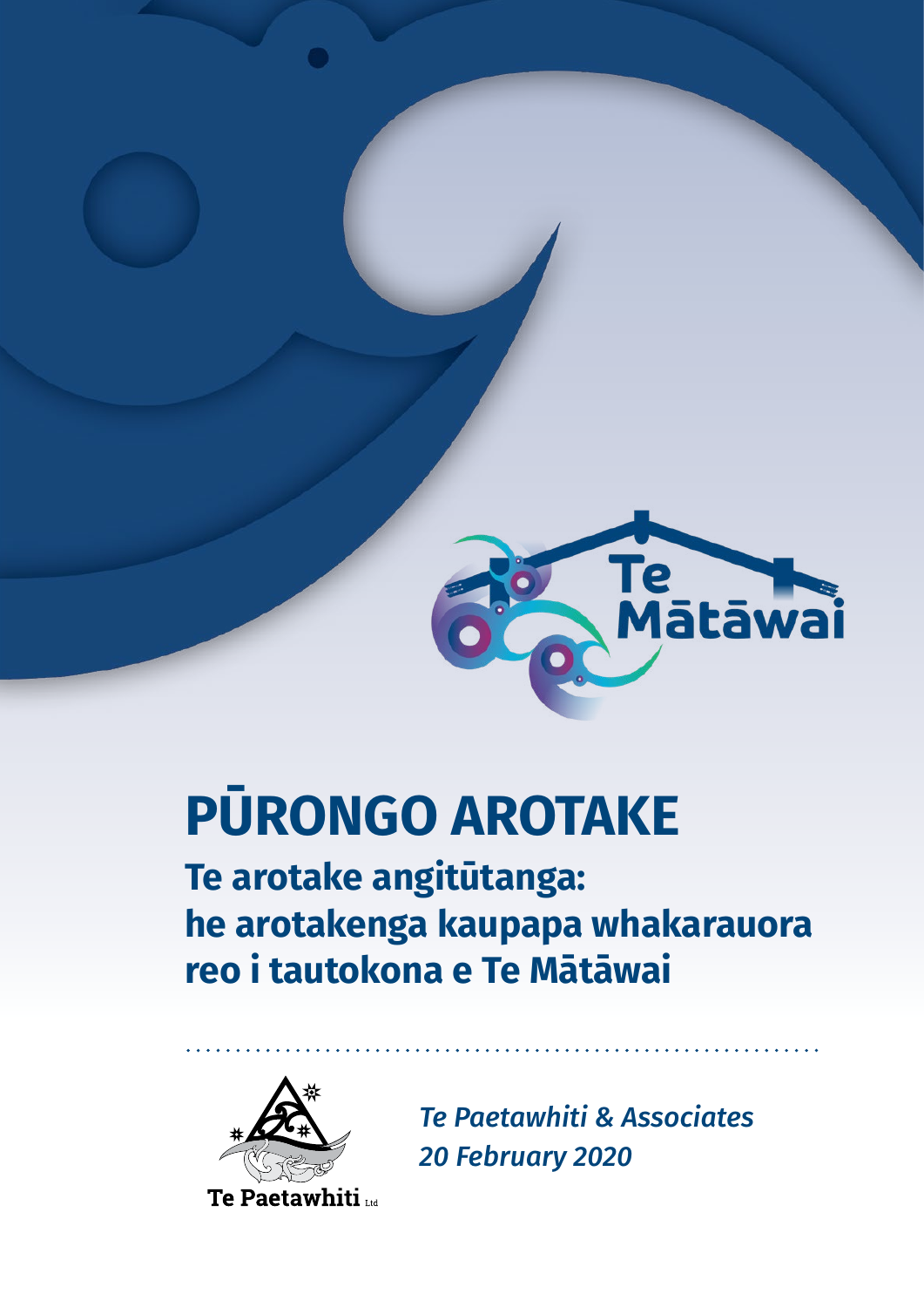

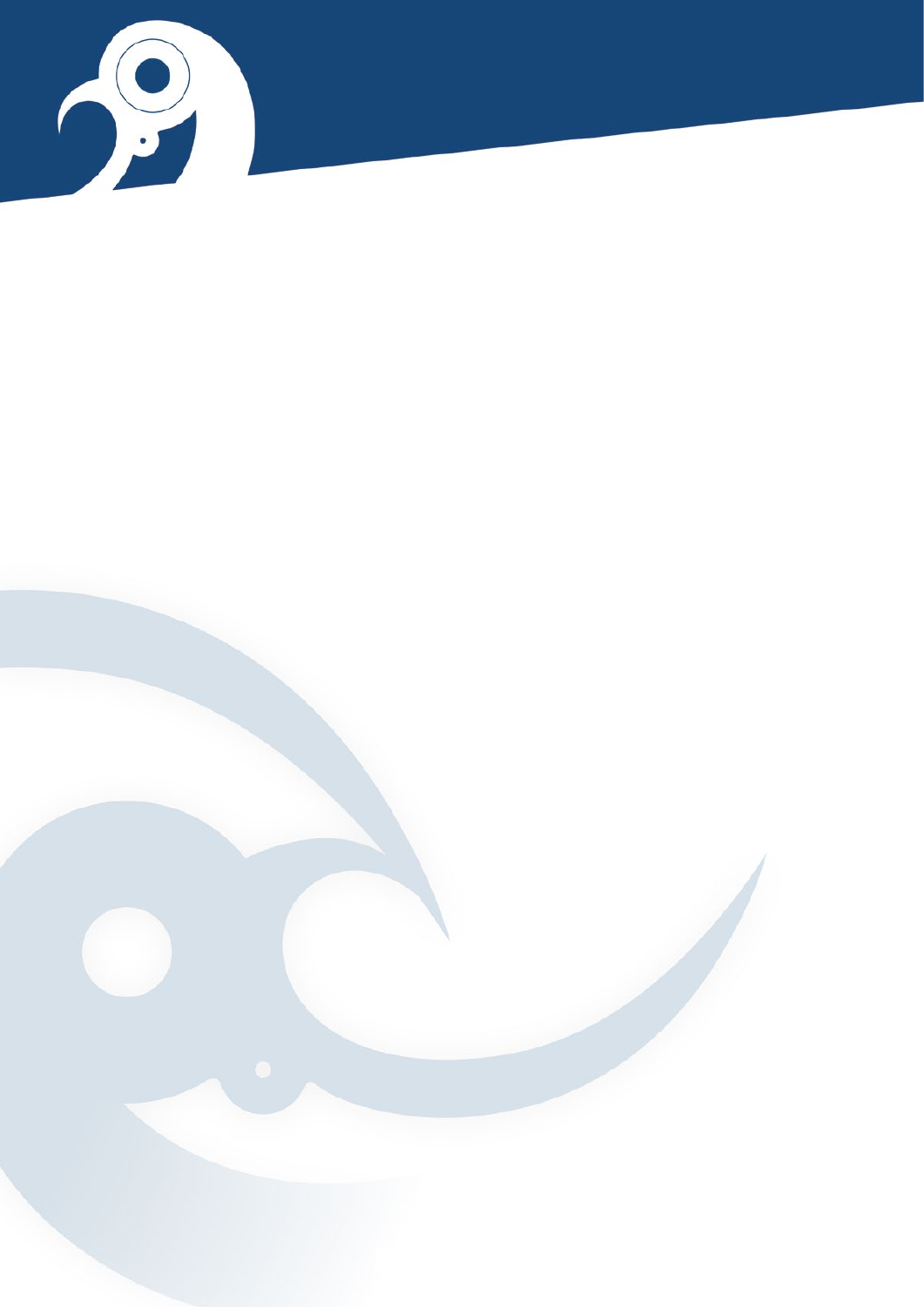

## **Contents**

|  | 1. Executive summary                                            | 2.                |
|--|-----------------------------------------------------------------|-------------------|
|  | Horopaki   Context                                              | $\overline{2}$    |
|  | Te Arotake   Evaluation                                         | $\overline{2}$    |
|  | Ngā Hua   Findings                                              | $\mathbf{3}$      |
|  | Ngā Take Angitū   Factors contributing to success               | 3                 |
|  | Ngā Wero   Challenges                                           | 5                 |
|  | Ngā Tukunga Iho   Contribution to outcomes                      | 6                 |
|  | Language outcomes                                               | 6                 |
|  | Identity and culture                                            | 6                 |
|  | Collective capacity                                             | 6                 |
|  | Summary and recommendations                                     | 7                 |
|  | 2. Horopaki   Context                                           | 8                 |
|  | Te Mātāwai                                                      | 8                 |
|  | Te Whare o Te Reo Mauriora                                      | 8                 |
|  | Ngā Kāhui   Regional clusters                                   | 9                 |
|  | 3. Tikanga Arotake   Evaluation Approach                        | 10                |
|  | Tohu tātaki arotake   Evaluative brief                          | 10 <sup>°</sup>   |
|  | Te ariā arotake   Evaluative theory                             | 10                |
|  | Te hoahoa arotake   Evaluation design                           | 11                |
|  | Ngā pātai arotake matua   Key evaluation questions              | $12 \overline{ }$ |
|  | Tikanga kohikohi kōrero   Data gathering methods                | 12                |
|  | Ngā kaupapa   Sample of initiatives<br>Mahi Whakaaro   Analysis | 13<br>15          |
|  |                                                                 |                   |
|  | 4. Ngā kaupapa angitū   Success case studies                    | 16                |
|  | Te Tai Tokerau   iMāori App                                     | 16                |
|  | iMāori App                                                      | 16                |
|  | Ngā Hua<br>Ngā Wero                                             | 17<br>17          |
|  | Ngā Toitūtanga                                                  | 18                |
|  | Te Tai Tokerau   Ngā Piringa Kōrero o Te Tai Tokerau            | 19                |
|  | Ngā Piringa Kōrero o Te Taitokerau                              | 19                |
|  | Ngā Hua                                                         | 20                |
|  | Ngā Angitūtanga                                                 | 21                |
|  | Ngā Wero                                                        | 21                |
|  | Ngā Toitūtanga                                                  | 21                |
|  | Tainui   Hauā Reo, Hauā Tangata                                 | 22                |
|  | Hauā Reo, Hauā Tangata                                          | 22                |
|  | Ngā Hua                                                         | 23                |
|  | Ngā Angitūtanga                                                 | 24                |
|  | Ngā Wero                                                        | 25                |
|  | Ngā Toitūtanga                                                  | 25                |
|  | Mātaatua   Karanga Wānanga                                      | 26                |
|  | Karanga Wānanga                                                 | 26                |
|  | Ngā Hua                                                         | 27                |
|  | Ngā Wero                                                        | 28                |
|  | Ngā Toitūtanga                                                  | 28                |
|  |                                                                 |                   |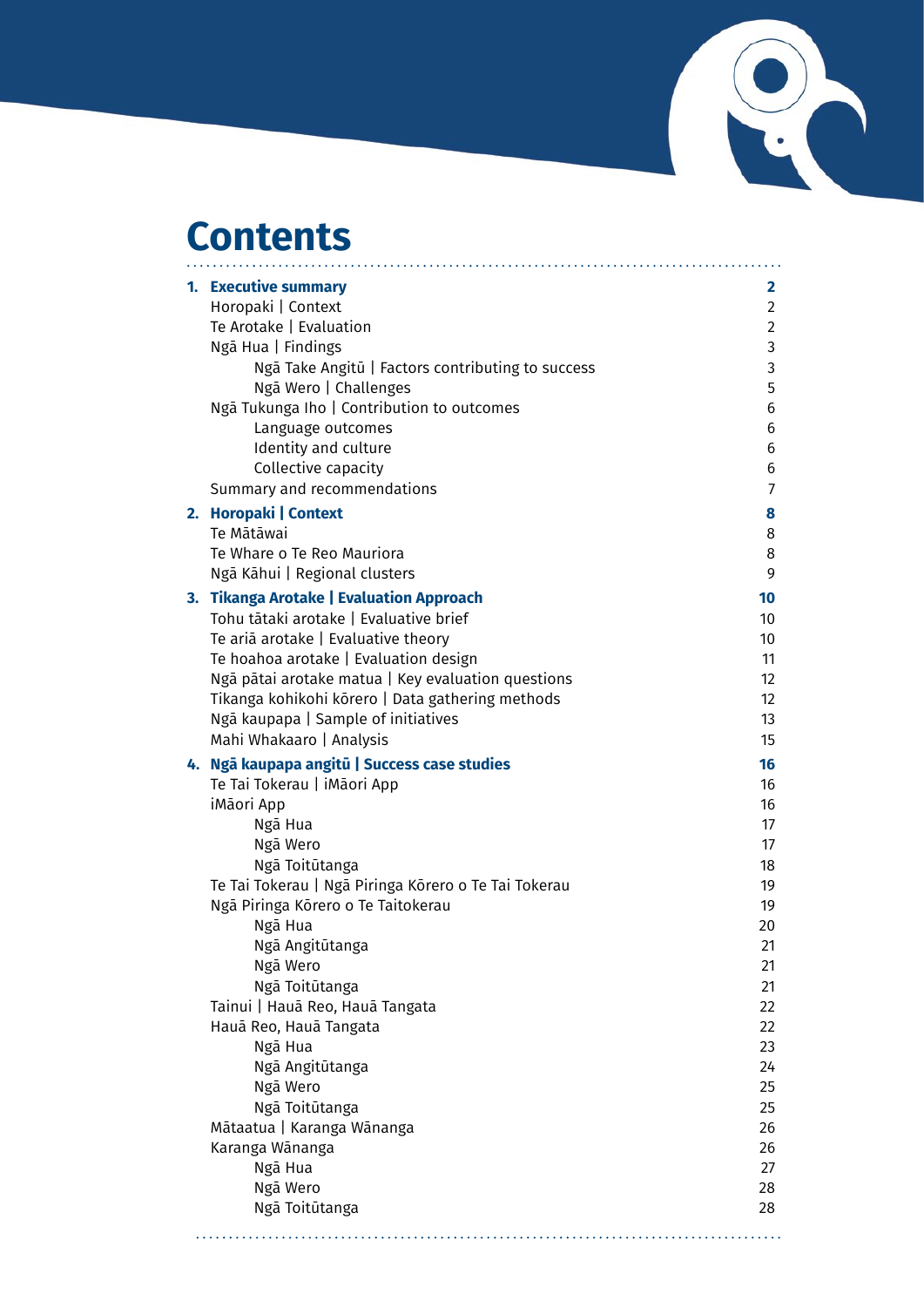| Te Arawa   Te Kura o Ngāti Tarāwhai                               | 29 |
|-------------------------------------------------------------------|----|
| Te Kura o Ngāti Tarāwhai                                          | 29 |
| Ngā Hua                                                           | 30 |
| Ngā Wero                                                          | 31 |
| Ngā Toitūtanga                                                    | 32 |
| Te Tai Rāwhiti   Kia Haruru anō te reo Māori                      | 33 |
| Kia haruru anō te reo Māori                                       | 33 |
| Ngā Hua                                                           | 34 |
| Ngā Angitūtanga                                                   | 35 |
| Ngā Wero                                                          | 36 |
| Ngā Toitūtanga                                                    | 36 |
| Te Tai Rāwhiti   Te Toi Huarewa                                   | 37 |
| Te Toi Huarewa                                                    | 37 |
| Ngā Hua                                                           | 38 |
| Ngā Angitūtanga                                                   | 40 |
| Ngā Wero                                                          | 41 |
| Ngā Toitūtanga                                                    | 41 |
| Te Tai Hau-ā-uru   RaRau Mai                                      | 42 |
| RaRau Mai                                                         | 42 |
| Ngā Hua                                                           | 43 |
| Ngā Angitūtanga                                                   | 44 |
| Ngā Wero                                                          | 45 |
| Ngā Toitūtanga                                                    | 45 |
| Te Waipounamu - Te Tai Tonga                                      |    |
| Te Rautaki Whakarauora i te reo me te ahurea o Rangitāne o Wairau | 46 |
| Te Rautaki Whakarauora i te reo me te ahurea o Rangitāne o Wairau | 46 |
| Ngā Hua                                                           | 47 |
| Ngā Angitūtanga                                                   | 48 |
| Ngā Wero                                                          | 48 |
| Ngā Toitūtanga                                                    | 49 |
| Te Waipounamu - Te Tai Tonga   He Waka Rāpoi                      | 50 |
| He Waka Rāpoi                                                     | 50 |
| Ngā Hua                                                           | 50 |
| Ngā Angitūtanga                                                   | 52 |
| Ngā Wero                                                          | 53 |
| Ngā Toitūtanga                                                    | 54 |
| Te Waipounamu - Te Tai Tonga   Ngāti Mutunga o Wharekauri Trust   | 55 |
| Ngāti Mutunga o Wharekauri Trust                                  | 55 |
| Ngā Hua                                                           | 56 |
| Ngā Angitūtanga                                                   | 57 |
| Ngā Wero                                                          | 58 |
| Ngā Toitūtanga                                                    | 58 |
| Te Reo Tukutuku   Kura Whakarauora Reo                            | 59 |
| Kura Whakarauora Reo                                              | 59 |
| Ngā Hua                                                           | 59 |
| Ngā Angitūtanga                                                   | 60 |
| Ngā Wero                                                          | 61 |
| Ngā Toitūtanga                                                    | 61 |
| Te Reo Tukutuku   Te Reo Wainene o Tua                            | 62 |

222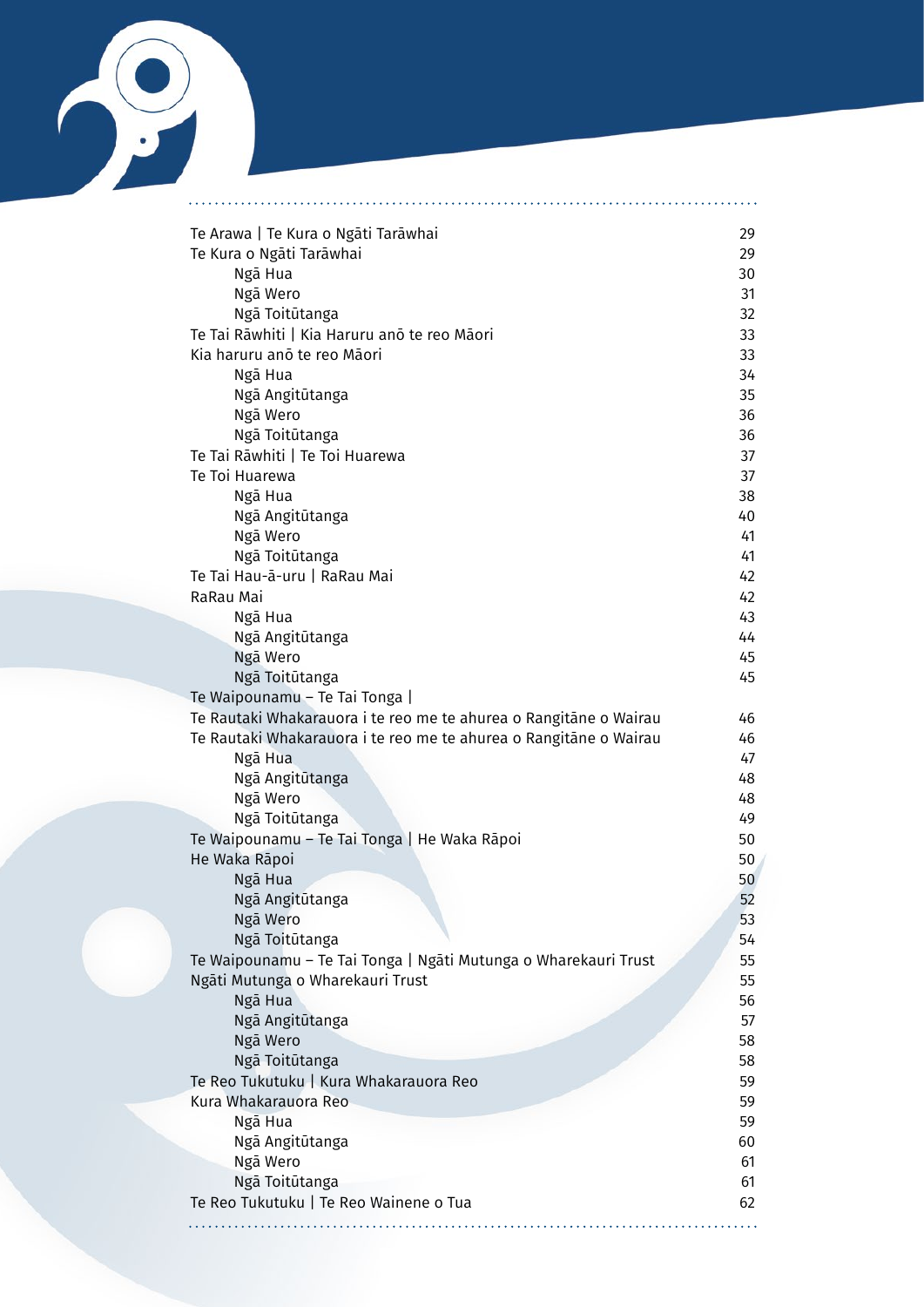

|    | Te Reo Wainene o Tua - The Sweet Story of Yesteryear                    | 62 |
|----|-------------------------------------------------------------------------|----|
|    | Ngā Hua                                                                 | 63 |
|    | Nga Angitūtanga                                                         | 64 |
|    | Ngā Wero                                                                | 66 |
|    | Ngā Toitūtanga                                                          | 67 |
|    | 5. Ngā Hua   Evaluation findings                                        | 68 |
|    | Ngā Take Angitū   Factors enabling success                              | 68 |
|    | Effective leadership and administration                                 | 68 |
|    | Strategic alignment                                                     | 68 |
|    | Facilitation                                                            | 69 |
|    | Design of the initiative including content and delivery                 | 69 |
|    | Strengths-based                                                         | 70 |
|    | Reflective practice and continuous improvement                          | 70 |
|    | Ngā Wero   Barriers and challenges                                      | 71 |
|    | Capacity and resourcing                                                 | 71 |
|    | Time<br>71                                                              |    |
|    | Intellectual property                                                   | 72 |
|    | Sustainability                                                          | 72 |
|    | Ngā Tukunga Iho   Contribution to outcomes                              | 73 |
|    | Outcome model for funded initiatives                                    | 73 |
|    | Whanaungatanga as an enabler                                            | 73 |
|    | Language outcomes                                                       | 74 |
|    | Resources                                                               | 75 |
|    | Identity and culture                                                    | 75 |
|    | Collective capacity                                                     | 75 |
|    | <b>6. Summary and recommendations</b>                                   | 76 |
| 7. | <b>Appendices</b>                                                       | 77 |
|    | Te arotake angitūtanga: he arotakenga kaupapa whakarauora reo           |    |
|    | i tautokona e Te Mātāwai 2019                                           | 78 |
|    | Evaluating success: an evaluation of Te Mātāwai funded initiatives 2019 | 78 |
|    | Whārangi Whakaae Kaitono/Whānau / Participant Consent Form              | 81 |
|    | Kaitono evaluation questions                                            | 82 |
|    | Whānau evaluation questions                                             | 83 |
|    |                                                                         |    |

**Disclaimer:** The information in this document is presented in good faith using the information available to us at the time of preparation. It is provided on the basis that the authors of the report are not liable to any person or organisation for any damage or loss that may occur in relation to taking or not taking action in respect of any information or advice within this document.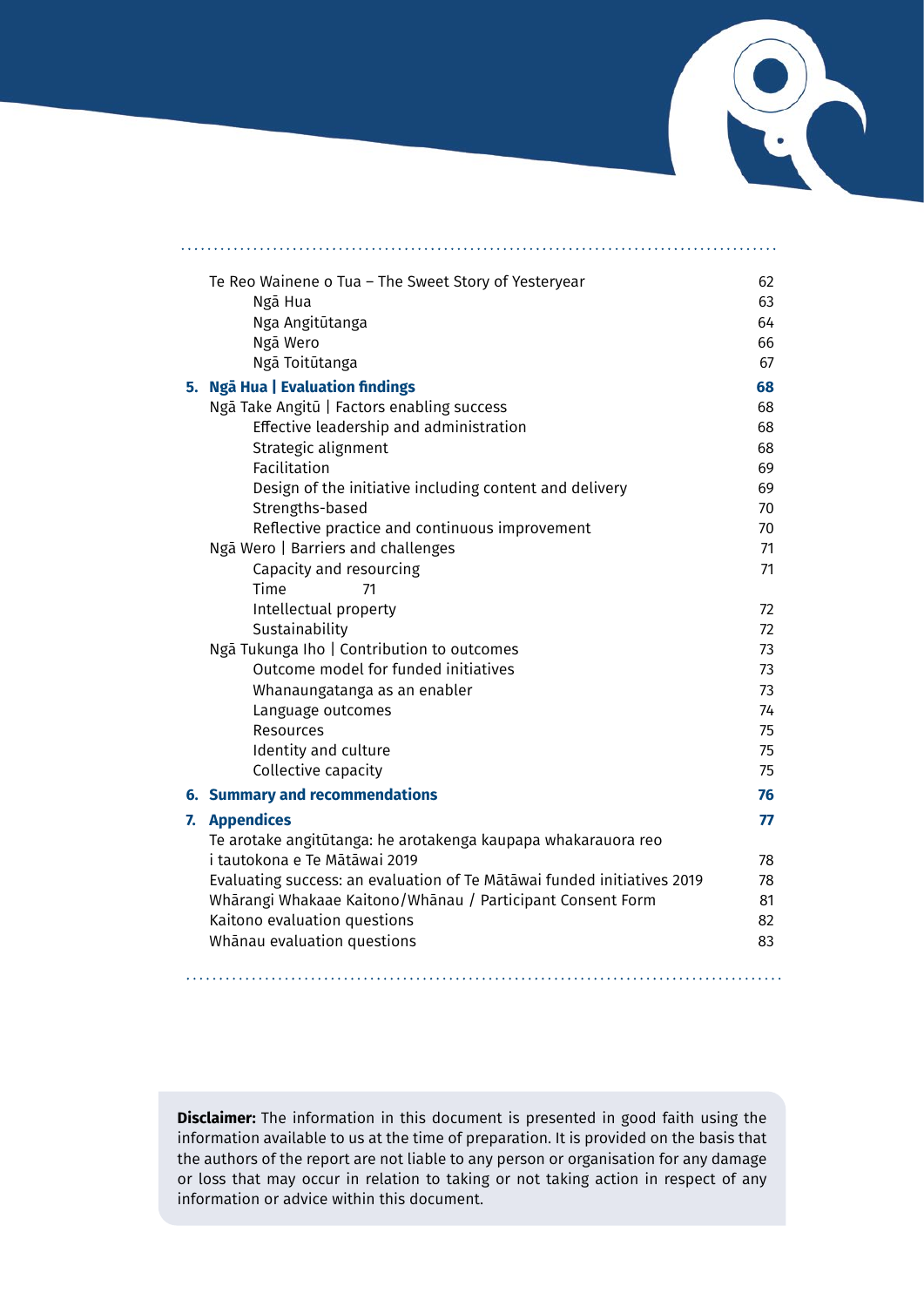<span id="page-5-0"></span>

# **1. Executive summary**

## **Horopaki | Context**

Te Mātāwai is an independent statutory entity that provides leadership for te reo Māori revitalisation on behalf of iwi Māori. Established in 2016 it is responsible for the Maihi Māori - the Māori Language Strategy for iwi, Māori and communities. One of its core functions is to oversee the investment of contestable funding that targets home and community-based language revitalisation initiatives. Every year applications to the fund are assessed by a community panel (Pae Motuhake) who recommend applications for funding to the Board of Te Mātāwai. In 2018, ("Round One"), Te Mātāwai funded 149 applicants nationwide to provide a range of initiatives to revitalise te reo Māori me ōna tikanga, including wānanga (waiata, te reo Māori, karanga, paepae, tikanga); te reo Māori strategies and language planning (whānau, iwi, hapū); te reo Māori classes; and resource development. This report profiles a sample of funded initiatives and evaluates the key factors contributing to their success.

## **Te Arotake | Evaluation**

In 2019, Te Mātāwai contracted Te Paetawhiti Ltd ("Te Paetawhiti") to conduct a targeted outcomes<br>evaluation of a sample of initiatives to understand the key success factors contributing to te reo Māori n 2019, Te Mātāwai contracted Te Paetawhiti Ltd ("Te Paetawhiti") to conduct a targeted outcomes language revitalisation across a range of settings. The purpose of the evaluation was to draw out lessons from different language revitalisation activities to share with other providers and communities to help them better design and implement activities in their own spaces.

A sample of 16 initiatives were selected from the 149 funded initiatives based on criteria that included: amount of funding received; location of the initiative; type of initiative (e.g. resource, language planning, te reo Māori classes); and type of applicant (referred to as "Kaitono") including whānau, hapū, marae, iwi, individual. The Chairs of each Pae Motuhake were also given an opportunity to recommend an initiative to be evaluated.

Once the sample was confirmed, the evaluation team interviewed the Kaitono, and where possible, the whānau who participated in the initiative. Ten case studies were written up for Te Mātāwai although data from all 16 case studies were used in the evaluation analysis.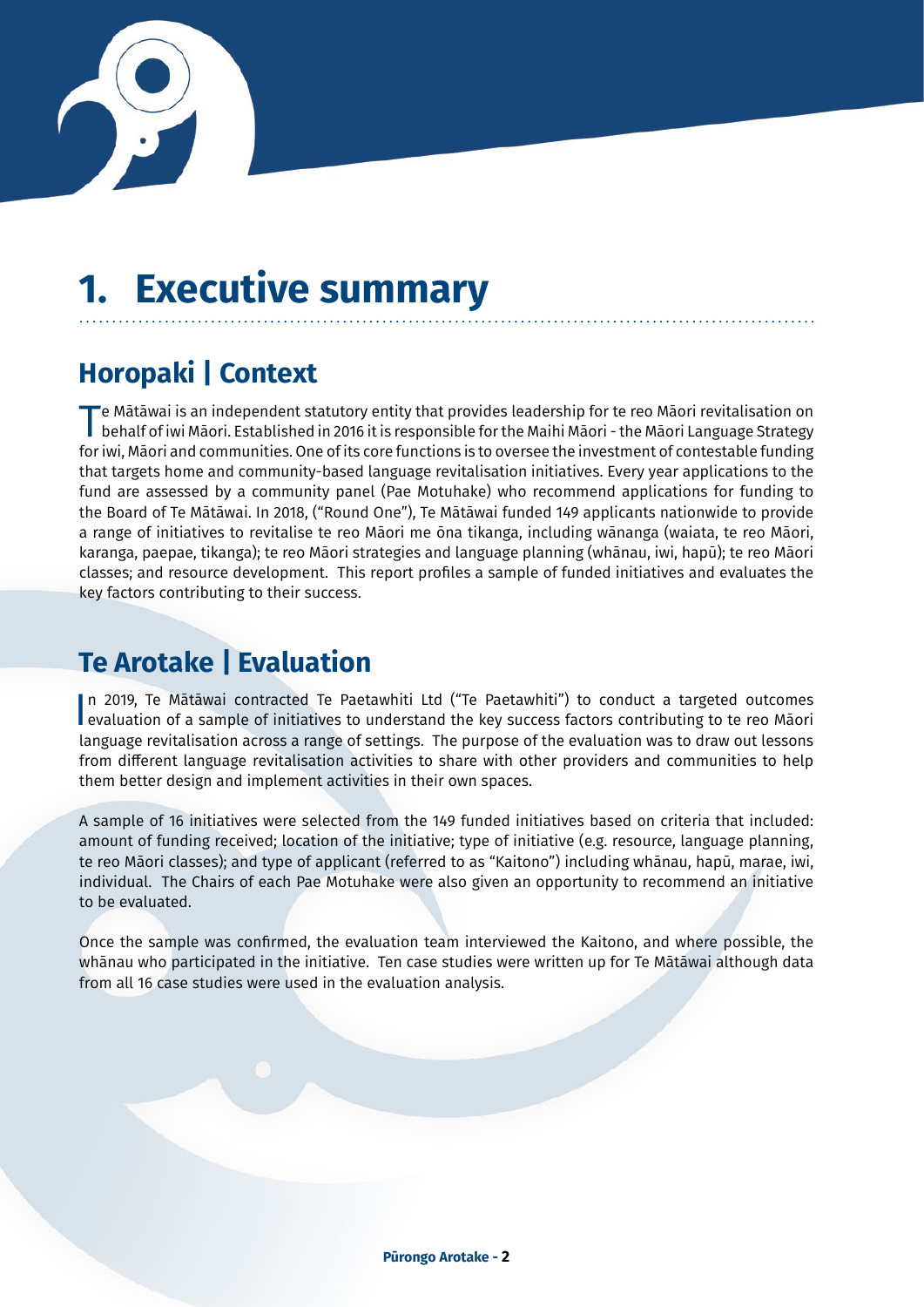

## <span id="page-6-0"></span>**Ngā Hua | Findings**

The evaluation found that the common features across the initiatives that contributed to their success included: effective leadership and administration of the initiative; effective facilitation; and content that was relevant and well designed for a broad range of participants. Kaitono were also building on their strengths and adapting their programme regularly to ensure whānau needs and aspirations were met.

## **Ngā Take Angitū | Factors contributing to success**

#### **1. Leadership that was strategic, collaborative and committed.**

Effective leaders ensured that the initiatives were well planned and communicated in advance to ensure whānau and specialist staff had sufficient time to ensure their availability.

Effective leaders were also concerned with quality and authenticity. Authentic learning experiences were provided by subject matter experts and where possible in te ao Māori environments. Leaders maintained the passion and commitment to sustain momentum and sustainability. They had a clear line of sight to the long-term vision and aspiration for te reo Māori language revitalisation and cultural regeneration. Where Kaitono were clear of their purpose and vision they were often able to continually support and engage whānau beyond the funded initiative as part of their longerterm strategy to grow individual and collective capacity.

#### **2. Facilitators that engaged and inspired whānau to use te reo Māori in their everyday lives.**

Participants appreciated the skills, knowledge, passion and expertise of the facilitators (including kaiako, Pou Taunaki Reo; Kaiārahi reo, or storytellers) to deliver content that was relevant and meaningful to them as Māori. The facilitators were described as experts in te reo Māori, tikanga and local knowledge; they were often well connected to their communities; and they were inspiring and captivating to a diverse audience from tamariki to pakeke. Most importantly the facilitators created safe and inclusive learning environments for beginners through to fluent speakers of te reo Māori.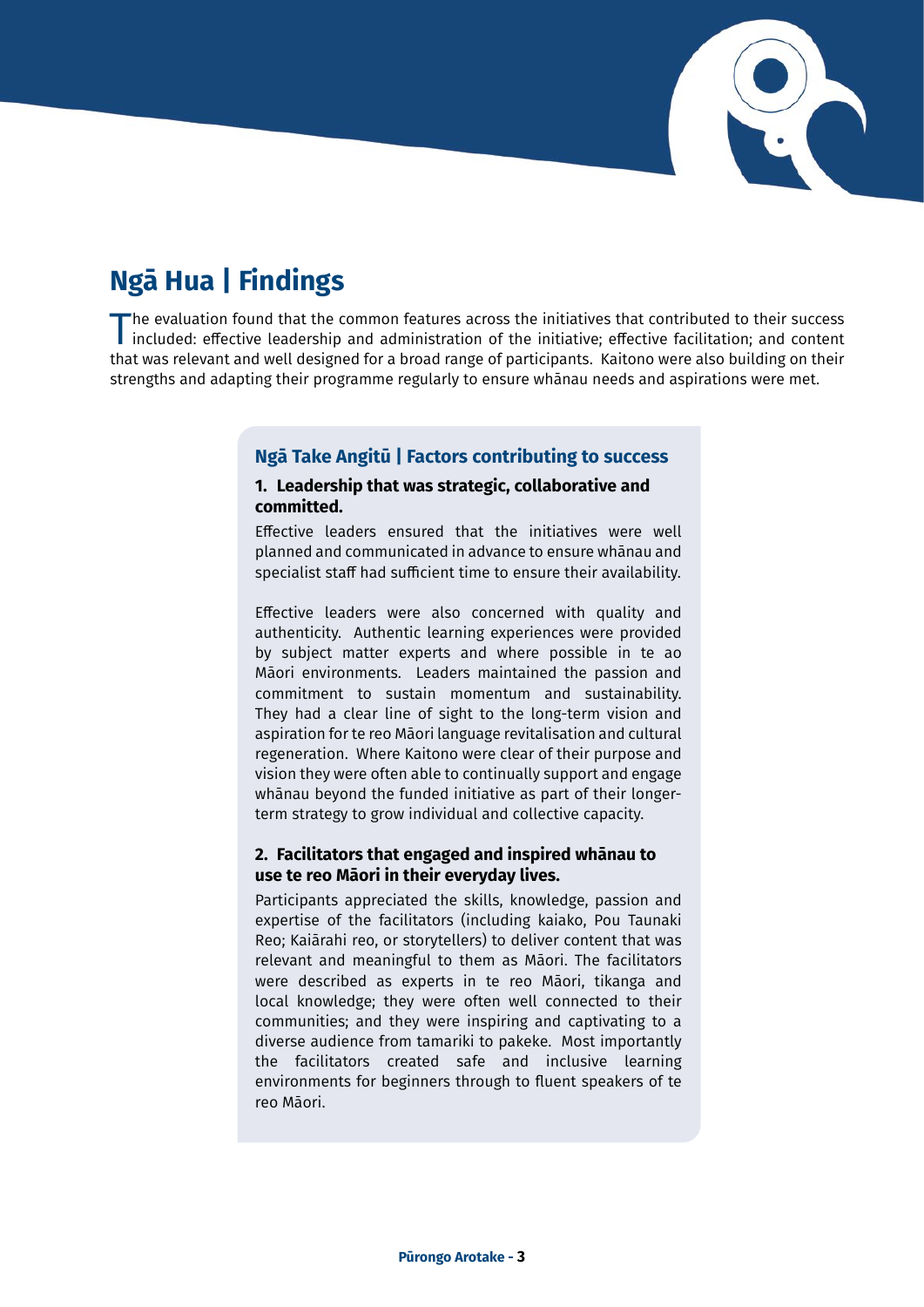## **3. Content that was contextualised, relevant to whānau, hapū and iwi and provided in a range of mediums to support language learning.**

Initiatives that enabled whānau, hapū and iwi to engage in and develop their competence in te reo Māori (including dialect), and learn tikanga, kawa and hītori relevant to their hapū and iwi was highly valued. As a result, whānau learnt content that enhanced their cultural identity, connected them to their marae and supported their capability to use te reo Māori in their everyday activities. Whānau members also strengthened their connection to each other as hapū and iwi members and in some cases as te reo Māori language groups in the community.

Content was also delivered through a range of mediums providing whānau greater access to te reo Māori in several innovative ways including digital apps, online media, wānanga, community-based story-telling, waiata, whānau language planning, hīkoi, kura pō, art classes, yoga classes, and documentaries.

## **4. Initiatives that reduced costs to participants and were inclusive of all whānau.**

Te Mātāwai funding ensured that Kaitono were able to provide initiatives free of charge or subsidised to increase engagement and accessibility by whānau. Activities were also held at times and days accessible to the whānau and in contexts that enabled all members of the whānau to attend and learn together.

#### **5. Kaitono delivered to their strengths.**

Kaitono focused on delivering initiatives that they had the capacity, capability and experience to do well. They were not overextending themselves into areas that others had the skills and experience to do better. They often collaborated with others to advance and add value to their initiative.

#### **6. Kaitono were adaptable, reflective and focused on improvement.**

Some Kaitono were very deliberate in using research, evidence and co-design processes with whānau to ensure initiatives met their needs. Some Kaitono were also regularly evaluating participant progress and gathering their feedback to make adaptations and improvements to initiatives as they were being implemented.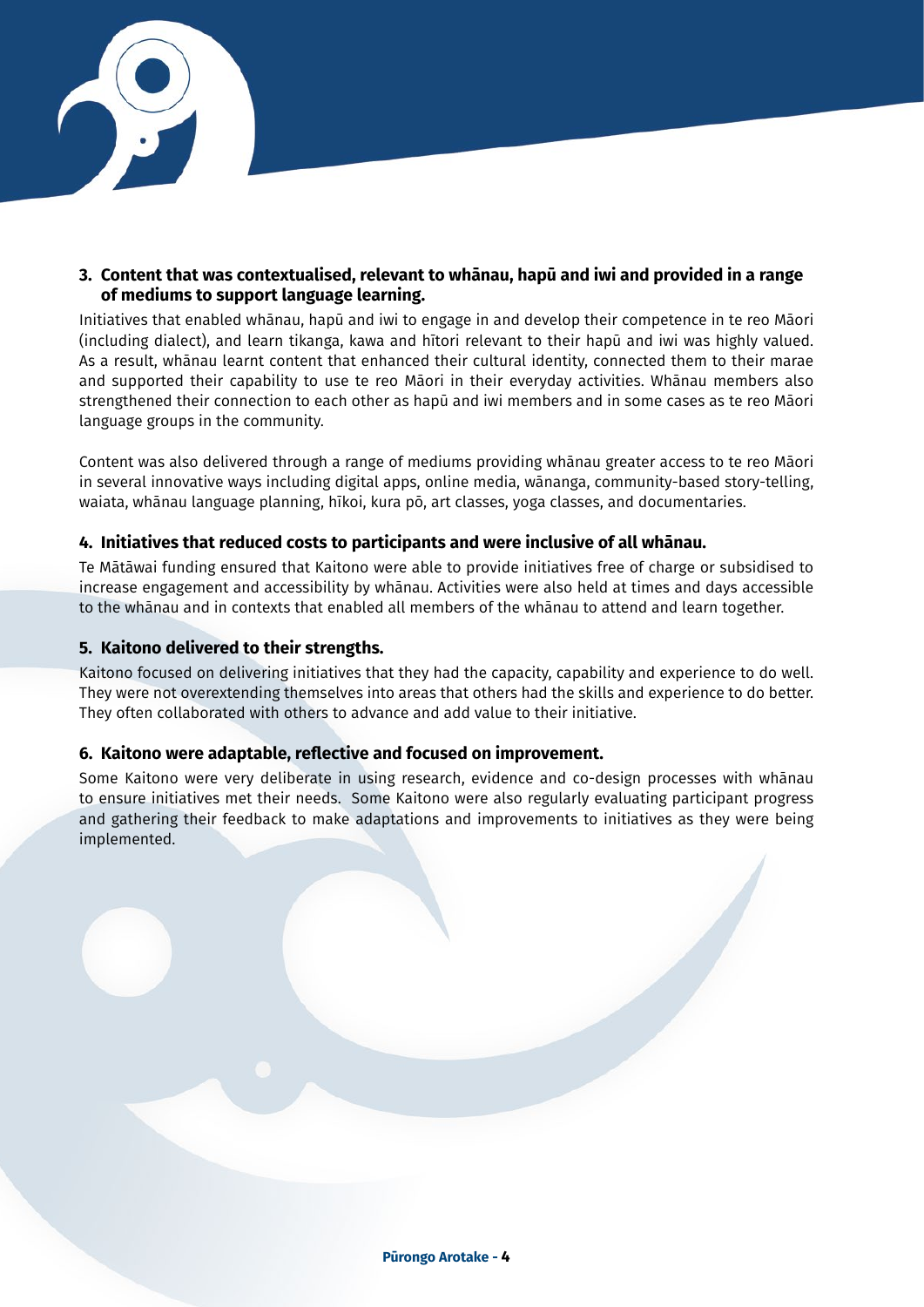

## <span id="page-8-0"></span>**Ngā Wero | Challenges**

This section focuses on the challenges experienced and barriers overcome by Kaitono to inform learnings going forward. The nature of the challenges and barriers were mixed depending on the initiative and included: capacity and resourcing; time; protecting intellectual and cultural property; and sustainability.

## **7. Resourcing needs to adequately reflect the capability needed to deliver the initiative**

In some cases what Kaitono thought was sufficient resourcing to deliver on initiatives including additional administration and management costs, in hindsight proved to be insufficient. This often led to capacity becoming stretched to meet the demand from whānau and to deliver on outcomes. Some Kaitono were able to leverage other organisational or iwi resources to support the initiative.

#### **8. Timeframes to complete initiatives need to reflect the multiple demands on whānau**

The timeframes to consult, explain and support whānau to be involved in some initiatives took longer than anticipated. Therefore, flexibility and capability to adapt timeframes and activities to accommodate the learnings Kaitono gathered from whānau was essential.

Completing the initiatives within a specific timeframe was also a challenge for some initiatives especially those that were working directly with whānau. Whānau were often time poor, so extra commitments, the cost and time for travel and distance sometimes prohibited their participation. Kaitono have been innovative in terms of responding to these challenges including uploading more online content that whānau can access in their own time, meeting whānau in their homes, or work spaces, or contacting them via video conferencing, Facebook, emails and phone calls.

#### **9. Multi-year contracts would enable Kaitono to effectively plan, implement, review and embed an initiative that sustains language outcomes for whānau.**

Kaitono found it difficult to fund and retain high quality staff or contractors to either project manage, coordinate or deliver an initiative for only a year. Equally without the security of further work many move on from fixed-term roles leaving gaps in capability and momentum, while the Kaitono applies and secures future funding to support whānau to continue their language journey.

Some Kaitono are small community-based organisations and therefore have limited business expertise or infrastructure to continually apply and reapply for funding in order to sustain a small-scale language initiative that is meeting a local need. Without the security of longer-term funding arrangements these initiatives, while valuable to whānau, become unsustainable.

#### **10. Guidance may be required to protect cultural and intellectual property online.**

Consideration needs to be given to Kaitono who are publishing iwi stories and knowledge online to ensure iwi cultural intellectual property is protected.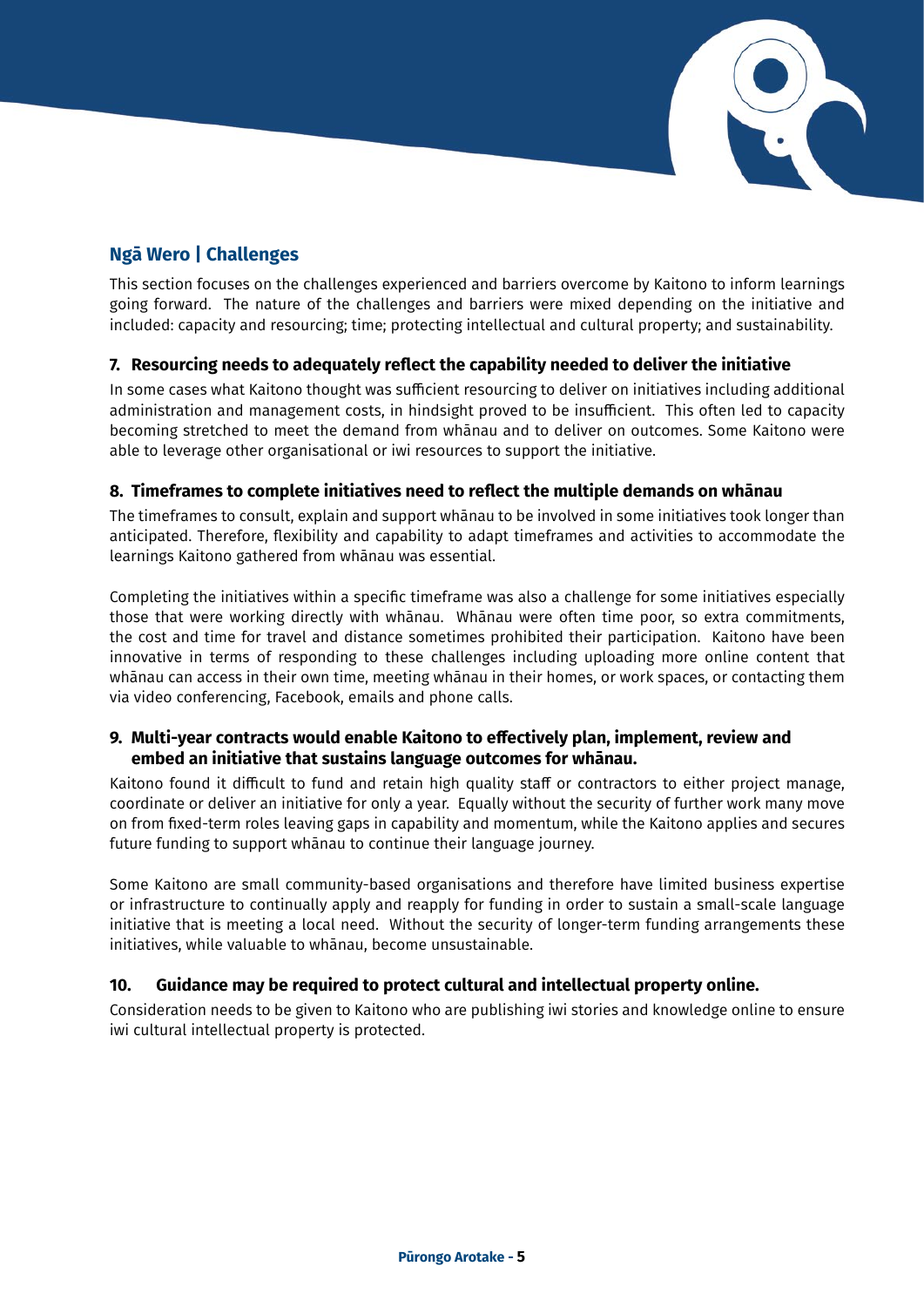<span id="page-9-0"></span>

## **Ngā Tukunga Iho | Contribution to outcomes**

The evaluation found that positive identity as Māori and engagement with culture (tikanga, kawa) were immediate outcomes of learning te reo Māori for participants. Furthermore, as a result of individuals strengthening their language, identity and culture, collective capacity was also strengthened either at a whānau, marae, hapū or iwi level. In some initiatives the intent to build collective capacity was deliberate, in others it was an unintended benefit of participation.

There were several immediate outcomes achieved for individuals and whānau participating in Te Mātāwai funded initiatives as outlined below including language outcomes, connection to culture and identity and strengthening collective capacity.

#### **Language outcomes**

#### **Use of te reo Māori**

Participants have improved their understanding and use of te reo Māori in the home; they are also giving expression to tikanga Māori through mihimihi, pepeha, and karakia; understanding of hapū and iwi stories and waiata; and/or developing their skills to advance collective capacity, for example by learning karanga, whaikōrero, and waiata. Some whānau continued their language journey in more formal learning environments including attending Te Ataarangi kura pō or enrolling in more formal courses through tertiary training providers.

#### **Language domains**

Language domains were enhanced and extended with whānau creating spaces online (Facebook) and in the home to use te reo Māori. Whānau were also learning kaupapa-specific vocabulary to use for sports, work, and social activities; some initiatives contributed to the use and normalisation of te reo Māori in public spaces and community venues.

#### **Resources**

The initiatives collectively are increasing the number of te reo Māori resources available for whānau to access including online content, games, kupu hou, recipes, waiata booklets, videos and marae-specific resource books.

#### **Identity and culture**

Whānau are reclaiming their language and reconnecting positively to their identity as Māori and their cultural traditions. Whānau expressed pride in their identity and were being supported to break down the debilitating effects of whakamā impacting on their ability to use te reo Māori in front of others.

#### **Collective capacity**

Whānau are becoming more involved as tribal members contributing to iwi and marae activities. Some initiatives directly contributed to ahikā, that is, strengthening the people and practices that enhance the well-being of marae. Language planning tools (where embedded in the initiative) enabled whānau, hapū and iwi to think strategically about language revitalisation and the resources needed to advance their collective aspirations.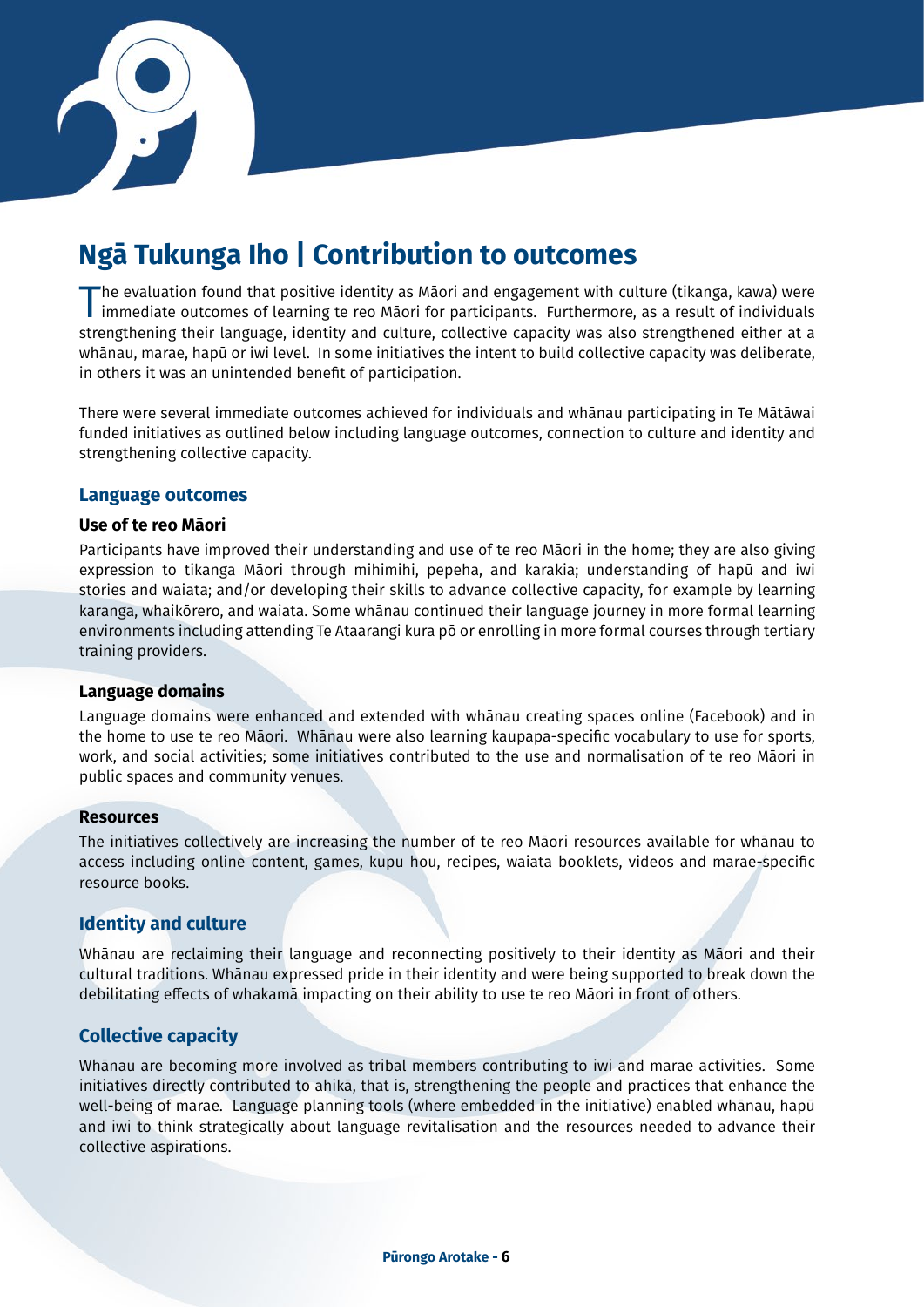

## <span id="page-10-0"></span>**Summary and recommendations**

In summary, the range of initiatives have awakened and to some extent<br>engaged whānau in te reo Māori revitalisation. For most participants the n summary, the range of initiatives have awakened and to some extent exposure to te reo Māori me ōna tikanga, te ao Māori, me ngā mātāpono Māori (for example kotahitanga, whanaungatanga, manaakitanga) strengthened their cultural identity and inspired them to continue their te reo Māori journey. However, there is a risk that this group of whānau, who are at the early stages of their te reo Māori journey will remain static. They may not have developed enough language skills, strategies, confidence and networks to progress further without support. Sustaining the learning gained by whānau is potentially compromised if there is not a longer term strategy to invest in Kaitono who have demonstrated capability and capacity to contribute to the outcomes and objectives of the Maihi Māori.

#### **Therefore, it is recommended that Te Mātāwai:**

- **• Consider further longitudinal research** to evidence the time, investment and support required to shift whānau to a point where they can sustain their own language development.
- **• Consider longer-term (two to three years) investment** and partnership strategies with Kaitono who have demonstrated their ability to contribute to the outcomes of Maihi Māori in ways appropriate to their community, their expertise and their whānau context.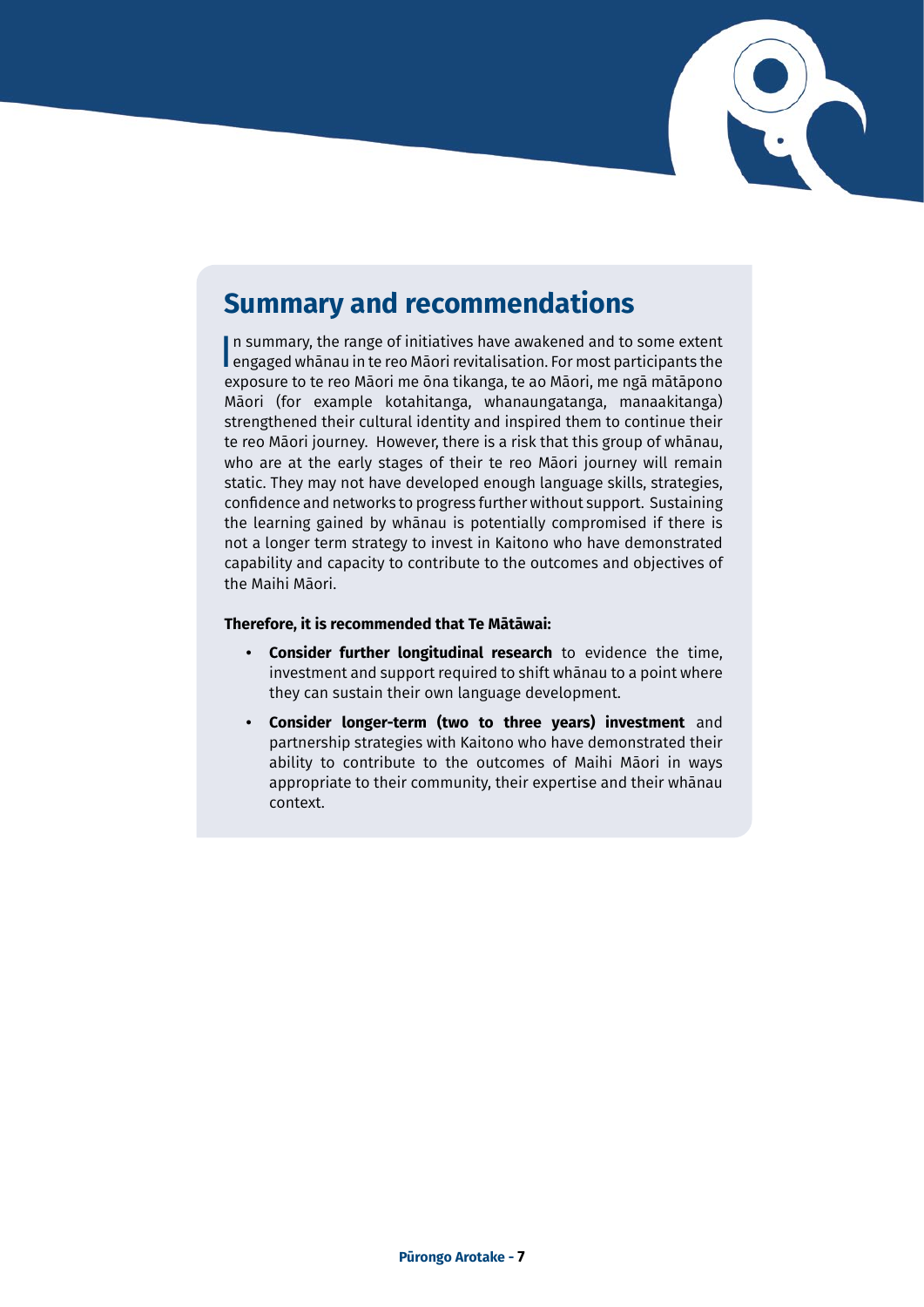<span id="page-11-0"></span>

# **2. Horopaki | Context**

## **Te Mātāwai**

- **1. Te Mātāwai** is an independent statutory entity that provides leadership for te reo Māori revitalisation on behalf of iwi Māori. It was established in 2016 by Te Ture mō Te Reo Māori 2016. Te Mātāwai has three main functions represented through Te Mātāuru, Te Mātātupu and Te Matatū.
- **2. Te Mātāuru** is the investment arm that oversees the contestable investment funding that targets home and community-based language revitalisation initiatives. Every year applications to the fund are assessed by a community panel (Pae Motuhake) who recommend applications for funding to the Board of Te Mātāwai. Te Mātātupu is the Māori language revitalisation research arm that has commissioned this evaluation. Te Matatū provides leadership, oversight and monitoring of the Māori language.

## **Te Whare o Te Reo Mauriora**

**3. Te Mātāwai** sits within Te Whare o Te Reo Mauriora, a partnership between Crown and Iwi Māori to influence and adopt real change to improve Māori language outcomes for whānau, hapū, iwi Māori communities and wider society. Te Mātāwai is responsible for the Maihi Māori, the Māori language strategy for iwi, Māori and communities, while the Crown is responsible for the Maihi Karauna and coordinates Crown agencies and entities to ensure positive Māori language outcomes at a regional and national level. Te Whare o Te Reo Mauriora is guided by an overarching strategic vision of *kia mauri ora te reo.*



*Source: www.tpk.govt.nz*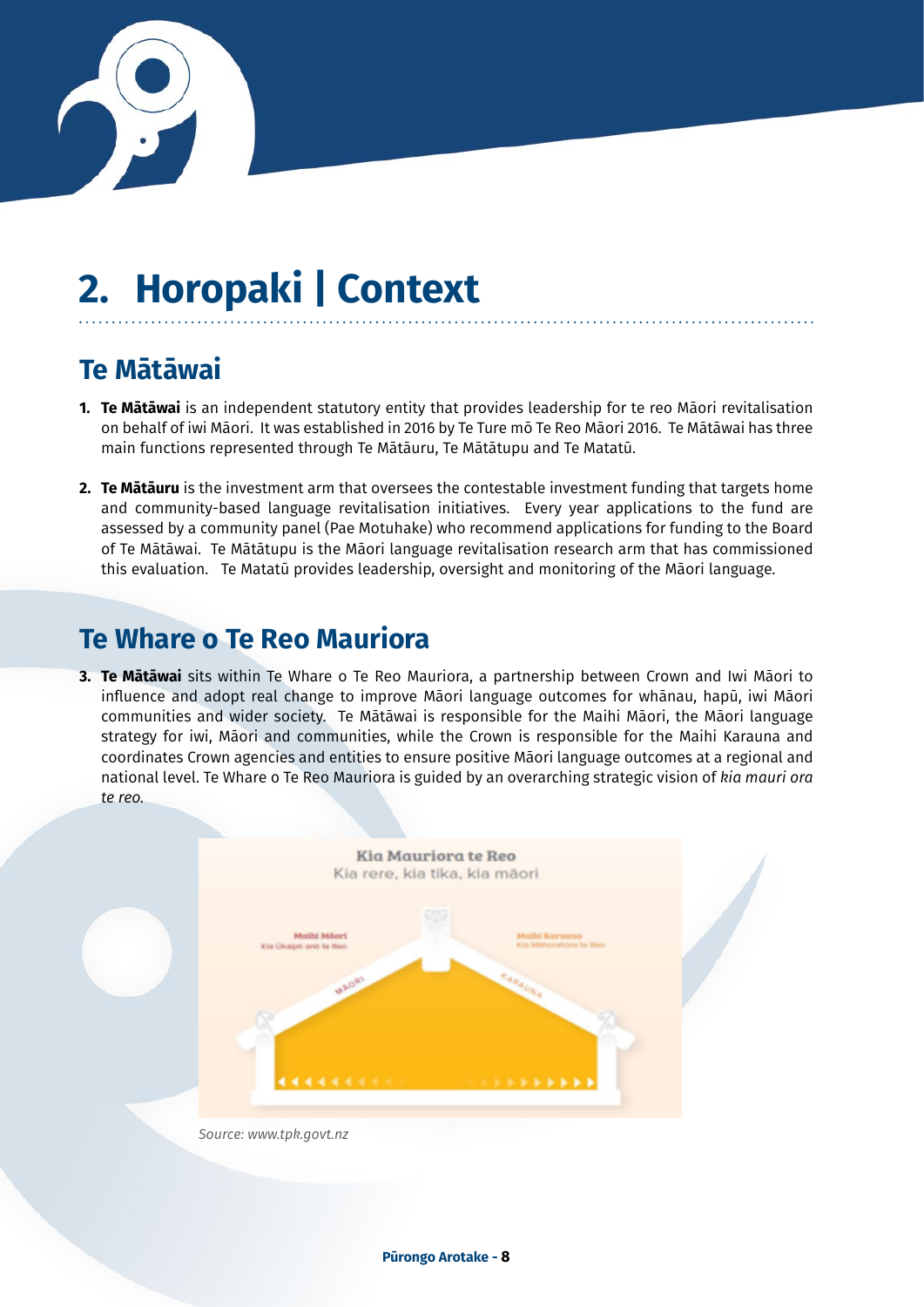

## <span id="page-12-0"></span>**Ngā Kāhui | Regional clusters**

- **4.** There are eight Kāhui throughout the country: seven are regionally based Te Tai Tokerau; Tainui; Te Arawa; Mātaatua; Te Tai Rāwhiti; Te Tai Hau-ā-uru; Te Waipounamu – Te Tai Tonga; and one is sector based – Te Reo Tukutuku. Te Reo Tukutuku is unique in that it has national coverage across four sector interest areas – Te Hapori, Te Mātauranga, Te Pāpāho and Te Hunga Noho Taone.
- **5.** Each Kāhui is represented by a community panel Pae Motuhake who provide positive leadership of te reo Māori at a local and regional level along with determining the range of te reo Māori language revitalisation needs which inform the development of annual investment plans. Each year the Pae Motuhake assesses applications to contestable funding within the regional boundaries of the Kāhui. Based on Pae Motuhake recommendations, the Board of Te Mātāwai approves, distributes and monitors funding to support a range of te reo Māori revitalisation initiatives.
- **6.** The following table is the number of initiatives and total funding allocated in Round One of the contestable funding process across each of the Kāhui. The evaluation is based on a sample of initiatives funded in Round One.

| <b>Kähui</b>                 | <b>Number of successful</b><br><b>initiatives</b> | <b>Total funding allocated</b> |
|------------------------------|---------------------------------------------------|--------------------------------|
| Tai Tokerau                  | 16                                                | \$726,646                      |
| <b>Tainui</b>                | 21                                                | \$628,494                      |
| <b>Te Arawa</b>              | 16                                                | \$860,789                      |
| Mātaatua                     | 29                                                | \$950,389                      |
| Te Tai Rāwhiti               | 22                                                | \$990,000                      |
| Te Tai Hau-a-uru             | 13                                                | \$556,704                      |
| Te Waipounamu - Te Tai Tonga | 10                                                | \$692,240                      |
| Te Reo Tukutuku              | 22                                                | \$2,543,816.00                 |
| <b>TOTAL</b>                 | 149                                               | \$7,949,078.00                 |

## *Table 1: Number of successful initiatives by Kāhui and total funding (Round One, 2018)*

*Source: Mātāpuna Database, Te Mātāwai (2019)*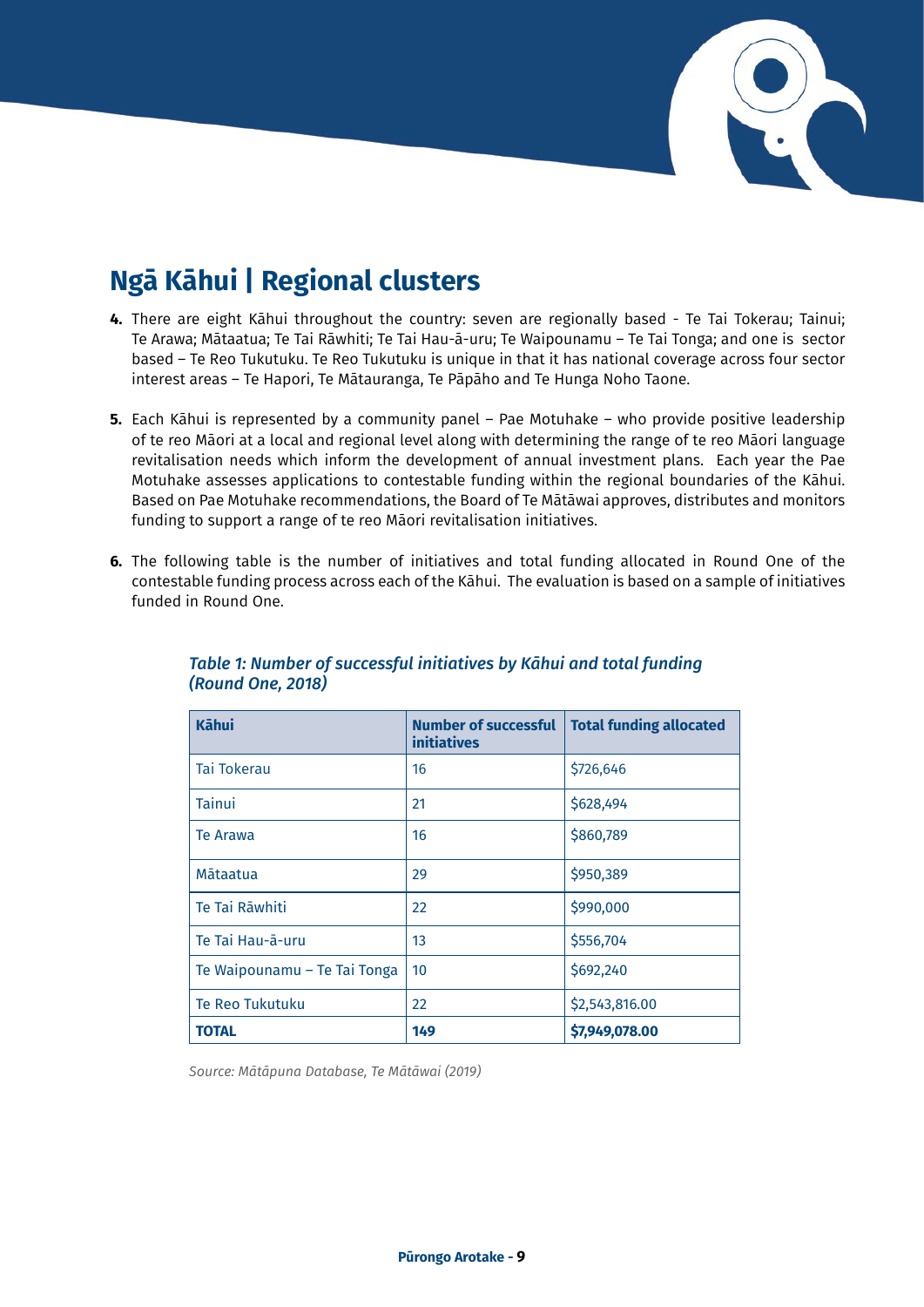# <span id="page-13-0"></span>**3. Tikanga Arotake | Evaluation Approach**

## **Tohu tātaki arotake | Evaluative brief**

The purpose of this evaluation was to understand the key success factors contributing to te reo Māori language revitalisation across a range of settings by evaluating a sample of Te Mātāwai-funded Round One initiatives. Te Mātāwai intends to use the evaluative evidence to draw out lessons from different language revitalisation activities to share with other providers and communities to help them better design and implement activities in their own spaces.

## **Te ariā arotake | Evaluative theory**

The evaluation approach and design was informed by Kaupapa Māori theory (Smith, 1997). Kaupapa<br>Māori reflects a 'Māori way' of doing things and the concept of kaupapa implies a way of framing and structuring how we think about evaluation in an iwi/Māori context or with whānau Māori (Cram, 2011). Genuine engagement in the context of kaupapa Māori evaluation and effective evaluative practice hinges on our knowledge of tīkanga Māori and our ability to apply this in our thinking and in our practice. Kaupapa Māori evaluation is affirming and empowering and resonates with all cultures. It prioritises qualitative research methods to allow narratives and story-telling from the participant perspective to allow a deeper understanding of how interventions have impacted on their lives.

In the context of kaupapa Māori evaluation the following principles provided a guide for the evaluation team:

- **• Whakapapa and whanaungatanga -** specifically understanding the people, the context and the relationships we are working with and within and appropriately locating ourselves within those paradigms.
- **• Kaupapa -** acknowledging, understanding and connecting to the content we are working with and understanding the principles, practices, policies that implicitly guide our Māori communities and entities.
- **• Wānanga -** acknowledging the way we interact to make sense and meaning of data with others, in terms of the principles, processes and methods we apply as well as the outcome we reach.
- **• Wairua -** acknowledging our connectivity to the tangible and intangible; the enriching of one's mauri through our interactions and the process of whakanoa as we ensure the spiritual safety of ourselves and others.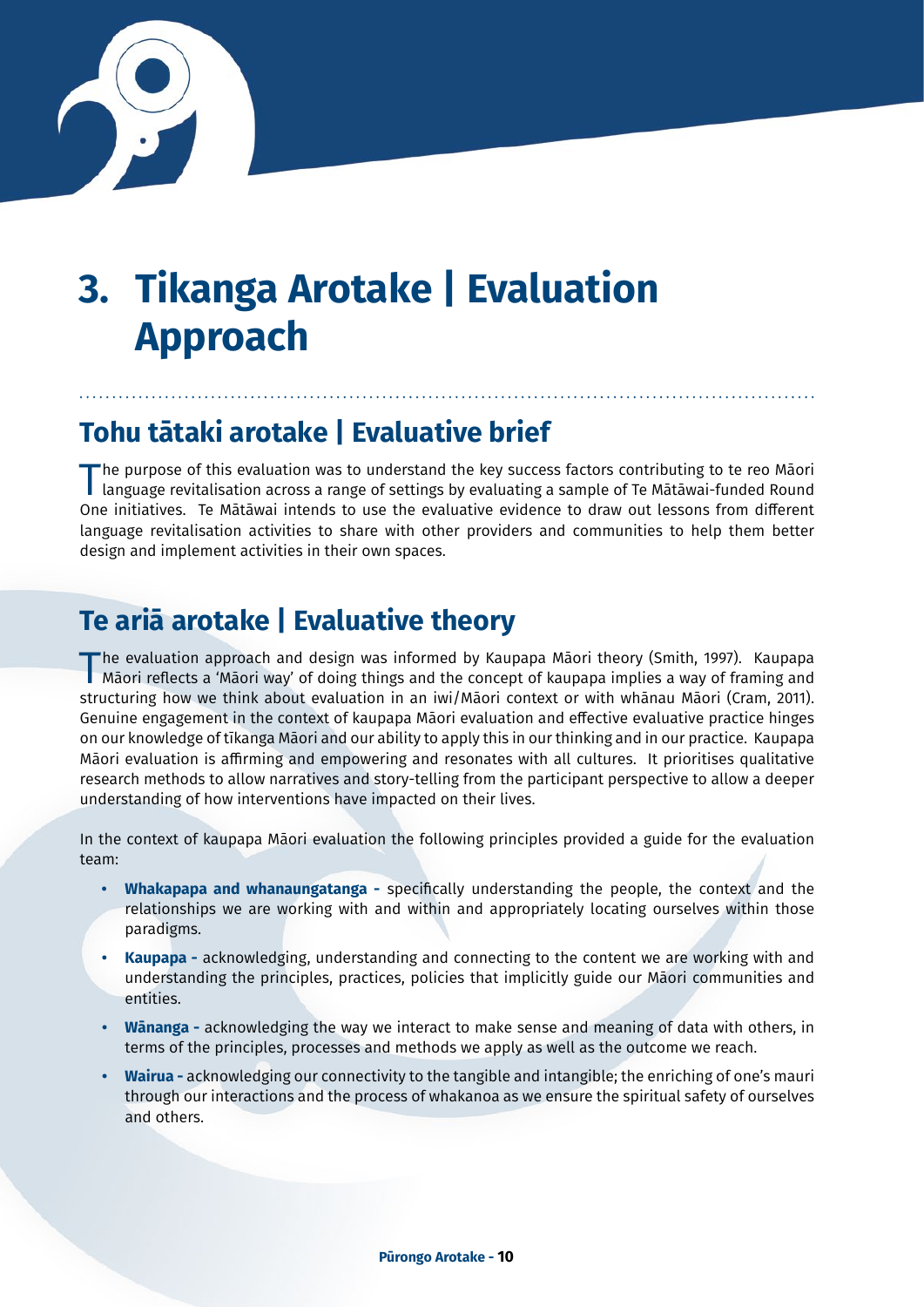

## <span id="page-14-0"></span>**Te hoahoa arotake | Evaluation design**

The evaluation design combined the principles of kaupapa Māori theory and formative evaluation. This involved combining evaluation specific tools including key evaluation questions and evaluative criteria with data collection and analysis methods that affirm people, place and culture while also ensuring robust, credible findings that are of practical value to stakeholders.

A formative approach allowed a deeper inquiry into the uniqueness of each initiative while also taking into account the overall intent and objectives of the Maihi Māori, in particular, the overarching objectives of awakening, engaging and transmitting te reo Māori within whānau. A formative evaluative approach also helped to understand what is working well, why and for whom? What is not working and why? What other factors are impacting on the success of the initiative and/or its successful implementation.

The evaluation was conducted in **five key phases:** 

- **• Whakawhanaungatanga –** connecting with key stakeholders (Kāhui Chairs), building and nurturing relationships
- **• Whakamaheretia –** planning the evaluation
- **• Rangahautia –** evaluative inquiry
- **• Whakaaroarotia** analysis and reflection on the data
- **• Whakamārama –** reporting.

During the whakawhanaungatanga phase a letter of introduction was developed by Te Mātātupu and sent to all the Pae Motuhake Chairs advising them of the evaluation and introducing them to the evaluation team. The evaluators then interviewed all the Pae Motuhake Chairs to explain the evaluation; discuss how they wanted to be involved in the evaluation; and to seek their advice on which initiatives should be included in the evaluation and why. Pae Motuhake Chairs were also provided written updates on progress throughout the evaluation.

The planning phase involved the development of key evaluation questions and the selection of the evaluation sample (refer section 4); followed by the evaluation interviews, analysis and reporting.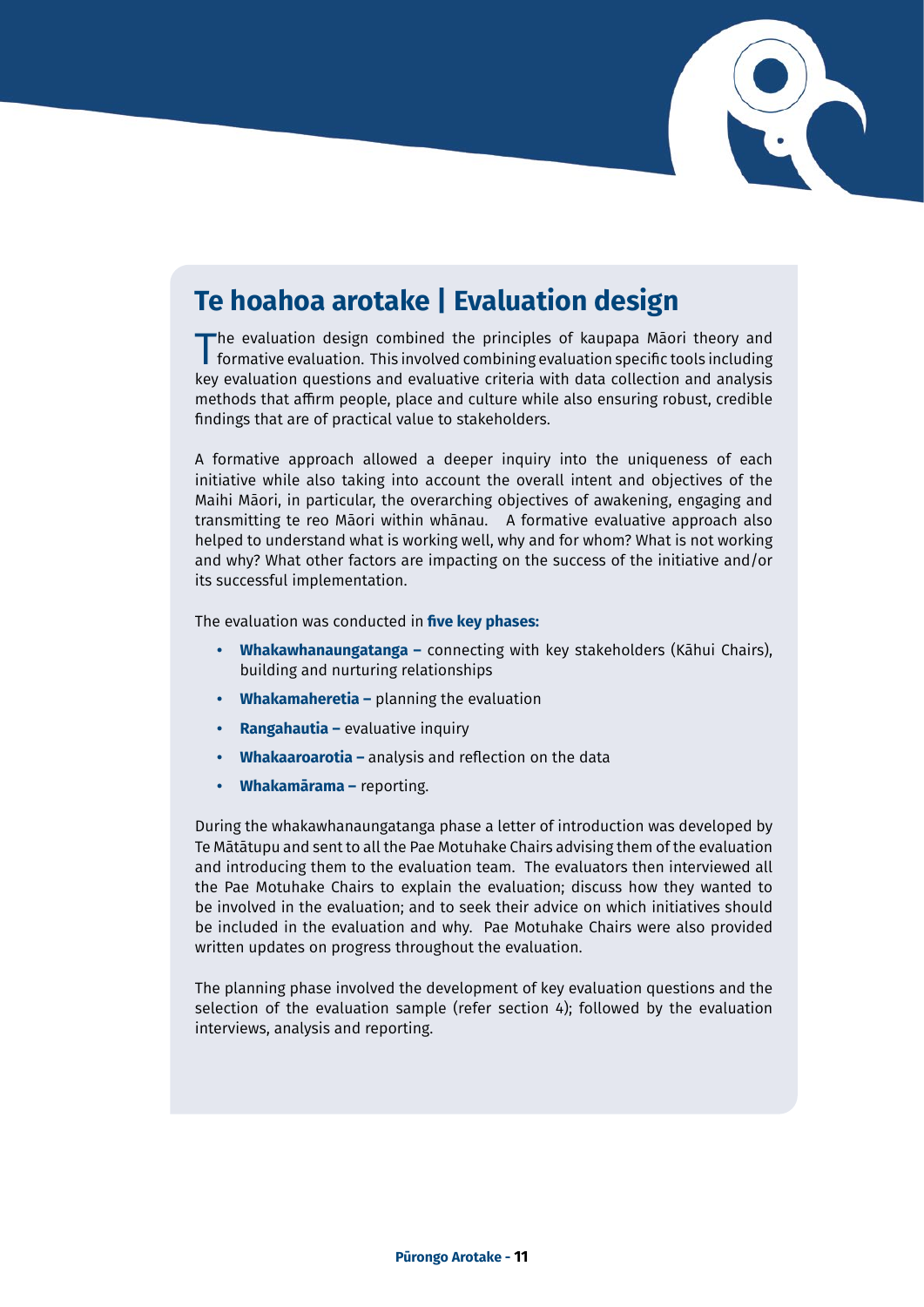<span id="page-15-0"></span>

## **Ngā pātai arotake matua | Key evaluation questions**

The purpose of this evaluation was to answer the following key evaluation questions:

- What are the key factors enabling initiatives to be successful and what are the barriers?
- How, and in what ways, are the initiatives contributing to te reo Māori outcomes and priorities?
- What are the learnings (what works and what doesn't work) that can be used to inform the sustainability of future initiatives?

The key evaluation questions were supported by a series of inquiry questions developed into interview guides relevant to each participant group:

- **• Kaitono -** representatives from the entity/individual that applied for the funding who have a direct role in ensuring the initiative is being implemented; and any staff that they have engaged to implement the funded initiative.
- **• Whānau -** the group the initiative was intended for and participated in the initiative.

## **Tikanga kohikohi kōrero | Data gathering methods**

To ensure deep insights and learnings the evaluation team conducted a variety of interviews with participants in the sample supported by relevant documentation. The preferred language of communication was determined by the whānau; all the interviews were conducted in either English or te reo Māori. The interviews were audio-recorded with permission and transcribed.

Data tools included an information sheet, consent form and inquiry guide which were developed by the evaluation team and sent to the Kaitono prior to the interview.

Prior to contacting the Kaitono, the Pae Motuhake Chairs were asked how they would like the team to commence the evaluation in their rohe. In the majority of cases, Pae Motuhake Chairs sought the agreement of the Pae Motuhake first, prior to the evaluators contacting the Kaitono.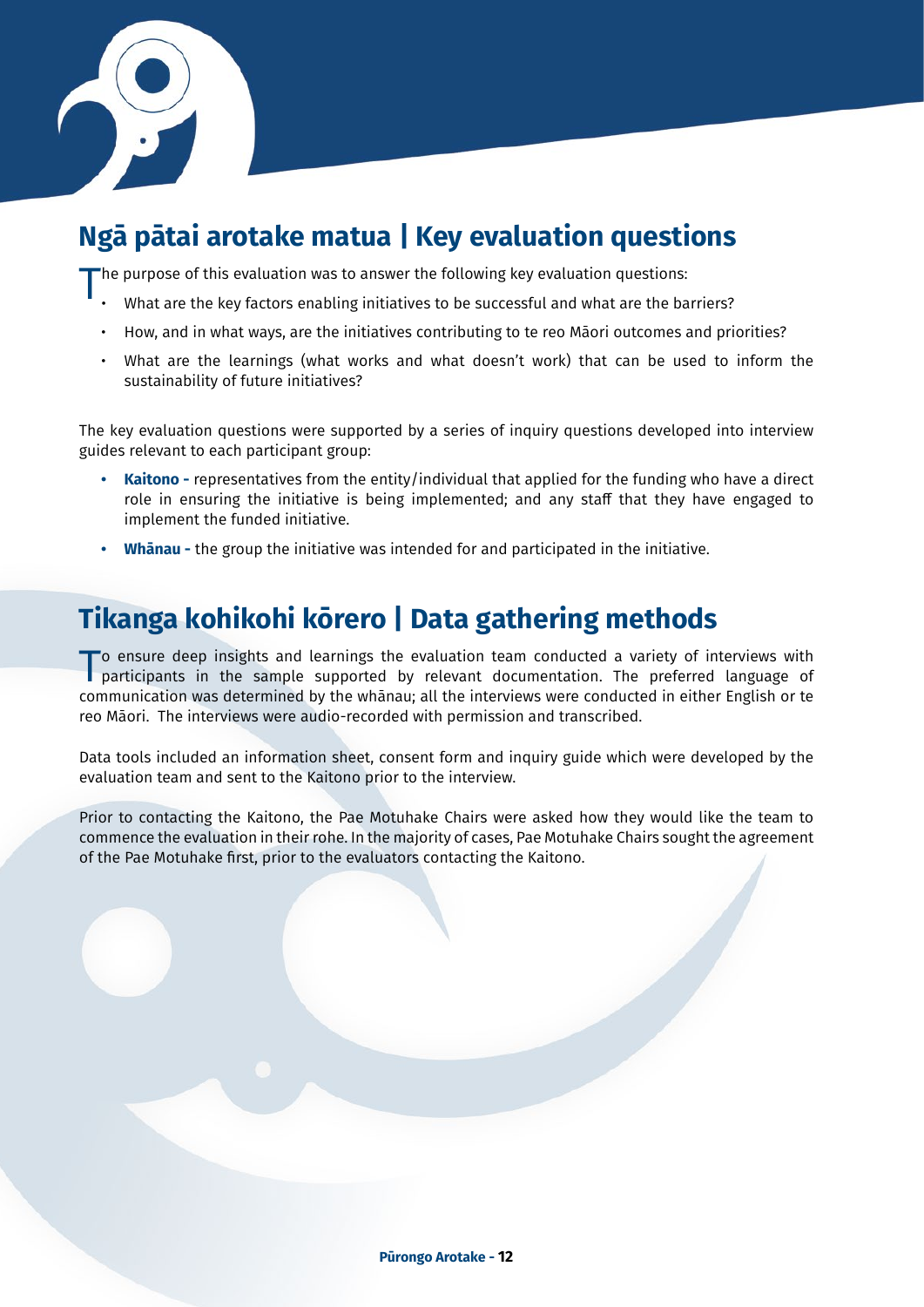

## <span id="page-16-0"></span>**Ngā kaupapa | Sample of initiatives**

There were approximately 149 initiatives funded by Te Mātāwai across the eight Kāhui in 2018. A spreadsheet of all the Round-One funded initiatives was provided to the evaluation team by Te Mātāuru and organised into the eight Kāhui. Sixteen initiatives were selected to be evaluated from the spreadsheet using the following process.

Initiatives that were due for completion after June 2019 were removed from the list as they were not at the stage of talking to the outcomes of their projects. Furthermore, initiatives that were funded less than \$10,000 were also removed as participating in the evaluation would have created unnecessary and disproportionate burden on the Kaitono.

The sample was then ranked based on funding amount (highest to lowest) by Kāhui. The first initiative selected for each Kāhui was the initiative recommended by the Pae Motuhake Chair. Where there was no specific recommendation made the first initiative on the list was selected. In Kāhui where the total funding allocated was large (e.g. Te Reo Tukutuku) or the geography was widespread (e.g. Te Waipounamu – Te Tai Tonga) more than one initiative was selected. Where two initiatives were required a different initiative (in terms of funding amount, activity, type of Kaitono (e.g. whānau, iwi, marae) and location) was selected from the list.

The overall sample was then scanned to ensure a mix of initiatives that reflected different Kaitono (e.g. whānau, marae, hapū, iwi,); geographical spread across the Kāhui rohe; and different types of investment activities (e.g. wānanga reo, resources, innovations where known). Two selected initiatives were subsequently replaced as their initiatives were delayed and therefore the Kaitono felt it was best to not participate.

The final sample was first approved by the Pae Motuhake Chairs, and then approved by Te Mātāwai. Table 2 on the following page lists the 13 of the 16 approved case studies which form the evaluation sample.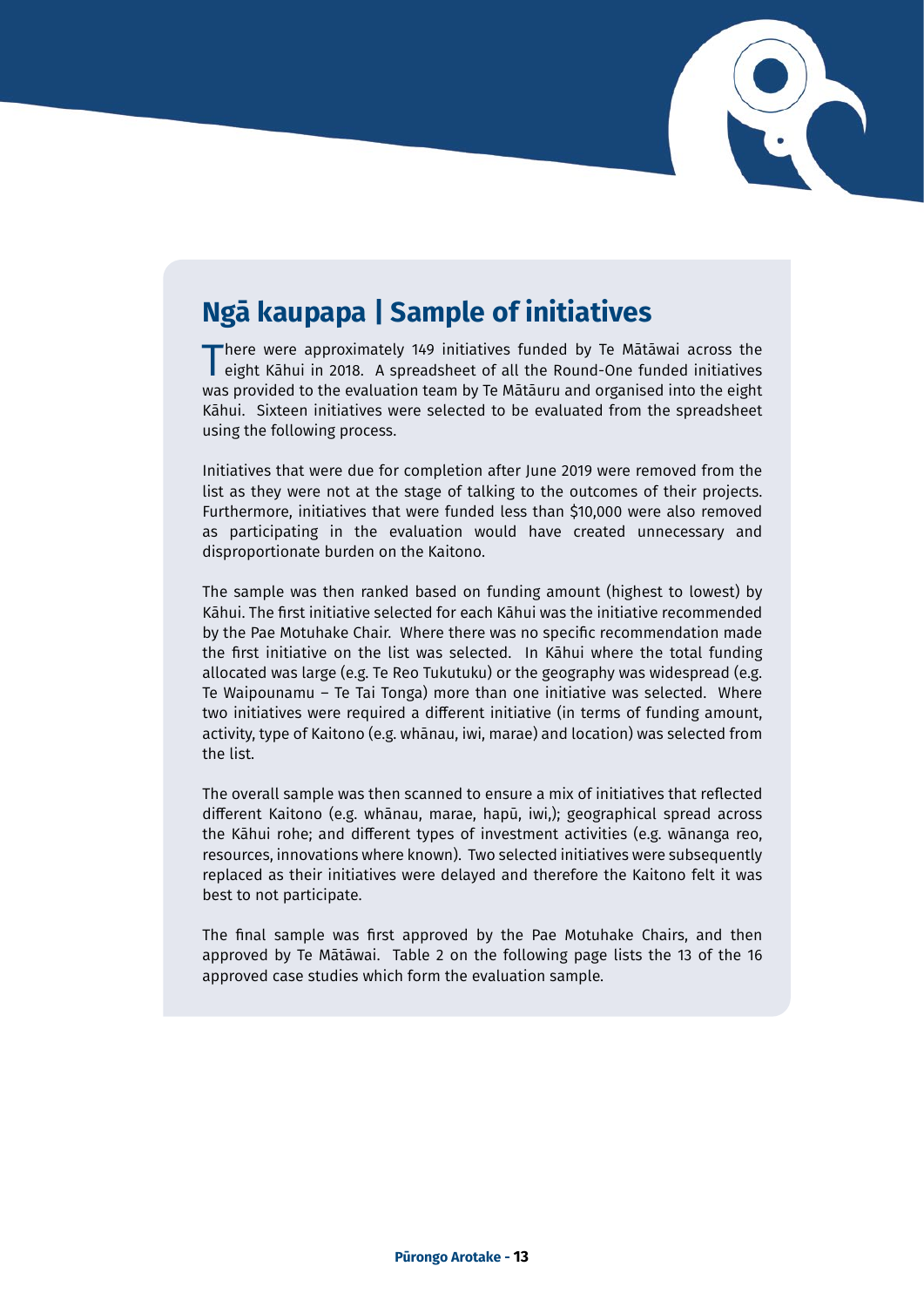

## *Table 2: Case studies*

| Investment amount key:          | <\$10>\$50k                                                                                                    | <\$50>\$100k                                          | <b>&lt;\$100k</b>                                                 |                                  |
|---------------------------------|----------------------------------------------------------------------------------------------------------------|-------------------------------------------------------|-------------------------------------------------------------------|----------------------------------|
| <b>Kähui</b>                    | Kaupapa Angitūtanga                                                                                            | <b>Kaitono</b>                                        | <b>Investment type</b>                                            | <b>Investment</b><br>amount (\$) |
| Te Tai Tokerau                  | iMāori app                                                                                                     | He Au Tōna Ltd                                        | Resource development                                              |                                  |
| <b>Te Tai Tokerau</b>           | Ngā Piringa Kōrero o Te<br><b>Taitokerau</b>                                                                   | Te Reo Irirangi o<br>Te Hiku o Te Ika<br>Incorporated | Resource development                                              |                                  |
| <b>Tainui</b>                   | Hauā Reo, Hauā Tangata -<br><b>Kura Reo</b>                                                                    | Ngāti Hauā Trust                                      | Wānanga reo, whānau<br>language planning,<br>resource development |                                  |
| <b>Tainui</b>                   | Te Kāhu Kōrako                                                                                                 | Te Ara Tupu Trust                                     | Wānanga reo, whānau<br>language planning,<br>resource development |                                  |
| Mātaatua                        | Ngāti Awa Kaupapa Tuatoru<br>- Karanga Wānanga                                                                 | Ngāti Awa<br>Community<br><b>Development Trust</b>    | Karanga Wānanga                                                   |                                  |
| <b>Te Arawa</b>                 | Te Taininihikura                                                                                               | Ngāti Tarawhai Iwi<br><b>Trust</b>                    | Resource development                                              |                                  |
| Te Tai Rāwhiti                  | Kia haruru ano te reo Māori                                                                                    | Maungaharuru-<br>Tangitū Trust                        | Wānanga reo, whānau<br>language planning                          |                                  |
| Te Tai Rāwhiti                  | <b>Te Toi Huarewa</b>                                                                                          | Te Taiwhenua o<br>Heretaunga Trust<br>(TToHT)         | Te reo Māori classes                                              |                                  |
| Te Tai Hau-ā-uru                | RaRau Mai                                                                                                      | <b>Toiora Initiative</b><br>Incorporated              | Te reo Māori through<br>creative art                              |                                  |
| Te Waipounamu<br>- Te Tai Tonga | Te Rautaki Whakarauora<br>i te reo me te ahurea o<br>Rangitāne o Wairau                                        | Te Rūnanga a<br>Rangitāne o Wairau<br><b>Inc</b>      | Whānau language<br>planning, wānanga and<br>resource development  |                                  |
| Te Waipounamu<br>- Te Tai Tonga | He Waka Rāpoi                                                                                                  | Te Ataarangi ki Te<br>Tauihu o Te Waka-ā-<br>Maui     | Te reo Māori classes -<br>Te Ataarangi                            |                                  |
| Te Waipounamu<br>- Te Tai Tonga | <b>Reo Funding Proposal</b>                                                                                    | Ngāti Mutunga o<br><b>Wharekauri Trust</b>            | Whānau language<br>planning, wānanga and<br>resource development  |                                  |
| <b>Te Reo Tukutuku</b>          | Waiata 2                                                                                                       | Raukatauri<br><b>Productions Ltd</b>                  | <b>Resource development</b>                                       |                                  |
| Te Reo Tukutuku                 | Oho Mauri   Whakarauora<br>te reo Māori mā te tinana,<br>hinengaro, wairua                                     | <b>Natalie Muller</b>                                 | Te reo Māori through<br>yoga                                      |                                  |
| Te Reo Tukutuku                 | <b>TRWOT Multi-region</b><br><b>Full Immersion Story-</b><br>telling Events Programme<br>2018/2019 - 12 events | Te Reo Wainene o<br>Tua                               | Cultural narratives -<br>story-telling in te reo<br>Māori         |                                  |
| Te Reo Tukutuku                 | Kura Whakarauora Reo                                                                                           | <b>R &amp; K Consultants</b><br>Ltd                   | Whānau language<br>planning                                       |                                  |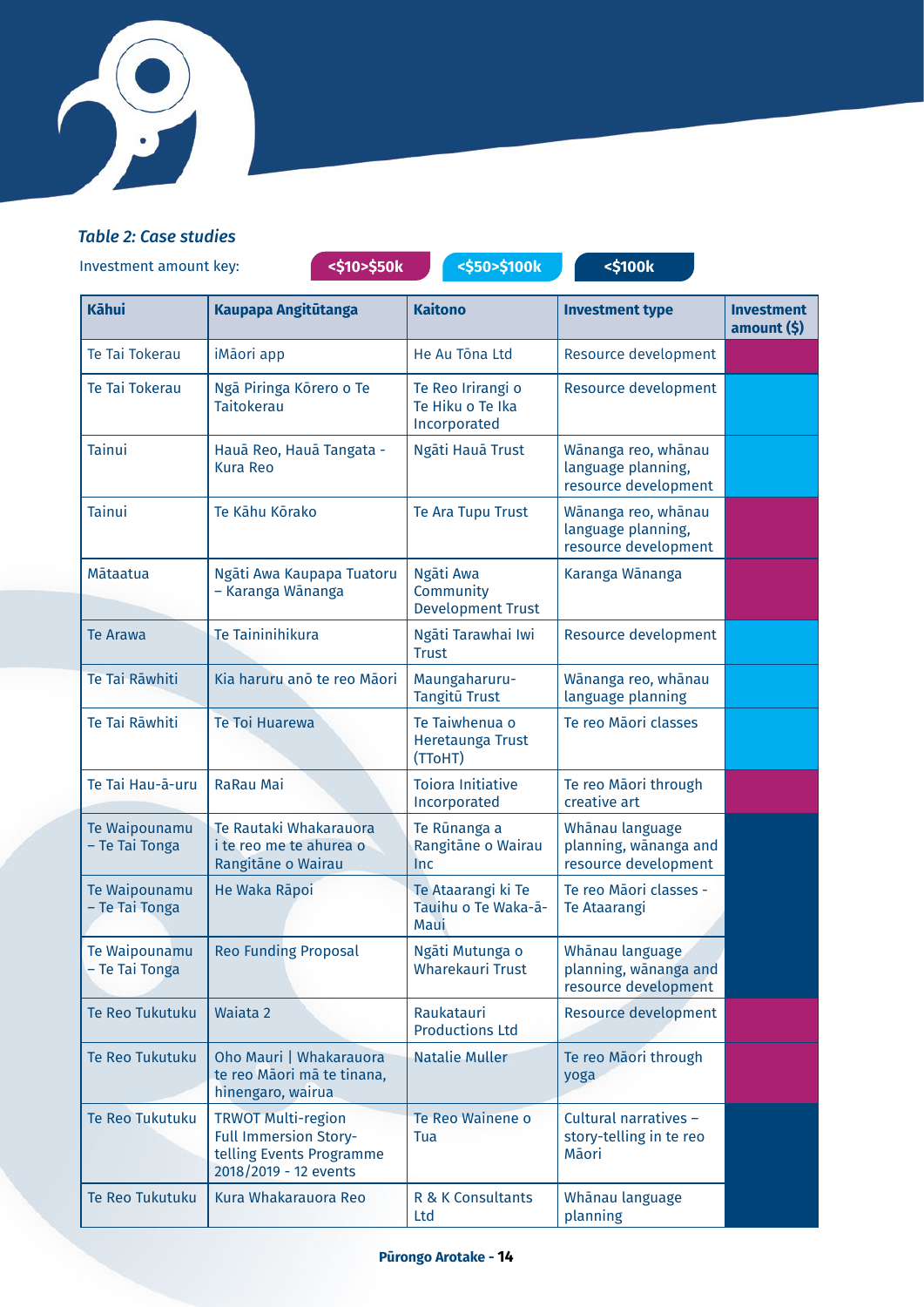

## <span id="page-18-0"></span>**Mahi Whakaaro | Analysis**

The primary purpose of the evaluation was to identify the factors that support success and understand outcomes being achieved. Evaluative evidence was gathered through interviews with Kaitono and where applicable the participants of those initiatives. These narratives were then drafted into case studies by the evaluation team and submitted to the Kaitono for content approval. Once the interviews were completed the evaluators met as a team to wānanga the responses to the evaluation questions and identify themes within and across each case study. The themes were then used as the coding framework for the transcripts that informed the evaluation report.

The emerging findings were discussed with Te Mātāwai and then finalised in a written evaluation report.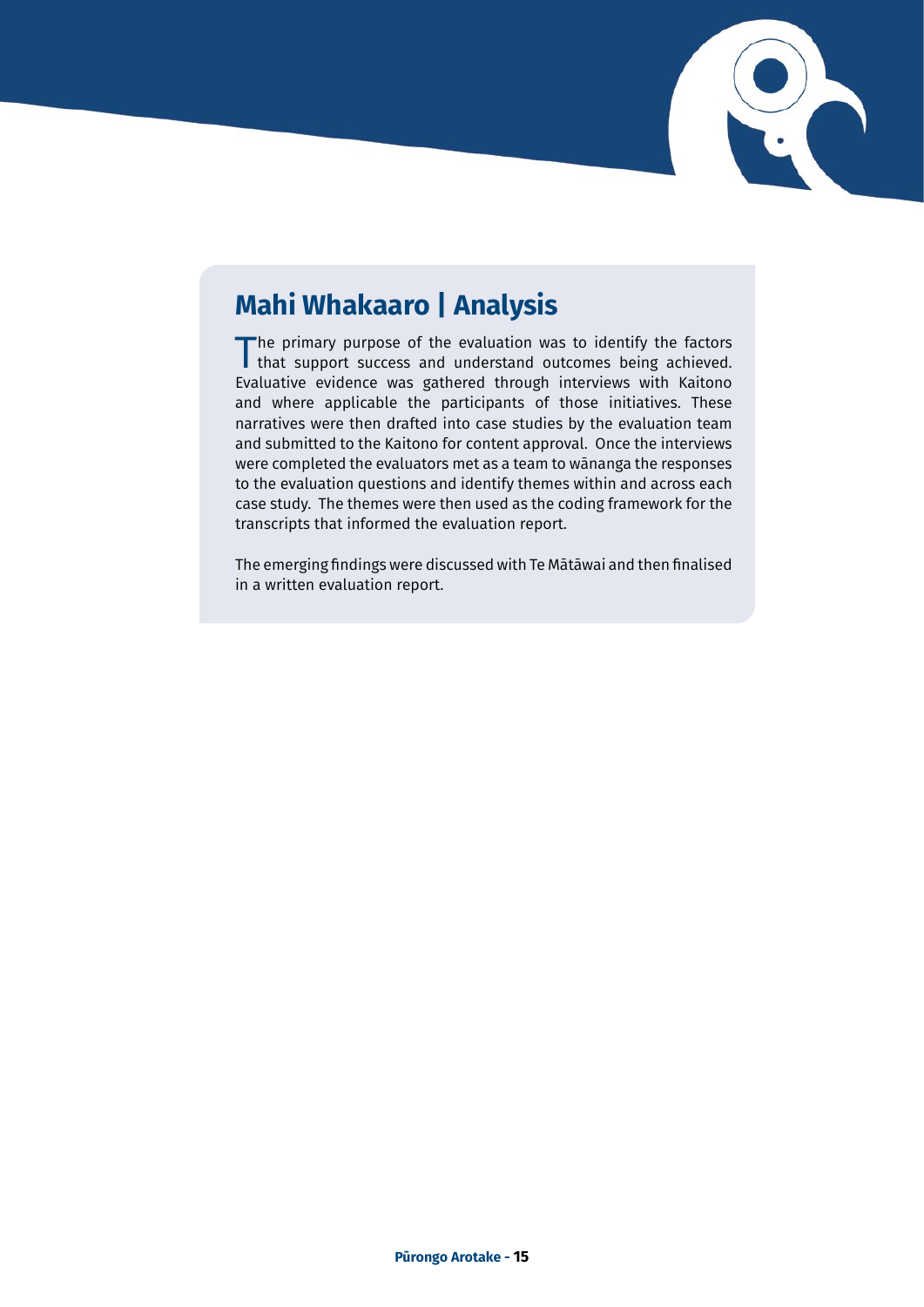# <span id="page-19-0"></span>**4. Ngā kaupapa angitū | Success case studies**

## **Te Tai Tokerau | iMāori App**

**Kaitono:** He Au Tōna Limited **Kāhui:** Te Tai Tokerau **Funding:** \$10-50k **Target audience:** Te Hiku whānau whānui living locally, nationally and internationally **Category:** Digital resource **Link:** [https://play.google.com/store/apps/details?id=nz.](https://play.google.com/store/apps/details?id=nz.co.imperialdigital.imaori&hl=en_US)

[co.imperialdigital.imaori&hl=en\\_US](https://play.google.com/store/apps/details?id=nz.co.imperialdigital.imaori&hl=en_US)



## **iMāori App**

iMāori is an online app (the "App") that provides an interactive learning experience in te ao Māori for the user. The App supports use of te reo Māori with simple karakia (prayers), whaikōrero (speeches), karanga (the call) and key language phrases. It was originally developed with content specific to Te Hiku o Te Ika to support whānau to re-engage in activities that support their marae.

*Tō mātou tino tūmanako kia whakamahia ki roto i Te Hiku nei. Ēnei pūmanawa nei ko ngā kōrero o te kāinga nei - ko ngā waiata o konei, ko ngā karakia nō konei ….ko te aronga matua ko ngā mātua, ngā mea haere ki ngā marae, kia māia ake tō rātou hono atu ki ngā kaupapa Māori, ngā pōhiri, ngā huihuinga Māori…ko te hiahia kia āwhina tēnei rauemi i ngā whānau kia hoki rātou ki ngā taumata kōrero kia tū hei kaikaranga, kia hoki atu rātou ki te kāinga….(Kaitono)*

However, since its launch it has attracted over 9000 users locally, nationally and internationally. The longterm intent is for iwi to be able to use iMāori as the platform from which they can add their own content.

*Ko tō mātou wawata ko ēnei te tūāpapa ka hangaia he mea rerekē mō ia iwi…We want more waiata and karakia, because we started with three basic waiata and three karakia, but we wanna diversify; and we want to make the platform available to other rōpū, other iwi, so that they can add their own material (Kaitono)*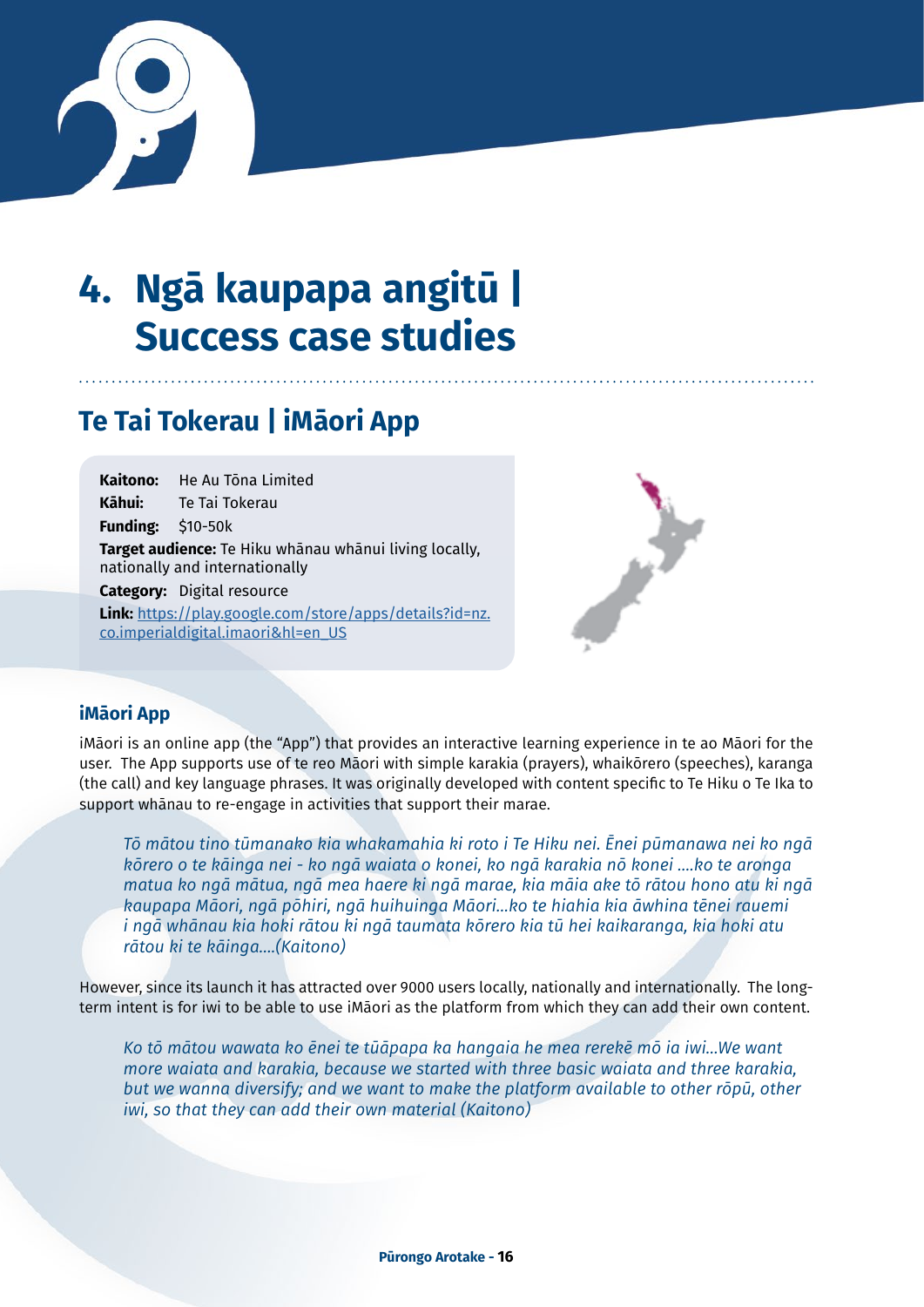

<span id="page-20-0"></span>The App was developed over a year ago with no external funding and support therefore the original cost to download the App was \$5.99. The App still attracted 600 downloads at the time. However, since receiving Te Mātāwai funding, the Kaitono was able to recover the costs of the development, make further enhancements, and offer the App free to download. As a result, the App downloads increased from 600 to 9000 and include international users from Nigeria, Canada, the USA and Australia. The App can be downloaded on any smartphone.

## **Ngā Hua**

The main benefits of iMāori is that it has elevated the dialect of Te Hiku which is not widely heard; the App itself is an easy to use accessible digital resource that supports the dissemination of te reo Māori and tikanga Māori to whānau living globally. Such resources are growing in numbers but still in limited supply. The Kaitono has also leveraged off their learnings to develop their own company focused on developing digital resources to strengthen Māori capability and capacity in the digital industry.

The Kaitono has received anecdotal feedback on the App from users and positive formal reviews. Users found the App easy to use and content useful. The ability for users to build their own whaikōrero was also acknowledged as being useful too, especially for those who may be unfamiliar with marae protocols.

*This is very much a grassroots kaupapa and we love that rugby teams going to tournaments are using this App to prepare for their arrival at a marae and the tikanga that is involved (Kaitono)*

The success of the project has been largely due to Kaitono retaining control of the content with the developers to maintain its authenticity and uniqueness to te ao Māori (this included the look and feel of the material).

*What worked well was that we had control of the material and how we wanted the presentation of it. The other thing that worked well was when it was made free (Kaitono)*

#### **Ngā Wero**

There have been a number of challenges or learnings gained by Kaitono as a result of developing iMāori. For example, the initial development was challenging with intercultural communication challenges with the American developers.

*Ko te wero nui ko ngā rōpū hanga App he Pākehā; koinā te wero. Nō reira, ko te wero i te wā i hangaia tēnei kia mārama rātou ki ngā hiahia o te hunga i hanga i tēnei…I te wā i te patopato rātou i ā māua kupu ka hapa i ngā wā katoa. Nō reira, ka hoki atu, hoki atu kia tika ngā mea katoa…He rerekē tō rātou tirohanga ki ngā mea Māori i te mea i roto i a mātou (Kaitono)*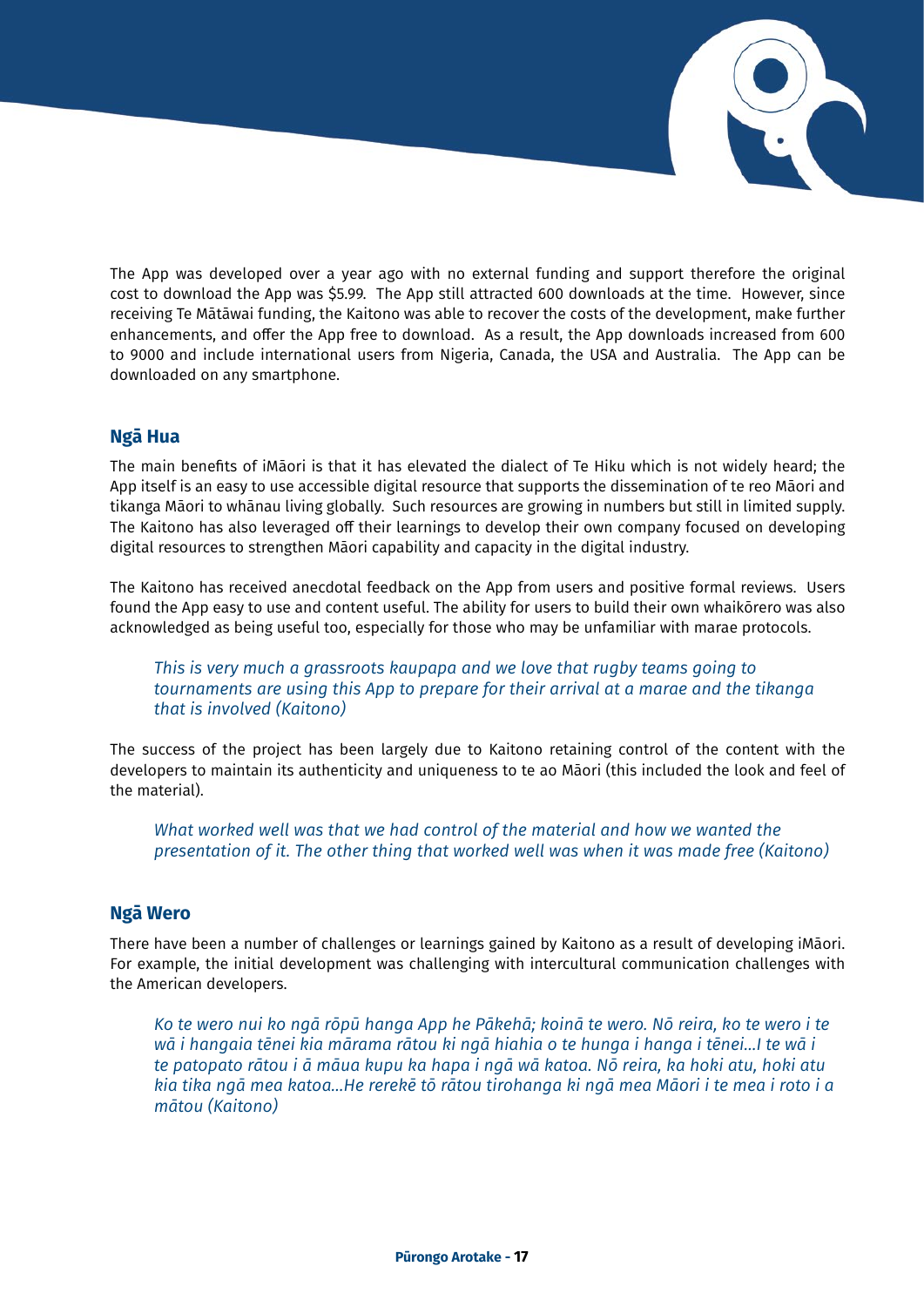<span id="page-21-0"></span>

Kaitono also had limited time to invest in the project and therefore had to complete much of the review and editing of the content in the App after normal working hours. In hindsight, Kaitono felt that they needed to engage a team to work on the App full time in order to complete the development promptly and properly market the App. For the most part the promotion of the App has been through word of mouth rather than through a deliberate marketing strategy.

*A major challenge for our team is that we do not have full-time staff to work through all the tasks that need completing. Instead our team of three did this work voluntarily as a part-time, additional job (Kaitono)*

Working with the Apple Store in America to fix errors has been slow. Furthermore, due to the nature of the App being a download, the Kaitono is not able to track user usage statistics in terms of time spent on the App and the nature of the content they are looking at.

*Once you download the App then it sort of becomes like your own personal property. So we're not able to track or monitor what they're doing on their own personal phone; we can just see how many people have downloaded it (Kaitono)*

Another challenge is the limited digital literacy skills amongst whānau, especially pakeke and kaumātua, to be able to effectively engage with the App.

## **Ngā Toitūtanga**

The Kaitono have already thought about updates to iMāori in the future to make it relevant and accessible. They are also looking to develop the waiata and karakia functions so users can build on their learning rather than the App providing an isolated, one-off teaching and learning opportunity. They are also looking to create more interactive and in-depth content.

The Kaitono has already set up a company so they can hire the people to do the updates themselves. They are promoting options to iwi to customise the App with their own reo, tikanga and waiata. They are also looking at engaging and mentoring rangatahi to become developers of the future.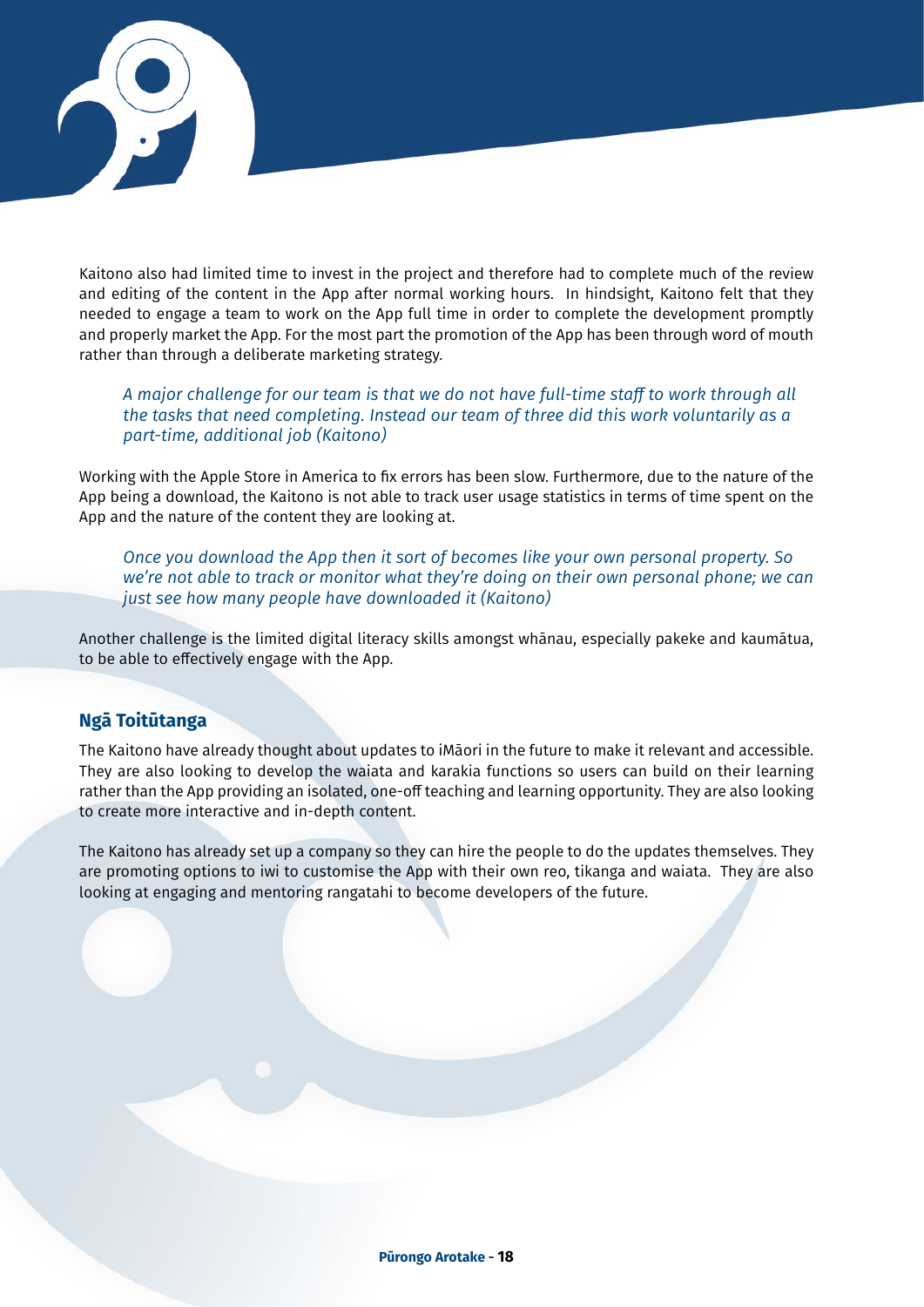

## <span id="page-22-0"></span>**Te Tai Tokerau | Ngā Piringa Kōrero o Te Tai Tokerau**

**Kaitono: Te Reo Irirangi o Te Hiku o Te Ika Kāhui:** Te Tai Tokerau **Funding:** \$50-\$100k **Target audience:** Te Hiku whānau, whānui living locally, nationally and internationally. **Category:** Digital resource **Link:** <https://tehiku.nz/te-reo/nga-piringa-korero/>



## **Ngā Piringa Kōrero o Te Taitokerau**

Ngā Piringa Kōrero is a project to digitise nearly 3000 hours of audio and video files of interviews with Te Hiku o Te Ika kuia and kaumātua held by Te Reo Irirangi o Te Hiku o Te Ika ("Te Reo Irirangi o Te Hiku"). The interviews were conducted by Cissy Midtgard a kuia from Ngāti Porou who was the lighthouse keeper at Te Rerenga Wairua for almost 50 years.Cissy was the first interviewer for the station when Te Reo Irirangi o Te Hiku first started. In 2013, Te Hiku Media, a specialist component of Te Reo Irirangi o Te Hiku sought validation from their kaumātua whom represent 47 marae to support their vision of language revitalisation and make the collection of interviews accessible for descendants of Te Hiku.

*So, they (kaumātua) were happy for us to digitise the collection and so much as every time we talk to a kuia or kaumatua they're not just talking to us, when we interview them, they're speaking to the future (Kaitono)*

The kaumātua supported the following resolutions:

- *• Whakatōkia, poipoia kia matomato te reo Māori o ngā haukāinga o Te Hiku o te Ika.*
- *• Whakamahia ngā hangarau me ngā tikanga whakataeranga o te ao hōu, kia puta ai te reo o te kāinga ki ngā uri i te ao whānui.*
- *• Whakatūwheratia ngā piringa kōrero o ngā mātua kia ora mai anō o rātou reo, kia mōhio hoki ngā whakatupuranga ki ngā mahi i o rātou nei rā, mahia kia pono, kia tika (Kaitono)*

Te Hiku Media consider themselves kaitiaki of this collection and understand that they have a responsibility to this taonga, to their people, and their kuia and kaumātua.

*When we started in 1991, we had access to a lot of amazing kaikōrero who just wanted one thing and that was for our language to be maintained, and sustained as a method of communication and not diminished to being only an academic experience (Kaitono)*

The target audience for Ngā Piringa Kōrero are whānau from Te Hiku who live at home and overseas and wish to hear and learn the dialect of their own home from their own kuia and kaumātua.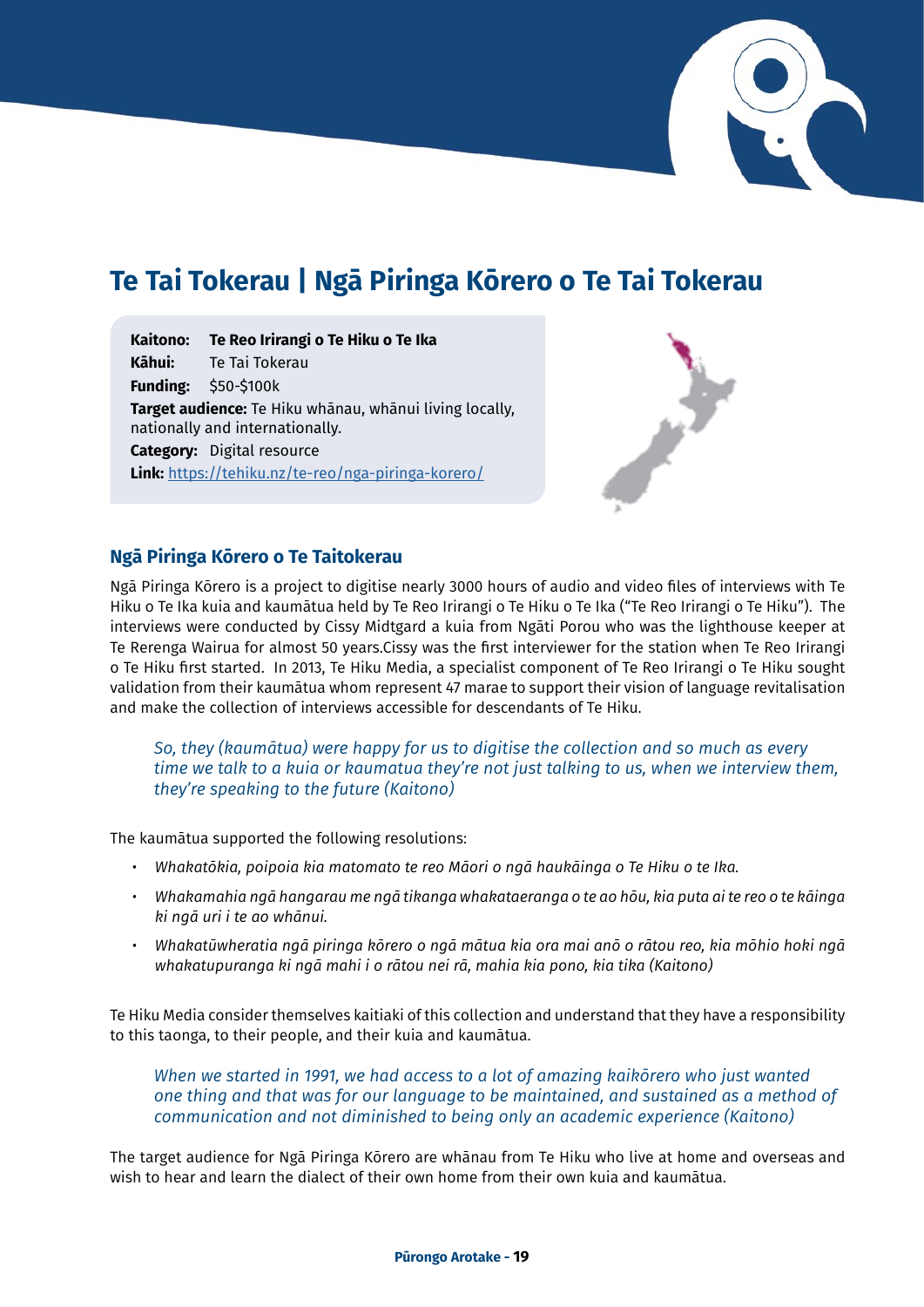<span id="page-23-0"></span>

Launched in August 2019, the project currently has edited the collection into 15 hours of footage accessible online for whānau of Te Hiku. Funding from Te Mātāwai has been used to pay for the expertise of technicians (online component), language experts and university students to bring this footage together. Users of the open online resource can see the name of the interviewee, a short summary, and a description of the content of the interview. They can tap on the interview to listen and watch the interview, then read the transcriptions. At any time they can tap on a word and see the local meaning for that word in context. In addition, the user can then share that moment via Twitter, Facebook, Instagram or other online media which invite others to view the page and access the interviews. The user can then select particular words and then the page will show them how many times and in which context that word has been used across the available footage selection.

Ngā Piringa Kōrero is an important contribution to te reo Māori online resources representing a significant amount of background work to tag, translate, summarise and cross-reference the collection in order to create a user-friendly online experience.

## **Ngā Hua**

The benefits of the resource include whānau accessing the reo of kuia and kaumātua in visual, aural, and written form extending their exposure to and comprehension of te reo o te kāinga. Te Hiku Media analytics show that the site has had nearly one million views from 145,000 people. Of those 145,000 people, 70% of them came to the site intentionally and stayed an average of eight minutes. This exposure is having an impact globally with the project acknowledged internationally by Cambridge University in England, and nationally by Waikato University in Hamilton who are also interested in language maintenance and revival. Te Hiku Media has also gained the interest from the Wengoosh indigenous group in Toronto who have invited Te Hiku Media to help support their own revitalisation efforts. There are only 20 Wengoosh native speakers left - all elderly who have a sense of urgency to save their language. In July 2019, the team spent six days with the Wengoosh people on their reservation.

Ngā Piringa Kōrero has been the impetus for new revitalisation initiatives including Te Whakahua o Te Reo – a project designed to support learners with their pronunciation of te reo Māori. Although not funded by Te Mātāwai the data utilised for Te Whakahua has dropped directly out of the digitisation work involved in Ngā Piringa Kōrero. The project involves programming computers with indigenous languages to provide automatic pronunciation feedback directly to the user. Through their work on Ngā Piringa Kōrero, the team have created a computer programme that recognises written Māori and then correctly pronounce the words in te reo Māori. The computer also listens to the user and measures the entropy (or emphasis) of their voice and estimates the probabilities of correct pronunciation thus giving the learner real-time, colour-coded feedback on their pronunciation.

As a result of producing such a large body of text from the archive collection, the team have created an acoustic dictionary which is a collection of words developed into a digital language. Cambridge University has been doing a similar project with English dialects and has invited Te Hiku Media to England to help them understand how best they could improve their systems.

Ngā Piringa Kōrero and Te Whakahua o Te Reo Māori projects have contributed significantly to the corpus of te reo Māori resources and also supported local, national and international indigenous language revitalisation efforts.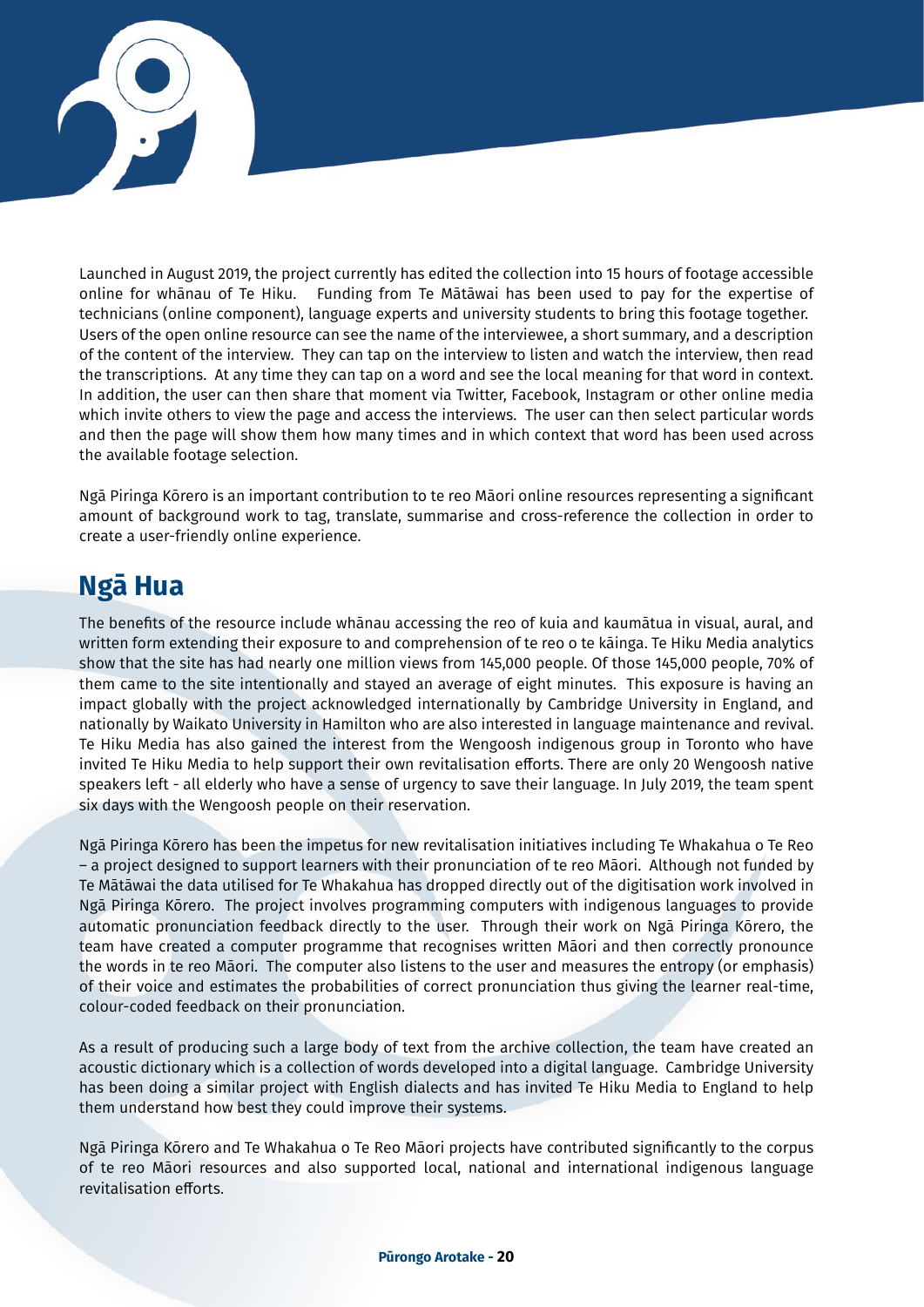

## <span id="page-24-0"></span>**Ngā Angitūtanga**

Te Reo Irirangi o Te Hiku is very clear in its purpose and intent as outlined in its vision statement, *He Reo Tuku Iho, He Reo Ora* and mission statement *Whakatōkia, poipoia kia matomato te reo Māori o ngā haukāinga o Te Hiku o te Ika*, meaning to instill, nurture and proliferate the Māori language unique to the haukāinga of Te Hiku o te Ika. This clarity of purpose, alongside the approval of their kuia and kaumātua, provided the small group of dedicated experts and volunteers the support needed to embark on the huge task.

The guardianship demonstrated by the Kaitono has also ensured whānau and tamariki today living locally or abroad have access to a large source of quality material to draw from in the mita of their own ancestors.

## **Ngā Wero**

The project itself has been challenging to achieve for the Kaitono given the enormous task they set themselves with the resources they had. The Kaitono is also aware that analytics tell one story but they don't tell the data story completely.

*The real data story is going to be in the ongoing use of these kupu ake, the ongoing use of the word order, the vocabulary, the intonation, the pronunciation that has been captured in these interviews (Kaitono)*

The projects have also raised issues around data sovereignty hence the development of a 'kaitiakitanga licence' where terms of reference relating to access and acknowledgement of data are being discussed relating to the use of content online.

## **Ngā Toitūtanga**

The groundwork laid in this project supports language growth and acquisition through the correct use and pronunciation of Te Hiku tribal mita. Te Hiku Media have kept to what they know, working quietly with an eye on their role as kaitiaki. Through their efforts they now have an international presence in the digital community and are being recognised for their ground-breaking, innovative approach to maintaining, teaching and supporting indigenous languages in the digital environment, and contributing to the revitalisation of other indigenous languages.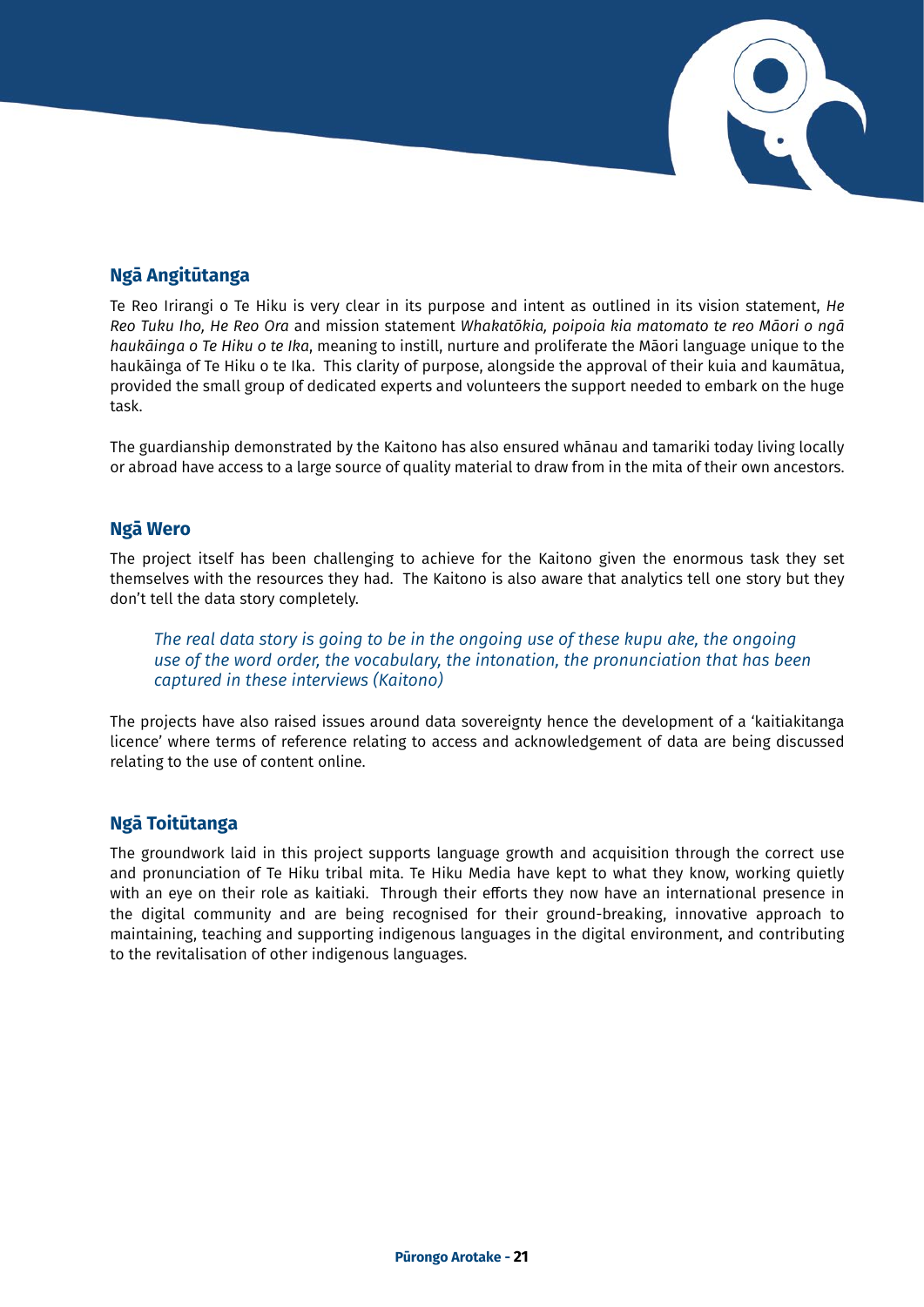<span id="page-25-0"></span>

## **Tainui | Hauā Reo, Hauā Tangata**

**Kaitono: Ngāti Hauā Iwi Trust Kāhui:** Tainui **Funding:** Exceeds \$50-100k **Target audience:** Whānau **Category:** Wānanga



## **Hauā Reo, Hauā Tangata**

Hauā Reo, Hauā Tangata is a language and cultural regeneration strategy undertaken by Ngāti Hauā Iwi Trust (the 'Trust"). The Trust, established in 2013 in the Waikato region after the signing of the Ngāti Hauā Deed of Settlement, represents the five marae within the boundaries of Ngāti Hauā.

The whainga matua of Ngāti Hauā is: *by 2040, te reo Māori along with its Ngāti Hauā distinctions will be a principal language of communication for at least 75% of Ngāti Hauā descendants.* To achieve this aspiration Ngāti Hauā has an overarching language revitalisation strategy - Hauā Reo, Hauā Tangata which was approved by the iwi in 2017. The strategy is guided by the principles of Te Whītiki (Innovation); Whakaiti (Servant Leadership); Kotahitanga (Unity); Wairua (Spirituality) as demonstrated by their tupuna Wiremu Tāmehana.

*Ko ā mātou mātāpono ka taka katoa mai i ngā mātāpono a te tarahati, a te Trust, i raro i te whakaruruhau o te tumuakitanga. Nō reira ko tētehi ko te whakaiti, ko tētehi ko te kotahitanga, ko tētehi ko te whītiki kia auaha, kia auaha ai ngā whakaaro kia whītiki taua i roto i te whakaora anō i te reo; ana, ko tētehi kaupapa nui ko te wairua i raro i te karaipiture…'He nui te karaipiture ki a mātou o Ngāti Hauā. I te whakatakotoranga o Wiremu Tāmehana i te taiaha ka kohi ake ko te Paipera Tapu, he nui ngā akoranga o te karaipiture, engari, mō te taha ki te tikanga, mō te taha ki te nuinga o ā mātou tikanga ko te kaiārahi o ērā tikanga ko te ao Māori (Kaitono)*

The language strategy also sits within the five pou of the Ngāti Hauā strategy: He Pou Whakatupu Tangata (People Capability); He Pou Whakatupu Hononga (Relationships); He Pou Whakatupu Hāngarau (Technologies & Resources); He Pou Whakatupu Mātua (Parents & their Tamariki); He Pou Whakatupu Rangahau (Data & Research).

Ngāti Hauā is pursuing a number of activities as part of its overarching language revitalisation strategy, not all of which is funded by Te Mātāwai. The activities include language planning wānanga - Hāpaitia te reo o te kāinga and waiata wānanga (funded by Te Mātāwai); kura reo, paepae and pae karanga wānanga - He Kura Hāpai Kāheru (funded by Waikato-Tainui and Ngāti Hauā); performing arts - Ngāti Hauā Toi Ake Rangatahi (funded by Creative NZ).

Te Mātāwai funding also supports Ngāti Hauā to employ a full-time fixed-term Kaiwhakahaere Reo who has been critical to project managing the initiative with support from Te Ohu Reo, a working party of the Trust.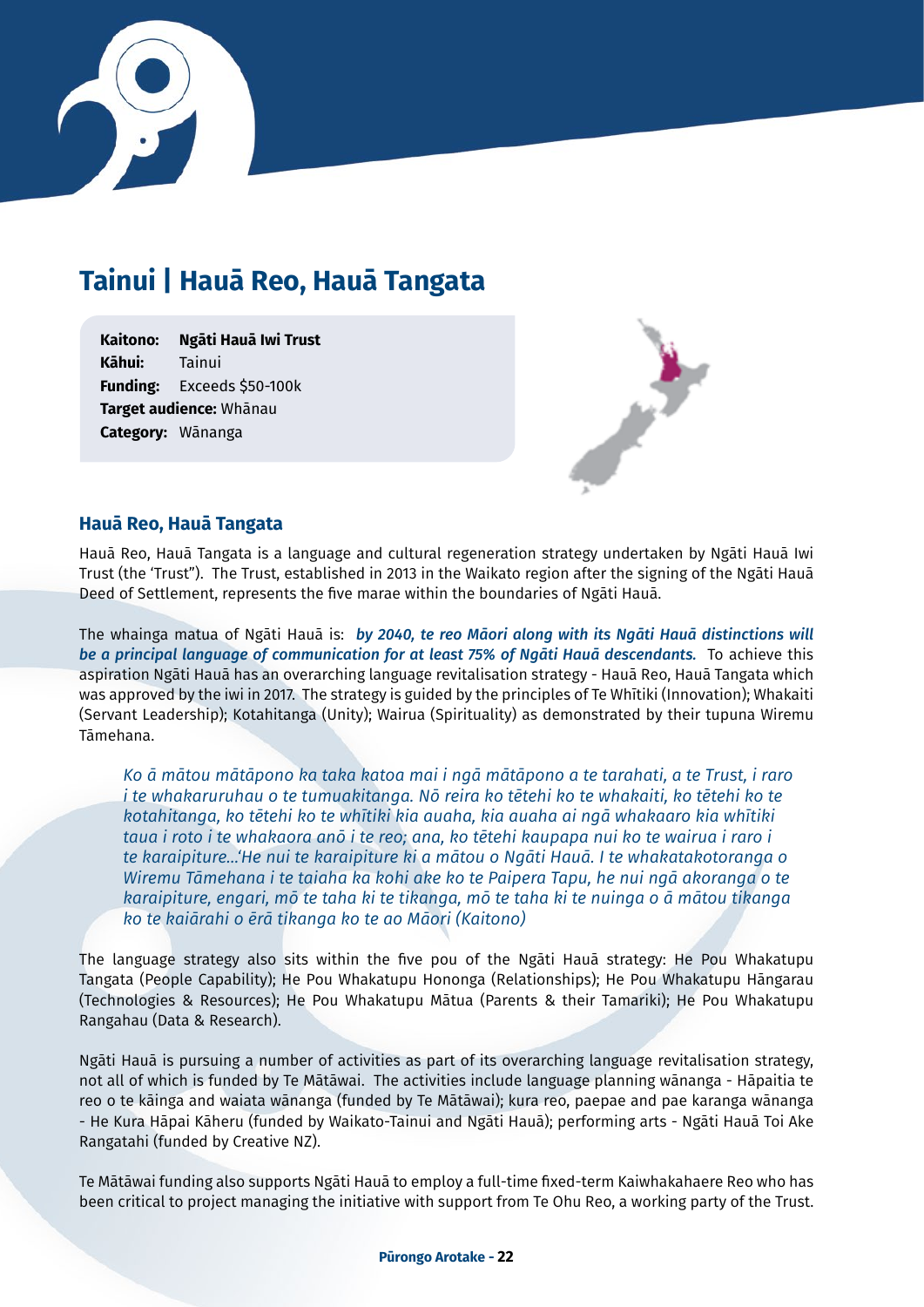

## <span id="page-26-0"></span>**Ngā Hua**

Hāpaitia te reo o te kāinga workshops were held on 12-14 April 2019 at the Waikato-Tainui Endowed College at Hopuhopu with 100 participants. Hāpaitia te reo o te kāinga was conceived out of the dismal Māori language statistics of the 2013 Census and was a self-determining answer to the loss of te reo within the Ngāti Hauā iwi. The target group was primarily parents and children who are enrolled in Māori medium schooling or early childhood (Kōhanga Reo). The workshops were facilitated by strong role models and champions of te reo Māori with a focus on speaking Māori and creating language plans to support Māorispeaking families and communties. Resources were given that encouraged the participants to track their own progress and to keep on track with their personal objectives of language development. The workshops were highly valued by the parents who attended. It renewed their enthusiam and commitment to kōrero Māori.

*I didn't see the benefits of te reo but since I've moved back to Morrinsville, kua whai mana te reo i roto i te ao…. Since my last wānanga I have started to speak te reo at home. The wānanga helped me make learning te reo fun and to stay consistent. My confidence has picked up and when I'm speaking publicly I'm not just growling. My hoa tāne is also committed to te reo… We have reo hour at our café, board games in te reo and games events. We've set up Facebook pages for our Kōhanga Reo parents and assign reo assignments on there. The parents are a younger audience… using 21st century technology to reach everyone… it complimented the learning. We share strategies to keep te reo alive (Whānau)*

The paepae, karanga and kura reo wānanga were combined on the 29 September to 2 October and were facilitated by Dr Koro Ngapo and Te Waipounamu Teinakore. The wānanga were designed to build the sustainability of the paepae and pae karanga of Ngāti Hauā marae. There were 120 participants in total.

 *Ko taku mīharo nui ko te hiakai o taku iwi ki te reo Māori i tēnei wā poto nei. Ngā kaupapa nui ka whakaritea e au neke atu i te tahi rau waru tekau tāngata ka tae mai… kua whakaritea e tētehi o ngā marae kia kōrero Māori anake tātou i roto i te kāuta, nō reira, he whare kōrero Māori tēnā haere ake nei, i mua i tērā wānanga kāore i pērā (Kaitono)*

The waiata night sessions were also held at five different marae in the first half of the year (due to other iwi activities they were not held from June to October). Recordings of the waiata have been posted on the marae Facebook pages and are also live-streamed. A resource of waiata is also planned. The waiata sessions are building the confidence of whānau to participate. One whānau member attending found the mōteatea sessions so engaging she has insisted her family attend.

*The whole whānau had to attend, parents, aunties…my oldest daughter is in mainstream. I keep te reo alive for her at home and have her come and attend waiata sessions. All of my children want to come to the waiata sessions (Whānau)*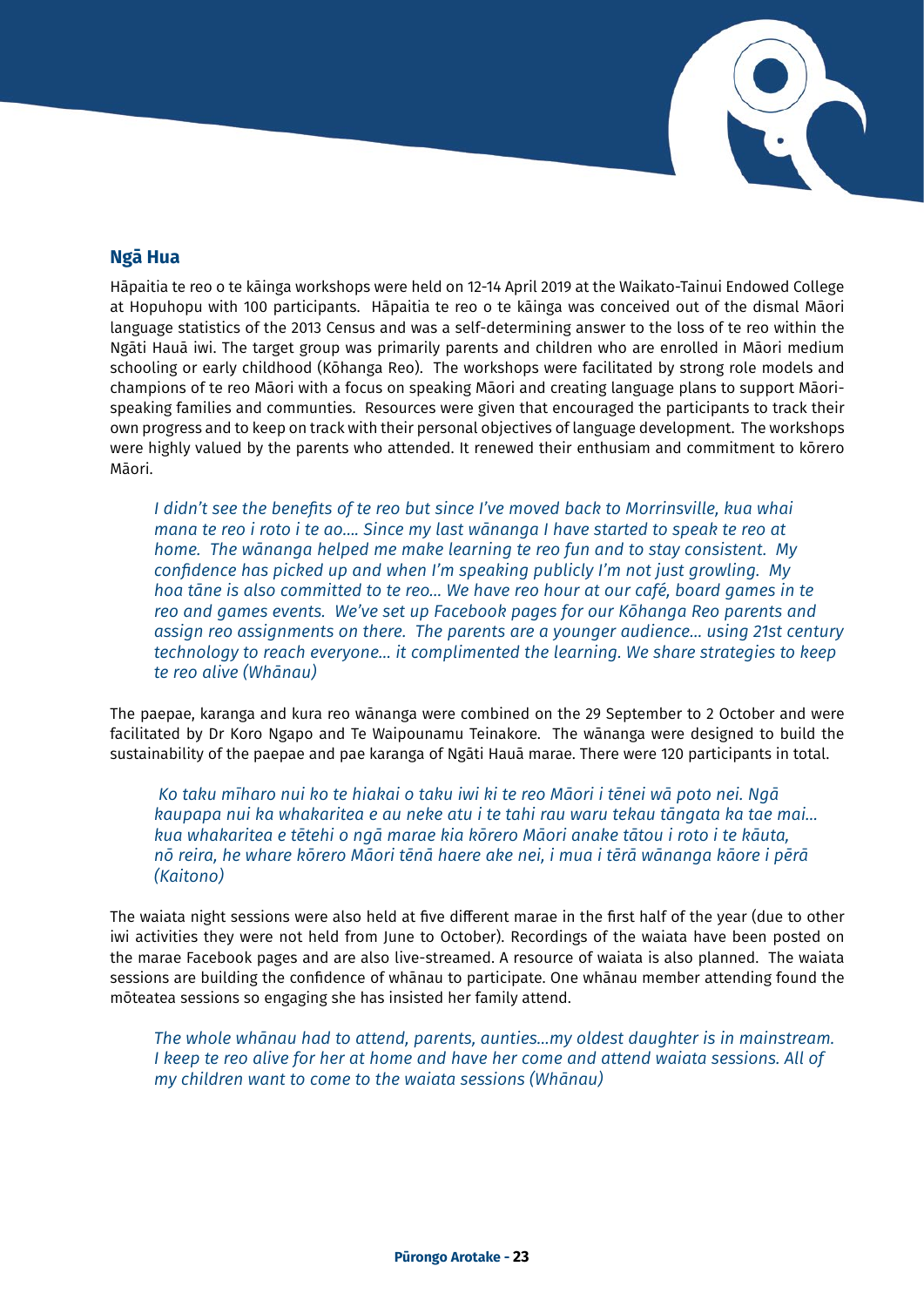<span id="page-27-0"></span>

In addition to Te Mātāwai-funded activities Ngāti Hauā held a performing arts workshops for rangatahi which involved 55 participants aged 13 to 17 years at Te Iti o Hauā Marae. The programme was run as workshops and the tutors were Ruth Smith, Mataia Keepa, Tawaroa Kawana, Ahorangi and Pere Wihongi. The event included a trip to Mitai Māori Village and the workshops included whaikōrero, karanga, te tito waiata, haka, and Ngā Taonga a Tūmatauenga. Buses were provided for transport of the rangatahi. The wānanga was very effective in uplifting te mana o te reo for the rangatahi, displayed through their engaged participation and following te reo Māori speaking protocols of the wānanga. Its successful engagement has inspired the organisers to make it an annual event.

## **Ngā Angitūtanga**

There were a number of factors that contributed to the success that has been achieved for Ngāti Hauā thus far. Ngāti Hauā already had a clear iwi strategy and reo revitalisation strategy that involved all its marae. Therefore, the funding provided by Te Mātāwai provided Ngāti Hauā with the investment needed to initiate its activities with the support of a full-time project manager/kaiwhakahaere. The kaiwhakahaere was also a critical resource to ensuring activities were well planned, well aligned to the strategy and well attended. Without a dedicated resource, project management is often carried out by members of the Trust whose capacity is often already stretched.

Secondly, the design of the wānanga to cater for whānau was also well considered with the wānanga serving the needs of different age groups including children and teenagers. By encouraging and creating space for children within wānanga, whānau were able to participate and learn together as a collective. Having children participate also alleviated the stress for parents to find caregivers while they participated in the wānanga. Costs for attendance were also reduced to ensure whānau could afford to attend and transport was provided for some wānanga.

*I te mea i tēnei wā nei e pīrangi ana au ki te whakakore i ngā aukatitanga, nō reira, ia wā ka tū tētehi kaupapa rua tekau taara noa iho te utu, he wāhi noho, he kai, he pahi ki te tiki i a koe, he rauemi. You know, kāore au i te pīrangi kia "Oh, kāore tōku waka, kāore ōku waka, kāore ōku moni", nō reira, ka mea ka pānui te pānui, "Oh, oh, pai noa iho ka taea e au" (Kaitono)*

The initial wānanga also provided a strong platform for engaging whānau in discussions around planning for language and cultural regeneration within their homes. These wānanga enlightened, inspired and engaged whānau to become their own language champions.

*I te poroporoaki ka tūwhera te papa, ka tukuna mō te hunga ngākau hihiko mehemea ana koe ki te tū ki te kōrero whakapuaki whakaaro, ana, koianei te wā. Tokomaha i tū i pērā. I kapohia, āe, me te kī, kāore au i pīrangi haere mai engari e tino waimārie ana ahau i haere mai au. Ētehi ka haere mai i Ōtautahi, ētehi ka haere mai i mua i taku haerenga mai ki konei i tukuna mā te whakamā e patu, engari, yeah, ērā momo kōrero (Kaitono)*

The relevance of the content to whānau was also a success factor. Whānau enjoyed learning Ngāti Hauā tikanga, reo, waiata, and cultural narratives that were unique to their hapū and marae. As a result, whānau felt empowered to sustain themselves in their own language journey. Language communities have also evolved through the use of Facebook interlinking common interest groups such as Kōhanga and Kura as well as marae.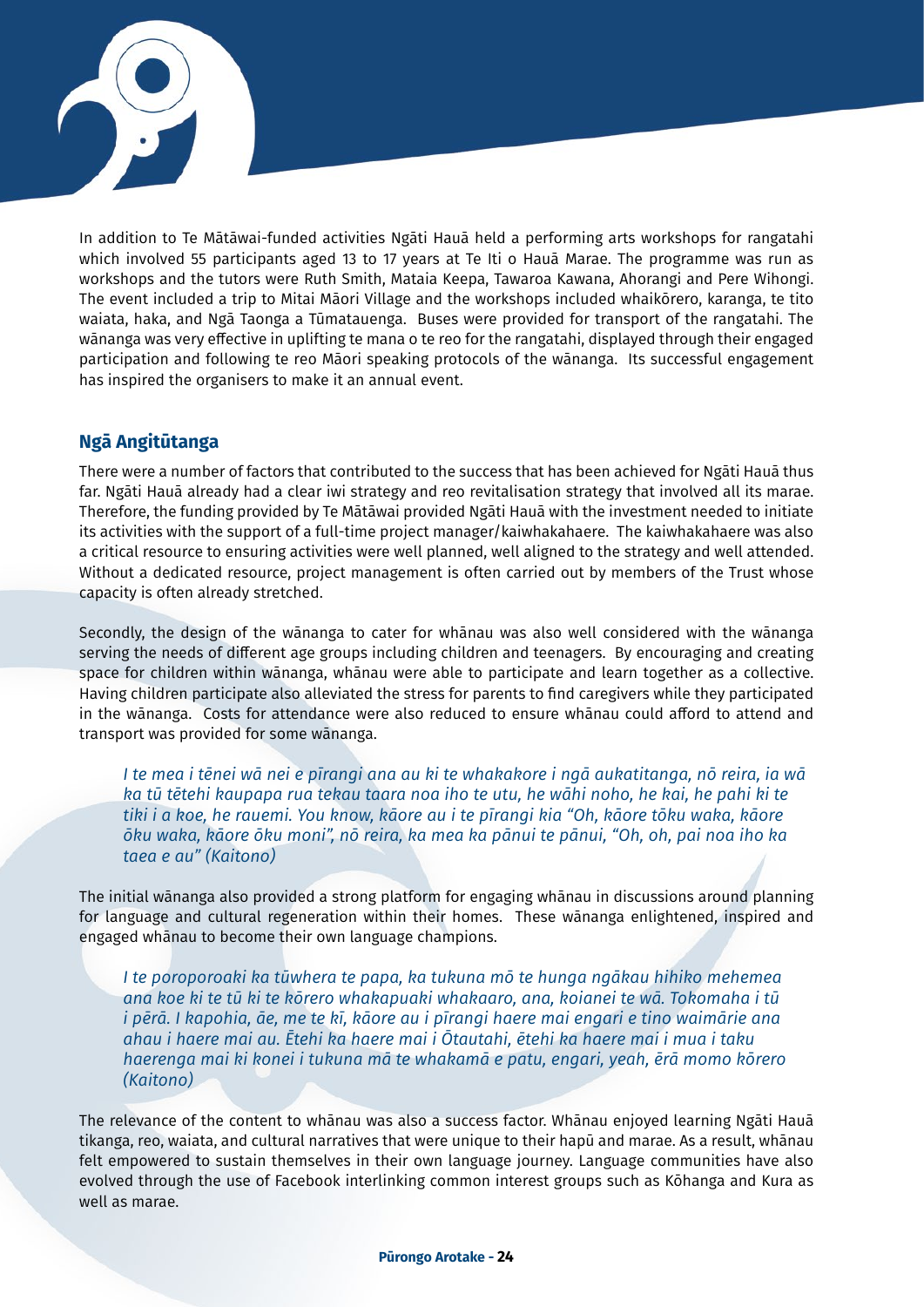

## <span id="page-28-0"></span>**Ngā Wero**

While attendance and participation has been positive with immediate language benefits, Ngāti Hauā are mindful that there are still many uri that have yet to engage. The Trust felt that whakamā is still an issue impacting on their confidence to engage, as well as distance and cost.

*He nui ngā take pea kāore ētehi e tahuri mai, engari ko taku pīrangi ki te whakarite huarahi e taea ana e au te toro atu. I te mea mōhio ana au…kia tae mai ērā tāngata ki tētehi o ēnei kaupapa kua mau, kua mau. Ko rātou anō ō rātou ake kaipatu (Kaitono)*

Social media has been identified as a possible strategy of reaching whānau members who live at a distance or live overseas to ensure they also have access to the content and learnings.

*E hiahia ana au i tēnei wā kei te noho ahau me tā mātou designer kei te whakarite pae tukutuku motuhake mō te rautaki, kei te whakarite rēhitatanga mō te rautaki, kei te whakarite...whārangi tiriata mō te rautaki...YouTube Channel, ērā momo āhuatanga. He nui hoki ngā mea kei rāwahi e noho ana, kei waho rānei o Ngāti Hauā e noho ana, e rite tonu ana te hiakai engari me uaua ka hoki mai (Kaitono)*

## **Ngā Toitūtanga**

Funding remains an issue and challenge for the sustainability of the programme. Kaitono who have limited resources are often brokering relationships and funding opportunities in order to provide their own uri with the opportunity to reclaim their cultural knowledge and strengthen their identity as Ngāti Hauā. Ngāti Hauā has approached different entities with the intent of creating sustainable language learning programmes which have not yet come to fruition.

*I waho atu ko au te kaikimi pūtea mō ēnei kaupapa… Kua torohia e au a Tainui Waikato kua kaha tautoko i a mātou, Tainui Waikato; a Creative NZ anō hoki (Kaitono)*

Ngāti Hauā is also exploring ways of including the kaupapa into kura with the idea of securing funding for resource development from Te Tāhūhū o te Mātauranga.

*I tēnei wā kei te tirohia e au ētehi philanthropics, me Te Tāhūhū. Kei te whakahanumi ētehi o ngā mahi mā ngā kaiako… Integrate… Yeah, or doing some integration between how we can support our kaiako in our kura kaupapa and how the strategy can help to do that (Kaitono)*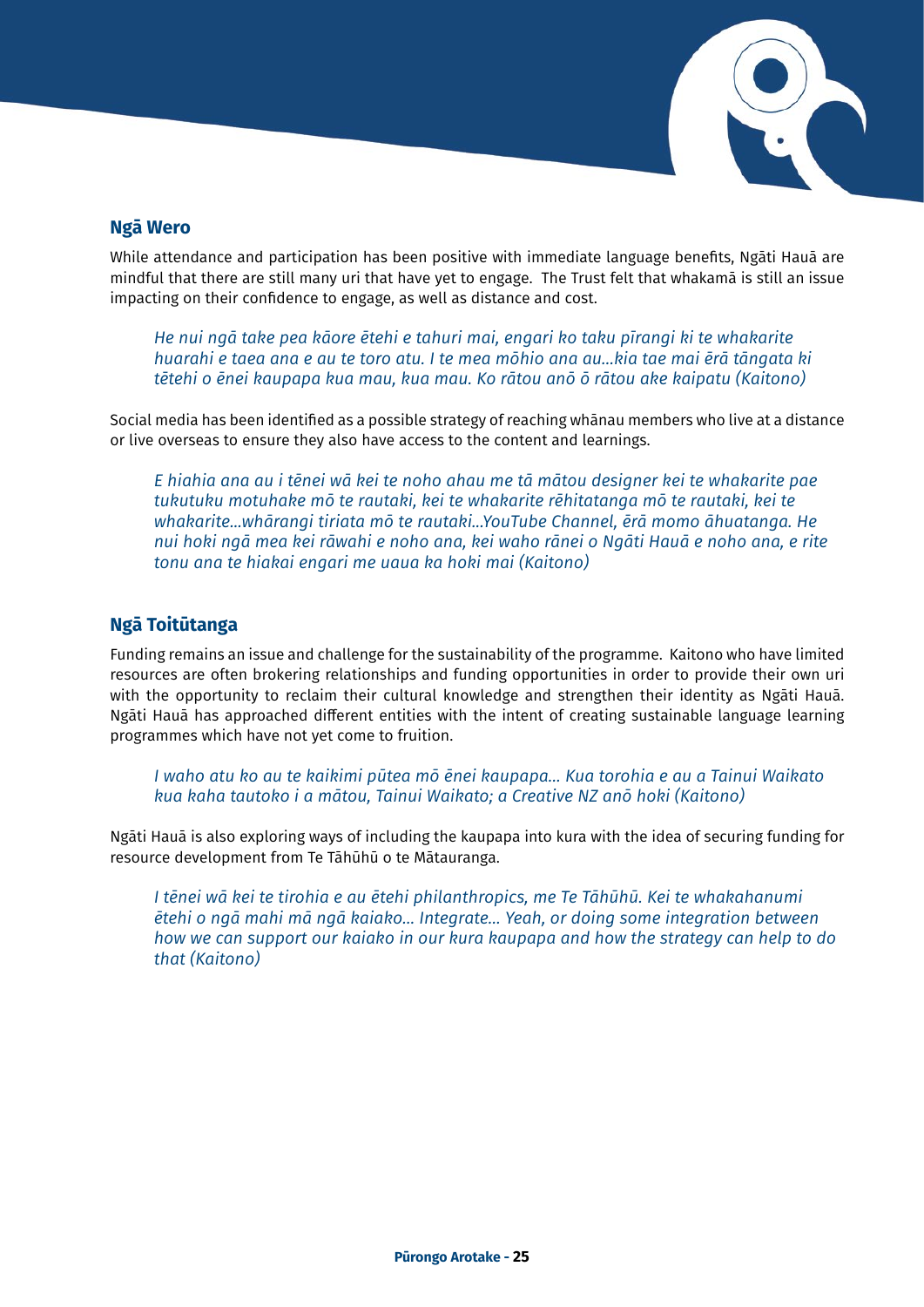<span id="page-29-0"></span>

## **Mātaatua | Karanga Wānanga**

**Kaitono: Te Rūnanga o Ngāti Awa Kāhui:** Mātaatua **Funding:** \$10-50k **Target audience:** Whānau, hapū, marae **Category:** Wānanga (karanga)



#### **Karanga Wānanga**

Karanga Wānanga is an initative that builds the capacity of Ngāti Awa to perform karanga within the 22 hapū of Ngāti Awa that are affliliated with Te Rūnanga o Ngāti Awa. The initative utilises Ngāti Awa reo, tikanga, tāonga tuku iho, and Ngāti Awa tāngata to deliver a learning programme that is of high value to Ngāti Awa. The initiative included a series of wānanga held on marae that saw 75 ākonga participating in the learning. Ākonga were drawn to the initiative through word of mouth and direct approaches from the kaiwhakahaere who had 'grass roots' knowledge of the Ngāti Awa community and therefore knew where the need was for kaikaranga and who would be well placed to participate.

At an individual level, through participating in the initiative ākonga develop their language, culture, and identity as well as their ability to perform karanga. However, the broader benefit is that Ngāti Awa is strong in their tikanga Marae.

#### *Kia whakapakari ai i te paetapu nā Ngāti Awa (Kaiwhakahaere)*

The initiative is led by specialists who have expert knowledge in te reo and tikanga o Ngāti Awa; knowledge pertaining to karanga; and the skills to deliver learning through a culturally appropriate pedagogy. At a fundamental level the specialists were committed to contributing to the collective well-being of Ngāti Awa.

*He ātaahua rātou ngā kaikōrero i roto i te wānanga, (Te Kaiako) rāua ko wētahi o ngā kuia i runga i te marae. I kitea te rerekētanga o ā rāua kōrero i puta mai, tētahi o ngā kōrero o te wānanga, tino matatau (Te Kaiako) ki te tiki i ngā kōrero o te ao Māori, he rawe, rawe (Ākonga)*

Everyone involved, regardless of assigned role within the initiative, share a collective identity as belonging to Ngāti Awa. This shared identity underpins common purpose and common need and generates a real sense of belonging that enhances participation and commitment to success, growth, and development. Hand in hand with this identity comes responsibility. There is a critical awareness of the need to keep karanga strong within Ngāti Awa which purveys all levels of the initiative and which also drives participation and commitment and ultimately the success of the initiative.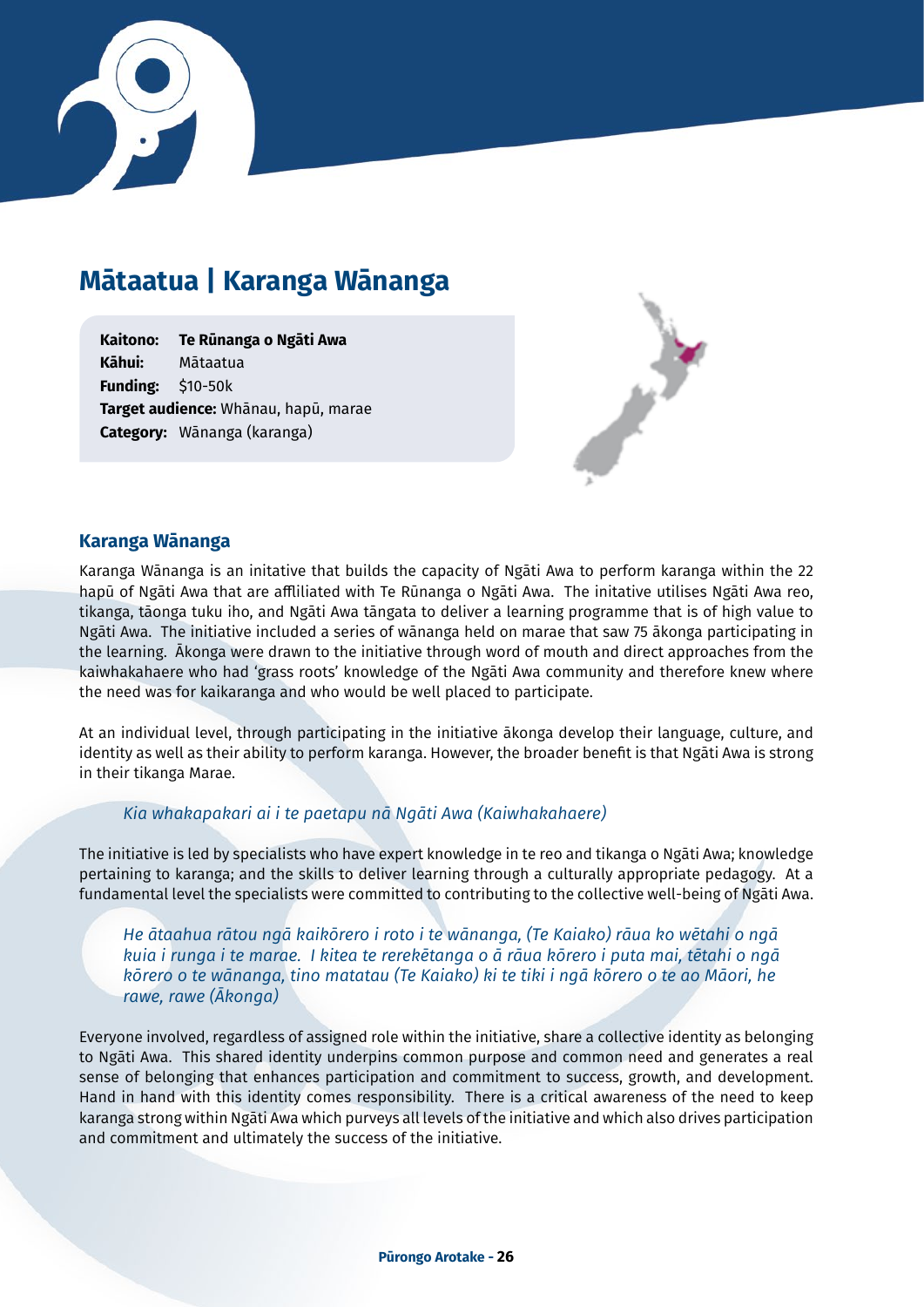

<span id="page-30-0"></span>*I roto i te kīhini i ngā wā katoa au ki te tunu kai, i rongo au i ngā karanga o ā mātou koroua kei hea ngā kuia ki te tuku te karanga, nō reira, koirā tētahi o aku hiahia ki te whai i te huarahi o te reo karanga me… i roto i tōku whānau kua mate aku kuia me tōku mama, i kite ai au i roto i tōku whānau kāore o mātou ki te tuku karanga. He āhua mokemoke ahau mō a rātou, so, āe, i whakaaro ana, ā, haere ki te ako me pēhea te āhuatanga o te karanga me ngā wahine ki te tū, nāianei pai au ki te haere ki ngā marae ki waenganui i ōku whānau, herea rātou ki runga i te marae, so āe, koinā (He Ākonga)*

## **Ngā Hua**

Karanga Wānanga is effective in providing a pathway for Ngāti Awa marae whānau to develop the art of karanga and ensure the tikanga of the marae is maintained for future generations.

*Taku kuia he kuia kaikaranga ia, he kuia taurima i ngā marae o te takiwā. Āe, kei te mōhio ahau mēnā i kōnei tonu ia tino harikoa tana ngākau i te mōhio kei reira hoki taku mana, taku ngākau ki te mōhio ki ngā āhuatanga katoa e pā ana ki te karanga me ōna tikanga (He Ākonga)*

The initiative draws on taonga tuku iho o Ngāti Awa to extend the language and at the same time ensuring that the taonga tuku iho are secured and passed on to future generations.

*Ko te whakawhānui kē i wā rātou kupu, te whakakī o rātou kete ki te kupu, nā te mea, kua roa rātou e karanga, kei te ōrite, kei te ōrite ngā karanga. Kaore anō ka tīni mai te wā i timata ai rātou ki te ako. Mō āua karanga anō kei te haere. Kāore anō kia piki ki tētahi atu taumata kē ki te whakakīkī o rātou kete ki te kupu…Kei roto hoki ngā waiata mōteatea, ngā waiata tawhitō o tō hapū, ngā kupu hei whakamahi māu. Nāu ake ērā kupu, e hara ana wētahi (He Kaiako)*

*Koina ētahi o ngā mahi o ia ahiahi, kua whakarōpūhia ngā hapū, kua titiro ki o rātou mōteatea hei tango mai i ngā kupu. Oti pai ngā hui o rātou. Kua kite rātou te māramatanga o āua kupu rā, e waiatatia nei e rātou. Ka taea e rātou te kawe i roto i te reo karanga. Ehara i te waiata noa iho. He kupu wērā i tito i o rātou kuia, koroua. Pukumahi i āua kupu a wētahi kē noa atu hei karanga mō rātou. Kei rēira ngā kupu e noho mai rā mō rātou, ko te mea nui e whakaoho mai, e whakaara mai āua kupu rā i roto i te reo karanga, i roto i te reo tikanga (He Kaiako)*

As a result of the initiative ākonga are now doing karanga for their whānau on Marae, which is indicative of not only the need for the initiative but also the effectiveness of the learning.

*Nāianei pai au ki te haere ki ngā marae ki waenganui i ōku whānau, herea rātou ki runga i te marae (He Ākonga)*

Another benefit of the initiative is that it enables the ākonga to become kaiako themselves on their own Marae, sharing what they have learnt with others.

*It's because of my involvement in the wānanga and I wanted to go home and practise what I've been taught, what we've been taught and I also teach the ones at home who are younger than me ki te karanga so that there's a whole heap of them coming through (He Ākonga)*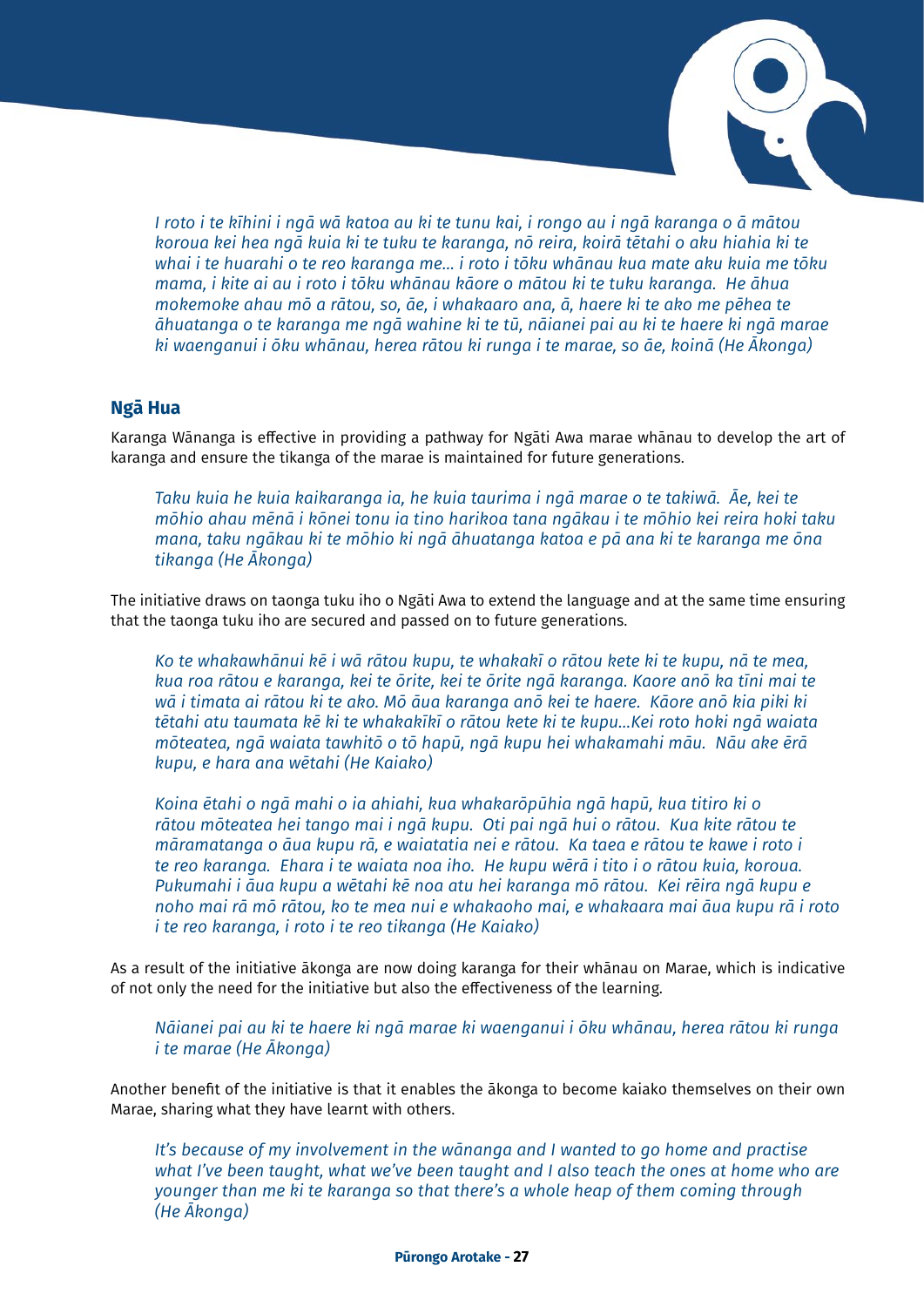<span id="page-31-0"></span>

Finally, renewing connections between iwi was also a benefit that was attributed to the initiative.

*Tētahi tino hua i kite au, noho tahi a Tūhoe me Ngāti Awa, ētahi o ngā tāngata i puta mai, ka noho i te taha o rātou Tūhoetanga engari, ka puta mai tā tēnā te kaupapa, tino kaupapa, engari te painga te noho tahi, te ako tahi (He Kaiako)*

#### **Ngā Wero**

Some of the challenges for the initiative included managing attendance numbers. In some cases, the numbers were low due to tangihanga and at other times numbers exceeded expectations making the logistics of the wānanga challenging at times.

*Kāore mātou e tino mōhio te nui o ngā wāhine e hiahia ana ki te kuhu mai… He uaua mo tēnei, i te mea, rua tekau pea, toru tekau, e mutunga atu, waru tekau neke atu…āe, me tiki ngā mea anō, hei kai, hei whāngai (He Kaiwhakahaere)* 

Some participants travelled long distances to attend the wānanga which was also challenging.

*Āe, nā te mea taku kāinga kei te whiti mai ahau me… mātou mā runga rererangi, tino nui te utu mō te tekau miniti noa iho. Koinā te uaua, āe ki ahau nei me… engari, kāore, nā te mea kei te tino hiahia ki te ako, āe, ka tae ahau ki te haramai ki ēnei momo wānanga (He Ākonga)*

#### **Ngā Toitūtanga**

Securing and retaining the best people to deliver the initiative is critical success to the ongoing success of this initiative. The kaiako in particular are in high demand within their iwi because of their specialist expertise.

*Nō ngā kaiako pēnei i tēnei, koinā te tino take mō tēnei wānanga ki taku kitenga, me sponsor ngā tāngata kia ū… kia ako i te reo he kaiako mō te iwi. Iti noa iho ngā tāngata pēnei i tēnei. He iti rawa (He Ākonga)* 

Te Mātāwai grant funding has also been a critical contributor to supporting the infrastructure and human resources required to organise the Ngāti Awa karanga wānanga as well as mobilise the whānau and hapū to attend. People are appreciative for the funding. However, the continuity of the programme would be enhanced through confidence in future funding streams.

*Me tuku taku mihi ki Te Mātāwai, tuku taku mihi ki a koutou, mō mātou ngā uri o Ngāti Awa e whai i te huarahi o te reo karanga (He Ākonga)*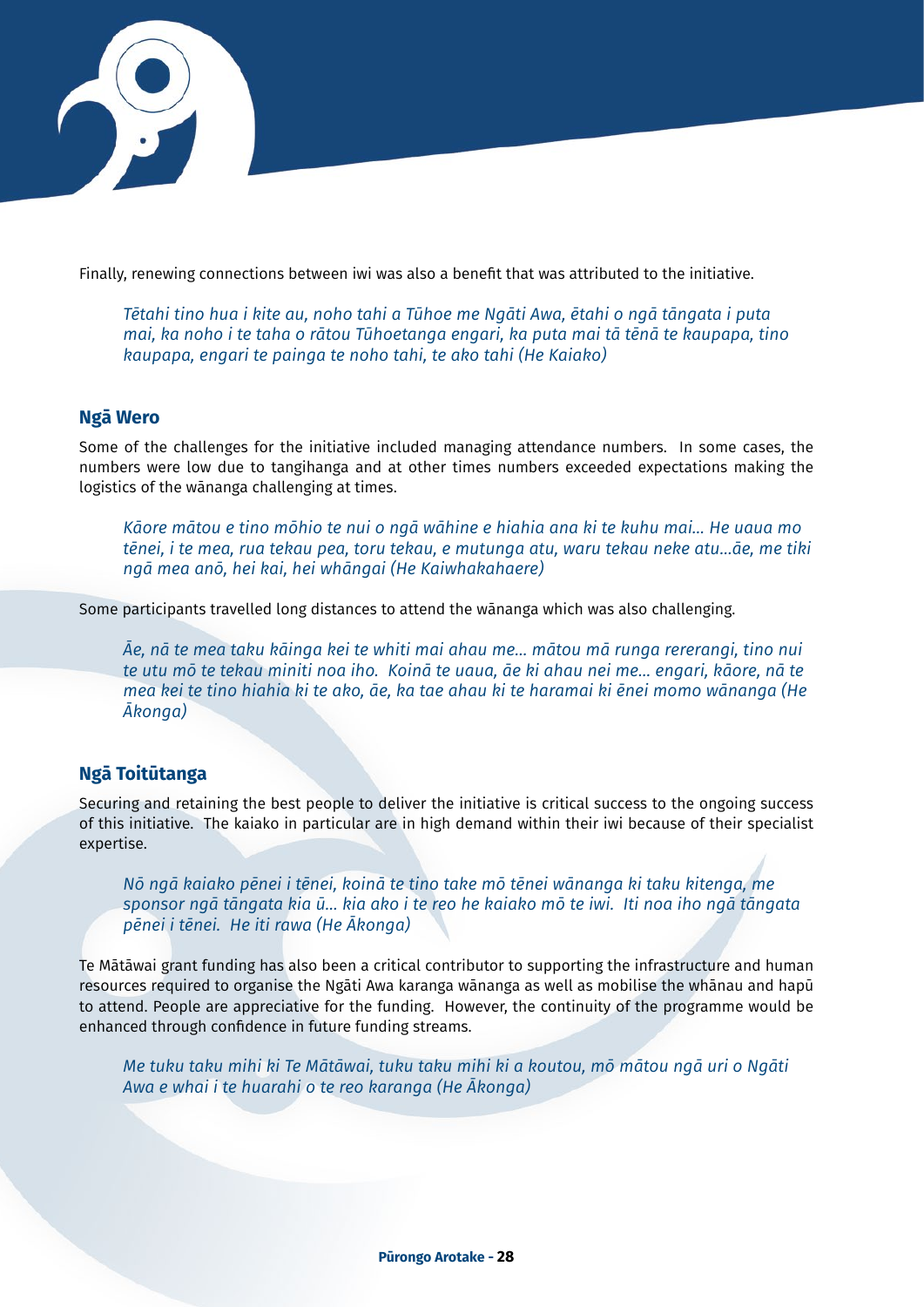

## <span id="page-32-0"></span>**Te Arawa | Te Kura o Ngāti Tarāwhai**

**Kaitono: Ngāti Tarāwhai Iwi Trust Kāhui:** Te Arawa **Funding:** \$50-\$100k **Target audience:** Whānau **Category:** Resource



## **Te Kura o Ngāti Tarāwhai**

Te Kura o Ngāti Tarāwhai is a documentary that captures the land, history, whakapapa and language of Ngāti Tarāwhai as told by tribal experts. The initiative holds tremendous relevance as a resource to guide iwi social, cultural, and economic development into the future.

*He tīmatanga noa iho… te pakipūmeka he tauira i roto rā mā te whānau mā te hapū mō ngā tau e heke mai, kia taea e rātau, anā, i kōrerohia e tēnā kaikōrero tēnei nā, he aha kē i kōrero pēnā ai he rerekē ki te wā nāianei? (Kaitono)*

The initiative was implemented by Ngāti Tarāwhai Iwi Trust which is a post-settlement governance entity focused on developing the collective well-being of Ngāti Tarāwhai. In designing the initiative, the Trustees saw the value of holding wānanga to secure language and knowledge within the iwi and to ensure intergenerational learning. However, the Trustees also recognised that for those who live outside their ancestral rohe (which is a large majority of Ngāti Tarāwhai) attending wānanga can be challenging. The documentary therefore is a critical resource designed to be accessed by whānau locally or nationally who cannot physically attend wānanga.

*Itiiti noa iho ngā tangata i hoki mai ai mā tērā i te mea marara noa mātau. Nā runga i tērā, i te whakaaro me pēhea te whakahaere, te kohikohi i ngā kōrero, arā, tēnā hei tuatahi, me waihanga pakipūmeka pēnei nā, te pakipūmeka nei kia kohikohiki ngā kōrero a ngā kaumātua, ngā koeke e noho tata nei. A muri ake i tērā, ka whai wāhi mai kia whakatū wānanga, wānanga reo, wānanga whakapapa, wānanga-ā-iwi, koirā (Kaitono)*

An added concern was the kuia and koroua, who are the living repositories of the language and knowledge, were becoming few and far between.

*E koroheke haere ana nāianei ngā koeke, ina anō te mātauranga a te iwi, tō mātau nei hiahia kia whakamau ngā kōrero a ngā koroua kuia, ngā koeke kia kore e ngaro ai o mātau nei mātauranga i roto i te reo (Kaitono)*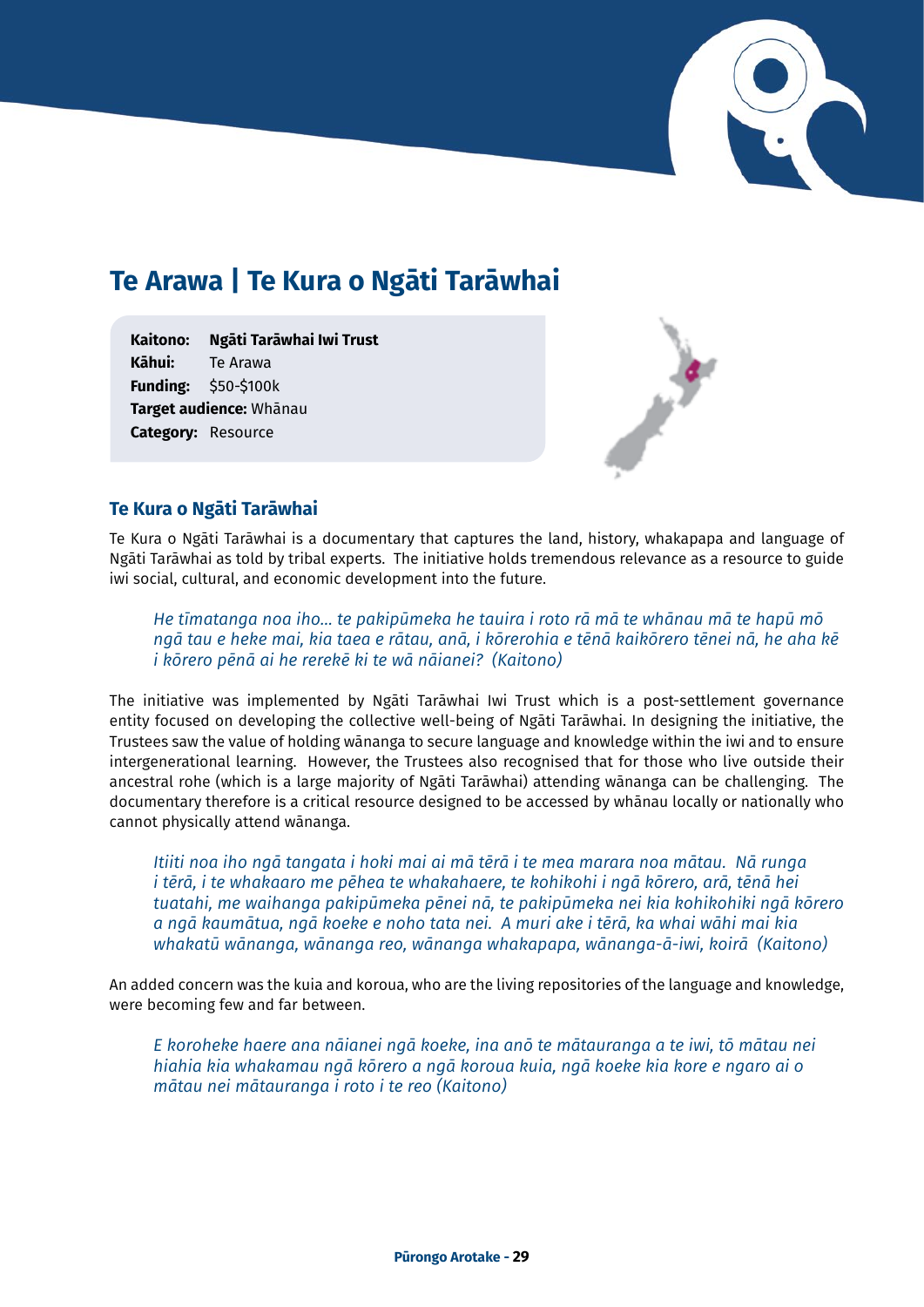<span id="page-33-0"></span>

## **Ngā Hua**

One of the contributors to the documentary felt that being able to retain iwi knowledge in this form would be hugely valuable to future generations.

*Ko tēnei momo rauemi ki taku iwi o Ngāti Tarāwhai he rauemi ka noho ki a mātou mō ake tonu atu. Nā te mea ko ngā kōrero, ngā tātai whakapapa, aha kē atu rānei kua whakapuakina e tēnā kaikōrero, e tēnā kaikōrero he momo whakaakoranga ki ngā tamāriki, ki ngā uri e whai pānga ana ki a Ngāti Tarāwhai hei mātakitaki mā rātou hei whakaatū rānei mā rātou me ā rātou tamariki, mokopuna e mōhio ai a Ngāti Tarāwhai ki a ia anō (Kaikōrero)*

The Trustees are also pleased to finally have a significant learning resource that features the haukāinga and is all in te reo o te haukāinga.

*I mau i a mātau ngā kōrero, mō te iwi, mā te iwi i roto i te reo, kia taea e ō mātau nei uri te rongo i ngā kōrero ā te iwi, ka taea e rātau te honohono atu ki ngā kōrero, i reira hoki ētehi o ngā kōrero ā te iwi, arā ngā whakataukī, he waiata, ētehi o ngā waiata me ngā kōrero pā ana ki ngā waiata ka waiho mai hei taonga mā ngā uri whakaheke (Kaitono)*

Te Kura o Ngāti Tarāwhai has generated and is generating a number of positive outcomes relating to language, culture and identity. Most of the whānau in the haukāinga were represented by the various kuia, koroua who feature in the documentary which makes the resource deeply meaningful for whānau as well as an asset for supporting iwi and cultural identity.

*Te mea pai rawa atu ko te whakamau i ngā kōrero o tēnā o tēnā o ngā whānau e pā ana ki te hapū me te iwi (Kaitono)*

The documentary process also brought together whānau from Ngāti Tarāwhai marae which has strengthened whanaungatanga connections and generated a desire to strengthen collective identity as Ngāti Tarāwhai moving forward.

*Me tētehi anō, anā, kia kotahi atu ki Te Teko kōrero au ki ngā kaumātua o reira, kāore e kore he kōrero wā rātau e pā ana ki a Ngāti Tarāwhai. Tētehi o ngā kōrero i puta mai i whakataungia e te Trust kia whakatū hui hei whakanui i te whānau, i ngā hapū o Ngāti Tarāwhai me whakatū arā kia hono ai mātau i a mātau anō a Ngāti Tarāwhai and Ngāti Tarāwhai (Kaitono)*

The production of the documentary and the account of Ngāti Tarāwhai will lead and inspire other tribal development aspirations and activities.

*Ētehi atu mea i puta mai, te wā ka whakatōngia te kākano me hanga pakipūmeka me mau kōrero, ka puta mai wētehi atu whakaaro me tīmata tātau te hokinga atu ki Okataina mahi ai i reira ahakoa kua rāhuitia mā DOC, te whenua mā DOC i tēnei wā. Tō mātau nei hiahia kia hoki atu ki reira mahi ai i ngā mahi, mahi rangahau mō Okataina, arā, mahi rangahau ngā koura, kia mōhio ai pēhea te mau i te oranga me te pai o te wai māori. Mā tēnei ka tū tētahi wānanga a tērā wiki kia kōkiri te kaupapa nei (Kaitono)*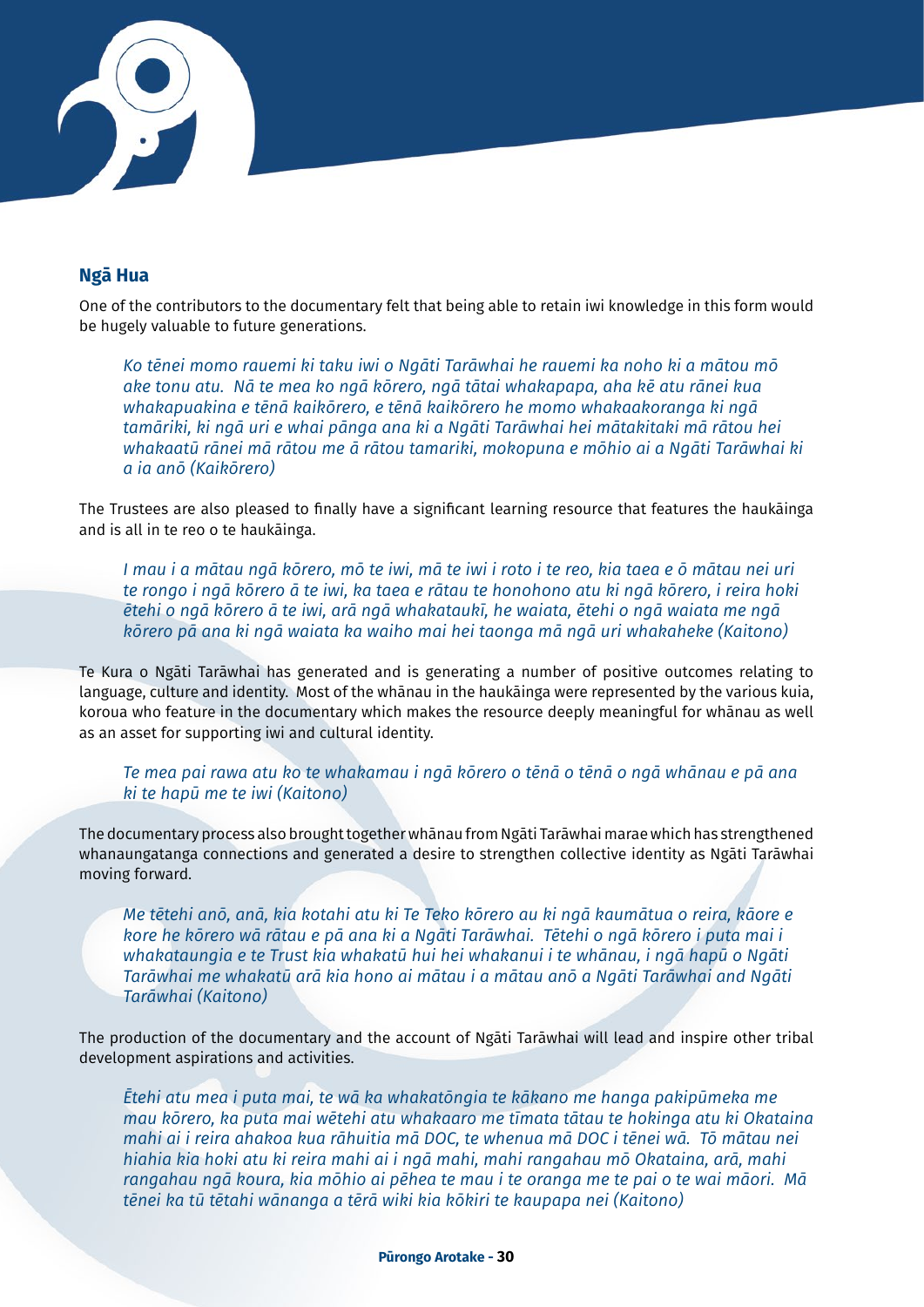

<span id="page-34-0"></span>Of particular value for whakarauora reo is that the documentary provides an enduring repository of knowledge and te mita o te reo o Ngāti Tarāwhai for current and future generations to access and learn from.

*Tā mātau nei he mea whakahirahira te kawe i taua kōrero i roto i te reo o ngā tīpuna, i te mea, i a rātau ngā koeke te reo a te iwi, a te hapū o Ngāti Tarāwhai, he rereke ki te iwi o tēnei wahi. Ka whakahua mai he rereke, nā runga i tēnā, i te whakaaro tuatahi me whakamau ngā kōrero, me kohikohi ngā kōrero kia kore e memeha (Kaitono)*

*Ko te reo e rangona ana ka tino whai reo i roto i te kaupapa rā, nā te mea he kaupapa rūmaki tēnei ehara noaiho i te wānanga reo, ehara noaiho i te kura, ehara noaiho i te whakaakronga reo, engari ko te reo e rangona ana,… he reo rangatira ki ōkū nei whakaaro nōreira ki te hunga e whakarongo ana ki te reo e puta nei i ngā waha o tēnā kaikōrero, o tēnā kaikōrero ka tino whai hua tā rātou whakarongo atu i rongo ai rātou i te Māori o te reo i te tika o te reo, i te Ngāti Tarāwhaitanga pea o te reo, nōreira ki ahau nei ka tino whai hua tērā kaupapa i roto i tēnei rauemi (Kaikōrero)*

## **Ngā Wero**

In general, the production of Te Kura o Ngāti Tarāwhai was a relatively straight forward process. With the help of Te Mātāwai funding the Trust was able to pull together a team that had the local knowledge, expertise, and connectivity to successfully complete the documentary. However, the biggest challenge was working with kaumātua at a pace that suited them within contractual timeframes.

*Koirā, wero ana te whakamau kōrero a ngā kaumātua, kuia i te mea nuinga te wā tē taea e rātau te kōrero nā te māuiuitanga me ngā piki me ngā heke o te wā nei, tē taea te haere mai, kāore he waka, e noho ana ki wāhi kē, ki Tauranga, ki Tāmaki, ki Taupō (Kaitono).* 

This particular challenge was met through the flexibility, capability and willingness of the production team to interview kaumātua at times and places that was suitable to them.

*Engari, tē tae mā ngā take i kōrerohia… māuiuitanga, noho wāhi kē, te tawhiti, te hokinga mai ki te haukāinga. Engari, tā mātau nei, tērā pea pai ake me haere ki tō rātau ake nā whare uiui atu ai ki reira (Kaitono)*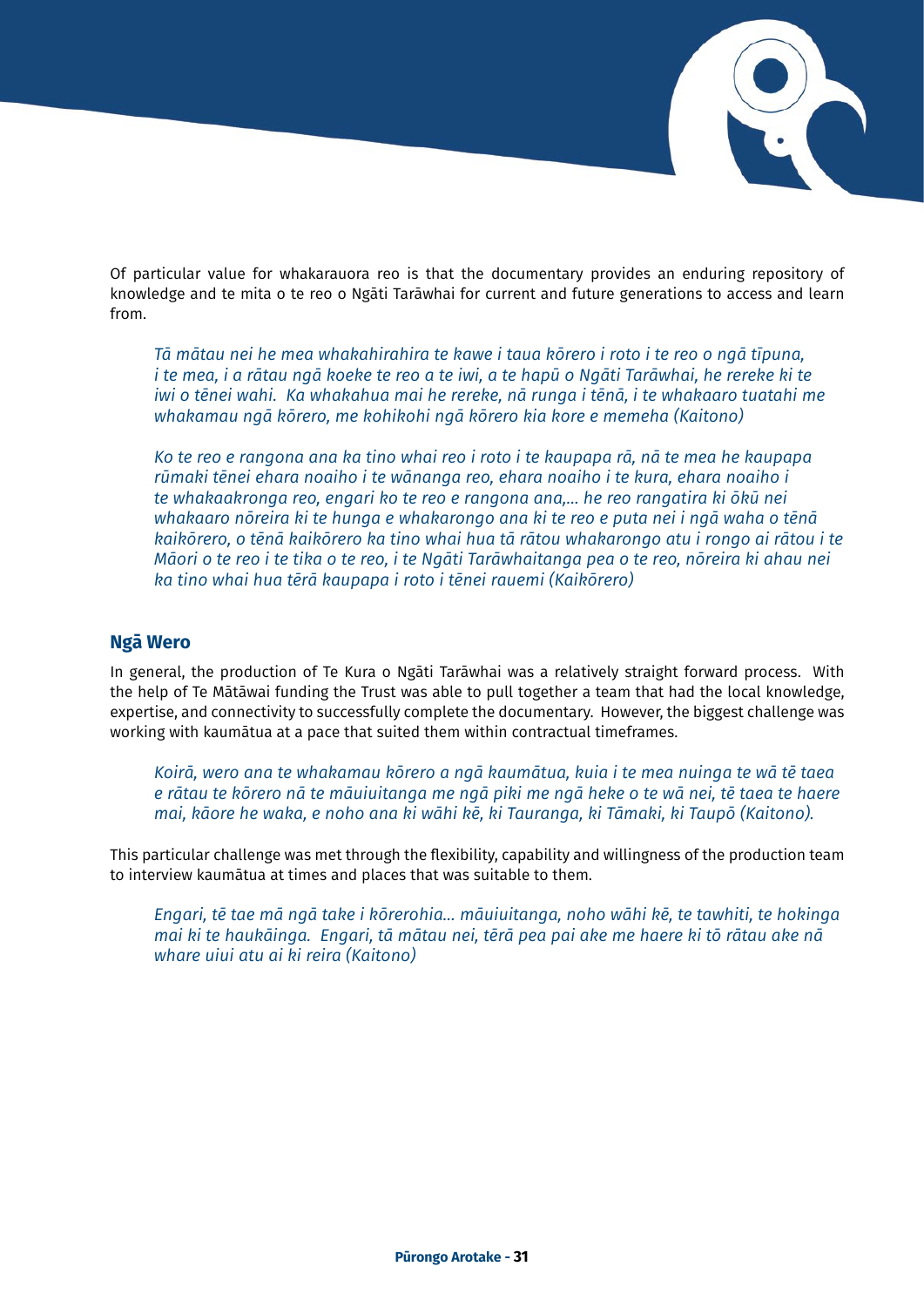<span id="page-35-0"></span>

## **Ngā Toitūtanga**

The production team were key to the success of the initiative in particular their skills and connections that enabled them to find the people who had the kōrero they were looking for. Another factor was their capability and expertise to understand what information was meaningful and relevant and should be included in the documentary during the filming and editing process.

*Kua kite mātau i ngā āputa, ngā gaps mō ngā mātauranga me te whakaaro eh me haere ki tēnā whānau, tēnā whānau, kōrero pea ki a rātau. Tērā pea, kei te mōhio rātau ngā kōrero e pā ana ki tēnā wahi, ki tērā tupuna (Kaitono)*

The process of gathering stories for the documentary has highlighted gaps in knowledge. These gaps have enabled the Kaitono with the opportunity to plan and prioritise further research that will grow the repository of iwi knowledge, and support the identity of future generations of Ngāti Tarāwhai iwi.

*I kitea ngā mea kāore e mōhiotia e te tangata me ngā mea i kitea e mātou ka taea te whakarite mahere kia ako ai, kia mau ai wērā kōrero and koirā ngā mea pai i puta mai i tēnei rā (Kaitono)*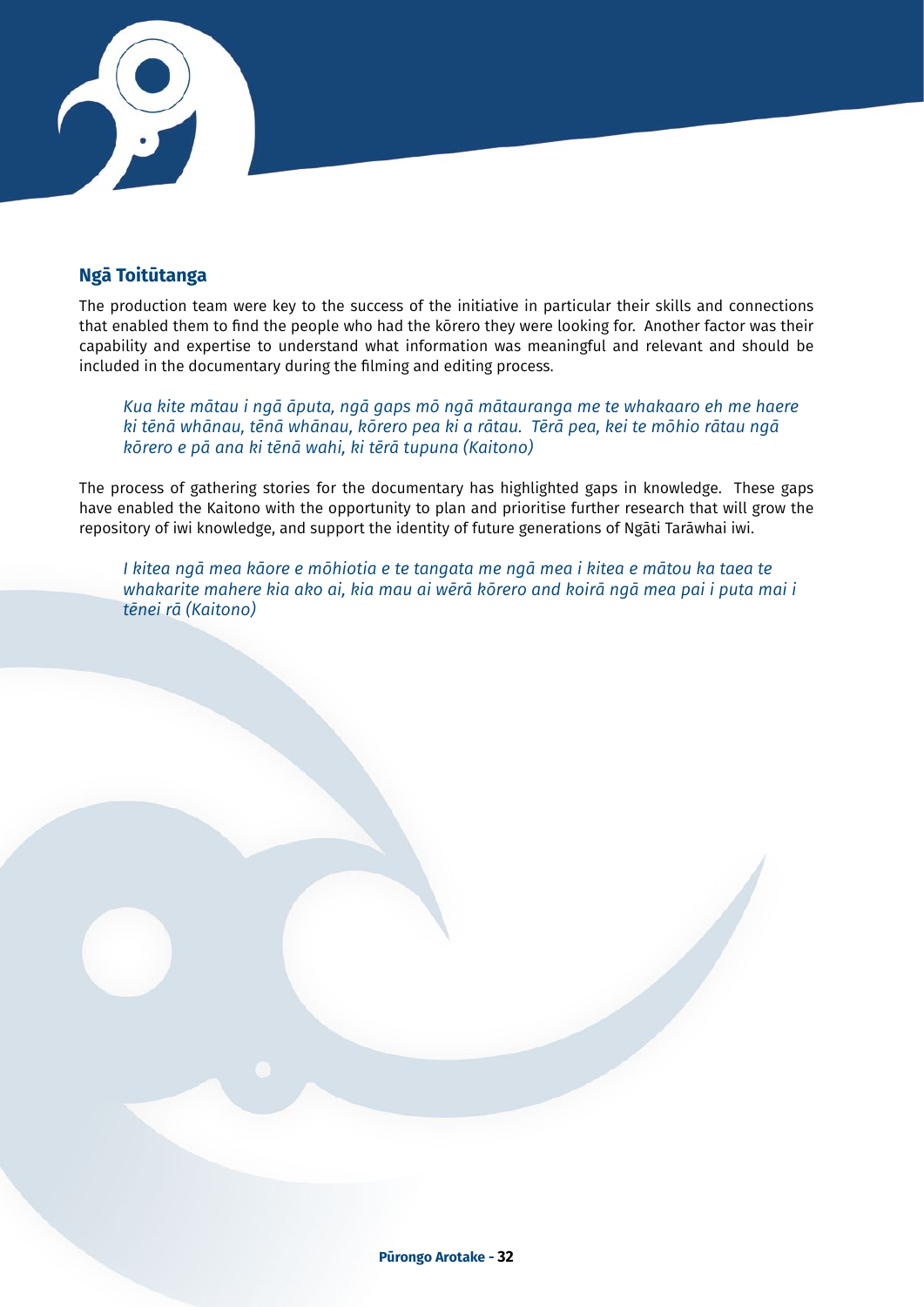

## **Te Tai Rāwhiti | Kia Haruru anō te reo Māori**

**Kaitono: Maungaharuru Tangitū Trust Kāhui:** Te Tai Rāwhiti **Funding:** \$50-100k **Target audience:** Whānau and hapū represented by Maungaharuru Tangitū Trust **Category:** Supporting te reo Māori in the home **Link:** <https://tangoio.maori.nz/>



#### **Kia haruru anō te reo Māori**

*Kia haruru anō te reo* Māori is a language project led by Maungaharuru Tangitū Trust. The project sits within a broader iwi development strategy to strengthen te reo Māori amongst whānau. The strategy is informed by a Trust survey that showed only 13% of whānau spoke te reo Māori well or very well, and the rest knew only a few words, if anything. *Kia haruru anō te reo Māori* therefore is a response by Maungaharuru Tangitū Trust to the need to strengthen language, culture and identity for whānau.

In order to participate in the programme whānau must whakapapa to Maungaharuru Tangitū; have a commitment to te reo Māori demonstrated through whānau either raising tamariki or mokopuna in te reo Māori or learning te reo Māori themselves; or an enthusiasm to learn te reo Māori. Whānau also had to be committed to enrolling in a language learning programme; implementing a reo strategy at home; attending wānanga; and contributing to te reo Māori at the marae.

Te Mātāwai funding enabled the Trust to offer an opportunity for 15 whānau to sit with a kaiārahi reo to develop whānau language plans outlining the current language position of the whānau and their aspiration. The language plans include clear steps and goals that whānau can achieve to ensure their journey towards their language aspirations is positive. Whānau are visited regularly by Kaiārahi Reo to support their learning in the home, they also participate in Hui Whānau and monthly social activities to broaden their language vocabulary and use in different contexts. Kaiārahi Reo are a critical support for whānau providing ongoing support where whānau are unable to attend Hui Whānau or group activities. Kaiārahi Reo also developed resources to support activities and whānau plans. This group of whānau have set up their own Facebook page to keep up to date on upcoming events, share fun language resources and share articles relevant to raising bilingual children, language planning and language revitalisation. In addition, whānau access weekend wānanga reo held by the Trust which provides further opportunities for whānau to learn from and engage with local tutors, kaumātua and experts in te reo Māori.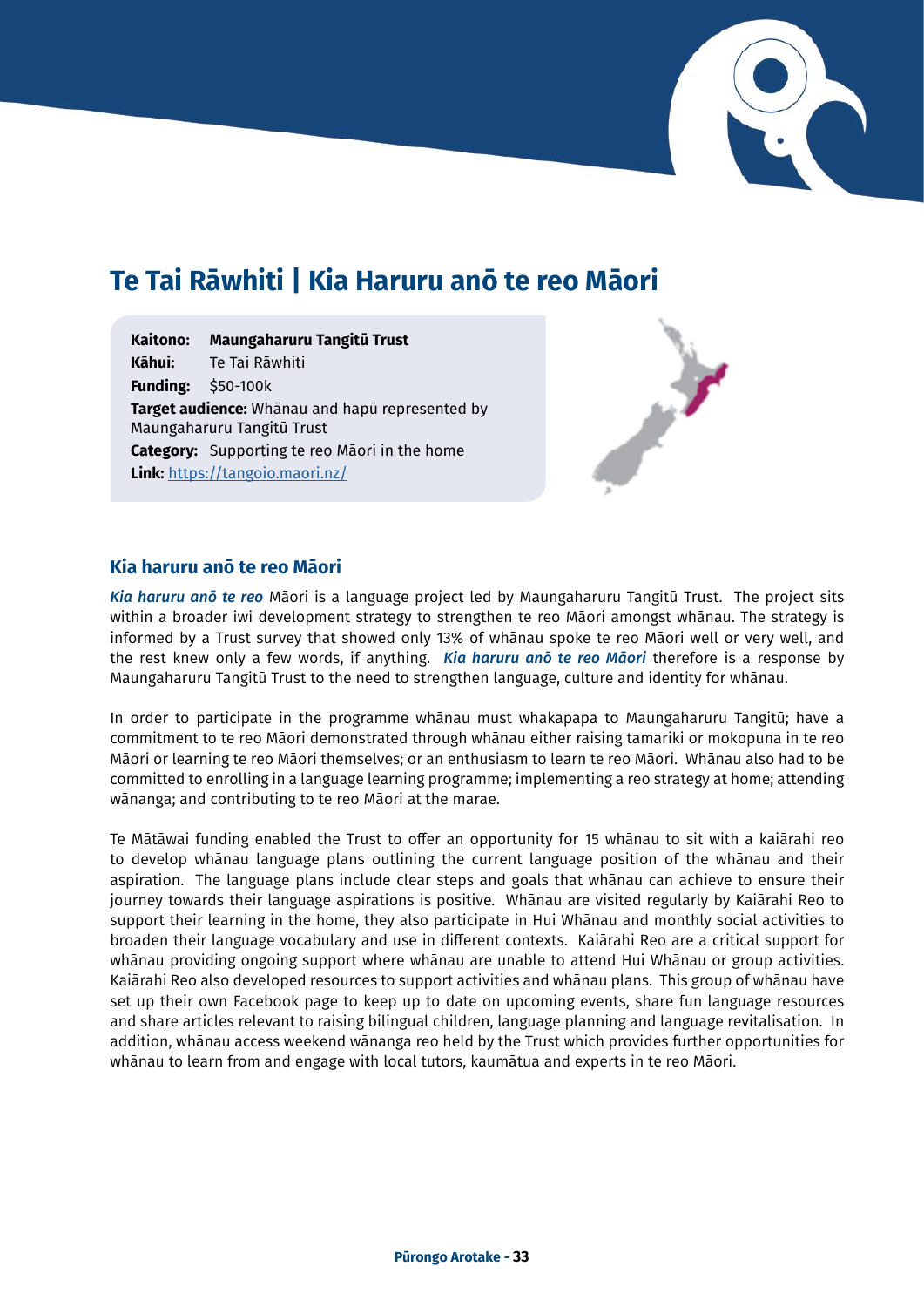

#### **Ngā Hua**

Whānau are creating spaces in the day and in their homes where they are only using te reo Māori. Influenced by the principles of Te Ataarangi and Te Kura Whakarauora Reo, whānau are deliberately setting aside times to interact in Māori only, kia rumakina i te reo Māori. Examples include using te reo Māori during breakfast, lunch or dinner time.

#### *If you can just rumaki everyday even if it's only five minutes and so we started doing that at breakfast time (Whānau)*

The initiative has also created the opportunity for whānau to engage in te reo Māori as a whānau. Whānau are committed to the same understanding and are therefore accountable to their agreement to keep learning and practising within their home and socially as well.

*When we did come together in the same household, we thought it's about time that we stood up and do something about it. Well, we ALL had to agree, UNANIMOUSLY agree and therefore we have to keep each other in check (Whānau)*

Whānau have also learnt activity-specific language tailored to suit their individual activities and interests including sports, work, the family home, and social life which has enabled whānau to widen their vocabulary to their relevant interests and settings.

*When our girls were play[ing] poitarawhiti, the [Kaiārahi Reo] helped find some rauemi for that, and kupu for us to learn; and kauhoe; you know it's a different kaupapa that our kids are interested in and she really helps with all that sort of thing (Whānau)*

The Kaiārahi Reo provided te reo Māori resources and learning opportunities that were relevant to whānau lives including how to order a pizza; how to instruct someone to make hamburgers; naming the equipment in the park; and how to instruct each other in mini-golf. Whānau were then given opportunities to use their reo at mini golf; indoor bowling; pizza night; bush walks; burgers in the park with the kids; and art resource and development.

*Te haerenga tuatahi i haere mātou ki te papa tākaro ki korā. Nā reira e pai ki te haere hei whānau ki te kōrero i te reo Māori, kei korā atu ētahi atu tamariki, kei te pīrangi rātou ki te kōrero Māori ki te ako ētahi kupu mō te papa tākaro. He pārekareka tērā mahi ki a rāua. Ka whakaritea Louise i tētahi kēmu aruaru taonga. I whakarite tima kia āwhina ngā kōtiro mōhio ki te reo ki te āwhina ngā pakeke ki te aruaru taonga, ērā momo mahi (Whānau)*

The programme also enabled whānau to create language goals for themselves that were realistic and achievable and could be implemented in their daily lives without becoming too onerous a task.

*So we chose to begin with our mealtimes, because in any particular dinner, we were always together. 90% of the time we were always together at the dinner time (Whānau)*

Another tāne, who is currently training as a social worker has begun sharing the language with his whānau. His whānau plan was initially just for himself, but slowly his adult children have joined him on the journey and they now attend the language wānanga together.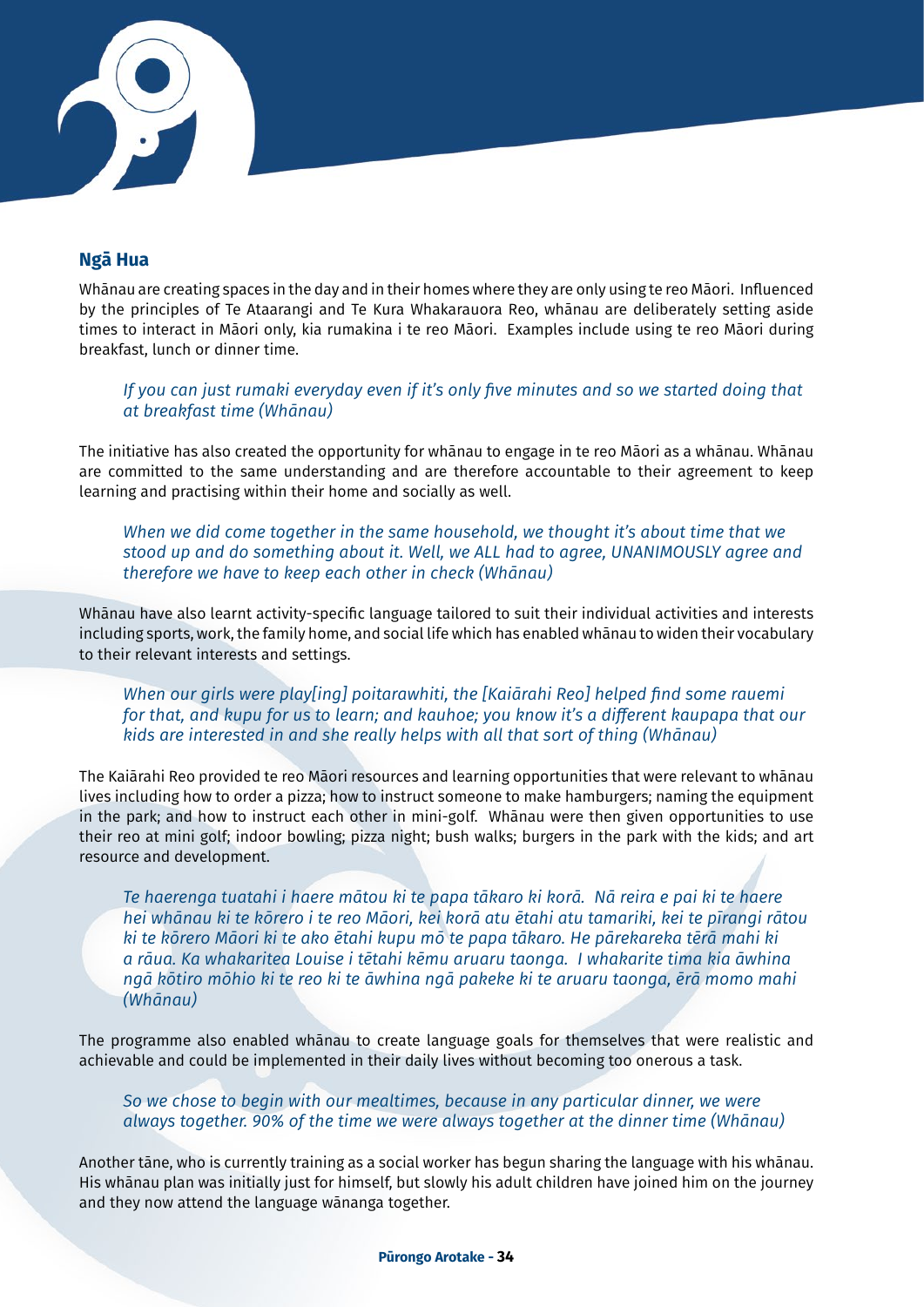

The Kaiārahi Reo also provided strategies to whānau to help them to engage their tamariki.

*So we play some games in te reo, and of course Louise has got heaps of awesome rauemi for that. She's given me some tips on how to help my daughter, encourage her to stay in te reo and it's some things like setting a timer and then for how long she can stay in te reo is how long she might get to watch her iPad, and things like that, just little incentives. So it's a way of kind of like a reo rumaki time that I really focus on encouraging her to speak te reo, making it fun (Whānau)*

As a result of this project whānau are now engaged in Māori language programmes with Eastern Institute of Technology, Te Ataarangi and Te Wānanga o Aotearoa. In addition, whānau have identified their own 'language champions' who are proactively creating opportunities for whānau to speak te reo Māori.

*We asked my mum to come in and be our language champion and she comes in and she speaks te reo in our family like once a fortnight, or maybe once a week. Just for half an hour she stops by after work and she'll just do that. And now for the last few months, once a month we come together as a whānau and we have lunch and we speak te reo (Whānau)*

#### **Ngā Angitūtanga**

A number of factors contributed to the success of the project. The most important enabler of success was the Kaiārahi Reo who were local, well-known and trusted individuals in their communities. The Kaiārahi Reo worked effortlessly to engage whānau in their learning by providing tailored support that catered to the busy home lives, education and work commitments. They also provided whānau with strategies to confidently use their language including building resilience to make mistakes and self-correct.

Another success factor was the wānanga reo held by the Trust at Tangoio marae. This was a learning wānanga and an opportunity for whānau to have access to local kaumātua, kuia and experts in the language. Whānau found the experience moved and inspired them to stay on their journey of language revitalisation. They were able to work at different levels and meet other whānau living outside the district also learning the language and therefore widen their practice group and make life-long connections. The connections enable whānau to continue the language journey beyond the wānanga via text, email and phone calls.

#### *That was a success because my daughter got to see the marae full of people using te reo, and that's not a common thing to see in here. It was great for me being in the reo rumaki class with one of our expert speakers and our kaumātua (Whānau)*

The wānanga also created opportunities for whānau to participate together. One whānau spoke of her tāne who doesn't attend the weekly classes as he looks after the children for her. He was initially very resistant to learning te reo Māori and having their children learn te reo Māori as well but after attending a wānanga he was able to connect with others and to his whakapapa and now he tries very hard at home to learn new words with the children and attempts to speak in te reo Māori for the situations he knows and understands.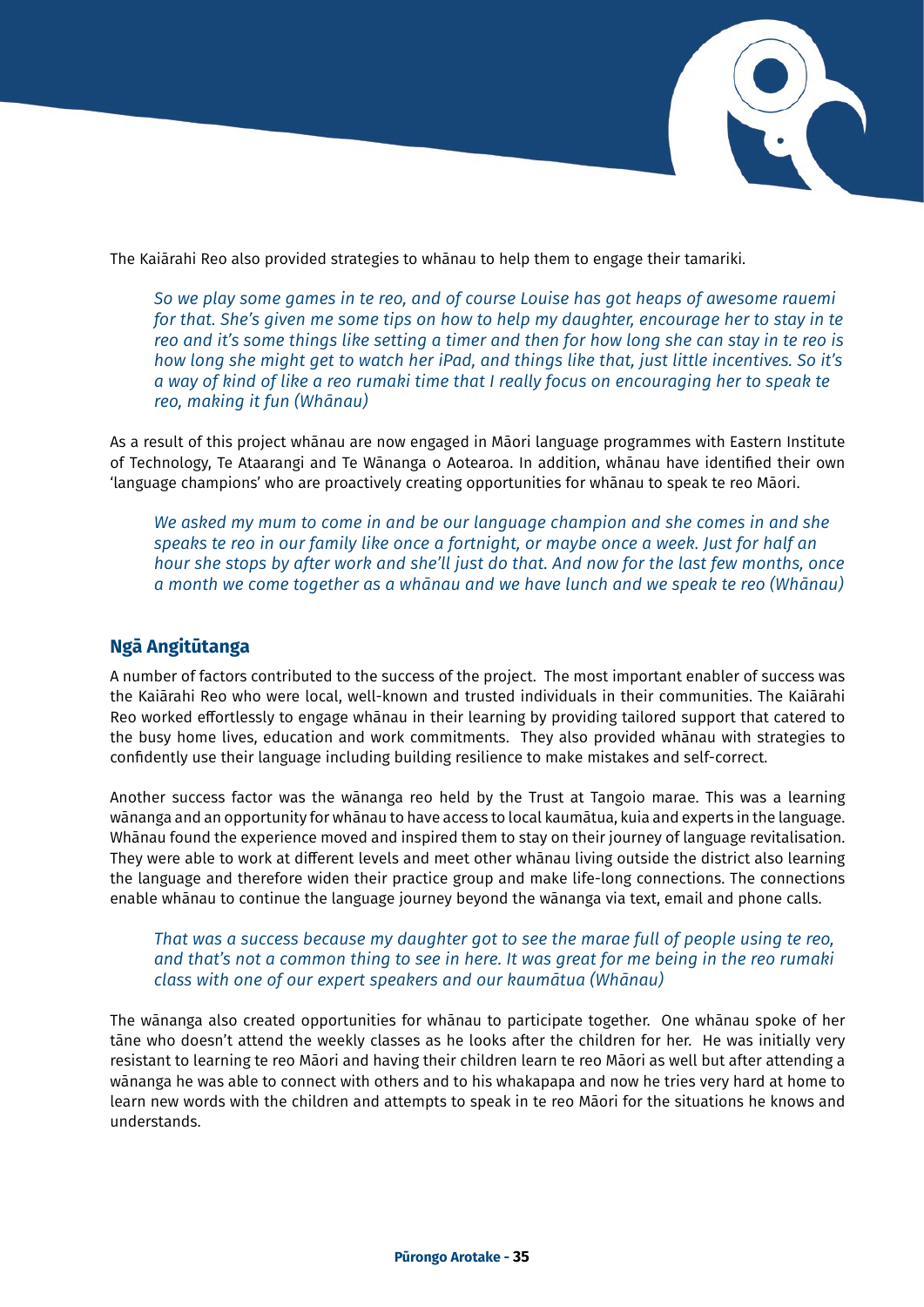### **Ngā Wero**

Whānau experience a number of challenges learning te reo Māori, these challenges have a flow-on effect for the provider especially the Kaiārahi Reo who are charged with keeping motivation high and meeting contractual targets. To support whānau and those who are extremely time poor, or have limited opportunities to engage in weekly meetings, a closed Facebook page was developed for whānau to access resources and support from the Kaiārahi Reo when they required it.

*Time is always a bit of a challenge. But it's about priorities. We always try and make it a priority (Whānau)*

*There's quite a few barriers and issues for me to actually learn and develop my reo. You know, I was sort of saying that before when you're a mum you can't just go to noho marae for a weekend and leave the whānau at home (Whānau)*

#### **Ngā Toitūtanga**

*Kia haruru anō te reo* has successfully contributed to the language aspirations Maungaharuru Tangitū Trust has for its people. The Trust has already initiated the second part of its iwi strategy called Reo Paepae which seeks to build the capability of the paepae with proficient kaikaranga and kaiwhaikōrero. Whānau can select to stay with their current Māori language providers and/or reo champion till completion and/or be available to be selected to take a position in stage two.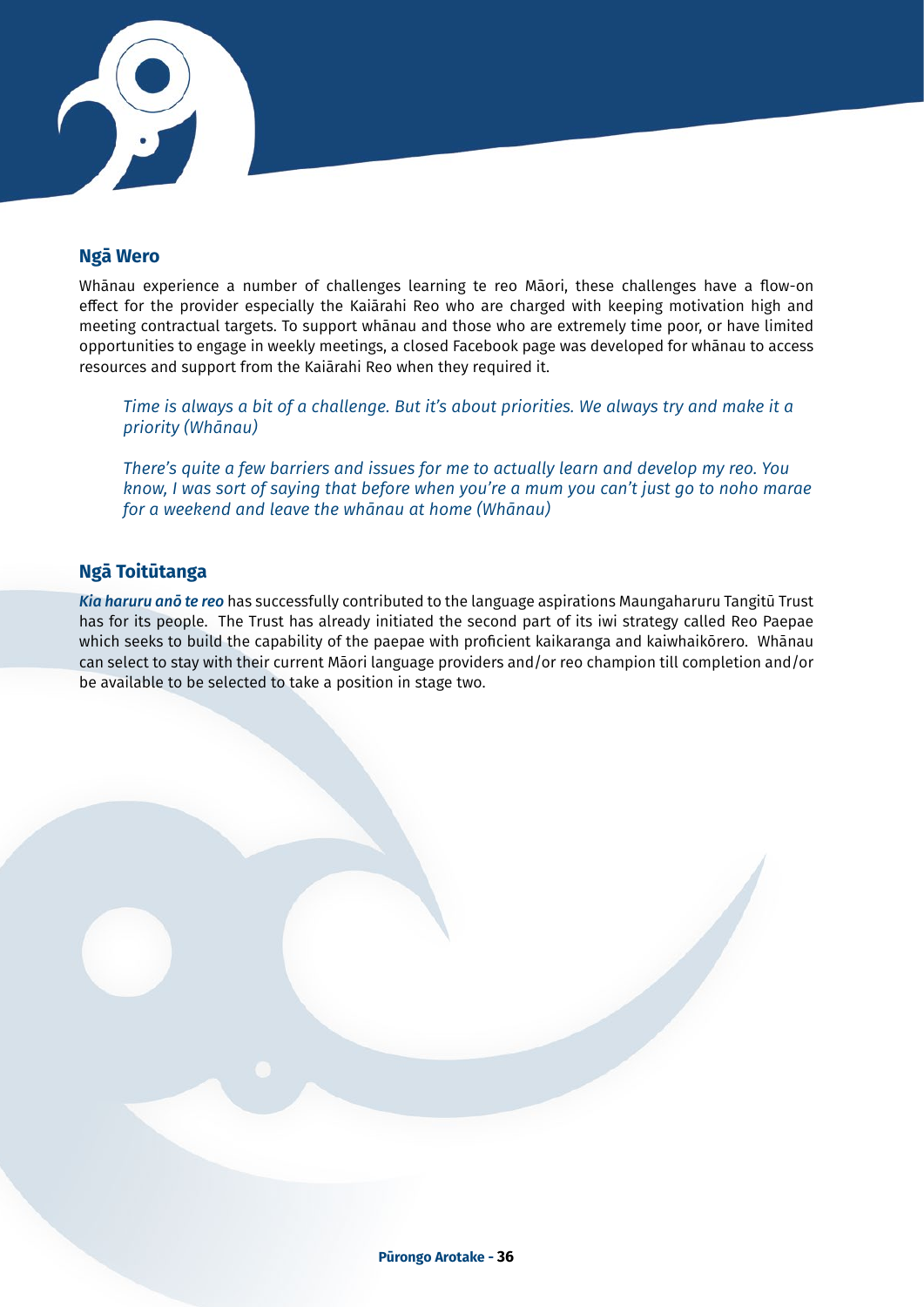

## **Te Tai Rāwhiti | Te Toi Huarewa**

**Kaitono: Te Taiwhenua o Heretaunga Trust Kāhui:** Te Tai Rāwhiti **Funding:** \$50-100k **Target audience:** Whānau **Category:** Supporting te reo Māori in the home and workplace



#### **Te Toi Huarewa**

Te Toi Huarewa is a Māori language programme involving a Pou Taunaki Reo and selected Kaiārahi Reo piloted by Te Taiwhenua o Heretaunga ("TToH") for its staff across three of its five locations. The programme involves a mix of one-on-one and classroom-based group sessions supported by resources and coaching support. Learners are also encouraged to set their own language goals which are monitored throughout the programme to ensure they are achieving their language aspirations.

The Kaitono (TToH) is a whānau-focused organisation that has been working with whānau to achieve their goals and general well-being for more than 30 years. TToH has over 10,000 registered whānau and they deliver services to over 3000 homes. TToH has sites located in Central Hawkes Bay, Hastings, Wellington, Palmerston North, and Wairoa employing over 300 staff (rangatahi coaches, teachers, doctors, community support workers, nurses, social workers) who work with whānau from Mahia to Rimutaka, and across to Palmerston North. TToH is therefore well placed to impact on a large number of whānau dispersed throughout their Taiwhenua.

The programme initially targeted staff however it has also been rolled out to include registered whānau with the Taiwhenua who want to develop their te reo Māori capability. A total of 125 people are now registered with the programme, the majority of whom are staff.

Programme development was informed by the results of the Māori Culture, Language and Identity Survey completed by 107 respondents, the majority of whom were staff and some whānau. The survey asked questions about their confidence to use te reo Māori in the workplace, the level of support they require, the types of resources they need and the ideal timing of engagement with the Pou Taunaki Reo. The responses showed that the majority of survey respondents preferred face to face learning in a classroom setting with hard copy workbooks.

Respondents also preferred support to learn waiata Māori, te reo Māori and Te Kawa o Ngāti Kahungunu followed by support for Māori language strategies, mihi whakatau, Te Tiriti o Waitangi, tangihanga, pronunciation, and pōwhiri. The survey was also able to identify 19 possible mentors who were willing to support work colleagues and whānau as Kaiārahi Reo.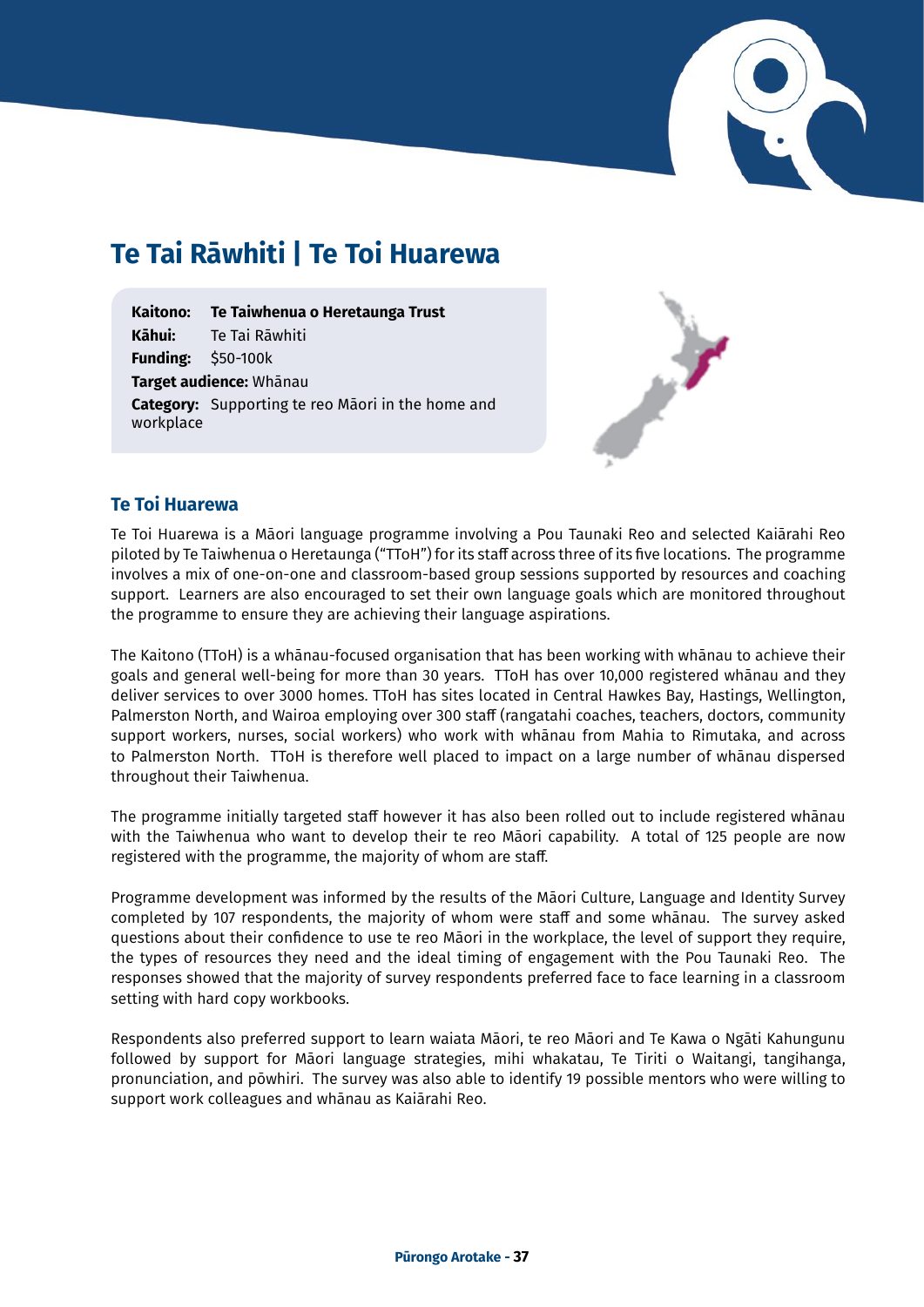

This information helped shape the programme and informed decisions about how delivery would occur. The model relies on one Pou Taunaki Reo supporting 125 learners. Currently, demand has exceeded expectations so some whānau have been waitlisted. The Pou Taunaki Reo therefore has been very deliberate in ensuring the learners receive the resources and support they need to be self-directed in order to achieve the language goals they have set for themselves.

*I am trying to guide them to take responsibility for their own learning. In classes we create hāpori reo and within each hāpori they have their own kaupapa and level of te reo e.g. beginners, intermediate. I spend a bit of time with the beginners especially with pronunciation and simple sentence structures. The kaupapa that they learn can be transferred into the homes, e.g. brushing teeth, cleaning the house, doing the washing etc (Pou Taunaki Reo)*

*She (Pou Taunaki Reo) is sending out emails weekly, reminding us of what we were concentrating on in class and how we can incorporate it day-to-day (Whānau)*

#### **Ngā Hua**

To determine the extent to which the programme was impacting on the learners' confidence and ability to use te reo Māori a mid-term survey (five months into the programme) was conducted with 52 responses. The results showed that 80% of the learners agreed or strongly agreed that their confidence to speak te reo Māori had improved. Furthermore, 75% agreed or strongly agreed that their confidence to use te reo Māori in the workplace had improved as well. However, only 58% agreed or strongly agreed that the programme had improved their confidence to speak on the marae or in the community.

Over 80% of learners also self-assessed enhancements in their spiritual and whānau well-being and to a lesser extent their physical well-being as a result of participating in the programme. All the learners felt the learning resources were useful and that they were well supported by the Kaiārahi Reo.

Learners were also asked to self-assess their ability to speak te reo Māori prior to and midway through the programme. Prior to the programme 66% of learners stated that they did not speak te reo Māori at all or not very well. Midway only 20% self-assessed speaking te reo Māori as not very well. The majority (57%) thought they spoke te reo Māori fairly well.

In summary, the survey results show that five months into the programme Te Toi Huarewa is having a positive impact on learners. Learners have improved confidence and a growing ability to speak. The Kaiārahi Reo combined with programme resources have been instrumental in supporting their language journey.

The interviews with whānau highlighted a range of benefits to them as a result of participating in the programme. These include confidence to use te reo Māori in their day to day interactions with their children to reinforce their learning.

*And for the family, we do our scripture reading every night…So we like, try and read a couple of verses with the kids… And then I've got an English one here as well, and we try and give the reader a line or a couple of lines and we'll try and give it a go and see if we can translate that. And that's been really good…we also try and identify the words that she (daughter) knows, so that's been good (Whānau)*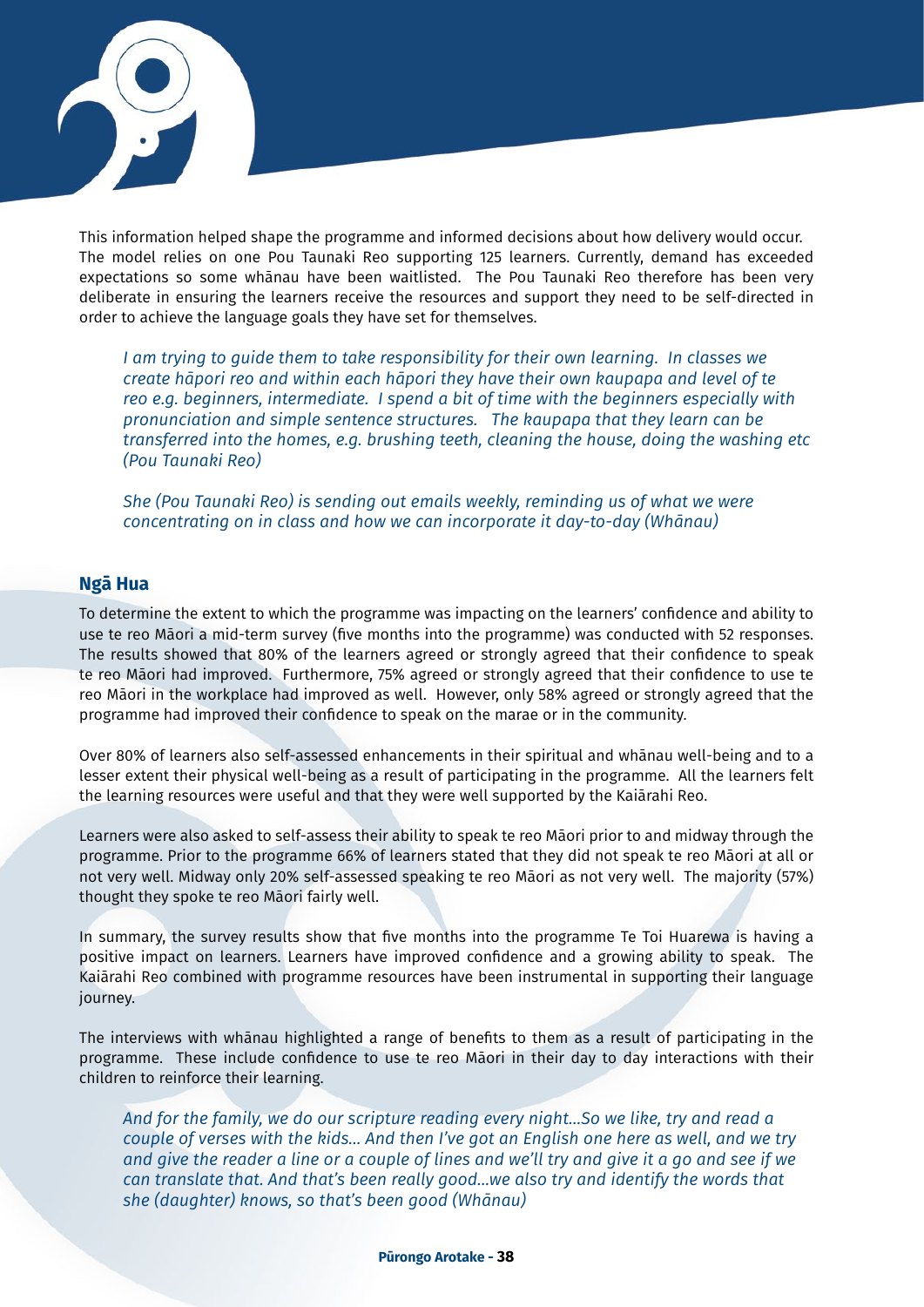

*Well my moko, now, when I Facetime her, I kōrero Māori to her and I waiata to her. She's only five weeks old and every time she sees me it's a waiata or something (Whānau)*

Using te reo Māori more in their place of work and in the home.

*We're actually using te Reo, and it just makes it feel more natural when you're out and you're speaking with people or just talking with your own whānau, it just comes more naturally. Probably prior to this yeah, we weren't really... there was Reo, well a small amount of Reo in the home, but there was never a real push or focus, so being part of this kaupapa keeps us on task, and we try to set new goals (Whānau)*

Continuing their learning of te reo Māori in more formal learning environments.

*So our plan, my wife and I after talking about what should we do…so she's gone and she does Wednesday nights at the Wānanga (Whānau)*

Engage in marae-based activities.

*This is where the course is very good too that we're doing because she (Pou Taunaki Reo) will encourage us to go down to the marae…where we can hear these waiata, this kōrero; because that's where it all happens on the marae, eh. She's very good at that (Whānau)*

Engaging in tikanga based activities in their home and at work.

*I* suppose the other thing with learning, too, is that when people come into our home, they *know we're gonna have a karakia… when there's food it's in Māori. We do our karakia at nighttime it's in Māori and in the morning (Whānau)*

*Just doing karakia in the mornings, and especially here at work, so we do a mihi and a karakia and I'm able to do that by myself (Whānau)*

Increased confidence to stand in front of others to use te reo Māori.

*I feel a lot more confident. I used to always flounder with my pepeha, I'd get really nervous, and I'd get really whakamā and then I'd be standing there and before I knew it I would be holding onto the back of the chair…'Oh.' And that's one thing that she (Pou Taunaki Reo) said to me she said, "stand up straight and then just say it; don't be scared just say it, you'll be all right". And so the last few times that I've had to do it I'm a lot more confident (Whānau)*

The informal nature of the programme meant that there was no pressure to complete assessments therefore whānau could work through content at their own pace and in ways that supported their own aspirations. One whānau shared their long term aspirations which included being able to speak to Kaiako at the kura and to understand the strategies that they use in kura; to not be too shy to ask questions; to be able to give instructions specifically for their children at home; and to be confident to speak in front of whānau. Their short-term goals included spending 10 minutes in the morning speaking te reo Māori only. Other whānau aspirations included being able to whaikōrero; to be more conversant; to mihi to others confidently; to use te reo Māori more in the home; and to increase intergenerational use of te reo Māori for current and future generations.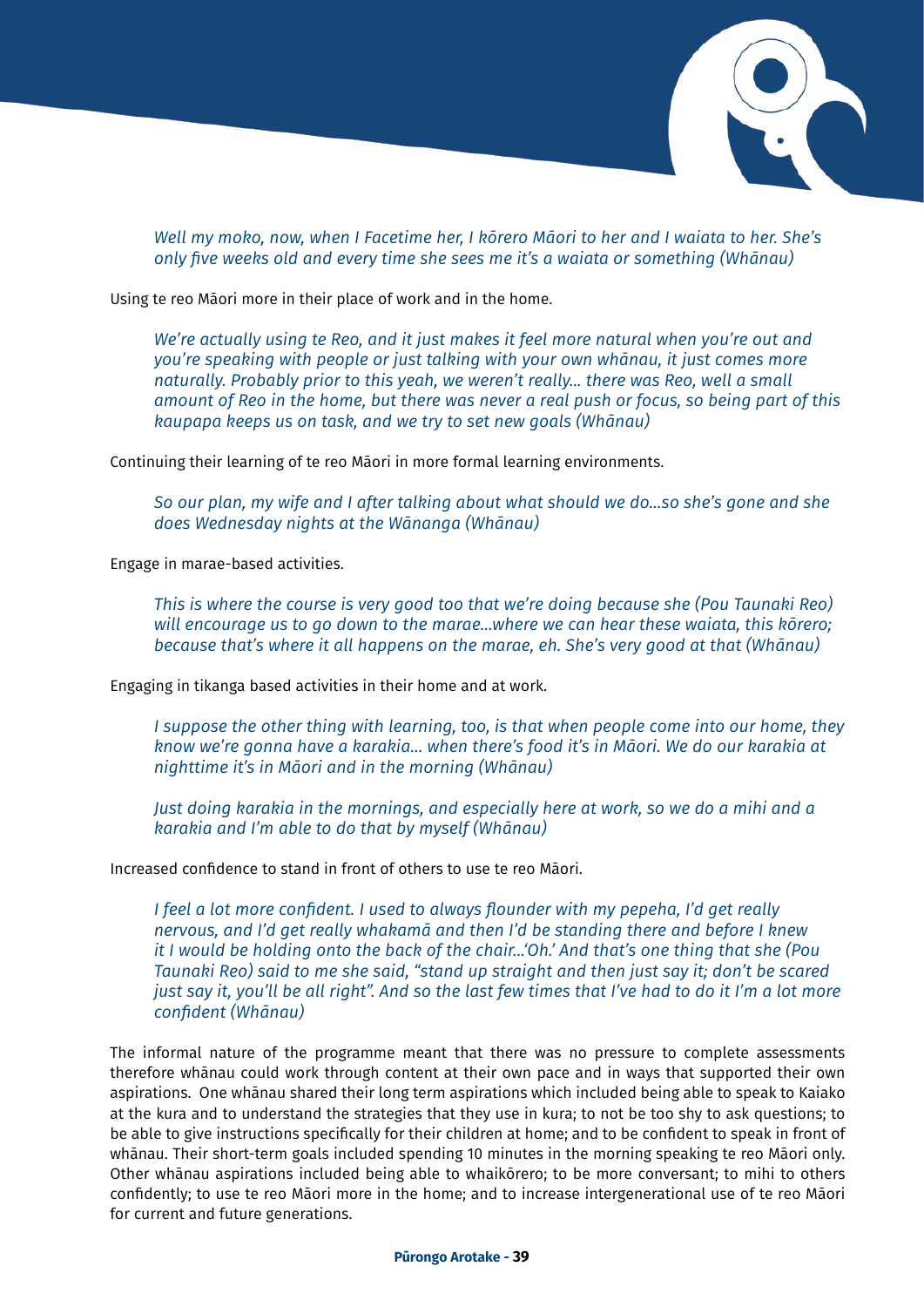*My husband and I sat down at the beginning of the year and said, this is our priority, having te Reo in the home to support our kids and to know that it's important for us and for them and that it's worthwhile (Whānau)*

*Well, my parents never spoke, my grandparents don't speak. It was my great-grandmother that was the last one that I heard speak. I just wanted it to stop. Certainly with my children, but I know I need to make an effort in improving my Reo because my wife is doing something, my daughter's doing something, my son's doing something. But I want it to continue beyond that, I don't just want it to stop with my kids (Whānau)*

#### **Ngā Angitūtanga**

Some of the success factors included the quality of the resources and being able to work independently with support as and when needed. Resources include rākau, CDs and playing cards.

*She (Pou Taunaki Reo) has given us kupu that I can use every day to converse with the kids (Whānau)*

In regard to the Pou Taunaki reo, whānau feel that she was supportive, non-judgemental and hard-working which has had an impact on their willingness and confidence to engage in their learning.

*It's the way she (Pou Taunaki Reo) presents, she has a wonderful ability to engage and if you do it wrong she doesn't tell you that it's not right. She allows you to carry on and do it irrespective of a vowel being in or out; if it's the wrong meaning she'll help you and correct you there. But it's such a lovely environment she creates for us (Whānau)*

The whānau-centred approach to the programme has also encouraged whānau members to learn together.

*It's the first programme I feel that embraces all of my whānau. And I feel it will work because each one of us is trying to encourage each other too (Whānau)*

*That's where I sort of, like, wind him up, 'Come on honey, this is what we're here for. You know where your place is, I know where my place is'. If there's a waiata that we know we stand up and we tautoko them, because we learn all these things. So, if the time comes that we need to stand then we stand (Whānau)*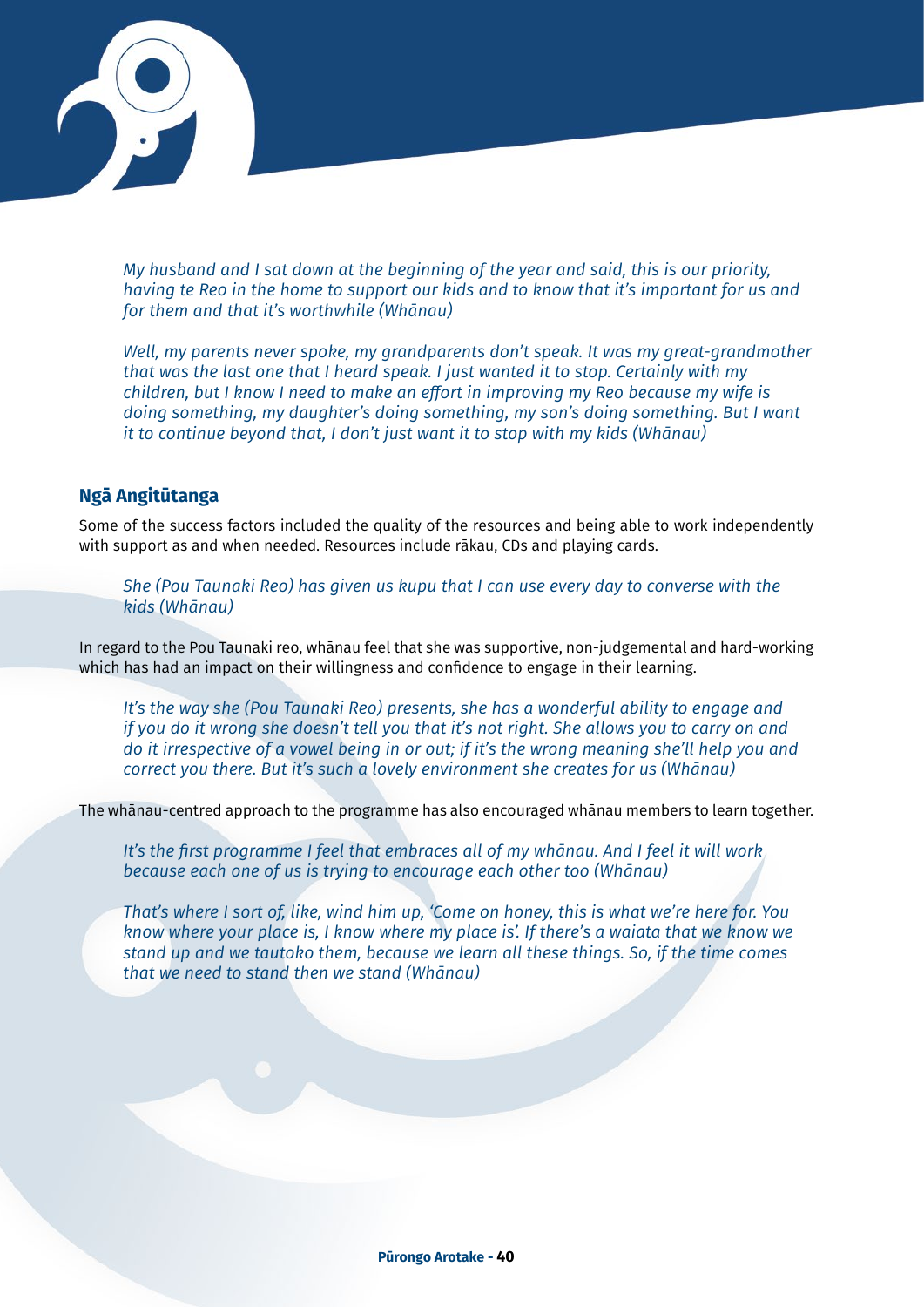

#### **Ngā Wero**

The model of delivery was challenging at first, with a large number of whānau wanting to engage in the programme and only one person to deliver; a wide geographical area to traverse and whānau with different language abilities and aspirations. The Pou Taunaki Reo however has adapted her delivery model to meet the needs of participants including regular email and phone contact; and disseminating quality resources and regular follow up to ensure participants are working on their language goals in their own homes and in their own time. Hāpori reo were also created by the Pou Taunaki Reo where whānau that were similar due to either location or ability or employment came together as groups and supported each other as a group.

On reflection, the Pou Taunaki Reo thought that more kaupapa-specific activities might be more useful.

Another challenge was managing the administration of the programme with limited system support and the growing interest and demand to participate in the programme.

*All records are paper-based there is no electronic system to collect data, write notes and record their progress…. following up on tauira is time consuming especially when they say yes still keen and then still don't turn up (Pou Taunaki Reo)*

A minor challenge has been the promotion of the programme within TToH so that staff were able to participate in the programme during work time for short periods if required.

#### **Ngā Toitūtanga**

Despite the challenges, it is clear that the programme is providing a number of benefits for whānau who may not otherwise participate in opportunities to engage in and strengthen their reo Māori. To be sustainable in the future the Kaitono needs to consider investment into infrastructural support including a data management system to support the Pou Taunaki Reo to monitor and report on the whānau participating. Consideration also needs to be given to streamlining an efficient delivery model to meet the needs and aspirations of a large number of whānau.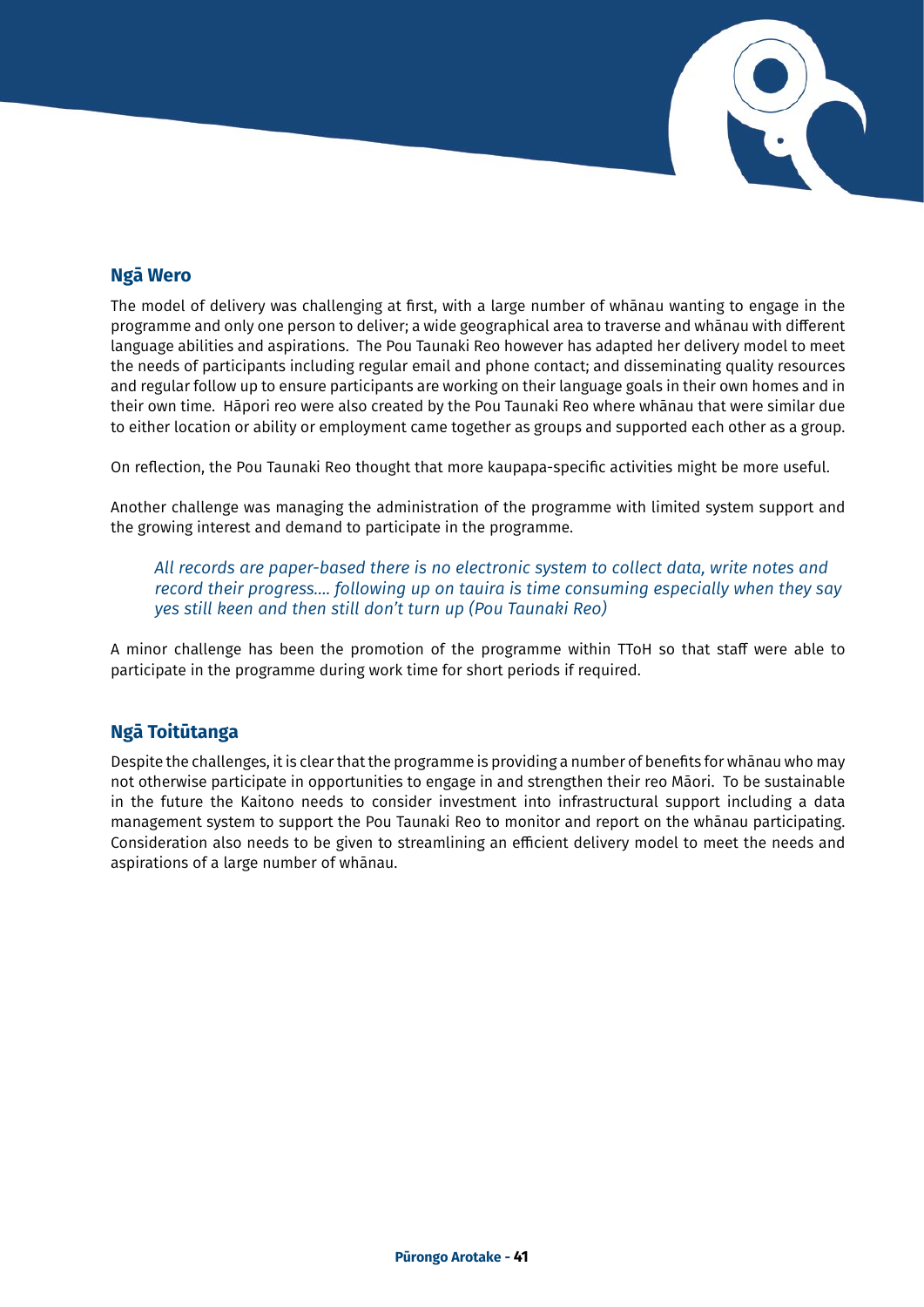

## **Te Tai Hau-ā-uru | RaRau Mai**

**Kaitono: Toi Ora Initiative Kāhui:** Te Tai Hau-ā-uru **Funding:** \$10-50k **Target audience:** Whānau **Category:** Supporting te reo Māori through creative art



#### **RaRau Mai**

Toi Ora Initiative (TOI) is an incorporated society that promotes, nurtures and encourages intergenerational language transmission. TOI designs and creates eclectic and innovative reo Māori toi programmes that cater to the language needs of the Papaioea community. Their long term goal is to establish a kāinga reo Māori (Māori language domain) within Te Papaioea to normalise te reo Māori in the community and provide exceptional Māori language initiatives for whānau; tamariki, mātua and kaumātua in a creative and vibrant kaupapa Māori, reo Māori environment.

Programmes offered by TOI include:

- RaRau Mai: a free Māori language whānau art programme operating in Te Papaioea two afternoons per week for whānau and one afternoon per month for RaRau Mai mātua and kaumātua;
- Tupu Te Toi: noho marae engaging whānau with mahi toi, tikanga marae and iwi/hapū kōrero tuku iho within the Rangitāne/Ngāti Raukawa ki te Tonga region; and
- An annual Ora Te Toi art exhibition.

What began as a te reo Māori teaching programme has evolved into an immersion language space that continually extends the language of both children and adults alike.

RaRau Mai was piloted in 2018 with support from Te Mātāwai funding. RaRau Mai classes were held once a week during the school term and were free for whānau to attend. The classes were opportunities for parents to come together with their children to participate in a range of activities including building houses, creating solar systems, tie dying shirts and other creative activities. Tamariki are encouraged to lead the process as much as possible by opening and closing with karakia and mihimihi.

Kupu hou relating to mahi toi are displayed for parents to use with their tamariki. Instruction is mostly in te reo Māori between the facilitators and whānau. However, exceptions are made for whānau who are at the early stages of their reo journey to ensure the learning environment is a safe and inclusive space for them.

In 2019, TOI extended its programme and activities to two classes per week to build the reo toi vocabulary of both parents and tamariki. The number of whānau has also increased from seven families in 2018 to 16, with even more whānau on a waiting list which is a testament to the delivery of the programme and its approach.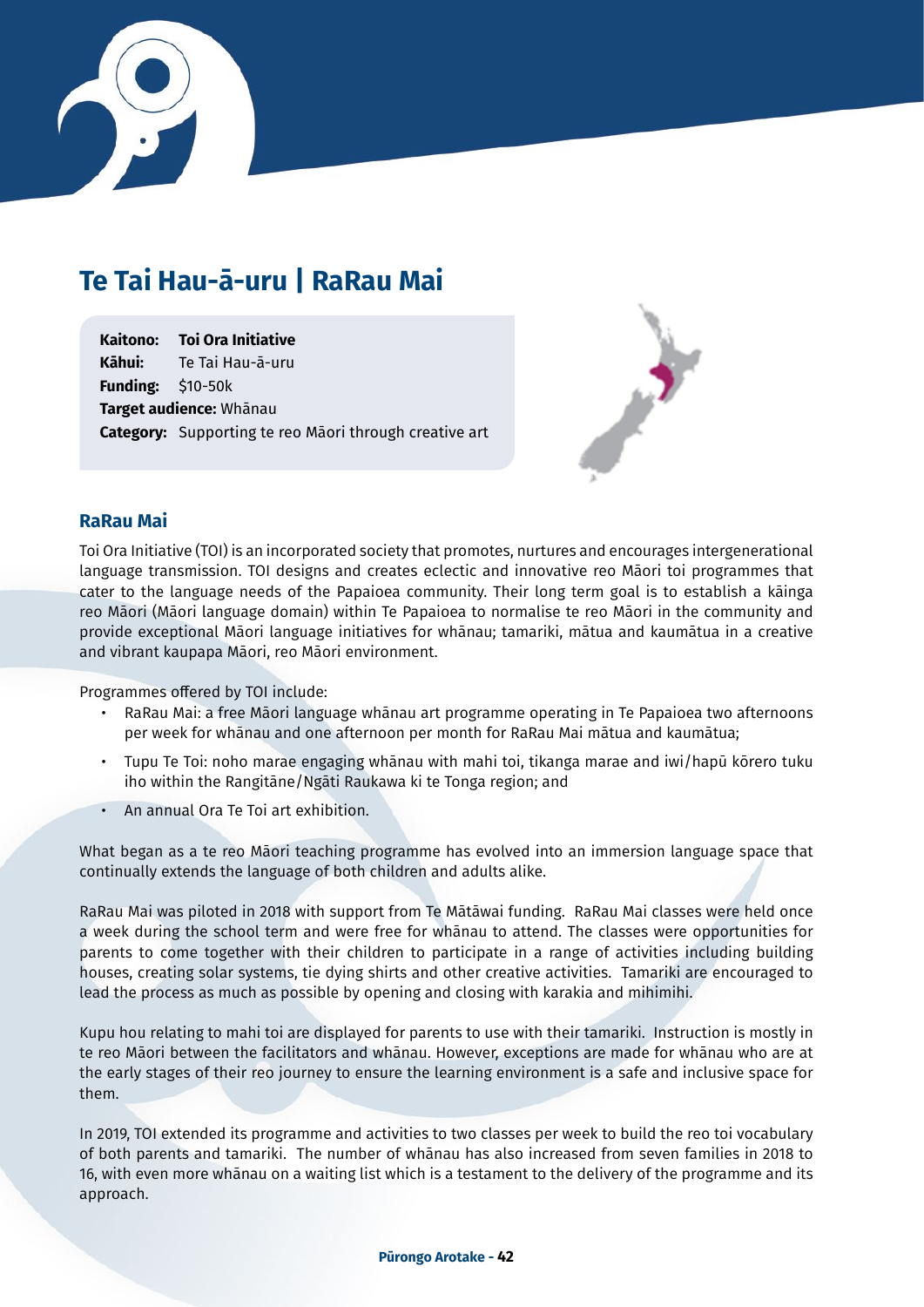

#### **Ngā Hua**

As a result of the programme whānau have extended their reo through the medium of mahi toi. Whānau are using te reo Māori more in the programme but also in their daily lives especially with their children. Parents also enjoyed the opportunity to learn and/or extend their te reo Māori with their children. Something they felt was hard to achieve in wānanga reo or at kura. RaRau Mai they felt was an inclusive environment that supported the individual language levels and needs of each whānau.

*Pai ki au i te mea he mahi ā whānau i te mea ko ngā āhuatanga o te kura, ka tuku ngā tamariki ka puta atu ko tērā noa iho. Rongo noa iho au ki te taunga waka, mihi atu ki āku tamariki kātahi ka rere atu au. Engari tēnei o te whānau he tino whānau ki au, te noho ā whānau me ngā kaiako (Whānau)*

Ka noho tahi me te tamaiti me te ako ngaatahi ki tōna taha, he ātaahua tēnā, he mea nui tēnā (Whānau) Whānau are also developing their creative skills, artistic knowledge and flair in themselves and in their children. One positive outcome of the programme is that the whānau are so immersed in the learning that they now see each other as language domains and speak te reo Māori to each other whenever they catch up.

*Kua ōkawa, kua rangatira, kua mana rānei kua noho pēnei mātou i ngā wā katoa. Nā reira ki te kite au i a ia i te Tiriti i waho atu o toi kua mohio mātou ka reo Māori i ngā wā katoa… I kōnei kua toka te tikanga (Whānau)*

One mother has experienced language shift reversal for her stepdaughter, due to the influence of the programme.

*Me uaua ka kite ēnei momo kaupapa. Anā kei Ōtaki mātou ka haere mai mātou i Ōtaki ki tēnei momo i te mea tē kitea…Ka reo Pākehā ia i ngā wā katoa…Nā tana haerenga mai ki konei….kua toka te tikanga ki roto i a ia, ko te reo Māori ka rere. Ināianei ka kite ia i te taha o tana māmā, o tana pāpā ka reo Māori anake, nō reira kei te kitea kei te whaatoro tērā tikanga ki waho kē ake i tēnei horopaki. Nō reira he mea nui tēnā ki ahau. (Whānau)*

Whanaungatanga amongst the parents has been another valued outcome. All of the parents interviewed shared a common goal of wanting to create an immersion environment that validated te reo Māori beyond Kōhanga and Kura. However, the whanaungatanga that is grown amongst teachers, parents and children has helped them to support their common goals.

As a result of the programme one of the whānau members is looking to establish a satellite programme to operate in Ōtaki to fulfil a creative language need there. This is a near future project to extend the reach and approach to another community through a whānau member that drives one hour to Papaioea to attend the class.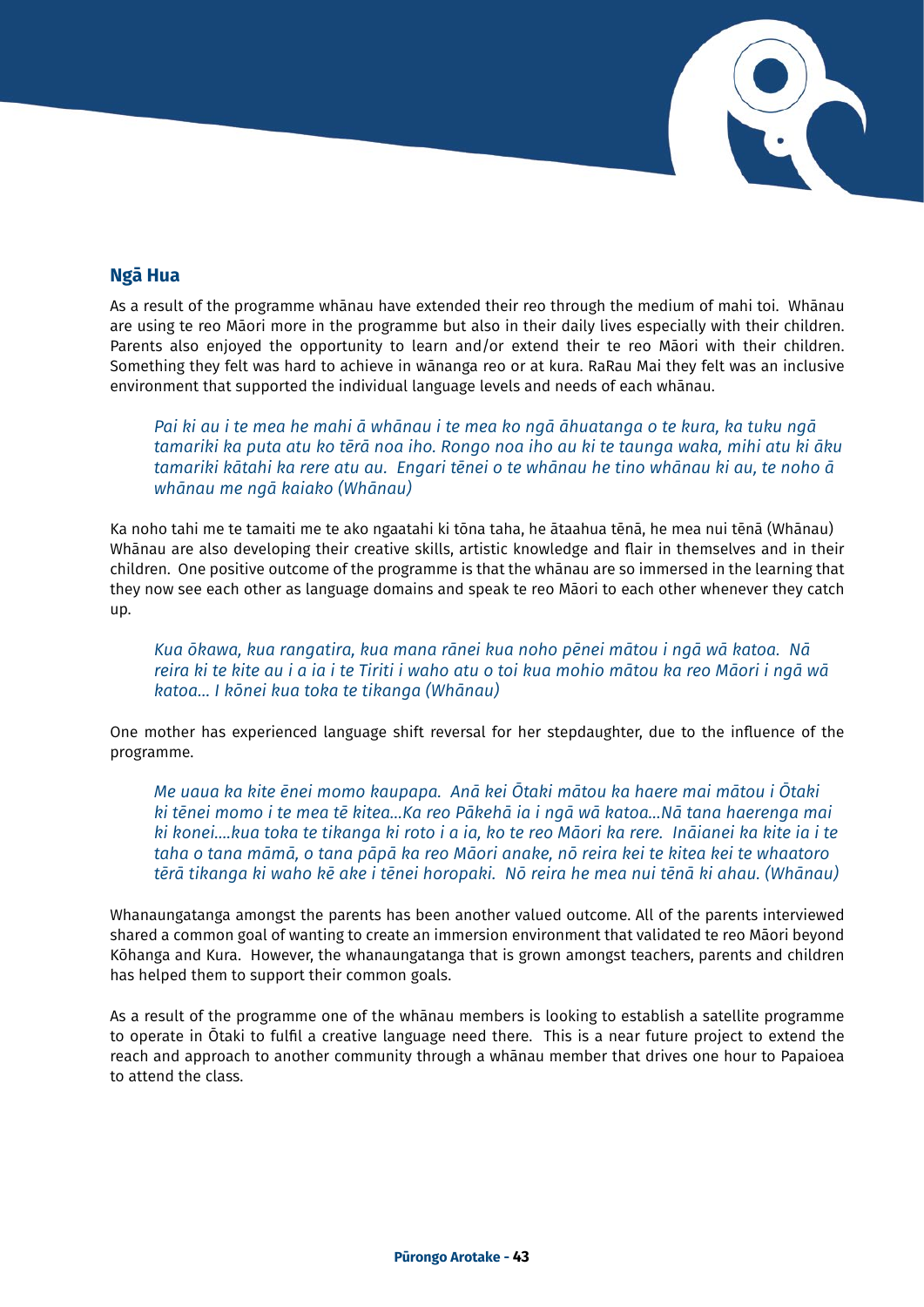## **Ngā Angitūtanga**

The main success factors of the programme were the facilitators, specifically their reputation, knowledge, creativity, and adaptability. A facilitator was already known to some whānau members and it was this prior connection that influenced their attendance.

#### *I te wā i rongo ahau nā aua pouako i whakaritea tētahi hōtaka i mōhio ahau ka whai ahau ahakoa te aha (Whānau)*

The facilitators also changed the lesson focus every three weeks to keep whānau engaged, inspired and captivated by the activity and in turn te reo Māori. Each week the facilitators are also purposively building and extending the language used through new phrases and kupu.

*Kei te mate kai ki ngā mea katoa, ka aro ki te mahi rerekē ia toru wiki pērā i te uku ka tapirihia he kupu hou ia wiki kia ihiihi tonu te katoa ki ngā mahi nā te mea ka whakahoungia ia toru wiki. (Kaitono)*

*Nō reira ehara i te waahi uaua he waahi rite ki te kura, he ōkawa, he waahi ōpaki, me e tāea rātou te whakaputa i o rātou whakaaro, i o rātou āhuatanga i roto i ngā mahi toi, nō reira he miharo. (Whānau)*

The medium of toi was also an innovative and fun way to engage whānau in using te reo Māori. As both children and adults have been developing, they have joined in with the planning, research, goal setting and identifying activities. Parents are extremely grateful to have an activity that centres on their children and that they as a whānau can participate in.

*…he whakawhaanui i te puna kupu….Ehara i te maroke, he akomanga ako reo ā ringa, e taea ana te mahi ia wā. He waahi ēnei ahiahi ka hihiri ngā kōtiro ki te tae mai…He waahi pārekareka ki a rātou. (Whānau)*

*He waahi whakawhanaungatanga ki ngā whānau kōrero Māori o te hāpori, i ētahi wā he mokemoke pea ki te whakaako, te whāngai reo i te kāinga ko mātou anake…he waahi tēnei ki te āta rangahau i ā mātou reo, te āta wetewete hoki, kei te āta rangahau i ētahi atu kupu (Whānau)*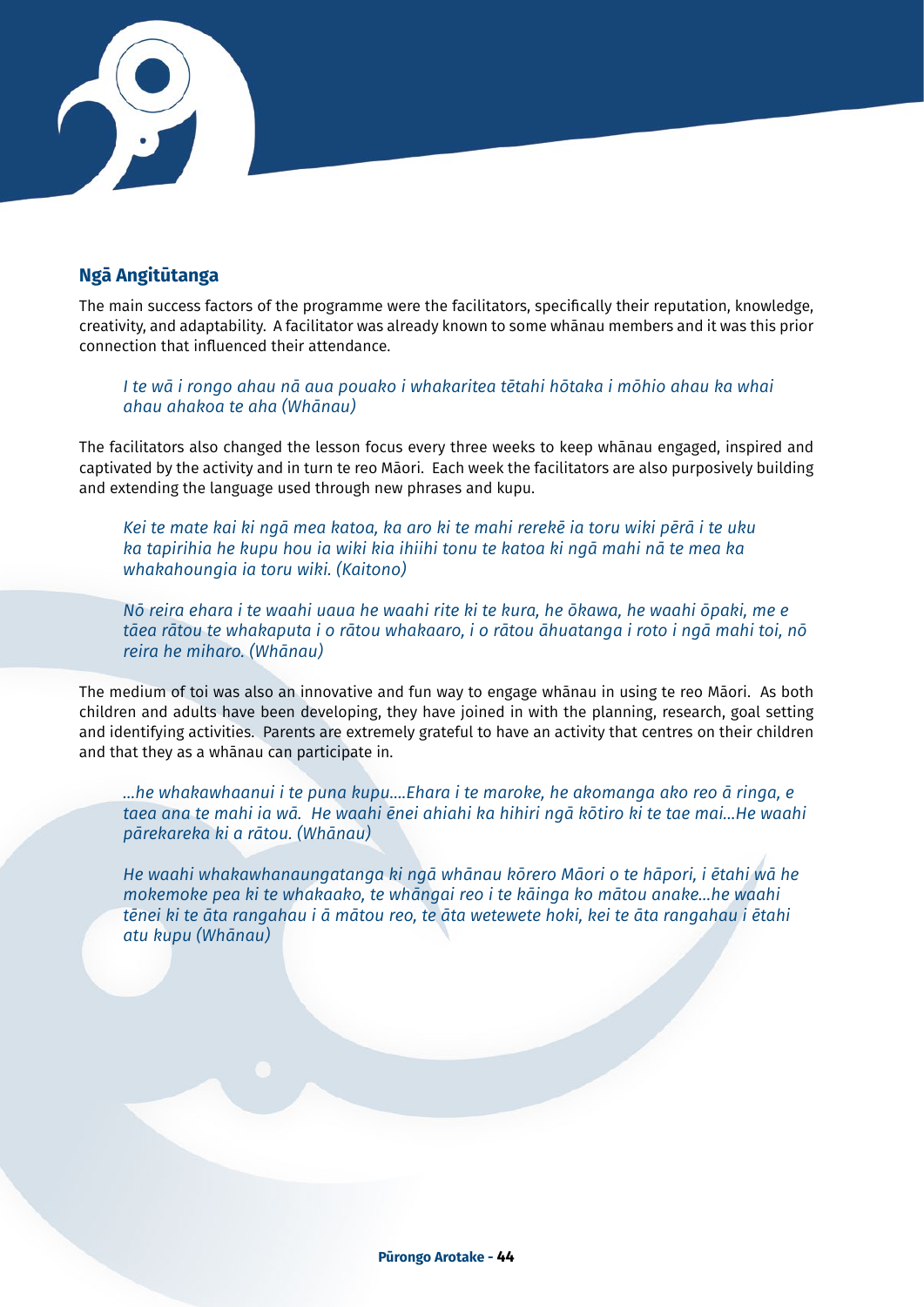

#### **Ngā Wero**

The process of creating a business entity has been challenging for the Kaitono. Sourcing funding to keep the programme ongoing has also been challenging. TOI has been largely self-funded through commissioned artwork, and whānau support to identify funding opportunities and solutions. In hindsight the Kaitono thought it would have been useful to have a business mentor.

*He nui tonu ngā mea me ako mo te taha ki te pakihi. Mā te huruhuru te manu ora ai. Pai kē atu ko te kimi atu i tētehi mentor i te tīmatatanga (Kaitono)*

Sharing the facility is another challenge as it has small space with limited facilities. It is also shared with another organisation. Every day the facilitators need to set up and pack down. Furthermore, the number of whānau they can have in the space at any one time is limited. Kaumātua support had also been hard to engage.

*Kāore ngā kaumātua i whakapiri mai…Kotahi noa te whare paku…ko te hanga o te whare, kotahi noa te puoto…ngā tikanga o tāngata kē (Kaitono)*

Continual language extension has also been difficult, and the Toi Ora whānau as a whole have engaged in the learning and research of kupu hou. Language retention has been more difficult for the adults so a class for just the adults was created to help support their retention.

#### **Ngā Toitūtanga**

The main risk to a sustainable and viable community-based reo programme is the funding and limited whānau interest. Both of which are related. Ideas including charging whānau an attendance fee may be necessary if other funding sources cannot be secured. The intention however is to continue on as long as they can.

*Kei runga i te ara, he takahitanga tēnei ki te whainga tawhiti (Kaitono)*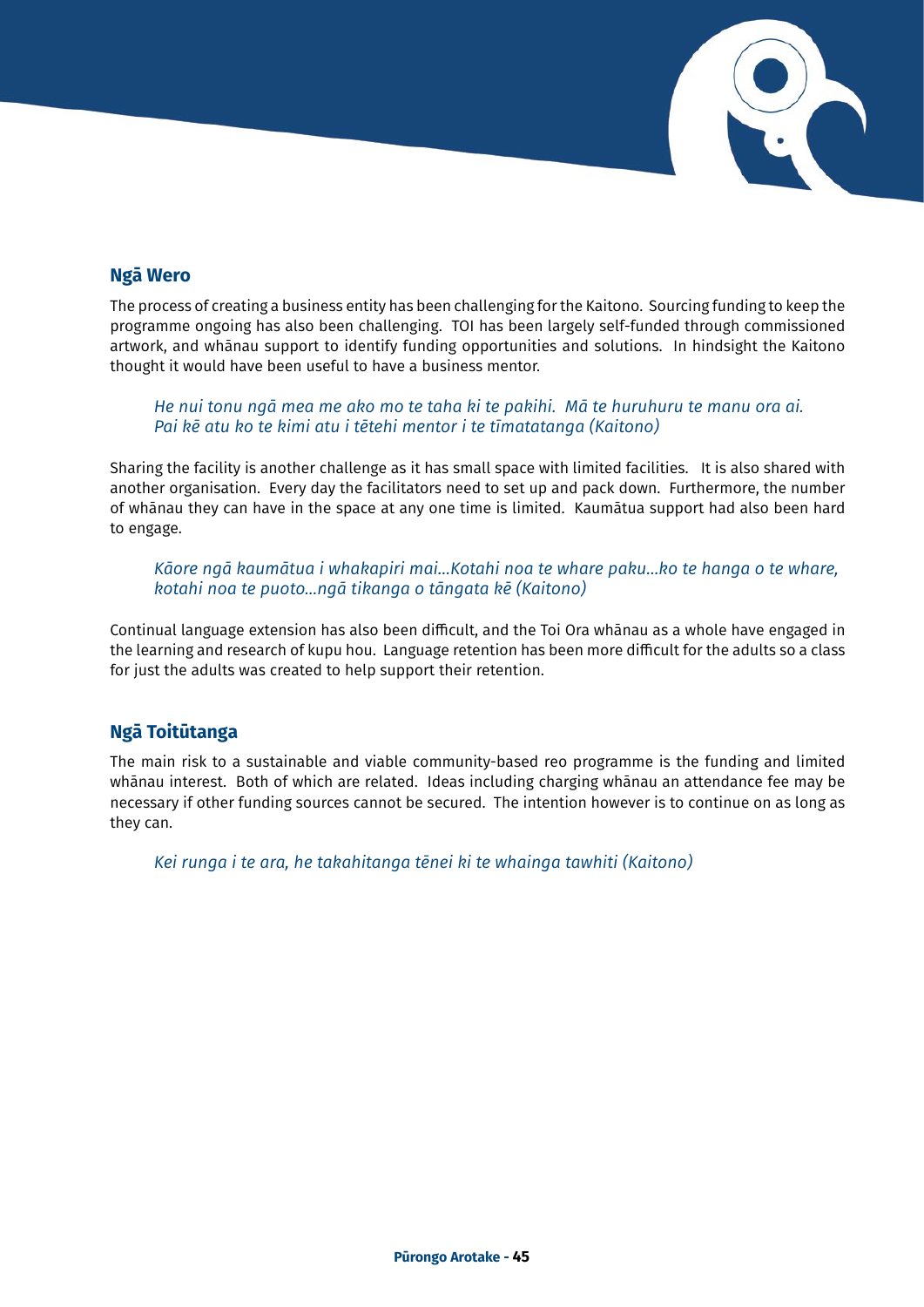

## **Te Waipounamu – Te Tai Tonga | Te Rautaki Whakarauora i te reo me te ahurea o Rangitāne o Wairau**

**Kaitono: Te Rūnanga a Rangitāne o Wairau Incorporated Kāhui:** Te Waipounamu – Te Tai Tonga **Funding:** Exceeds 100k **Target audience:** Whānau **Category:** Language planning, wānanga and resources



#### **Te Rautaki Whakarauora i te reo me te ahurea o Rangitāne o Wairau**

Te Rūnanga a Rangitāne o Wairau (the 'Rūnanga') has nearly 4,000 registered iwi members who are spread throughout the rohe. The organisation is based in Wairau and is focused on the social and cultural wellness of its members facilitated through a small team of five staff.

Te Mātāwai funding has enabled the Rūnanga to launch and implement Tangata Rau Reo Kotahi, its Language and Cultural Revitalisation Strategic Plan, 2018 to 2050 (the 'Strategy'). Launched in 2018, the Strategy stems from the Rangitāne o Wairau Deed of Settlement 2010. The vision within the Strategy is that by 2050 Rangitāne o Wairau will be culturally proficient with te reo Māori being the preferred language of communication. The strategy has three objectives organised into three kete. Te Kete Reo focuses specifically on the promotion of the language, teaching the language, normalising the language and fostering the usage of language within all domains of the community, such as the marae, learning institutes and in the home.

To inform the implementation of the strategy the funding has been used by the Rūnanga to run a series of focus groups with whānau to determine their motivation for learning te reo Māori, their level of proficiency, and their preferred learning styles. What they found was that their whānau were not ready to engage in three-day wānanga reo which is what they had originally planned. As a result, they have taken time to identify what will best support whānau to achieve their language aspirations. They have also completed rangatahi and kaumātua groups in Wairau to identify their specific needs.

*Our kaumātua for instance, it was quite heart-wrenching in some ways to hear their kōrero. A lot of our kaumātua felt they were too old to learn, and they've missed the waka. But, their aspirations were to be able to stand up after a mihi whakatau or pōwhiri and stand up with confidence and sing a waiata tautoko. So, it's those things that have come out of the focus groups (Kaitono)*

The Rūnanga has also run an online survey for whānau that were not able to attend the focus groups and engaged an independent evaluator to develop a kaupapa Māori framework and measures of success for the strategy. The evaluator is analysing the data from the surveys and focus groups which will inform the form and function of the wānanga based on whānau feedback.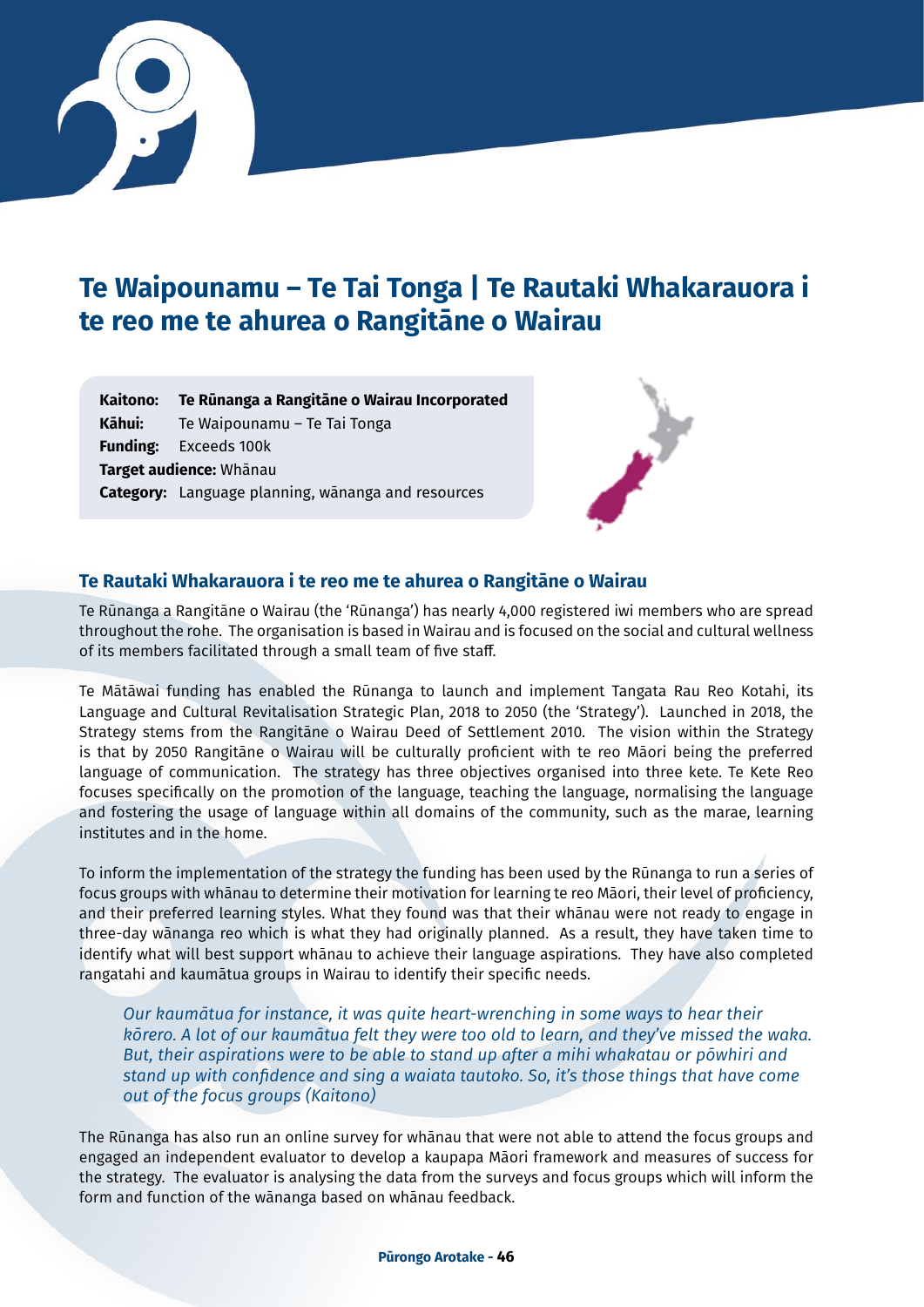

#### **Ngā Hua**

The Rūnanga has launched a series of waiata wānanga supported by a kaiako in each region.

*We will all be learning the same waiata so that when we come to together at our AGM and other significant events, we will be able to sing the same waiata together as whānau. So, small steps but we're pretty excited about that (Kaitono)*

In addition to the waiata wānanga the Rūnanga has developed a waiata booklet which includes videos of action songs, words and a CD (some waiata have also been uploaded to Sound Cloud) that went to all member households and is also available on their website. A second waiata resource of mōteatea has also recently been released.

*We've had a small kete of waiata, Rangitāne waiata that we use; there's one in particular that I don't know when I'll ever use it; one day there might be a time. But it's just knowing those waiata are there that can support different occasions; and that uplifts you, that's our mana that we can stand and do that in our rohe with our waiata, not borrowed waiata, but our waiata (Whānau)*

The Rūnanga has also engaged and supported te reo Māori champions amongst their members who are key to sustaining the strategy into the future. The champions are being supported with Te Ataarangi training and professional development.

It's all very well to have this aspiration of "We want all our people being able to speak te reo, and some of our own mita by the year 2030" but we've got to be developing who's going to be rolling that out (Kaitono) The Rūnanga also supported a group of rangatahi to attend Te Matatini in Wellington so they could experience elite levels of kapahaka but also the high level of organisation and management required to run the event which will be hosted in Nelson in 2025.

*A group of us went to Te Matatini to experience both sides of kapahaka and te ao Māori which included te reo Māori… I wanted to start a new kapahaka in Te Tauihu because it's dying here in Te Tauihu. So I wanted to experience being around people who live an everyday life of te ao Māori and bring that back to Te Tauihu…as a result we've already had our first practice with our new kapa (Whānau)*

This trip has benefited rangatahi in Te Tauihu who often struggle to be Māori and speak te reo Māori in their community.

*I think the biggest barrier for our rangatahi is knowing the importance of being Māori and speaking te reo because it's challenging to be Māori here in Te Tauihu. You don't hear te reo Māori unless you're around your own (Whānau)*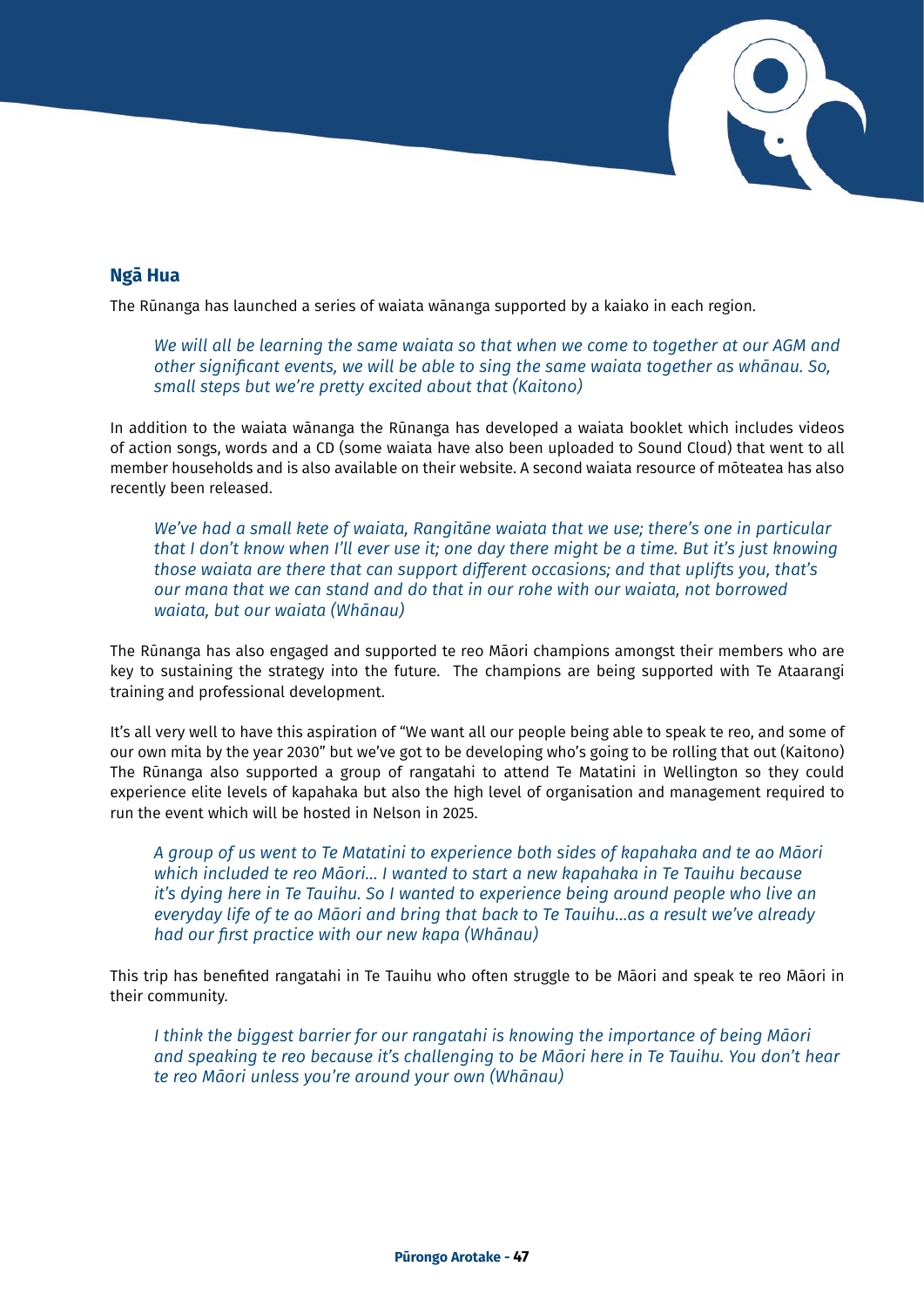

This sentiment was shared by another whānau who attended the wānanga which impacted positively on their identity as Māori.

*I believe that participating in this wānanga did have a positive impact on my life. I was able to entrench myself much more into who I am as Māori by being in an environment that brought our culture to life through language, practise and protocol (Whānau)*

#### **Ngā Angitūtanga**

The Rūnanga is in the early stages of seeing the benefits of its strategy to strengthen te reo Māori capability and capability amongst its people. However, its approach has been well considered, aligned to long term aspirations, informed by whānau, rangatahi and kaumātua voice and multi-faceted. The Rūnanga has utilised its limited expertise well to drive te reo Māori initiatives while building capability amongst its members to be the reo champions of the future. These deliberate strategies have contributed to the success that Te Rūnanga a Rangitane o Wairau and its members have enjoyed to date.

#### **Ngā Wero**

Creating transformational cultural change for members that are geographically spread as well as disconnected from their language, culture and identity is a challenge. The 30-year strategic response to creating culturally proficient members is testament to the fact that influencing transformation will take time. Furthermore, there are a number of immediate challenges impacting on whānau therefore moving at the pace of the people is key to sustaining success.

*There's a whole lot of contributing factors to engagement including iwi politics, timepoor, and motivation. We knew that if we said we were going to put on a reo wānanga for three days, that our kaumātua are not likely to turn up because they've got this thing that "We're too old to learn now, and that's really for the young ones". So the challenge has been what's going to engage whānau? We need to meet them where they are at (Kaitono)*

Whānau are also time poor given commitments to a number of activities usually involving their children. Cost can also be prohibitive, impacting on the ability of whānau to attend a wānanga.

*If we travel to Blenheim for a wānanga it's like \$200 and that's a lot of money. But, yeah, you try and make it happen and drag a few more whānau with you when you go (Whānau)*

Overcoming whakamā and feelings of judgement when learning te reo Māori is also a challenge for whānau.

*Our reo could be something that we find very hard to learn and use, because we may be afraid that someone may be judging us on the other side, and so it's a very scary journey instead of exciting, but it's all dependent on how you are as a person (Whānau)*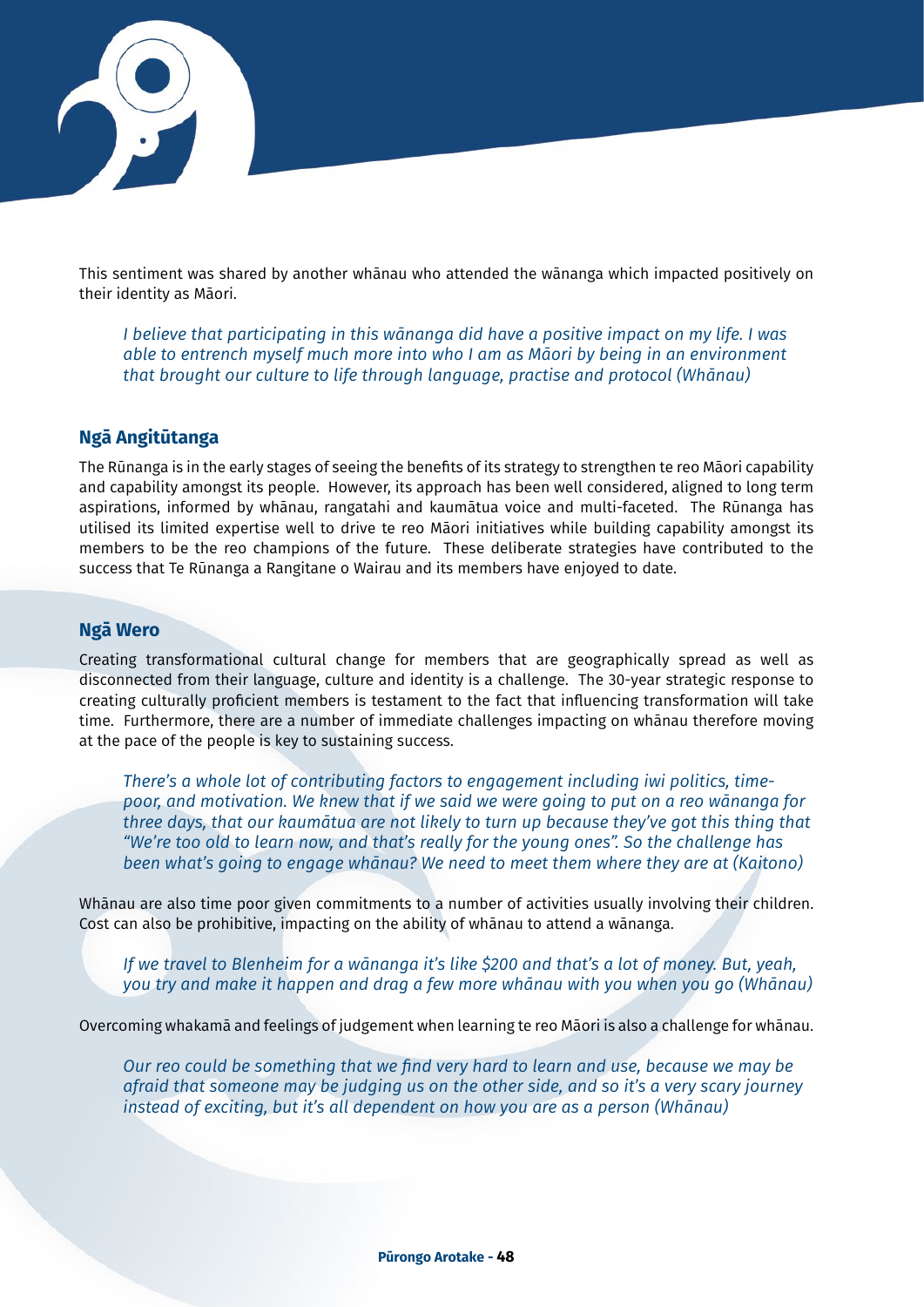

#### **Ngā Toitūtanga**

The funding and strategic approach of the Rūnanga has allowed it to focus on building capability and capacity as an iwi for the long term. The Rūnanga is also purposively creating the opportunity for whānau and kaumātua to engage in te reo Māori activities, through wānanga and access to quality resources. Most importantly however, its key contributors to sustainability are the rangatahi they are supporting and empowering to be the leaders of the future, who will oversee the continued implementation of the Strategy.

*The ambitious goal is the reinstatement of inter-generational transmission of te reo Māori within homes. Whilst we have made huge successes in the foundation stage of capturing new speakers, we must continue to build on capable families who will pilot language programmes within the home. This will be a key component of the Strategy moving forward (Kaitono)*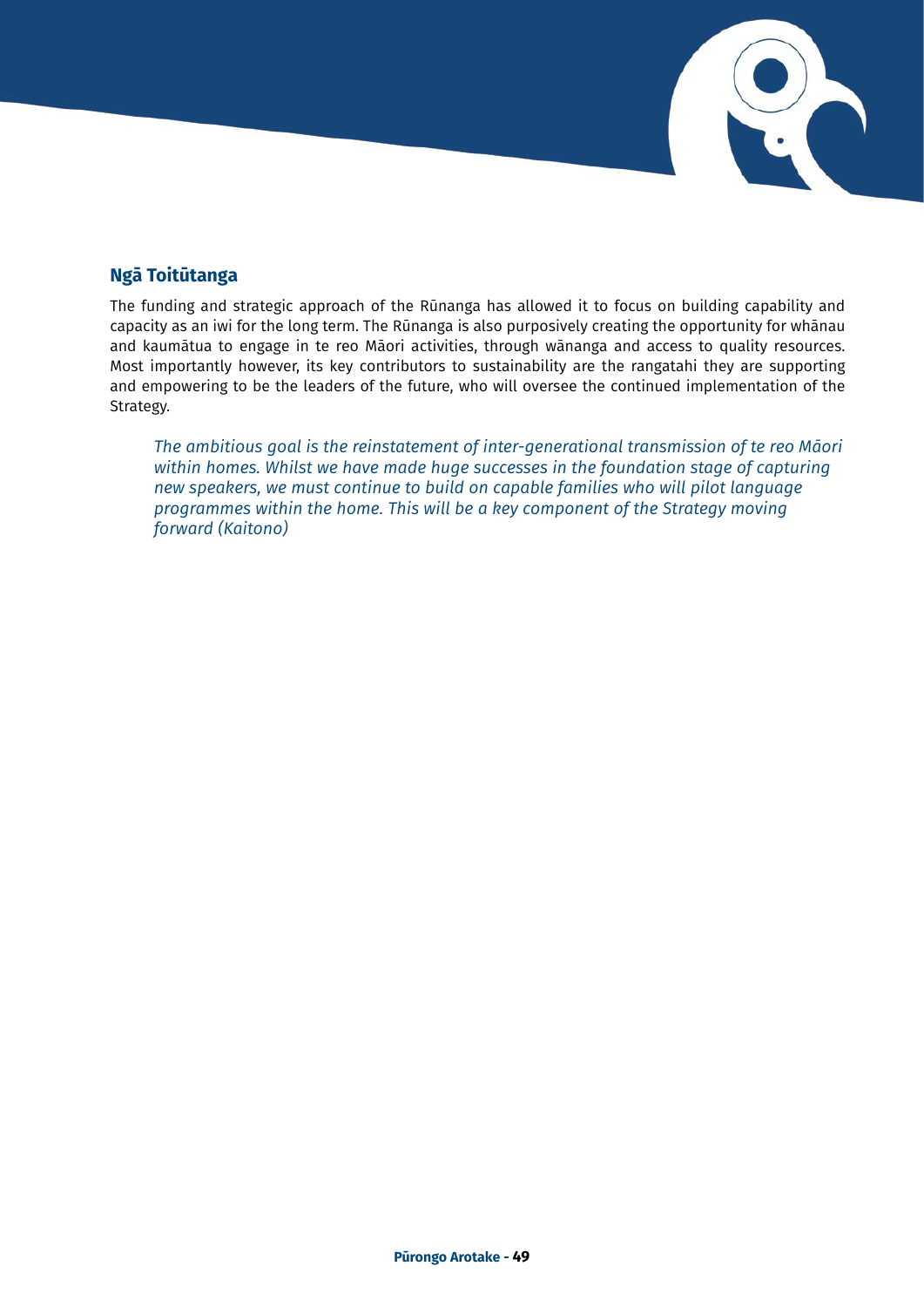

## **Te Waipounamu – Te Tai Tonga | He Waka Rāpoi**

**Kaitono: Te Ataarangi ki Te Tauihu o Te Waka-ā-Maui Kāhui:** Te Waipounamu – Te Tai Tonga **Funding:** Exceeds 100k **Target audience:** Whānau **Category:** Reo rumaki



#### **He Waka Rāpoi**

He Waka Rāpoi is an initiative developed by Te Ataarangi ki Te Tauihu o Te Waka-ā-Maui focused on facilitating reo rumaki opportunities in marae and in communities across Te Tauihu. The initiative was designed to accelerate te reo Māori me ngā tikanga capacity across marae in Te Tauihu and identify and develop local kaiako who could support the continued transmission and sustainability of te reo Māori in the region. He Waka Rāpoi covers a wide geographical area and includes Onetahua Marae at Takaka; Te Āwhina Marae at Motueka; Whakatū Marae in Nelson; Wairau Marae near Blenheim and Waikawa Marae in Picton and three waka.

*Because we're Te Ataarangi ki Te Tauihu o te Waka, one of our developments is to have several waka in the water all working towards the revitalisation of the reo. So we came up with He Waka Rāpoi - a group of waka that are moving together - as a collective for our approach across the top of the South. We wanted the waka to come together whether they were Tainui, Tokomaru or Kurahaupō (Kaitono)*

He Waka Rāpoi involves eight three-day ōkawa wānanga for reo-ā-waka and six reo-ā-hapori to contribute to the revitalisation of te reo Māori as well as sharing learning related to the whakapapa-ā-waka o ngā iwi o Te Tauihu. The ōkawa wānanga were based on marae as a strategic and intentional way of connecting te reo Māori with the marae environment across the region. The hapori initiative was designed to enable learners to create clusters in their communities to support them to embed and extend the learning from the wānanga.

#### **Ngā Hua**

As a result of the initiative the wānanga and hapori clusters were successfully implemented. Sixteen community groups have been established representing 160 individual learners. Some iwi are now thinking about or developing their strategies in relation to their language aspirations and language revitalisation relative to their context.

*Iwi are working on their own reo development plans…We have got engagements with four or five of those iwi to be working alongside them on their whānau day. So they're trying to build their whānau in a way that is not intimidating... It's still a big thing for them to be stepping up to taking command of the reo. It is a reality of the nation probably but particularly of Te Tau Ihu (Kaitono)*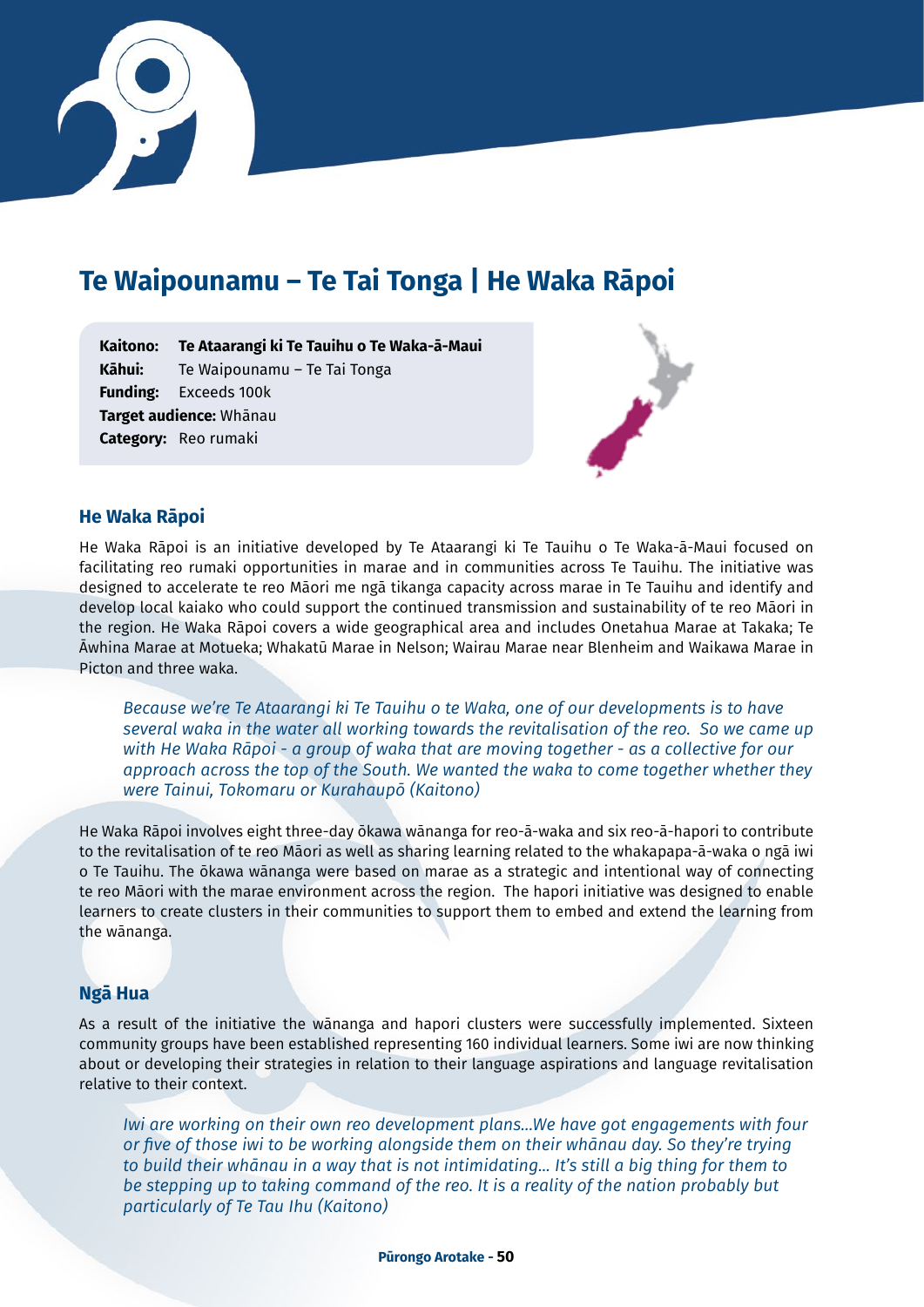

Te Ataarangi ki Te Tauihu (based in Nelson) has also been able to extend their reach with the intent to promote and foster te reo Māori into Wairau and Waikawa.

*We really stretched ourselves out into Wairau and Waikawa. I think the fact that we've got four community/iwi classes running over has been quite a big achievement. And we've got several training tutors over there with the idea that we're really revitalising the capacity of the community there to deliver in Wairau and Waikawa (Kaitono)*

The initiative has contributed to building capability of kaiako across small and rural communities.

*We take responsibility for recruiting, identifying and training tutors to build that capacity, that's also for me one of the moments when I see one of these young kaiako just absolutely shining through and achieving that moment with that whānau. And I think that kaiako has got 20, 30, 40 years of work in front of them. I think, wow! That's great, and what will be achieved by this young group of kaiako in the next 30 years in Te Tauihu could be enormous (Kaitono)*

For whānau and participants the Kaitono has observed small but positive changes that will lead to further growth and achievement of whānau reo aspirations.

*For me one of those would be the joy of those young parents as they see their children engaging within the games and activities that allow them to use the reo. Those are really cool moments for us because we know that the aspiration of that family is to actually stand in the reo, whether they've got a fluent aunty or reluctant parent, or a child that's in the kura somewhere; they're all building together (Kaitono)*

A number of participants shared that their self-confidence has developed, particularly with speaking Māori in a group with others, has been enriching for them personally.

*It has given me confidence to speak ... Although we were strangers at the start of the year, some of them. Just for me, personally, to have that confidence (Whānau)*

For one whānau member the confidence they gained through participating in wānanga reo has impacted on their confidence and capacity to support others in other areas of their life.

*I have just recently become the Board of Trustees Representative for the school. So in the past of course I wouldn't have had either the knowledge or the confidence to do that. I live in a very rural community, a farming community, and so there are quite a lot of prejudices but I think gradually people are changing. People will ring me up for advice now so I guess I have that position in the community now (Whānau)*

*It's probably changed my whole pathway. I was actually a hairdresser. I've just sold my business and I'm now teaching te reo (Whānau)*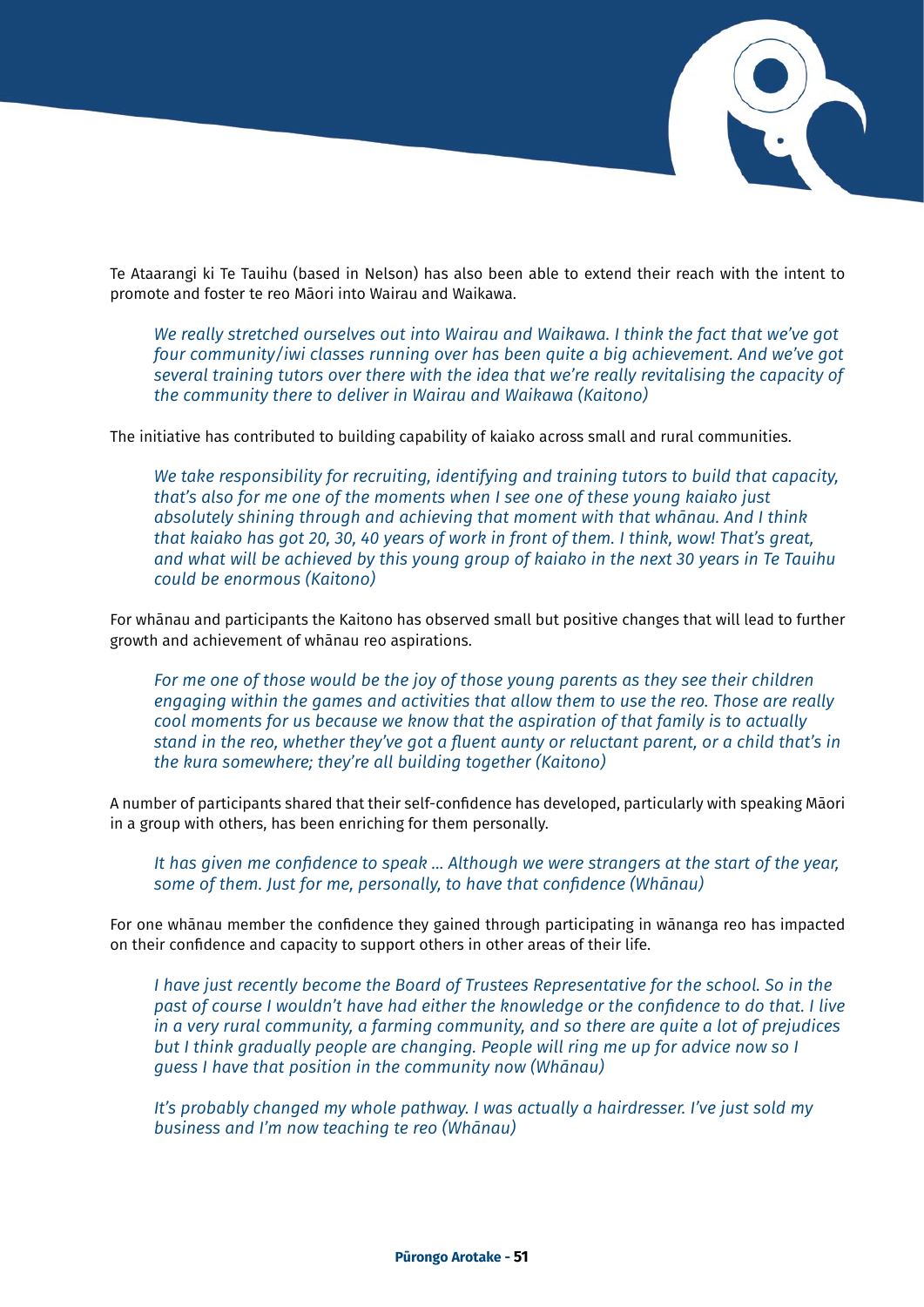#### **Ngā Angitūtanga**

A key success factor was co-designing an approach at a local level so it was appropriately levelled and contextualised to meet the needs of the whānau. Creating a safe learning environment was also a key success factor. Te Ataarangi ki Te Tauihu has a long history of supporting learners to overcome their whakamā and fear of making mistakes.

*We're dealing with a great deal of shyness and whakamā down here in relation to the reo. So that's for us to be supportive and to set up immersion environments that are friendly, comfortable, welcoming, non-threatening, extremely supportive; and that's the kaupapa of Te Ataarangi (Kaitono)*

Participants who experienced the support of the kaupapa were able to more freely speak te reo Māori and seeing mistakes as part of the learning experience.

*Being in a real supportive environment where it doesn't matter if I make a mistake, or something like that. I just feel safe. There's nobody saying, "You're wrong,"…it's just repeated to us, and then you listen again (Whānau)*

The language experience was also contextualised to everyday activities in order to reflect whānau realities and the time they have to commit to using their reo.

*Our kaiako might be teaching how to make a soup of something, it's stuff that we use every day. So, those are magical moments. Watching a whānau of Rangitāne actually learning together with one another (Kaitono)*

The greatest achievement however has been the opportunity to observe whānau make progress in their reo, make connections to their marae and to one another, and enjoy the learning process.

*It has been an amazing thing to watch people creating a Te Ataarangi whānau where they feel safe to speak or not to speak; that they can sit and listen or they take part in different activities be it learning karakia, waiata, but they are able to maintain a reo rumaki environment over that time. So that's been pretty amazing (Kaitono)*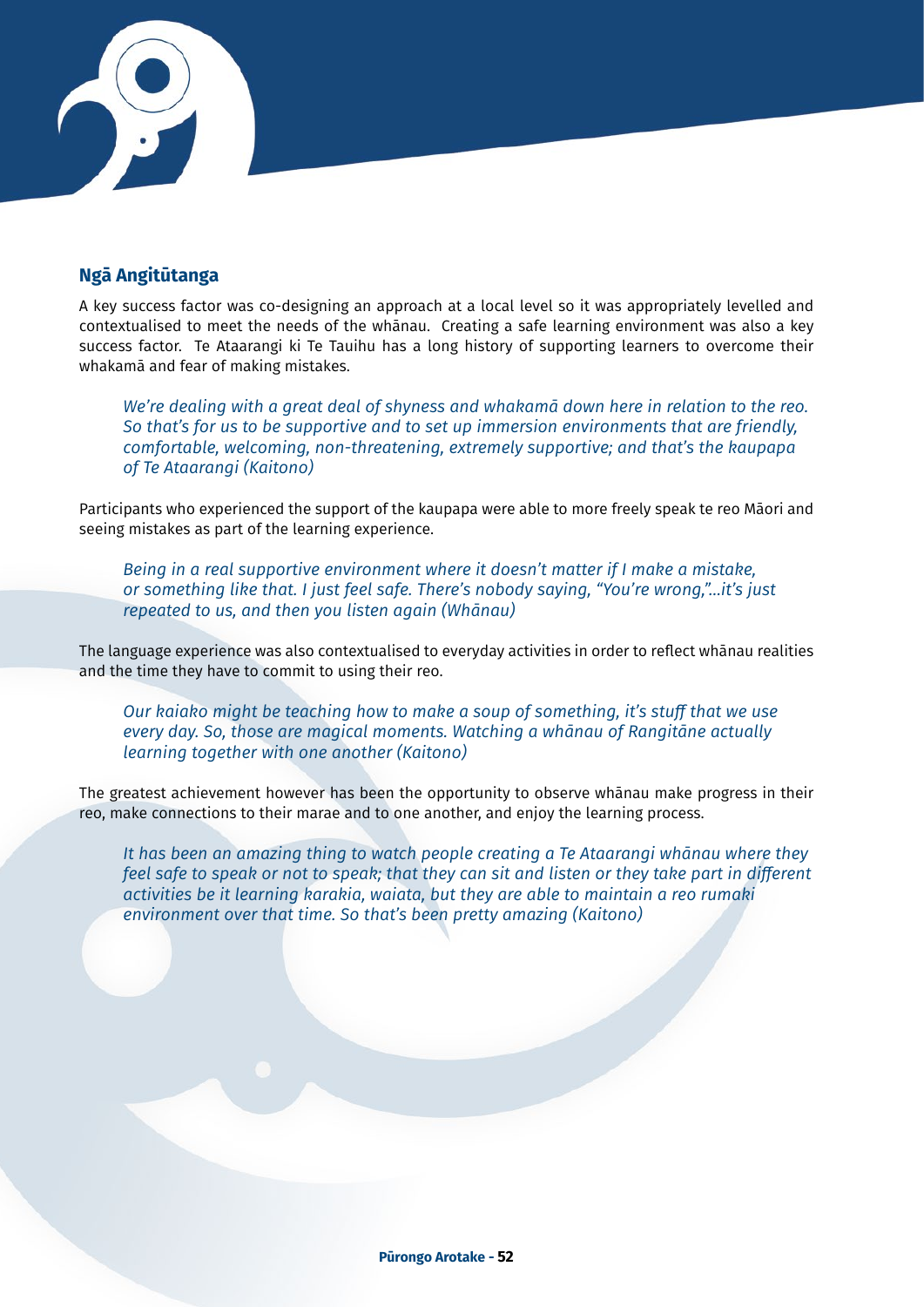

#### **Ngā Wero**

While the intent was to support iwi to unite their language plans under their shared whakapapa the reality of trying to achieve this intent was more challenging.

*One of our goals was to try and pull them together but that's probably the bit that we haven't achieved. They (iwi) are continuing and quite steadfastly maintaining their own iwi approach. So often we are working with Te Ati Awa at Waikawa, with Ngāti Toa at Wairau, within the iwi groups. But they are not choosing to come together as much as we thought they might (Kaitono)*

The time frames to consult, explain and to get people enthused and involved took longer than anticipated. Therefore, the initiative identified early that timelines were unrealistic and reset them to accommodate the learnings they gathered. Attendance, for some participants was fragmented due to commitments, weather, and travel, and has hindered their progression.

*In winter it's dark at 5:00. At 8:00pm we close everything off, even though they want to keep going. But still some of them travel for 30 minutes to get home (Kaitono)*

Funding has been a challenge from the perspective of the whānau who are sometimes reluctant to engage in this journey, if the programme and support is going to end before they are able to realise their language aspirations.

*I think working with whānau sometimes the funding is the issue. Like any other project that you take on and you're enthusiastic about, often people won't start if they're worried about whether it's gonna be able to continue or not (Kaitono)* 

Finding time to commit to learning is a challenge for many participants who are time poor.

*My barrier is time. We seem to be so busy. You got to put the time aside, and that's what I did. I said, "Look, I'll try it for a year". I'm halfway through (Whānau)*

Furthermore, for some whānau finding others to converse in te reo Māori is a challenge in many communities requiring whānau to find innovative ways to apply their reo.

*In my daily life I don't often have people around me that speak te reo so I talk to the dog and things like that (Whānau)*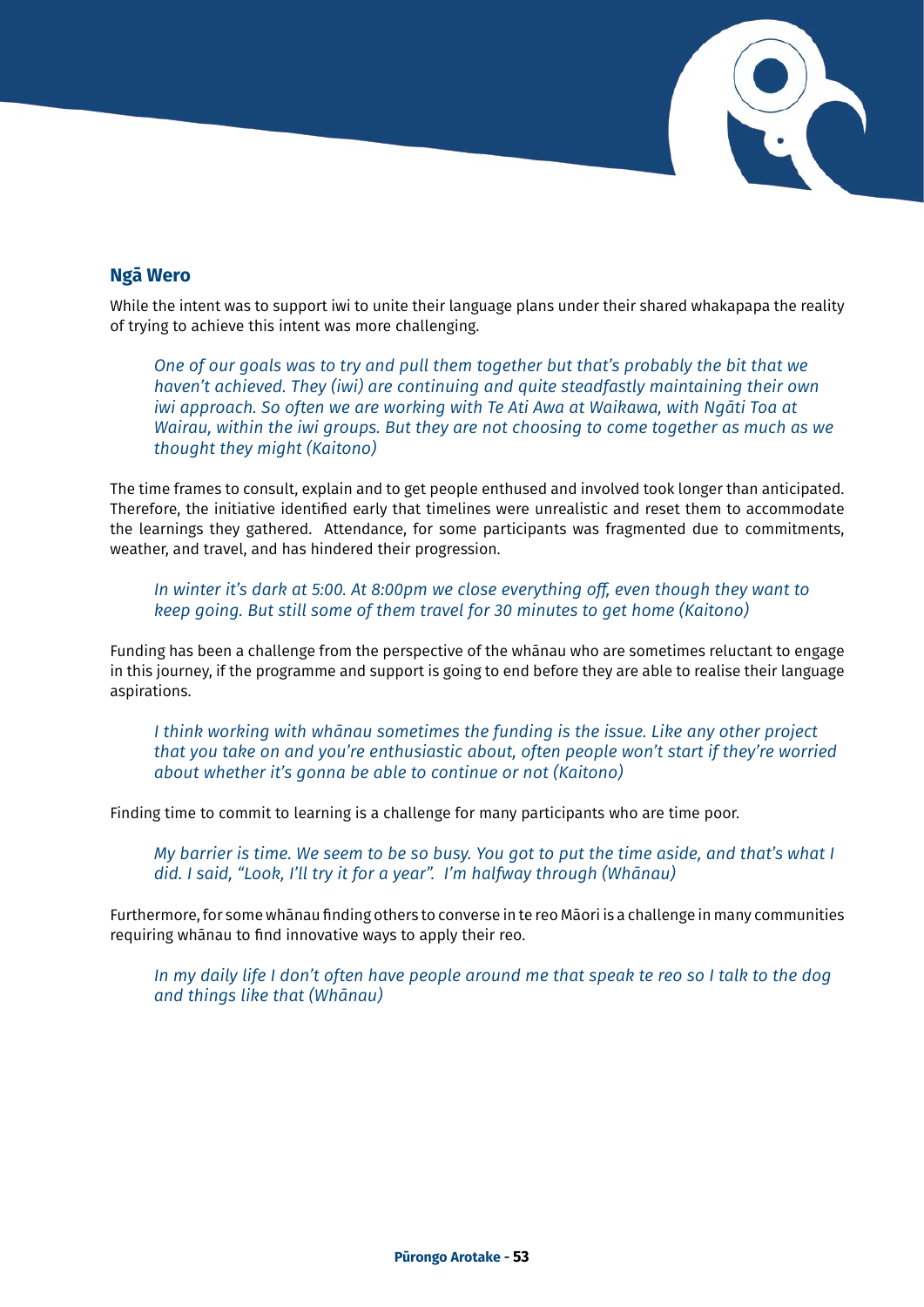#### **Ngā Toitūtanga**

The key to the sustainability of the initiative is Te Ataarangi ki Te Tauihu which has a 37-year long history in the community teaching, promoting and fostering te reo Māori in the top of the South. They are also unique in their approach and focus on oral transmission which is their point of difference.

*We travel to meet their needs, and when we're there we speak te reo Māori to allow them to hear the pattern; and then they gain confidence. We have people whether they're just starting with us or whether they've come with prior knowledge, their voice is freed, and that's the impact we have (Kaitono)*

Te Ataarangi ki Te Tauihu has a professional learning development programme, which is self-funded and in the long run will generate funding to support community. However, it will continue to seek government funding to support the work that they do to uplift the lives of the people in Te Tauihu through te reo Māori. That said, maintaining the infrastructure of the organisation is difficult, staff are often on short-term and part-time contracts with no guarantee of future work. Often funding is not enough to cover project coordination so teaching staff end up wearing many hats. Finding programme funding is often easier than finding funding to support the organisation to do the background work to ensure the programmes are successful.

*All of us are passionate about working for the reo but we know we've only got money to sustain our jobs for the next three or six months so we need to find more money to sustain us (Kaitono)*

Te Mātāwai funding has therefore provided a much needed investment that has supported Te Ataarangi ki Te Tauihu to continue to support the aspirations of iwi. They have not only been able to continue their work in the community but also extend their reach.

*Te Mātāwai funding has allowed us to continue our outreach across the whole top of the South. It's enabled us to run wānanga wherever we can organise and we've given our kaiako work there. And it's certainly funded us to move around and be able to identify and train teachers, so we can go across to Waikawa or Golden Bay and work for a couple of days with the tutors that are over there. So it's helped us to extend our reach to the top of the South and not just concentrate in the Motueka, Nelson area, which has been our focus (Kaitono)* 

Overall, He Waka Rāpoi as a language initiative exemplifies the patience, dedication, and commitment to revitalising te reo Māori in communities that is Te Ataarangi ki Te Tauihu.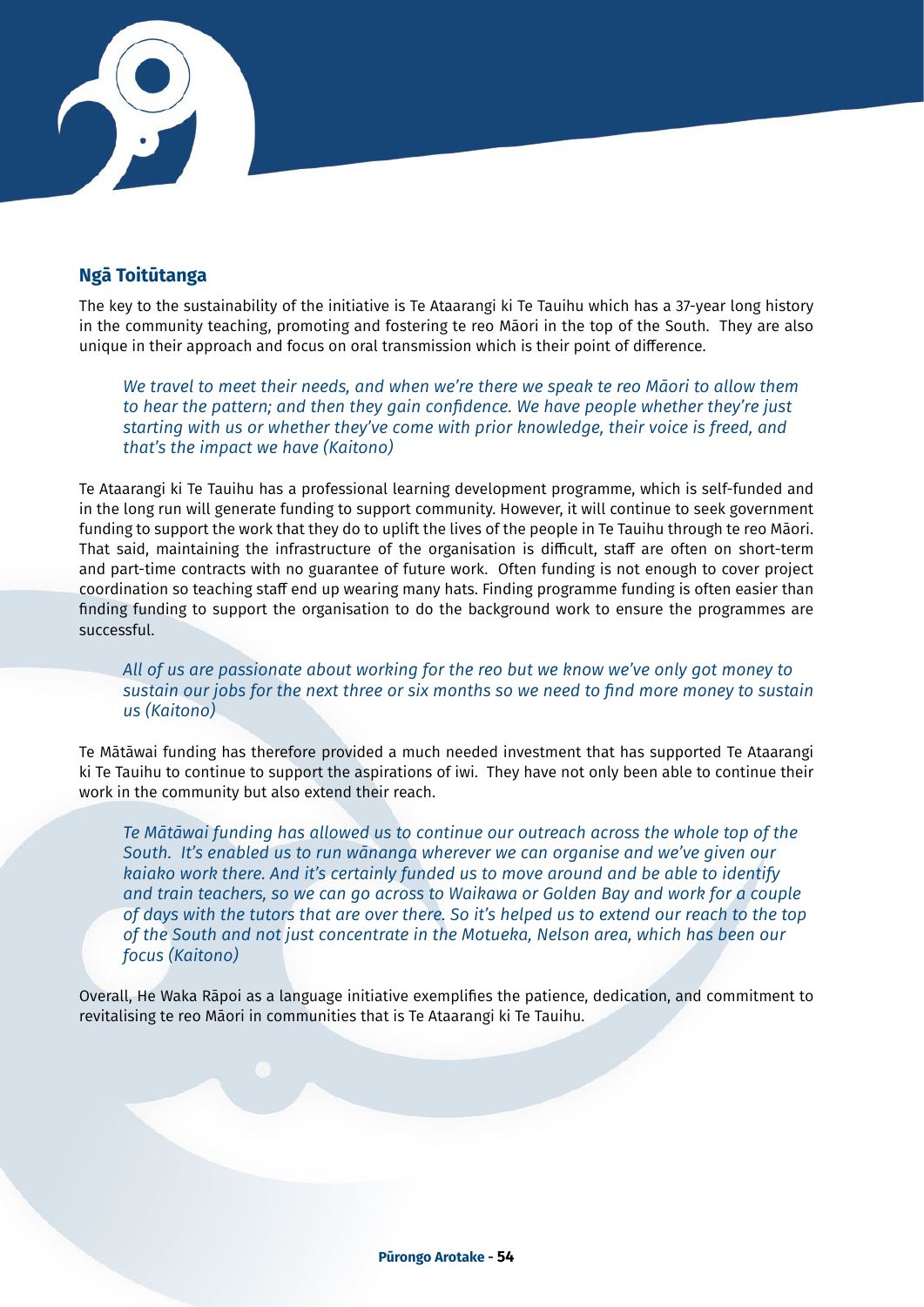

## **Te Waipounamu – Te Tai Tonga | Ngāti Mutunga o Wharekauri Trust**

**Kaitono: Ngāti Mutunga o Wharekauri Trust Kāhui:** Te Waipounamu – Te Tai Tonga **Funding:** Exceeds 100k **Target audience:** Whānau **Category:** Language planning, wānanga and resources



#### **Ngāti Mutunga o Wharekauri Trust**

The Ngāti Mutunga o Wharekauri Iwi Trust ("the Trust") represents the collective interests of Ngāti Mutunga o Wharekauri and is a mandated iwi authority for the purposes of the Resource Management Act 1991 and the Māori Fisheries Act 2004. The overall aim of the organisation is to ensure: *"The drive for cultural recovery is maintained with a long-term focus on reo revival, arts development, whakamana tāne me ngā wahine, tautoko tamariki me ngā kaumātua".* 

In 2014, the Trust began work on its Reo Revitalisation Strategy and implementation plan. Te Mātāwai funding has helped the Trust realise some of its aspirations for whānau specifically hosting six wānanga reo. The wānanga reo initiative had several connected aims including increasing the opportunities for whānau to learn their reo, understand their whakapapa, understand tikanga, consider their Ngāti Mutunga kōrero and waiata, and strengthen their whānau connections.

The six wānanga have been held in multiple centres for iwi descendants with iwi-specific resources. The wānanga started in Wharekauri and then they went to the places where their people live.

*So, we started with three on Wharekauri; then we went out to Auckland, Wellington and Christchurch, where our people are…We analysed where do we live? Where is the support base? Where can we grow this? So we've planted the seed and there was resounding feedback for more (Kaitono)*

The waiata wānanga in particular brought together traditional waiata and new creations specific to Ngāti Mutunga. This process has provided unity and kotahitanga for whānau.

*We focused on waiata reo wānanga - learning reo through waiata. Not only bringing back our traditional waiata that our tīpuna sang back in the day, but also creating waiata that relate to us today: about our islands, about our birds and our environment (Kaitono)*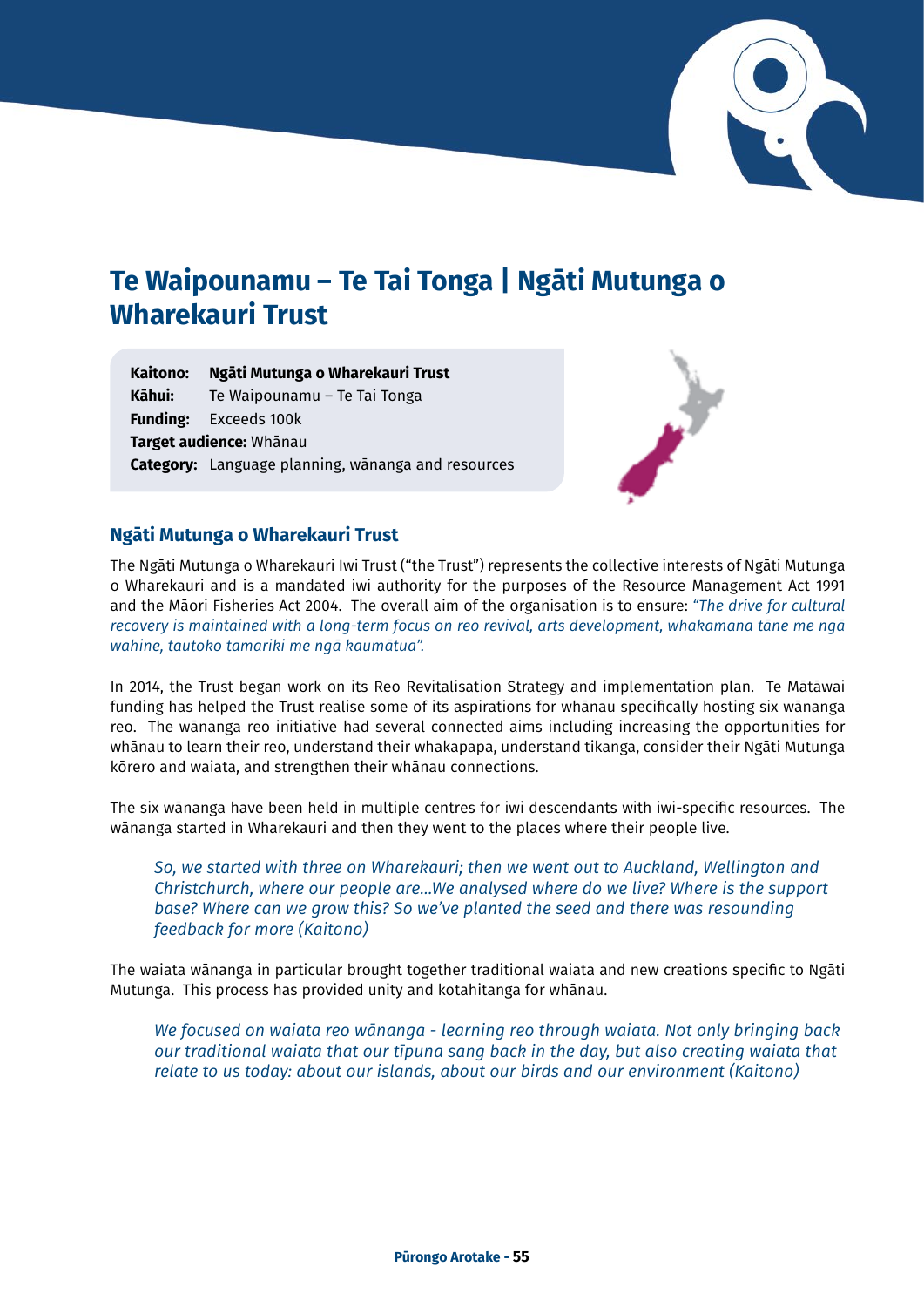

#### **Ngā Hua**

As a result of the wānanga, whānau have had the opportunity to explore basic language and phrases they can use in their everyday lives on Wharekauri in a range of domains. A key has been to make te reo Māori relevant, simple and easily utilised in meaningful contexts reducing the time investment required by whānau who are already busy.

*We are building those [language] domains in our everyday activities - pig hunting, gathering of our kai, for those are the mechanisms that we see as normalising words and phrases at that entry level of language acquisition (Kaitono)*

The wānanga also helped build whanaungatanga and identity amongst iwi members.

*Because you know what comes out of these wānanga, eh? Whakawhanaungtanga. I have never met you; oh, I haven't seen you for years. It's that whakawhanaungatanga that builds from waiata reo wānanga (Kaitono)*

One whānau member talked about the value of te reo Māori, tikanga and whanaungatanga as contributing to the development of protective factors for whānau and rangatahi including resilience and well-being.

*If I think about the health and otherwise of our Mutunga whānau, like others, we've got suicide, alcohol and drug issues, and mental health stats that we'd probably rather not have. Then I do believe that the reo, the whanaungatanga, the connections is a valuable part of building that protective resilience; that needs to be encouraged and supported. To be able to bring my 16 year old mokopuna who is the only NCEA level two te reo Māori student in her high school, into an environment like that is very valuable and I see that as a protective factor as well as a reo acquisition factor (Whānau)*

Ngāti Mutunga o Wharekauri are also intentional about making the wānanga open to all Wharekauri residents who want to learn more about and understand the history, stories, waiata and reo of Ngāti Mutunga. Being a small community with intermarriage into other tribes the need to be inclusive is important.

*We're two thirds of the community down here on Wharekauri, but we're intermarried. We support each other as neighbours as a community so it's really a community environment. We're only a population at the last census of 600 down here of which over two thirds whakapapa back to Ngāti Mutunga (Kaitono)*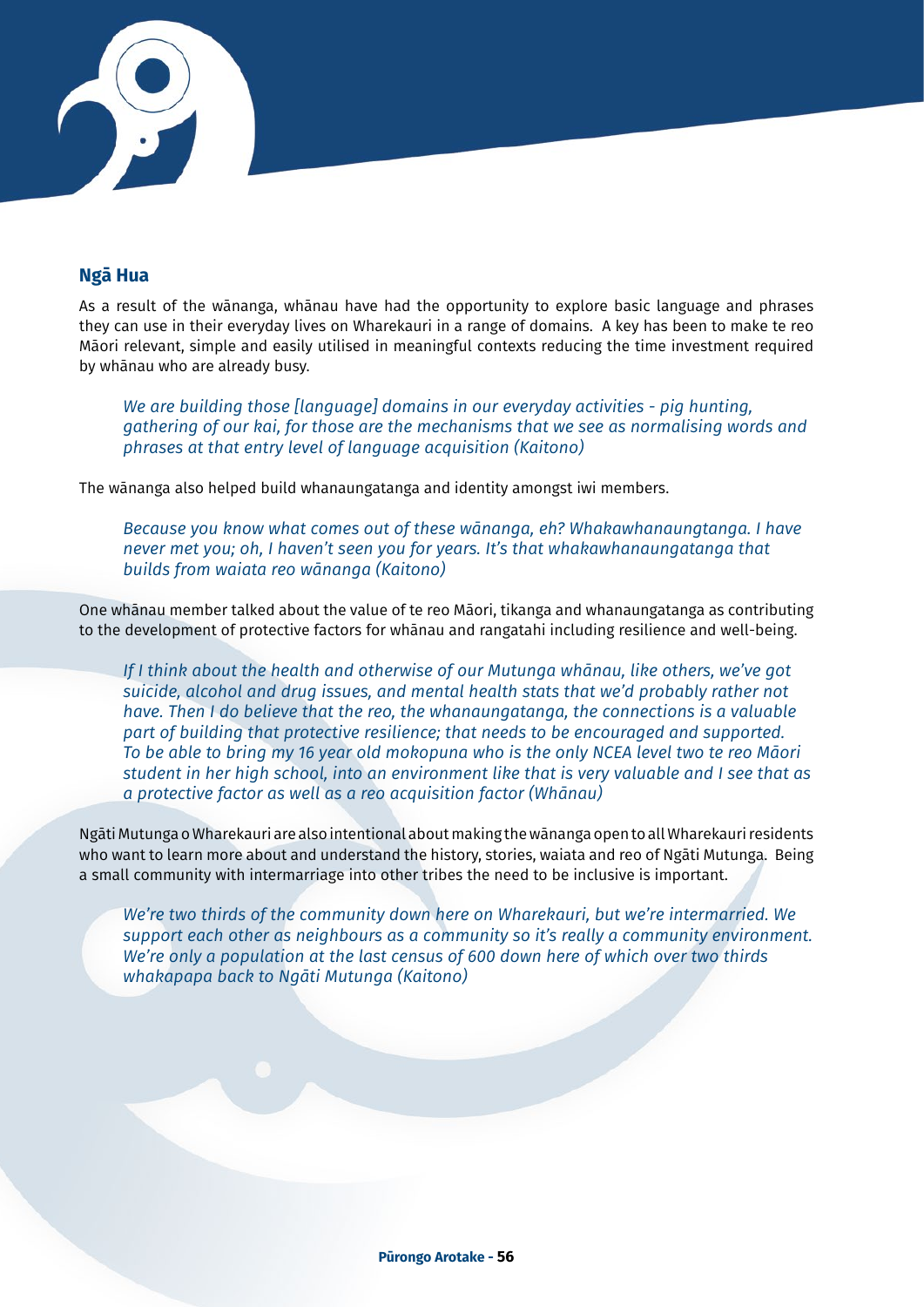

#### **Ngā Angitūtanga**

Taking the wānanga to the people living in large urban centres increased participation and whanaungatanga. Furthermore, dates and venues were provided well in advance of the wānanga providing whānau ample time to make arrangements to attend. Attendance was also free for whānau.

*They put out a pānui at the beginning of the year that set out the timetable for all hui that are being funded by Te Mātāwai. Due to the nature of my mahi it's really helpful to me to have a six months in advance view if you like so that I could plan and then put those in my calendar; and I'm prioritising te reo acquisition as part of my professional development as well (Whānau)*

*I think part of the benefit of the approach is the fact that whānau don't have to pay to attend, and I think that's really quite critical when I look around at the number of people who came to the Christchurch one. We had whānau who travelled from Nelson. My mokopuna travelled from Queenstown; people made an effort and incurred expense often just to get to the wānanga, so an additional wānanga cost would have been a barrier for some (Whānau)*

The use of iwi-dialect specific teachers and facilitating safe learning environments were important success factors for attendees.

*Development and learning waiata specific to Wharekauri was important. A nonthreatening and a safe learning environment is very critical… we've got a number of whānau members who haven't had a lot of marae experience so having a safe learning environment is really critical… the ability to accommodate people who came with zero or close to zero reo through to others at different points in their learning journey who could be a part of supporting the learning of others. So those are the most important things (Whānau)*

The 'kindness' of the delivery with less pressure to be correct has helped participants.

*I think there's been a gentleness about it, it's very positive. I would compare with perhaps some of the earlier days of language revitalisation, which were critical and no disrespect or challenge to the pioneers of that mahi. But some of it sometimes was hard or harsh in the way that people experienced it, and the passion to first of all retain and then promote the reo there was sometimes some quite rigid manners of learning.… in the last five years in particular I think there's been a shift to embrace broader kinds of pedagogy to provide learners with safe environments from the start… using every bit of reo that they have to build their reo up (Whānau)*

Whānau also enjoyed the opportunity to learn te reo Māori but also engage in the history, stories and waiata that make them unique as Ngāti Mutunga.

*So I think as well as the reo it's the context of which the reo is to be engaged in, that's an important part of our experience as Mutunga, the ability to connect with Taranaki Mutunga as opposed to doing generic learning and be able to learn in a manner that reinforces those contexts and connections (Whānau)*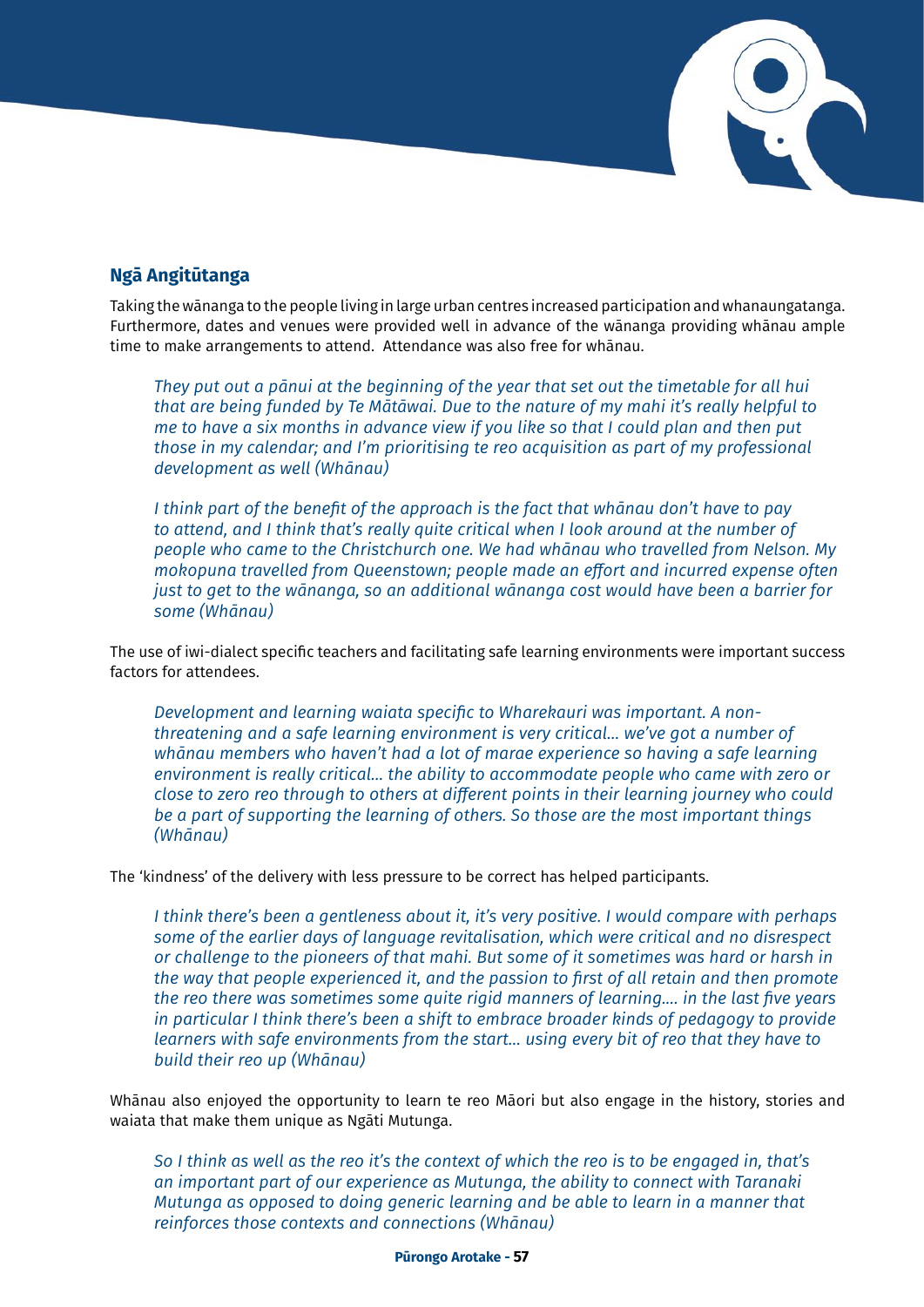#### **Ngā Wero**

Ngāti Mutunga o Wharekauri are aware of the challenges and costs of engaging their tribal members in wānanga about their reo and stories who have grown up disconnected from their tribal base on Wharekauri. Providing an authentic learning experience for their members is often prohibitive due to limitations of time, money and access.

*We've got some unique features being geographic distance and disconnection formally to Wharekauri with some of our whānau. We have a big population in Christchurch, Wellington, and then obviously Taranaki. The distance is quite challenging as is the cost associated with bringing people together on the island. And of course the constant risk that whānau pepeha connect them to places that they've never been to (Whānau)*

While the intent to take the wānanga to their people in urban areas, the availability of appropriate venues was challenging especially in cities like Auckland.

*We struggle to get a venue in Auckland - that was one of our biggest challenges. We don't know Auckland particularly well, we wanted to focus the delivery at a marae but we couldn't get a marae for the weekend; so we went to an office building that could accommodate…we're saying we wouldn't do it again (Kaitono)*

#### **Ngā Toitūtanga**

Sustainability of language, culture and identity initiatives is a significant and real challenge for small iwi with limited resources experiencing geographical isolation and generations of tribal members who are disconnected from their tribal areas. An innovative solution that meets the immediate and long-term needs of the iwi is needed. The wānanga have successfully raised the consciousness and desire across descendants spread throughout Aotearoa. Funding sources were seen as way to financially support the work until Treaty settlements had been completed. This is to allow development of a strategic approach to support a self-funded model of delivery for language culture and identity.

*I've been asked the question consistently from those who attended the wānanga, 'What next? We don't want it to stop'. So, we've been challenged to give this a lot of thinking and we haven't actually settled on the next step because of funding. Also our people said they want to come home to learn reo, waiata and tikanga. So that's a huge challenge. How do we create the opportunity for our people to come home and reconnect to their whenua, to their tūrangawaewae? These are the questions that we're asking ourselves (Kaitono)*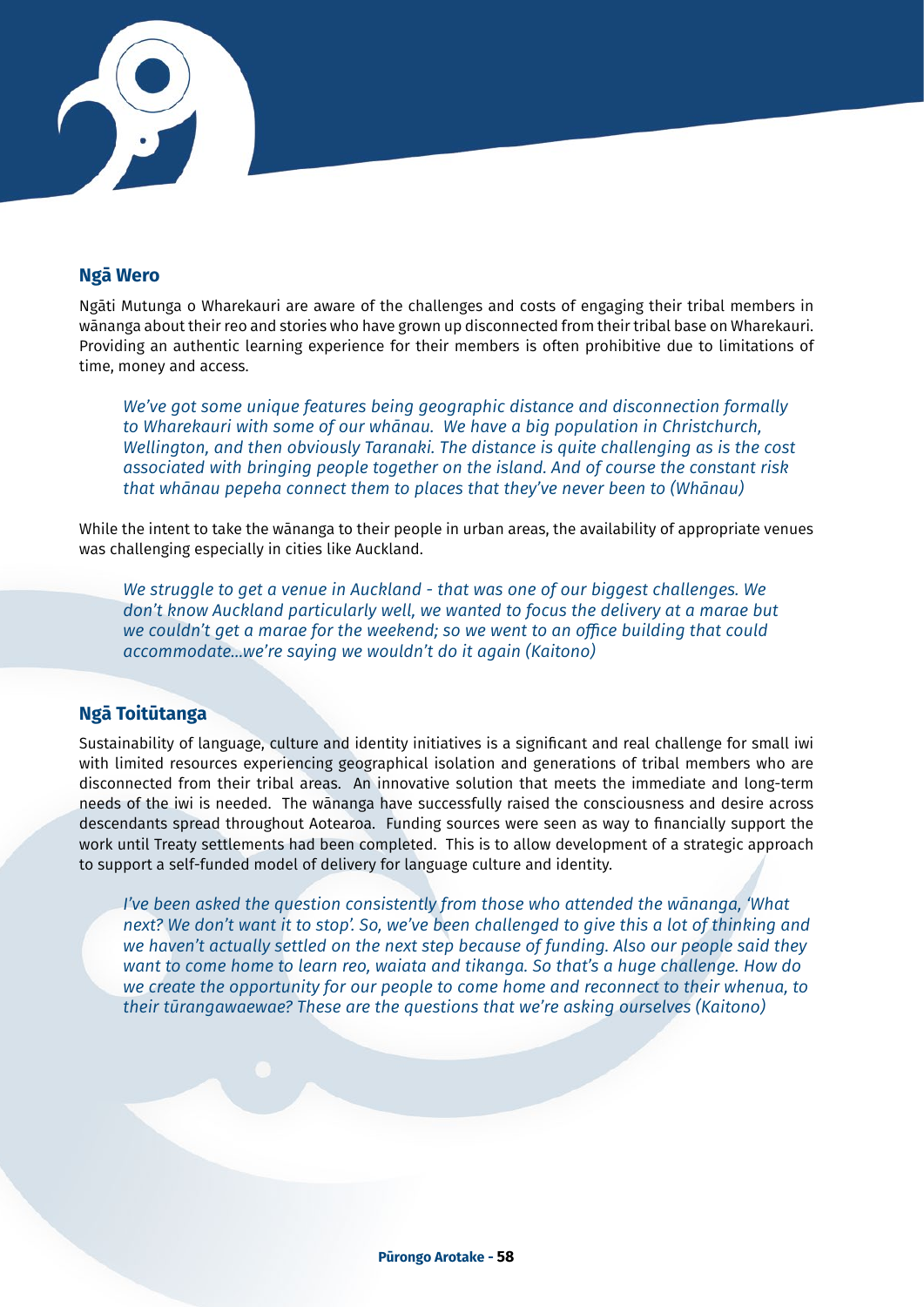

## **Te Reo Tukutuku | Kura Whakarauora Reo**

**Kaitono: R& K Consultants Ltd Kāhui:** Te Reo Tukutuku **Funding:** Exceeds 100k **Target audience:** Whānau **Category:** Language planning

#### **Kura Whakarauora Reo**

Kura Whakarauora Reo (the 'Kura Whakarauora') is a series of interactive wānanga offered across the country designed to provide whānau, hapū, iwi and hapori with the tools and knowledge to use reo Māori. The initiative was created by a group of recognised language experts who wanted to support the revitalisation of te reo Māori. Following wānanga, language plans are developed by participants as practical support instruments to help them continue to use te reo Māori.

It was given the name Kura Whakarauora to distinguish it from other wānanga reo initiatives and had the distinct focus of language planning for supporting the use and survival of te reo Māori. While people generally learn te reo Māori they do not always actively use it. The Kura Whakarauora witnessed many people attend reo classes, but never used it in the home on a daily basis.

The initiative is managed by a legal entity that manages the contract (with various funders), marketing, promotion, subcontracting (of language experts), logistics and delivery aspects. The wānanga are facilitated by language planning experts who link the content to real life contexts such as home, school and work. The initiative originally was directed towards a general audience but the demand and interest has grown to now also include specific groups who are also looking for tailored approaches relative to their focus and area of work or kaupapa.

#### **Ngā Hua**

The long-term intent is that whānau develop a culture of language planning to support the revitalisation of te reo Māori by using it every day. To date, over 1,000 individuals have participated in Kura Whakarauora throughout the country. As a result of the wānanga, participants leave with the beginnings of a plan and meaningful ways to apply te reo Māori in their home and other contexts.

*Pai ki a au ngā kēmu, pai ki a au te ako waiata, pai ki a au te ako i ngā kupu rerekē. I a au i te kura he iti noa ngā kupu hei whakatinana i ētahi āhuatanga, engari kua nui ake ēnei rā…He pai mō ērā momo mahi hoki. He relevant kē ētahi o ngā mahi ka mahia ki ngā wānanga, ki tōku wāhi mahi hoki. Nō reira me whakamahi i te reo e hāngai ana ki tō rātou ao (Kura Whakarauora Reo Participant)*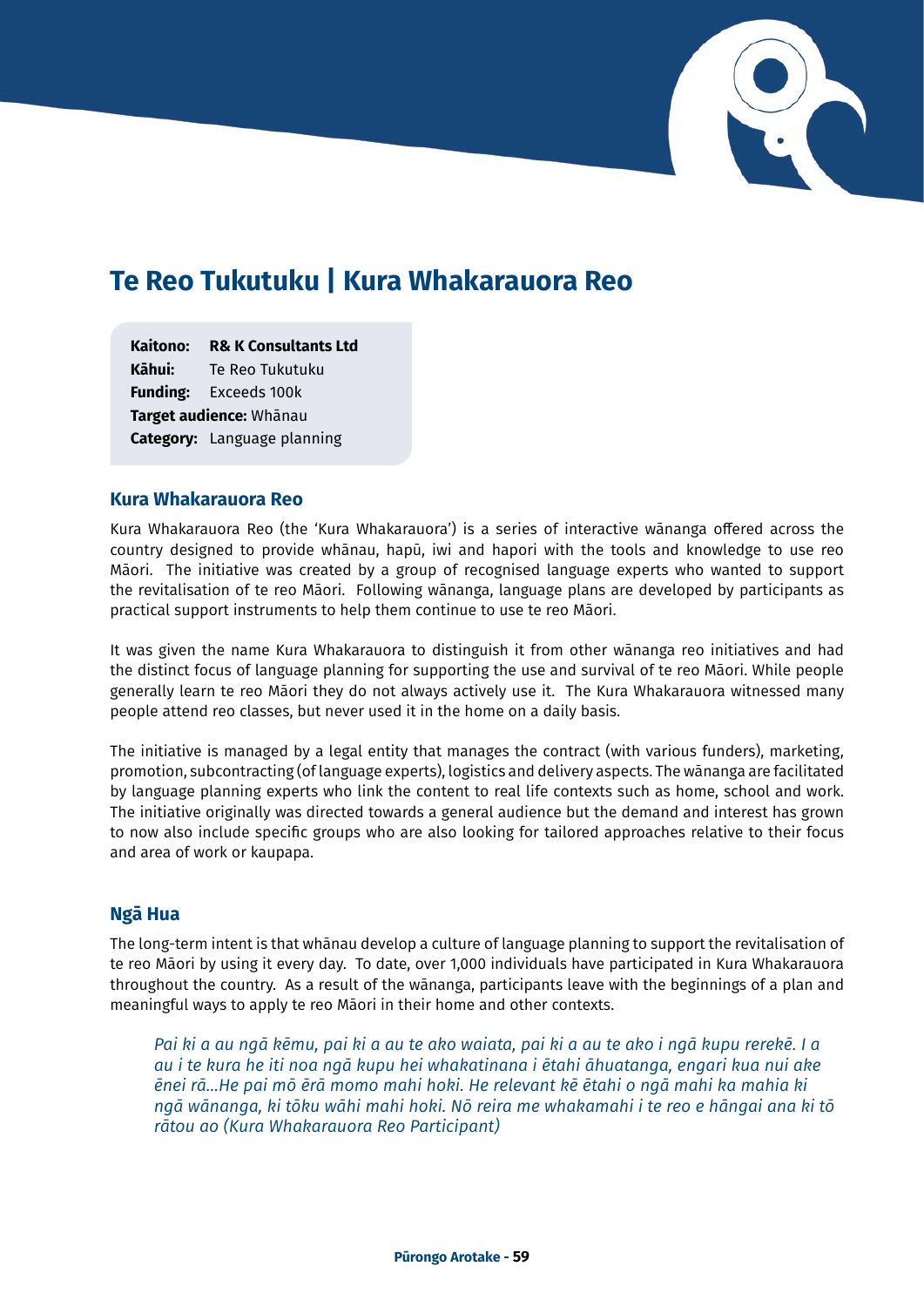

The whānau interviewed felt the wānanga were hugely valuable and that as a result of the wānanga their understanding and use of te reo Māori had improved and was relevant to their daily lives.

*I've been more proactive and inquiring, I have more vocab to be able to articulate things I want to say to a two-year old, like just even just basic things like Rice Bubbles, you know, Kānga Rere and those sort of things (Kura Whakarauora Reo Participant)*

Whānau understanding of te reo Māori revitalisation and language planning has improved, however, once they returned to their home environments implementing and maintaining their plans became difficult. The Kaitono also found on average that less than 20% of participants will actually do something with their plan. As a result the Kaitono have adapted the programme to ensure whānau are realistic about the challenges and have strategies to stay focused on their plans.

#### **Ngā Angitūtanga**

Participants valued the opportunity to engage with proficient language speakers, who are also excellent facilitators of learning. The facilitators related well to their audience by sharing their stories based on their own experiences.

*I thought the accessibility of those guys was pretty amazing. Because they're sort of up there in te reo Māori world and that but they're really, really accessible and just their willingness to share their knowledge… it was real sound sort of stuff [Kura Whakaurauora Reo Participant].*

The Kura Whakarauora also use and encourage reo champions in the whānau, that is, those people who support and champion the kaupapa in the home. Identifying them and ensuring they create the change for their whānau in relation to revitalising te reo Māori as a key success strategy.

*Champions are the people that you'd least expect. For the one in Ahuriri, it was the Pākehā father. He was the champion. It is the people that are least expected that are the champions in the houses. It is the people that actually want change for their family (Kaitono)*

The Kaitono regularly review the learnings from each wānanga and use participant feedback to adapt the programme. For example, initially the content was based around case studies of what worked well, however, over time, they realised the real examples are in the struggles and challenges that whānau will encounter as they embark on their language journey. Now they ask their facilitators to present the hard truths around how hard it is and what they had to do to adapt their plans in order to fully prepare whānau for the challenges that they will come up against.

*It's just like how we used to do Wānanga Reo, all immersed in it and then you go home and you see the TV, radio, everyone's talking English, and then you're all staunch, staunch for a few days and then back in the mix (Kaitono)*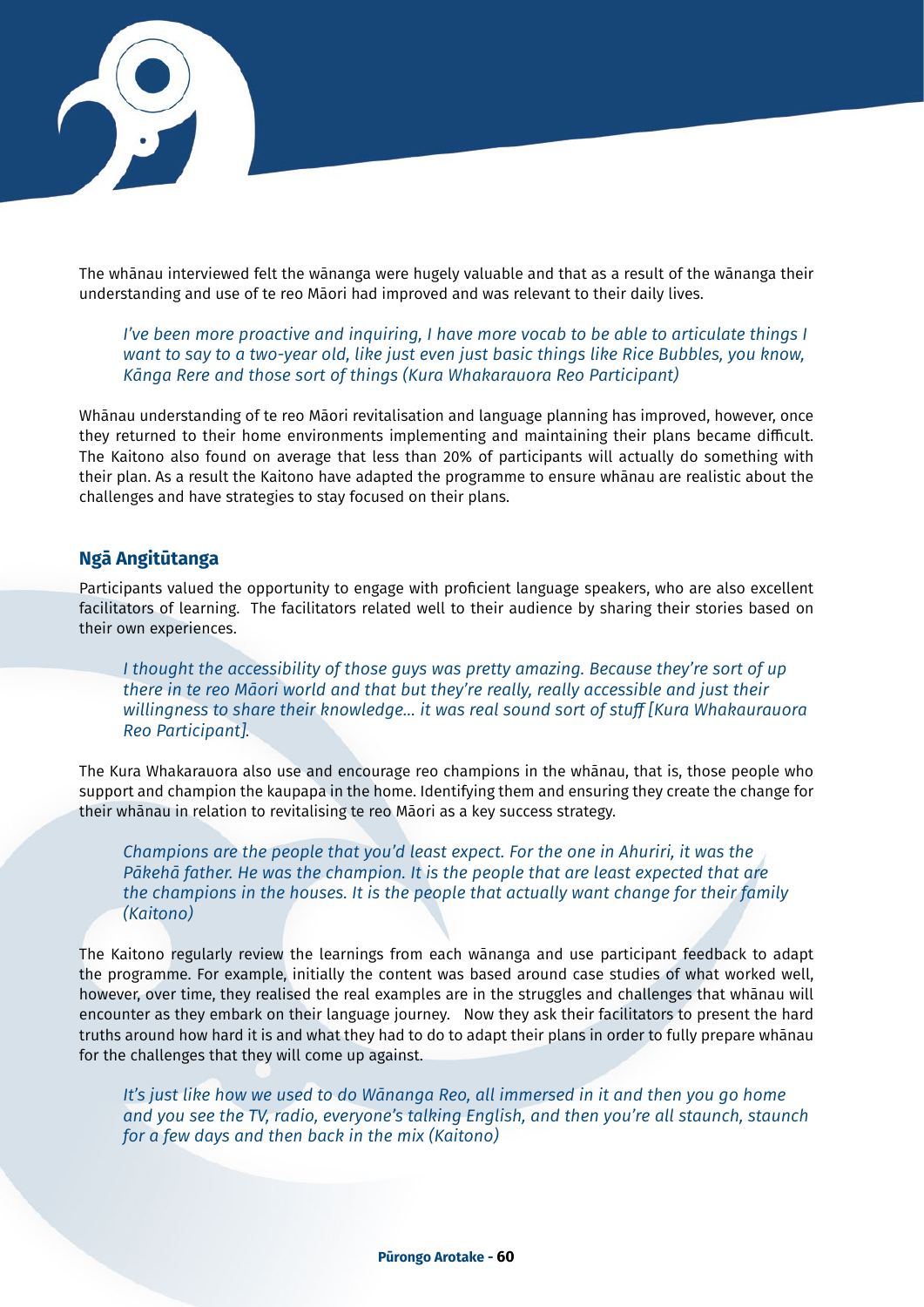

Connecting with and understanding participants' motivation and commitment to te reo Māori was also key to supporting them to develop and implement their plans. In most cases, participants were attending the wānanga so they could support plans for their wider whānau. Therefore, it was important to ensure all whānau are nurtured and encouraged to support the plan even if they did not attend the wānanga. One success example is outlined below of a participant who made significant changes over a period of time in order to realise the language goals she had for her whānau.

*[Participant] went home, she gave up her job, she set up domains in the house, and now she's speaking it more fluently, and now she's running classes on language planning locally. So she's just changed her whole life (Kaitono)*

#### **Ngā Wero**

Full whānau support is a key to success but also a challenge. The Kaitono are considering how they can support whānau to assist them to keep going with their plan. Early thinking is emerging on follow up wānanga to cement and advance the language planning and sustainability in the home. Participants themselves are thinking of strategies and resources that would be helpful including YouTube videos and support groups.

*You know how on YouTube they have a 'how to do video.' Yeah, those kinds of things maybe with kēmu and different strategies of catching te reo (Kura Whakaurauora Reo Participant)*

*It's not the motivation it's just about finding time and prioritising... we were thinking about trying to form a group out here, like Māori for Grown Ups… there's probably enough families around here now. Sometimes we host families so they can speak Māori, we try and encourage that… it's just more of those sort of opportunities (Kura Whakaurauora Reo Participant)*

#### **Ngā Toitūtanga**

The main factors impacting on sustainability of the initiative is having funding secured over a period of time in order to maintain and grow momentum across communities to use and implement their language plans. Funding security is also critical when securing the time from a limited pool of expert speakers who have all the skills needed to successfully facilitate the programme.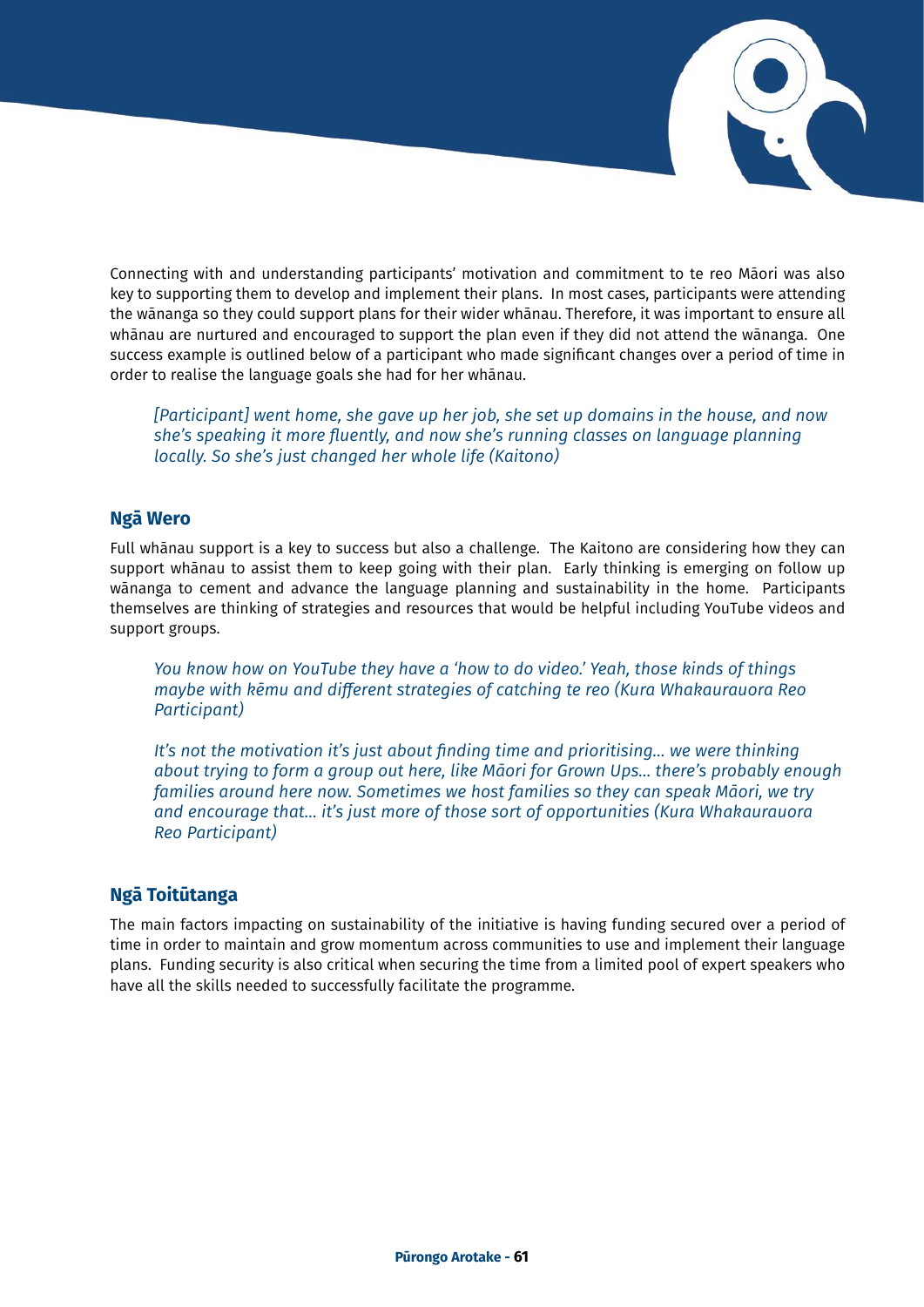

## **Te Reo Tukutuku | Te Reo Wainene o Tua**

**Kaitono: Te Reo Wainene o Tua Kāhui:** Te Reo Tukutuku **Funding:** Exceeds 100k **Target audience:** Kura, kōhanga, whānau **Category:** Story-telling

#### **Te Reo Wainene o Tua – The Sweet Story of Yesteryear**

Te Reo Wainene o Tua is a te reo Māori language revitalisation initiative that involves high profile te reo Māori advocates and role models sharing pūrākau entirely in te reo Māori to audiences around the country in different public venues, mostly public libraries. The initiative is particularly relevant to kōhanga reo, kura kaupapa Māori and schools who educate in, and through, te reo Māori.

The initiative originally began in 2010, with just four storytellers who shared pūrākau with thousands of school students across at least five locations. Te Mātāwai funding has enabled Te Reo Wainene o Tua to extend its programme offering to include multiple story-telling events in multiple locations across Aotearoa.

Te Reo Wainene o Tua draws on the art of story telling to enhance the quality of te reo Māori for participants who are largely te reo Māori speakers; it values oral (and aural) language as a traditional practice for transmitting knowledge and aquiring language; and normalises the use of te reo Māori in public spaces so that non-Māori and non-speakers of te reo Māori become accustomed to hearing and seeing te Reo Māori being used in the community.

Te Reo Wainene o Tua partners with public libraries (referred to as hosts) to host story-telling events in their communities. The hosts are critical partners as they share the responsibility of organising the event in their facility including advertising to local kura and kōhanga, managing numbers and looking after the logistics while the event is onsite.

*It's a win-win situation really because libraries provide the resources and the space… Often it's for little to no cost, which is obviously a barrier for us. We can't afford to go and rent out a theatre or that type of purpose-built event space… They also have Māori staff that can assist with running the kaupapa which is great…the libraries get the opportunity to bring Māori speaking kids into the library, that they wouldn't otherwise see (Kaitono)*

Two host organisations interviewed were highly supportive and committed to the kaupapa given the synergy with their aspirations to support te reo Māori and engage their community with local stories and the intent of Te Reo Wainene o Tua.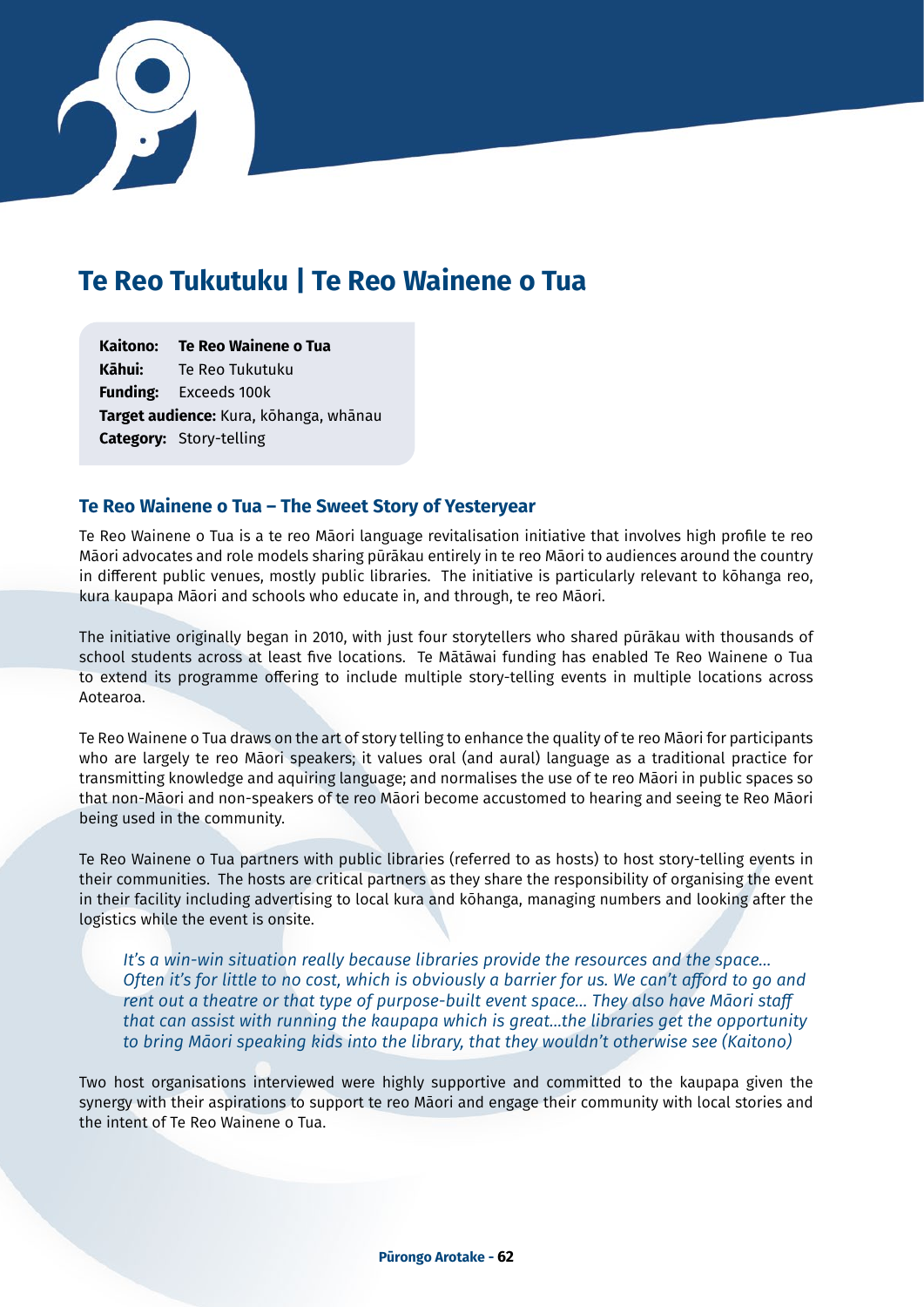

#### **Ngā Hua**

The most notable outcome of Te Reo Wainene o Tua has been its contribution to normalising te reo Māori in the community.

#### *Success for me is normalising te reo in public spaces…where our kids can go and feel okay to speak their language (Kaitono)*

This outcome was reinforced by both hosts organisations who felt that Te Reo Wainene o Tua provided an opportunity for te reo Māori to be normalised within their spaces but also for libraries to become places where tamariki and whānau felt comfortable to convene.

*Normalisation, for me, is where no one is alarmed to hear te reo, and no one is kind of shocked to hear it. Actually hearing te reo and having it come alive in a space like a library, helps it to just become an everyday thing because it's often not seen anywhere apart from in kura and at marae (Host)*

There are many positives I can say about this initiative, Te Reo Wainene o Tua and Māori story-telling. For me, the first thing is that it normalises the use of te reo in our community, in government-owned facilities, and in public spaces. That's huge. Especially in our communities which is 40% Māori population, and it's a big district geographically. Two, it brings te reo into these spaces and places where te reo is not often heard…and three, it shares local heritage through story-telling which supports what we already do (Host) Hosts felt that hearing place-based stories in te reo Māori outside of the classroom was a relevant and important outcome.

 *[Tamariki] are hearing the stories that are connected to the tangata whenua, the mana whenua, the Indigenous peoples of New Zealand… they're actually hearing history outside the classroom, but that it's actually real, as opposed to being in the myth and legend section (Host)*

*Our stories are brought alive, and it's especially good in the libraries because stories are often in the books, and on paper, and so this is another way of showing those stories that we know are here, right now here to be brought forward and brought to life (Host)*

This was also shared by a kura that participated in a story-telling event as it was an opportunity for the tamariki to experience high quality te reo Māori outside of the classroom, and to hear stories relevant to them being shared in a public venue that align to what the they learn in the classroom.

*It backs up what the kura and the tamariki are doing (learning) and then expands on what they know (Kura Kaiako)*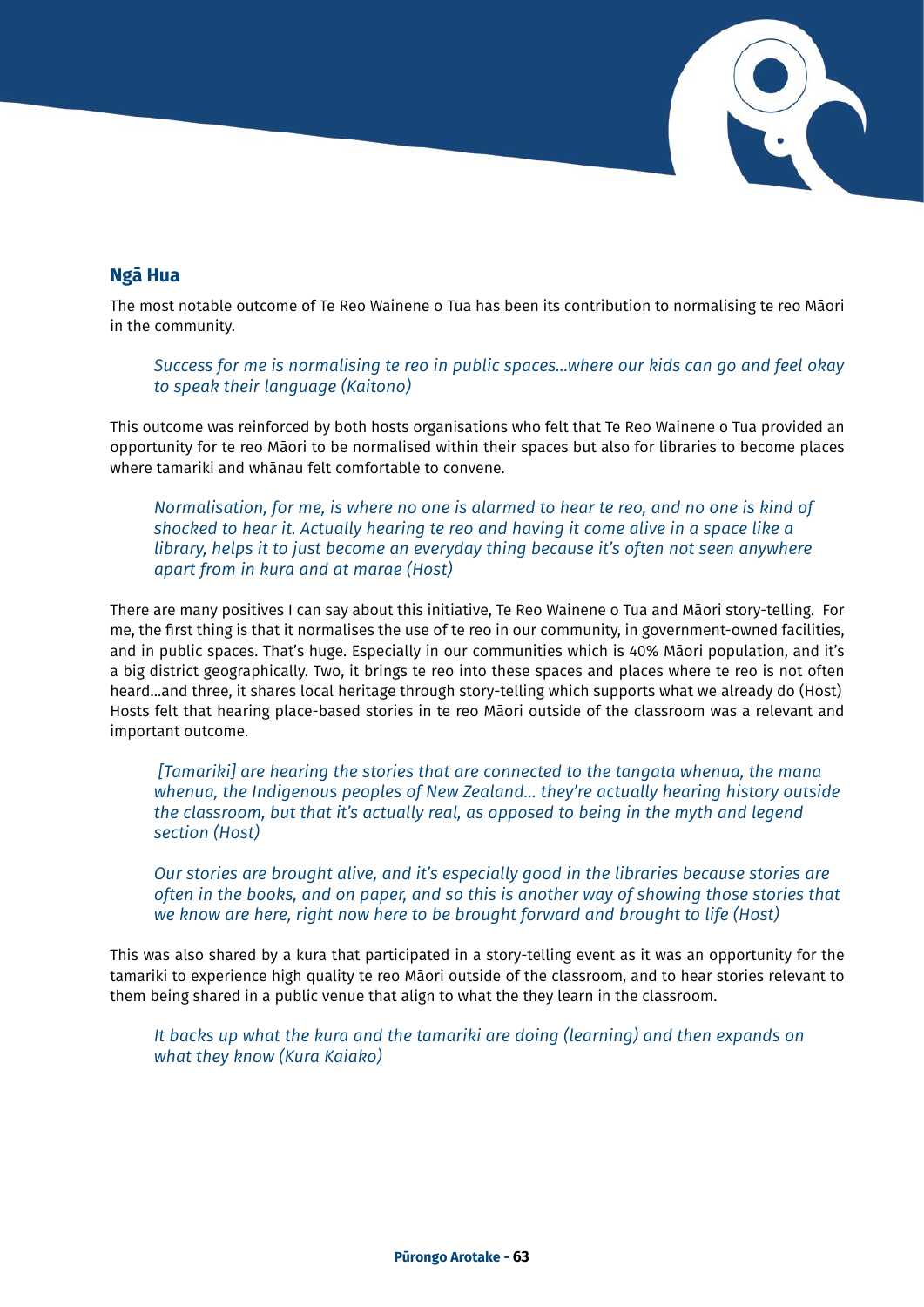

Hosts also felt that being part of Te Reo Wainene o Tua encouraged rangatahi Māori to be proud of who they are, their language, culture and identity.

*Now I see Te Reo Wainene o Tua as having a bigger value here as well… it's nationbuilding… some of our kids today are not proud to be Māori, they don't think te reo Māori is valuable, and by having Te Reo Wainene o Tua here, and especially having those storytellers whom they see on TV who are celebrities, and then seeing them in their communities, and people they can actually engage with, and touch, and listen to, and talk to. They see that wow, these guys are Māori, they speak Māori, and there's a value of being Māori and actually speaking te reo Māori. So you know what? It's OK for me to be Māori (Host)*

The events so far have been in high demand with some host organisations holding three or four consecutive (and where possible simultaneous) storytelling events throughout the day. Some host organisations often have to keep waiting lists because the demand often exceeds what they can offer due to space requirements and availability of storytellers. Hosts that have been supporting Te Reo Wainene o Tua for years are now extending the invitation to attend these events to the general public.

*We invite different people from around, not just the teachers in the schools. Because I've been involved in this for five years, I thought it would be the teachers in the schools, but over time it's developed… where we invite people who might not get to hear te reo at all. So I'm talking about people in businesses and stuff, and they just can't get over it. They might not understand or fully comprehend some of the stories, but because of the way the storytellers tell the stories, it's entertaining for them…So different people from the community drop in that are having a go at reo classes or the Reorua actions that they're doing in their own lives, just to hear it because it's that kind of rare (Host)*

*We also invite the general public. So we get a mixture of generations, from our kōhanga reo through to our colleges; but then we also get community groups in, and elders come in as well. So there's a nice community mixture, and that's important for us (Host)*

#### **Nga Angitūtanga**

There are a number of key drivers that have contributed to the success of the initiative. The use of recognised expert storytellers, that can captivate the audience from kōhanga and kura kids through to adults, with a mix of interactive language modelling and knowledge transmission, is critical.

*There's nothing quite like seeing the connection being made between our tamaiti and a story teller through the mode of story-telling, and then being able to listen to a story about their tupuna, about their histories, about their whakapapa. I've seen the connection being made so many times. And it's such a rewarding moment (Kaitono)*

Typically the expert story-teller is showcasing the knowledge and language of the area which has tremendous returns for the local tangata whenua in terms of identity, language, and culture, but also pride. The deliberate strategy to purposively recruit high profile storytellers from within Māoridom who have a whakapapa connection to the rohe where they are sharing the stories, was a key contributor to the success of the initiative.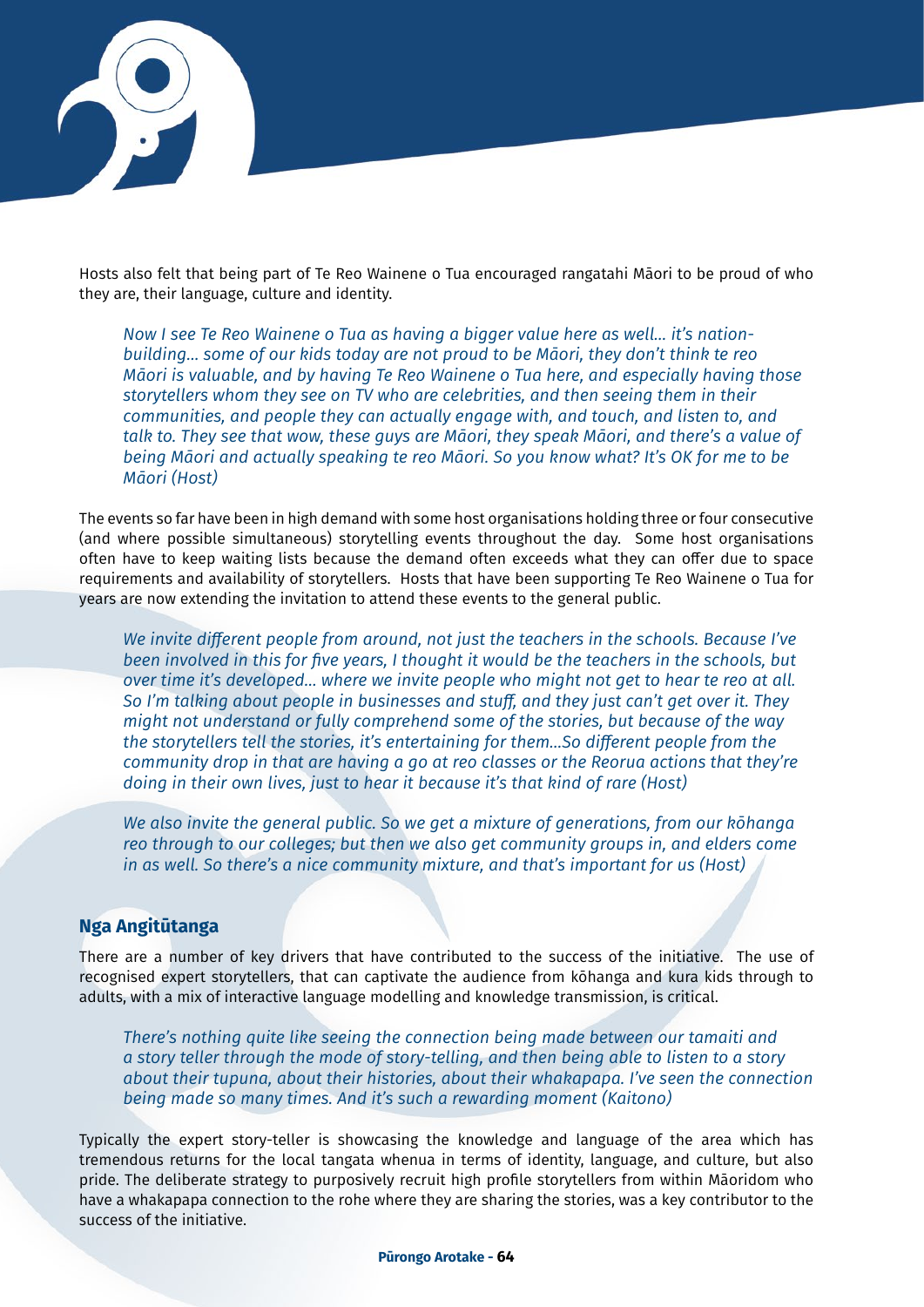

 Our local schools identify with people like [name removed]. They see him on the TV, they see him on the pae, they see him at schools, and now they get to see him in the library telling those local stories that they identify as their stories…We talk about normalising te reo in the library, but they [storytellers] make it cool. …they [storytellers] set the scene for our kids here that don't really believe, and it's honest, don't believe that being Māori can take you places. So what I'm saying is, it's real powerful what they bring here (Host) The skills and expertise of the storytellers was also critical. As one storyteller stated, igniting the interest of the listener and engaging them in the story, by making the language and stories of the past relevant to the stories and language listeners relate to in the present, is a skill.

*Ki au, ko ngā pūkenga ā te pūkōrero, tana mahi he tō mai i ngā kaiwhakarongo, ko tētahi o aua pūkenga rā kia whakawhitiwhiti kōrero te pūkōrero me ngā kaiwhakarongo kia uru mai ai rātou ki roto i te pūrākau… Ka whakauruhia ko te reo o nāianei, anā, kua korikorihia e te pūkōrero taua reo. Me pēhea tō korikori i te reo? Ā, whakatūhia mai ngā tamariki, me uiui ngā tamariki, me tāruarua i te kupu, te kōrero i te waiata, te karakia, te haka, ā, kia mau ai ngā tamariki, ā tōna wā kua whakahokia mai e ngā tamariki.* 

*Tuarua, taku whakahua, anā, ko te tō mai i ngā kōrero tawhito, i te reo tawhito ki te ao hou kia rangona. Engari, ko te hanumi i te reo tawhito, kōrero tawhito ki te reo hou me te kōrero hou. Anei pea tētahi tauira, ki te kōrero ahau mō taku tipuna mō Wairaka… Ko te mana tonu tērā o Ngāti Awa, e kōrerohia, ka kore ana a Wairaka kāore a Mātaatua, kāore a Ngāti Awa. Engari, ki te kōrero au ināianei ki ngā tamariki mō Wairaka kua whakahua au i te pirinihi nei a Moana, Moana, ā, ka pērā taku kōrero ki ngā tamariki te hopu i a rātou. Nō reira, kua hanumitia e ahau ngā kōrero mō Wairaka me Moana, me Snow White, me Cinderella, me Elsa, ā wai atu ā wai atu. Koirā ngā kōrero e mōhio ana ngā tamariki, anā, kei roto wēnā kōrero i te reo Māori (Storyteller)* 

Other success factors include the importance of leadership, effective management and strong relationships with both host organisations and storytellers. Te Reo Wainene o Tua is the result of a group of like-minded individuals with complimentary skills coming together with a shared intent. The founder has provided the necessary backbone support to establish new networks, value and maintain existing relationships, and provide the management, coordination, passion and commitment to ensure momentum and continuity.

*The learning that I've taken from my journey over the past 10 years is the importance of relationships… managing relationships. Particularly where your talent is key to the delivery of the kaupapa… so I've got personal relationships with all of the storytellers so I know that if I put the call out to your whānau to step in to do an event, I know that someone is going to come back and say, "Yup. Cool, that's me". Having that little bit of confidence because of the strength of our relationships makes it a lot easier (Kaitono)*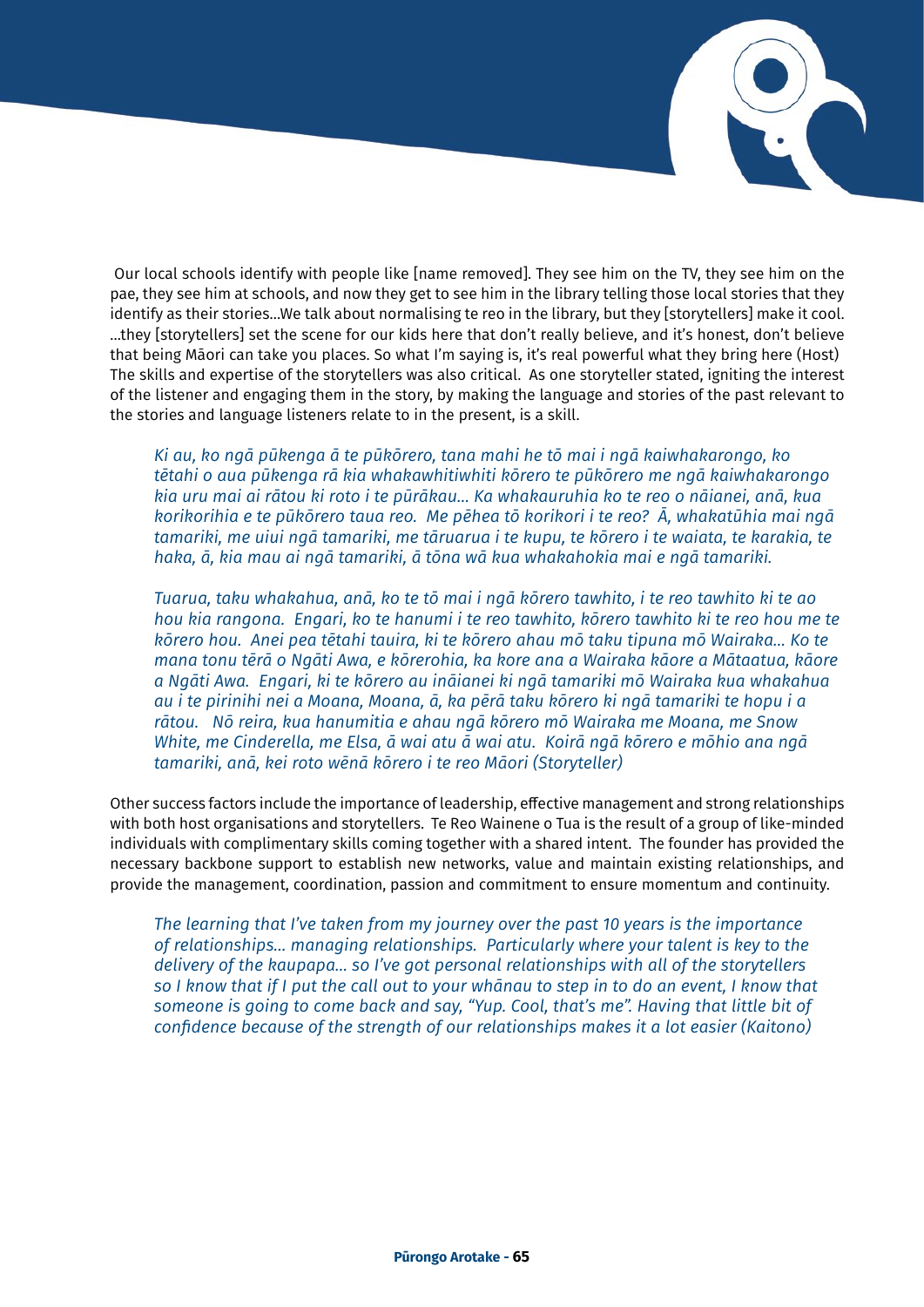

#### **Ngā Wero**

The biggest challenge of the initiative has been securing the funding required to provide the kaupapa free to kōhanga and kura across the country, while securing the services of a small pool of quality storytellers that truly values their time, expertise, knowledge and skills.

*We want to keep Te Reo Wainene o Tua free, to remove the cost barrier for our schools basically because the logistics to get a group of kids to the library can be a challenge*  in itself.... However it costs money to pay our people what they are worth. At the end of *the day they all have jobs and families and these are some of the most prominent role models in Aotearoa, New Zealand. I'm not talking heaps of money, but I'm just saying not for koha. They are remunerated for what they deserve as knowledge experts, experience storytellers and te reo exponents. These are skills we should place high value on and we do (Kaitono)*

The costs barrier for schools is further removed through the partnership with the libraries as one library provides transport (or petrol vouchers) for the schools to attend. Libraries are also a point of contact for all communications; ensure health and safety requirements are met; and provide spaces for tamariki to have morning tea or refreshment breaks.

*We are very much aware of some of the challenges that our kura and our kids have to actually come here, and we work with them to make it as easy as possible. When they all arrive here, they all know their timings, they all know the flow of how we do the day, and it's advertised accordingly. (Host)* 

Securing storytellers is a challenge given the pool of storytellers who have the expertise and charisma to contribute is limited, further their services are often in high demand across a number of language revitalisation initiatives.

*(Storytellers) start becoming in high demand, and then that kind of leaves gaps for people like us. But ultimately, it's good that they're out there doing all of these things because at the end of the day, what's winning? Our language is winning, so scheduling and booking them in advance is key (Kaitono)*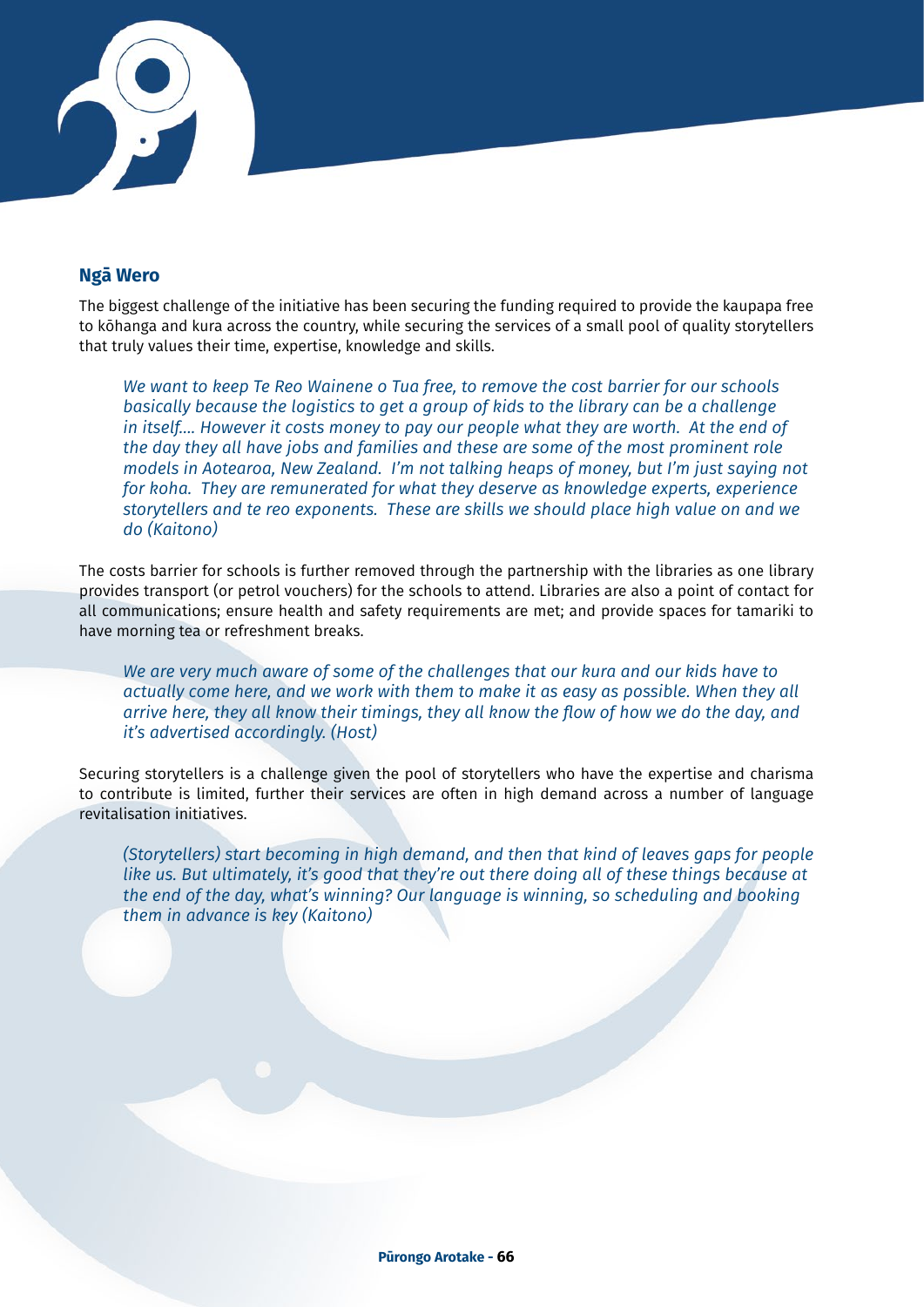

#### **Ngā Toitūtanga**

The sustainability of the kaupapa is very much dependent on funding. Ideally a multi-year investment approach with initiatives that have a proven track record of delivering and achieving valued outcomes would assist the Kaitono to secure working relationships with libraries and storytellers over a longer term. It would also create opportunity for the Kaitono to secure other investment opportunities rather than focus on reapplying for funding every 12 months.

*I get frustrated with the government funding application process. It's very frustrating and its hōhā. And the most frustrating part is having to repeat your story every year to ask for funding, every year. Yet you've had this proven history and track record of delivering on these kaupapa (Kaitono)*

The Kaitono, however, is cognisant of the need for the initiative to create other revenue generating opportunities to ensure its sustainability is not reliant on seeking government funding every year.

*We don't want to keep going back to the government funding trough to get pūtea, to do this thing that we know is making an impact within our communities. There has to be a point within the lifetime of your kaupapa where you're going to have to just try and create income opportunities or find other funding, other alternatives to be able to do what you're doing…There are opportunities, we just haven't explored those. And it's really just come down to being time poor (Kaitono)*

Ultimately, Te Wainene o Tua is creating a culture within communities where te reo Māori is an everyday living language that can be used, heard, and spoken in public spaces. The art of story-telling it is hoped will be sustained into the future by the many tamariki and mokopuna who have been fortunate to experience Te Reo Wainene o Tua.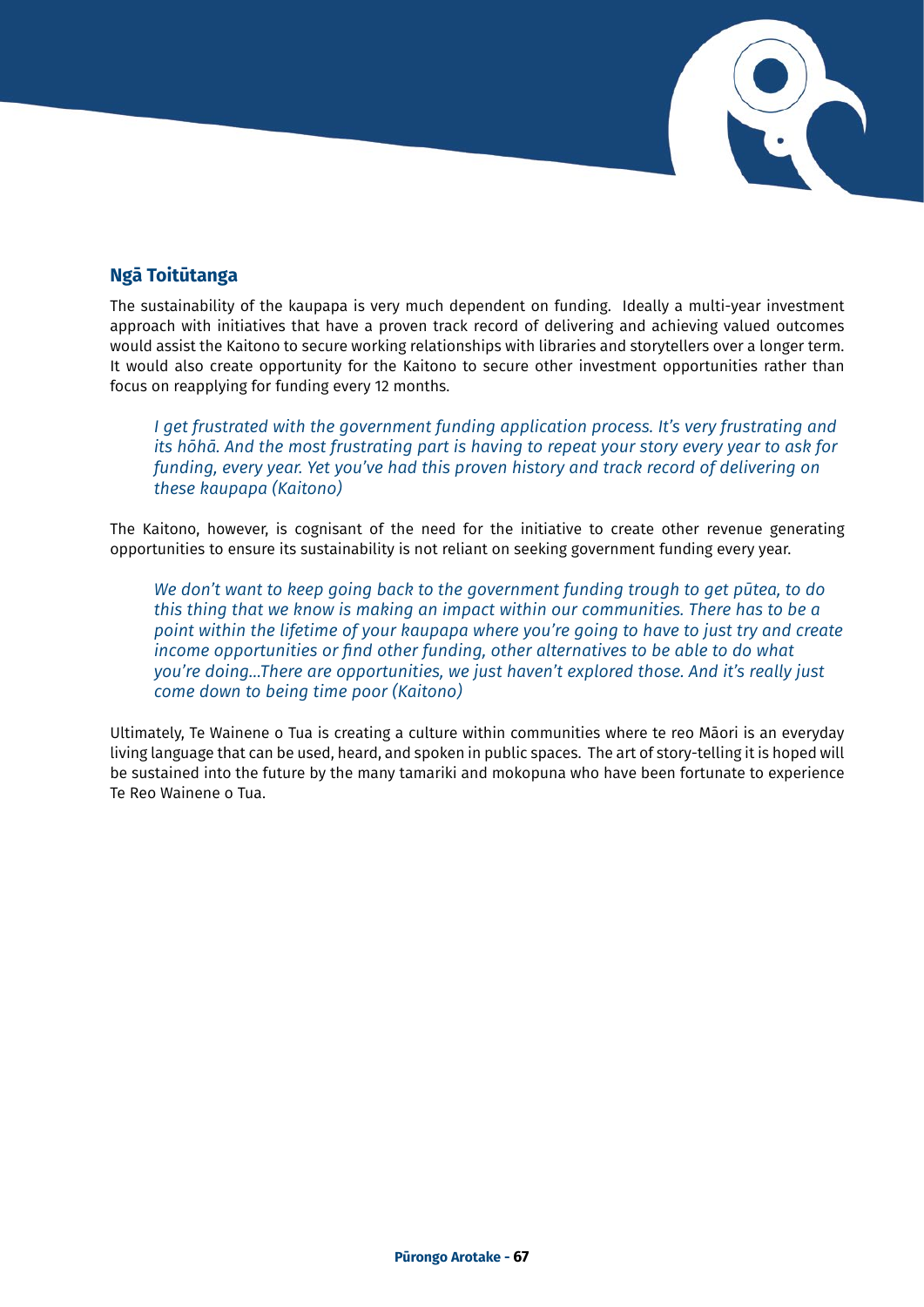# **5. Ngā Hua | Evaluation findings**

## **Ngā Take Angitū | Factors enabling success**

**W** hat success looked like and felt like was determined by, and unique to each initiative. The enablers of success therefore were derived from the case studies. The common factors that enabled success were effective leadership and administration; strategic alignment; facilitation and programme design and content.

Two additional success factors were identified through the team analysis process. These are strengthsfocused and continuous improvements informed by reflective practice. While these factors were not discussed specifically in the case studies they were evident in the way Kaitono described how they worked in order to successfully implement their initiatives.

#### **Effective leadership and administration**

Leadership of the initiatives was critical to success. Effective leaders ensured that the initiatives were planned well in advance; that scheduling took into account local activities and conditions (e.g. weather and distance); that communication to potential participants was clear, timely and accessible; and that specialist staff were given sufficient lead-in time and resources to ensure their availability.

Effective leaders were also concerned with quality and authenticity. Subject matter experts in te reo Māori, tikanga and history hosted within a te ao Māori environment provided authentic learning experiences for participants. Relationship management was also done well with leaders brokering new relationships where needed; valuing, maintaining and nurturing those existing (whether those relationships were with mana whenua and/or other organisations); and also being open to working collaboratively with others in order to add value to outcomes for participants. Leaders maintained the passion and commitment to sustain momentum and sustainability, with a clear line of sight to the long-term vision and aspiration which was at times wider than the initiative itself. Strong back office support where it was available eased workload for leadership by supporting the coordination and management of the initiatives.

#### **Strategic alignment**

Linked to effective leadership was that all of the initiatives had a clear purpose that was purposefully aligned to a bigger kaupapa (e.g. language revitalisation) and/or the strategic intent of the Kaitono. In other words, the initiatives were not 'one-off', rather they were part of ongoing strategies and developments. For example, funded initiatives that were focused on uplifting language, culture and identity (e.g. wānanga reo) were usually part of a broader iwi cultural regeneration strategy to strengthen well-being and build capability and capacity amongst its people. In this context, Te Mātāwai was adding much needed resourcing to advance and in some cases activate initiatives.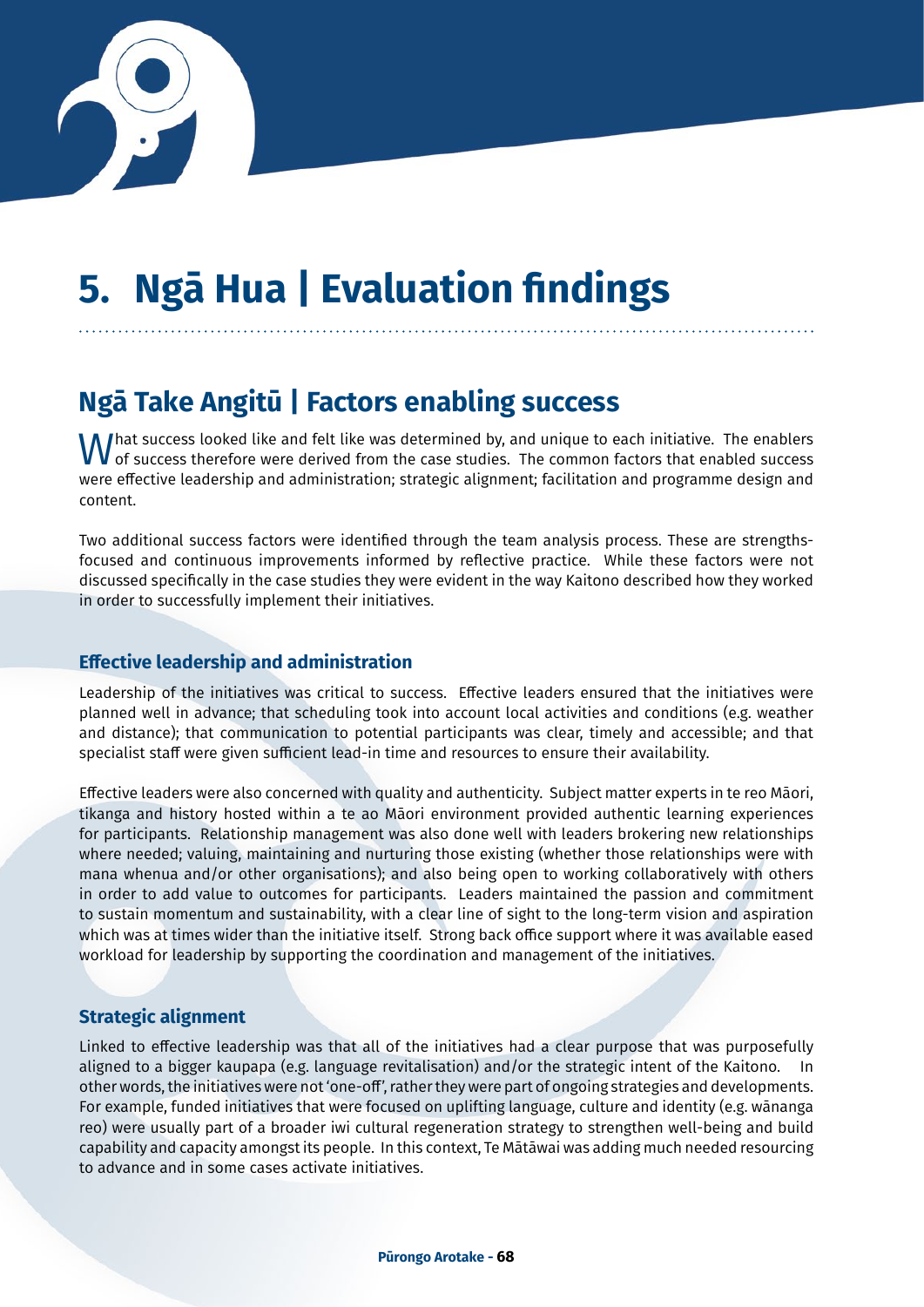

The strategic alignment enabled Kaitono to leverage their resources, and/or collective assets to contribute to shared outcomes to ensure the initiatives were successful. The opportunity to leverage off collective assets including iwi reo, knowledge, marae, tāngata (notably kaumātua) and whenua (for example) cannot be underestimated. This contribution is often not costed but is essential to the success of initiatives.

Where Kaitono were clear of their purpose and vision they were often able to continually support and engage whānau beyond the funded initiative as part of their longer-term strategy to grow individual and collective development.

# **Facilitation**

Participants often attributed the success of the initiatives to the facilitation and also the relevance of the content. Many of the initiatives evaluated involved facilitation to some extent whether that facilitation of learning was through a Pou Taunaki Reo; Kaiārahi reo; kaiako/pouako; facilitator; or storyteller ('facilitator'). Participants in the initiatives agreed that what they appreciated the most was the skills, knowledge and expertise of the facilitators to engage them in the journey and to deliver the content in ways that were relevant and meaningful to them as Māori.

The facilitators were described as being experts in te reo Māori, tikanga and local knowledge who used culturally responsive practices either explicitly or implicitly. Their connection and contribution to their communities ensured they were reputable (well-known to that community), credible and authentic. The facilitators engaged, inspired and captivated whānau in the learning activities, which in turn made learning te reo Māori fun and enjoyable. Facilitators also engaged a diverse audience from tamariki to pakeke, and created safe and inclusive environments for learning whether whānau were beginners or fluent speakers of te reo Māori.

Facilitators were passionate about their contribution to their initiative and would often go over and above to make themselves available to the Kaitono and also to the whānau. For those facilitators who were delivering in te reo Māori their skills, expertise and ability to be adaptable, creative and inspiring with te reo Māori was important – they gave life and meaning to te reo Māori as a language relevant to the everyday lives of whānau.

# **Design of the initiative including content and delivery**

As noted above, from the participant perspective in addition to facilitation, the content and the delivery of content were important success factors.

What was important about the content, irrespective of the delivery model, was that the initiatives enabled whānau, hapū and iwi to engage in and develop their competence in te reo Māori (including dialect), and learn tikanga, kawa and hītori relevant to their hapū and iwi. In other words, the content was contextualised and participants attended because contextualised and relevant learning that accommodated them at their level is what they wanted. As a result, whānau learnt content that built their cultural identity and connection to marae and their capability to use te reo Māori in their everyday activities. They also established connections to each other as extended whānau members which strengthened their capacity to participate in and support their own iwi and hapū activities.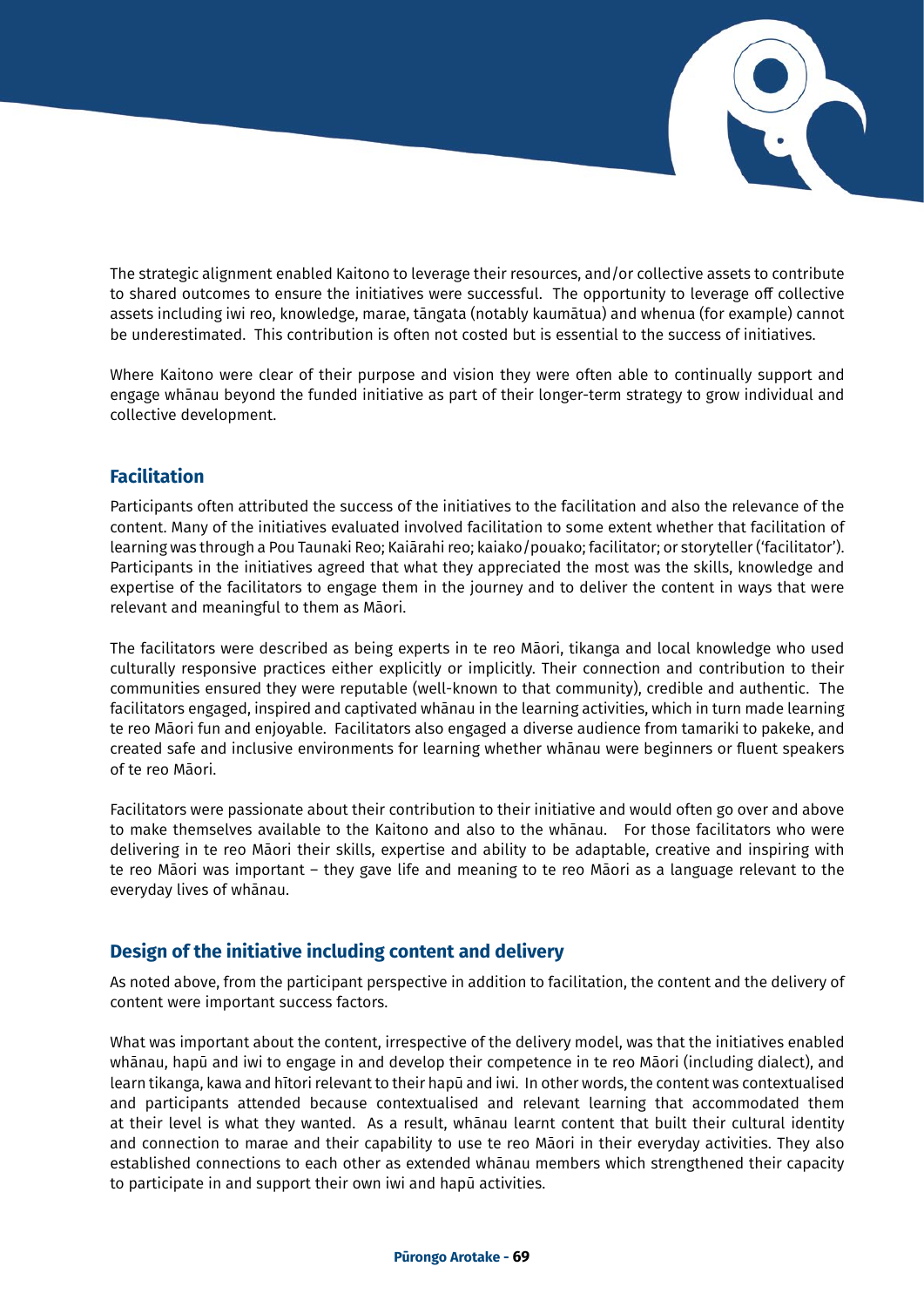

Language communities were also established through the use of Facebook linking whānau to each other and to common interest groups such as Kōhanga and Kura as well as marae. These initiatives supported by tools and resources empowered participants to sustain themselves in their own language journey.

The variety of delivery mechanisms funded by Te Mātāwai to deliver content was hugely valuable to the overall revitalisation and relevance of te reo Māori. The mechanisms included digital apps, online content, wānanga reo, community-based story-telling, waiata, whānau language planning, hikoi, kura pō, art classes, yoga classes, and documentaries. Each initiative in itself was beneficial and successful as described by those who benefited. However, the collective value gained was the ability for whānau to access content in a range of different ways in their own time and place.

Some initiatives provided flexibility to engage in content including wānanga, video conferencing, Facebook pages, CDs and other resources. Some iwi based kaupapa made attempts to "take the kaupapa to the people" rather than expect their whānau to return to their haukainga for wānanga. For whānau relatively more disconnected than others or who didn't have resources to return home the opportunity to engage in places geographically closer to them was valued.

The funding ensured that initiatives were provided free or subsided in order to be affordable (some initiatives provided free transport) to increase engagement and accessibility. Activities were also held at times and days accessible to the whānau, with dates provided in advance to give whānau ample time to make arrangements to attend. Another important delivery factor was the whānau-centred approach of many of the initiatives which enabled all members of the whānau to attend and engage in the learning together.

# **Strengths-based**

Another key success factor was the importance of Kaitono focusing on their strengths, that is, what they have the capacity, capability and experience to do well. They were not overextending themselves into areas that others had the skills to do better. They were collaborating with others to advance and add value to their initiative.

#### **Reflective practice and continuous improvement**

Some Kaitono were very deliberate in using research, evidence and co-design processes with whānau to ensure initiatives met their needs. Some Kaitono were also regularly evaluating participant progress and experience of the initiative and making adaptations and improvements to initiatives as they were being implemented.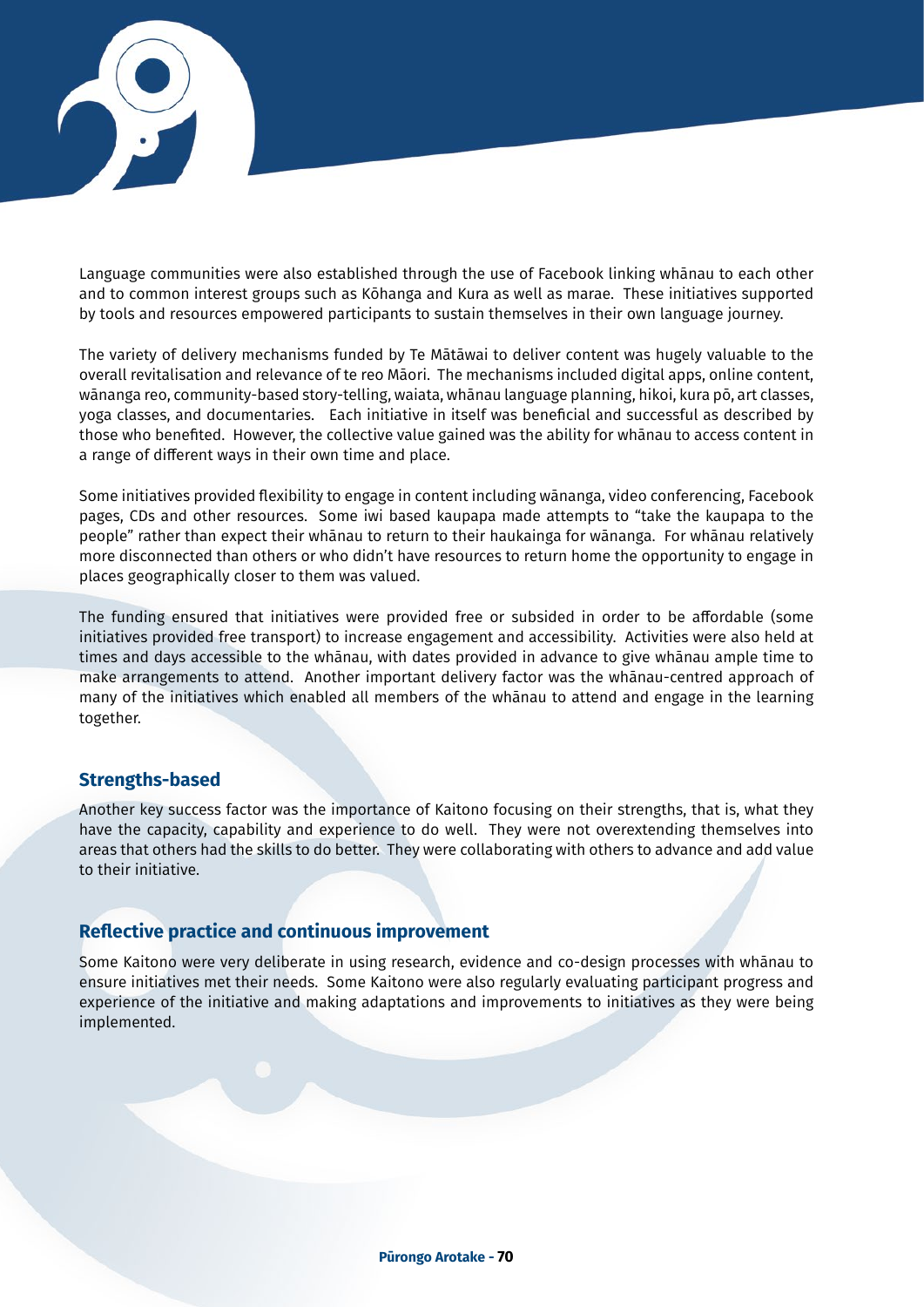

# **Ngā Wero | Barriers and challenges**

This section focuses on the challenges Kaitono have experienced while implementing their initiatives. Given the case studies were focused on success, there were no initiatives included that were considered unsuccessful. Therefore the inquiry was on the challenges experienced and barriers overcome to inform learnings going forward. The nature of the challenges and barriers were mixed depending on the initiative and included capacity and resourcing; time; protecting intellectual property; and sustainability.

# **Capacity and resourcing**

Ensuring the programmes are adequately resourced with the capacity needed to meet the outcomes of the initiative was a barrier for some initiatives. In other words, what the Kaitono thought they could achieve with the resourcing they had, in hindsight proved to be insufficient. This often led to capacity becoming stretched to meet the demand from whānau and to deliver on outcomes. Kaitono often leveraged other resources in their organisations (including people and funding where possible) to fulfil the outcomes of the initiative. Although this did not impact on the success of the initiative it does mean the real cost of achieving the outcome is often not quantified.

Another capacity challenge is the additional administration cost of managing initiatives especially if organisational infrastructure and systems are not in place.

# **Time**

Time was also a challenge for a majority of the initiatives especially those who are delivering content and support to whānau. Whānau were often time poor given their other commitments to a number of activities often involving their children. Cost of travel and distance was prohibitive which limited whānau opportunities to engage, or engage in ways that meet the timeframes of others. Kaitono however have been innovative in terms of responding including uploading more online content that whānau can access in their own time, meeting whānau in their homes, or work spaces, or contacting them via video conferencing, Facebook, emails and phone calls.

The time frames to consult, explain and motivate whānau to be involved in some initiatives took longer than anticipated. Therefore, flexibility and capability to adapt timeframes and activities to accommodate the learnings they gathered from whānau was essential.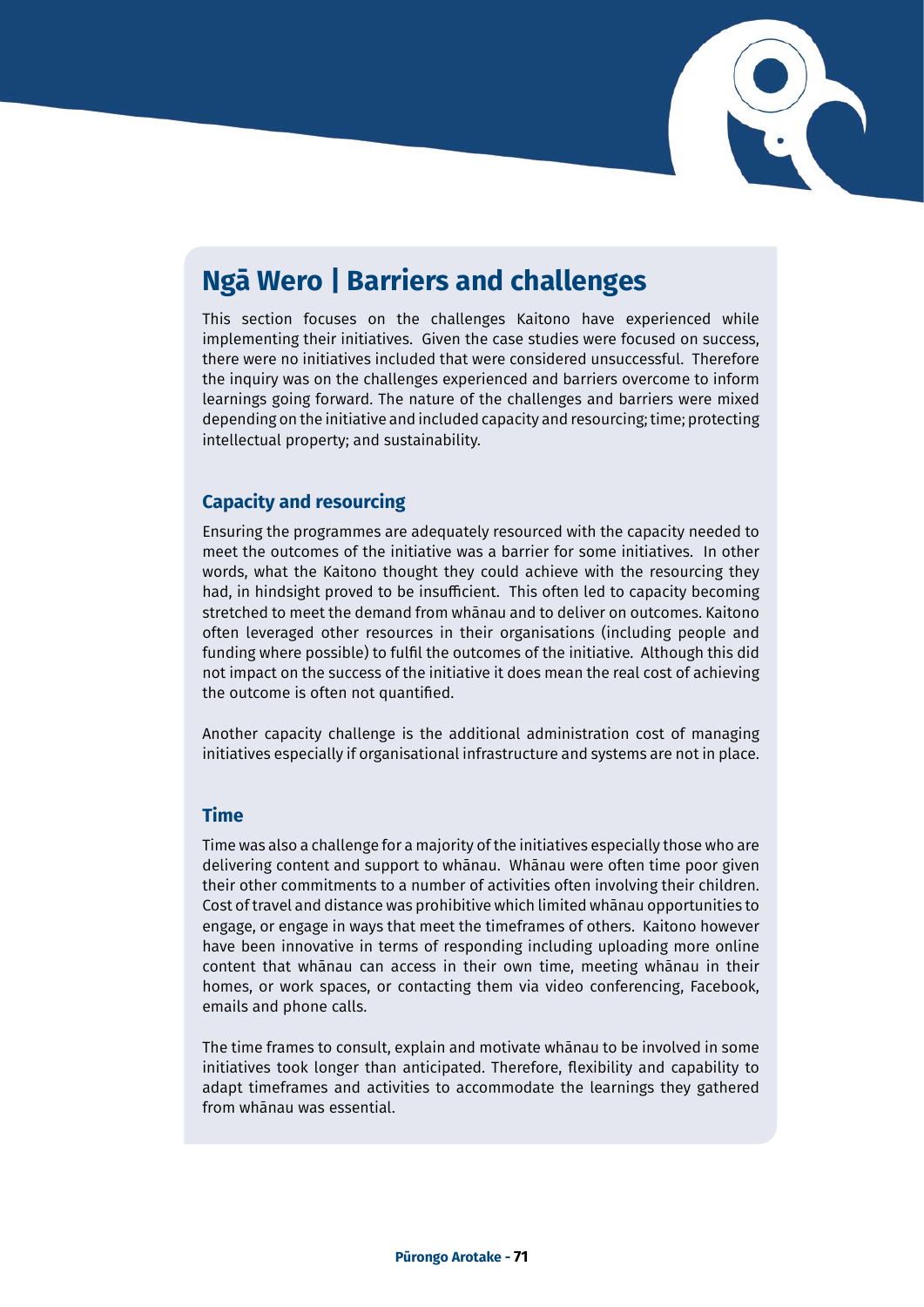# **Intellectual property**

One Kaitono is dealing with issues of intellectual property and data sovereignty, in particular protecting access, dissemination and use of online iwi content. While this was only identified in one initiative it may be a wider issue for those Kaitono that are publishing iwi stories and knowledge online or in resources (books, CDs etc). Undertaking due diligence to ensure iwi cultural intellectual property is protected may require further consideration.

# **Sustainability**

There are two aspects to this challenge: first, the sustainability of the initiative – this is in part impacted by the short-term nature of the contracting; and second, the sustainability of the outcome.

In terms of funding – one-year contracts possibly even two-year contracts do not enable Kaitono to plan, effectively implement, review and embed an initiative to be sustainable or not. Kaitono found it difficult to fund and retain high quality staff or contractors to either project manage, coordinate or deliver for only a year. Equally without the security of further work many move on from fixed-term roles leaving gaps in capability and momentum while the Kaitono applies and secures future funding.

Some Kaitono are community based and therefore have limited business expertise or infrastructure to continually apply and reapply for funding. This work is often undertaken by the person who is also coordinating, managing, delivering and reporting on the initiative. However, despite their size and infrastructure some smaller initiatives are often delivering niche programmes in small communities to whānau with no reo but a passion to learn and reconnect with their language, culture and identity. Without longer term funding arrangements these initiatives become unsustainable.

Sustaining the learning gained as a result of whānau participation is also compromised if there is not a longer term strategy to invest in Kaitono that have demonstrated they have the capability and capacity to deliver, and initiatives that have resulted in language outcomes.

One Kaitono thought the short-term nature of the initiative (based on funding requirements) was often a deterrent for whānau, that is, if they could not see that the programme was going to continue until it met their language need, then they were reluctant to participate. Cost is also a barrier for whānau and therefore the ability of the Kaitono to secure sufficient resourcing that enables them to offer their initiatives for free, or subsidised, is critical to its uptake and ultimate success.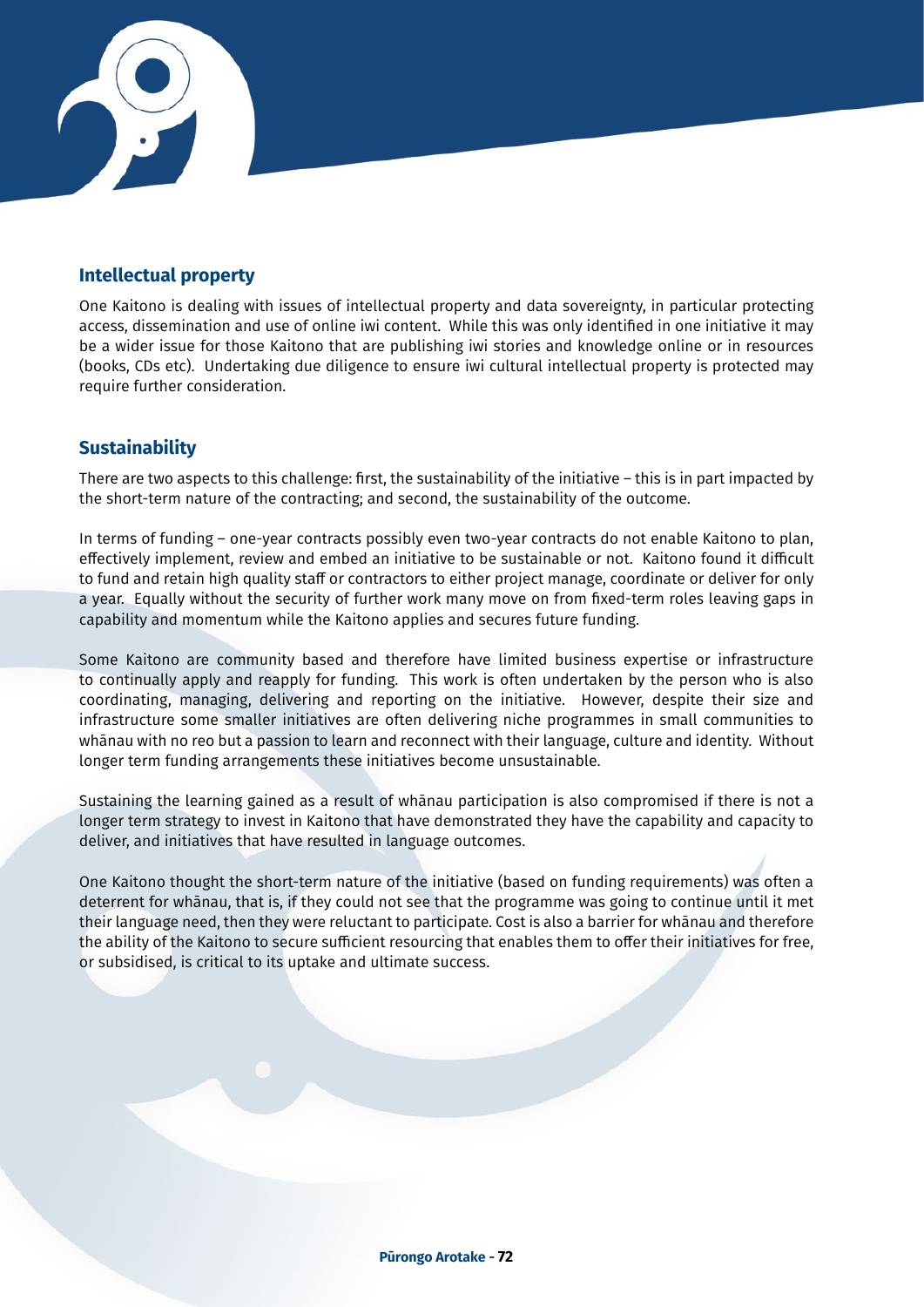

# **Ngā Tukunga Iho | Contribution to outcomes**

The purpose of this section is to examine how and in what ways the initiatives contributed to te reo Māori outcomes and priorities. To answer the evaluative question a grounded analysis approach was taken by looking at the outcomes achieved across the initiatives first. These outcomes were then considered against the intent and framework of the Maihi Māori to identify any areas of alignment.

# **Outcome model for funded initiatives**

Diagram One below reflects the inter-relationship of the outcomes between language, culture and identity which ultimately contributes to capacity building. What the evaluation found was that positive identity as Māori and engagement with culture (tikanga, kawa) were inevitable outcomes of learning te reo Māori for participants. Furthermore, as a result of individuals strengthening their language, identity and culture, collective capacity was strengthened either at a whānau, marae, hapū or iwi level. In some initiatives the intent to build collective capacity was deliberate, in others it was an unintended benefit of participation.

#### **Whanaungatanga as an enabler**

As a precursor to the discussion on outcomes it is important to note the significance of whanaungatanga as an enabler of the outcomes. Whanaungatanga in its broader sense is about reciprocal relationships. In the context of the initiatives, whanaungatanga has multiple interpretations but its intent or outcome was the same, that is, to leverage relationships to engage whānau to (re)connect to their reo, and to each other, as whānau, hapū, iwi. Kaitono or facilitator ability to connect to whānau either through whakapapa or kaupapa therefore was one of the motivating factors influencing whānau to participate in an initiative.

Kaitono also relied on their established connections and relationships (whanaungatanga) to connect to the expertise needed to successfully implement their initiatives.



#### *Diagram One: Outcomes achieved from funded initiatives*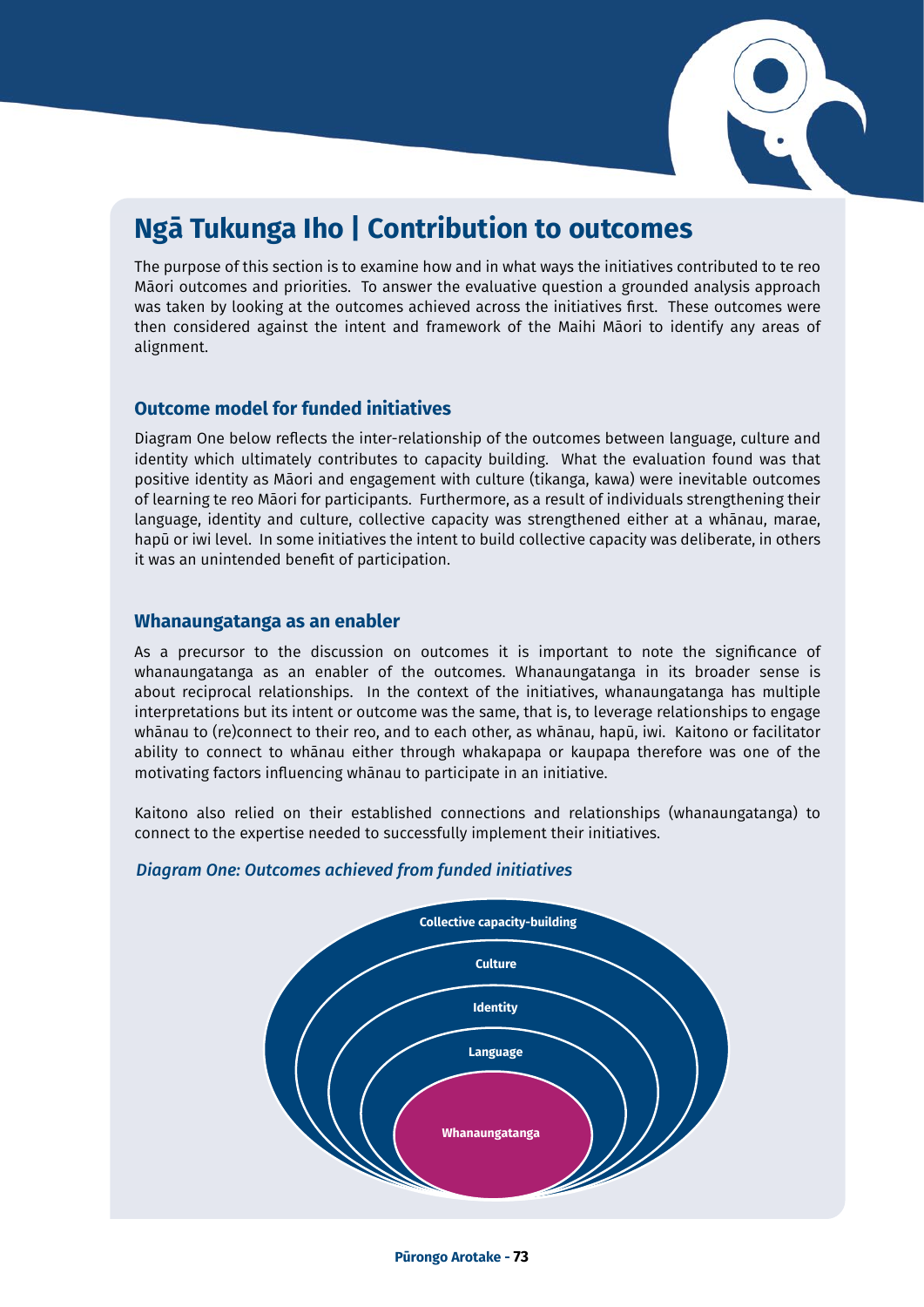# **Language outcomes**

At an individual level participants are improving their understanding and use of te reo Māori. Almost all participants in the initiatives experienced an immediate outcome in terms of te reo Māori, whether it was exposure to the language through digital apps, waiata, online resources; or attending events where the kaupapa was delivered in te reo Māori; or attending wānanga to specifically learn basic te reo Māori words and sentences they can use in the home. The unique aspect of some of the initiatives was that the learning involved the dialect of the rohe and was relevant, simple and easily to apply in contexts meaningful for whānau. Other outcomes facilitated through language included use of tikanga Māori e.g. mihimihi, pepeha, karakia; understanding of hapū and iwi stories and waiata; and/or development of skills to advance collective capacity, for example karanga, whaikōrero, kaihaka.

At a whānau level some whānau were using and extending their te reo Māori in the home particularly with their children supported by games, strategies, language planning and goal setting. At least two initiatives in particular resulted in whānau identifying their own 'language champions' who were enabling opportunities for whānau to speak te reo Māori.

Some whānau continued their language journey in more formal learning environments as a result of participating in initiatives including attending Te Ataarangi kura pō or enrolling in more formal courses through tertiary training providers.

#### **Domains**

The domains te reo Māori was heard and/or used has increased as a result of the initiatives.

In the home domain there were examples of whānau creating spaces in their homes where they only used te reo Māori. Whānau also learnt activity-specific language tailored to suit their individual activities and interests including sports, work, and social life which enabled whānau to widen their vocabulary to their relevant interests and settings.

Two initiatives had te reo Māori content online which was being accessed by thousands of individuals locally, nationally and globally.

At least one initiative was focused on normalising te reo Māori in public spaces (e.g. public libraries); and two were in mainstream private settings e.g. community venues. Te reo Māori events held in public spaces were considered by those involved to be important disruptors of cultural norms ultimately impacting on whānau Māori feeling accepted in non-Māori spaces and also for non-Māori and non-Māori speakers to be exposed to te reo Māori.

Whānau in at least one initiative used their parent group as a language domain in that wherever they met outside of the initiative they would use that opportunity to speak Māori.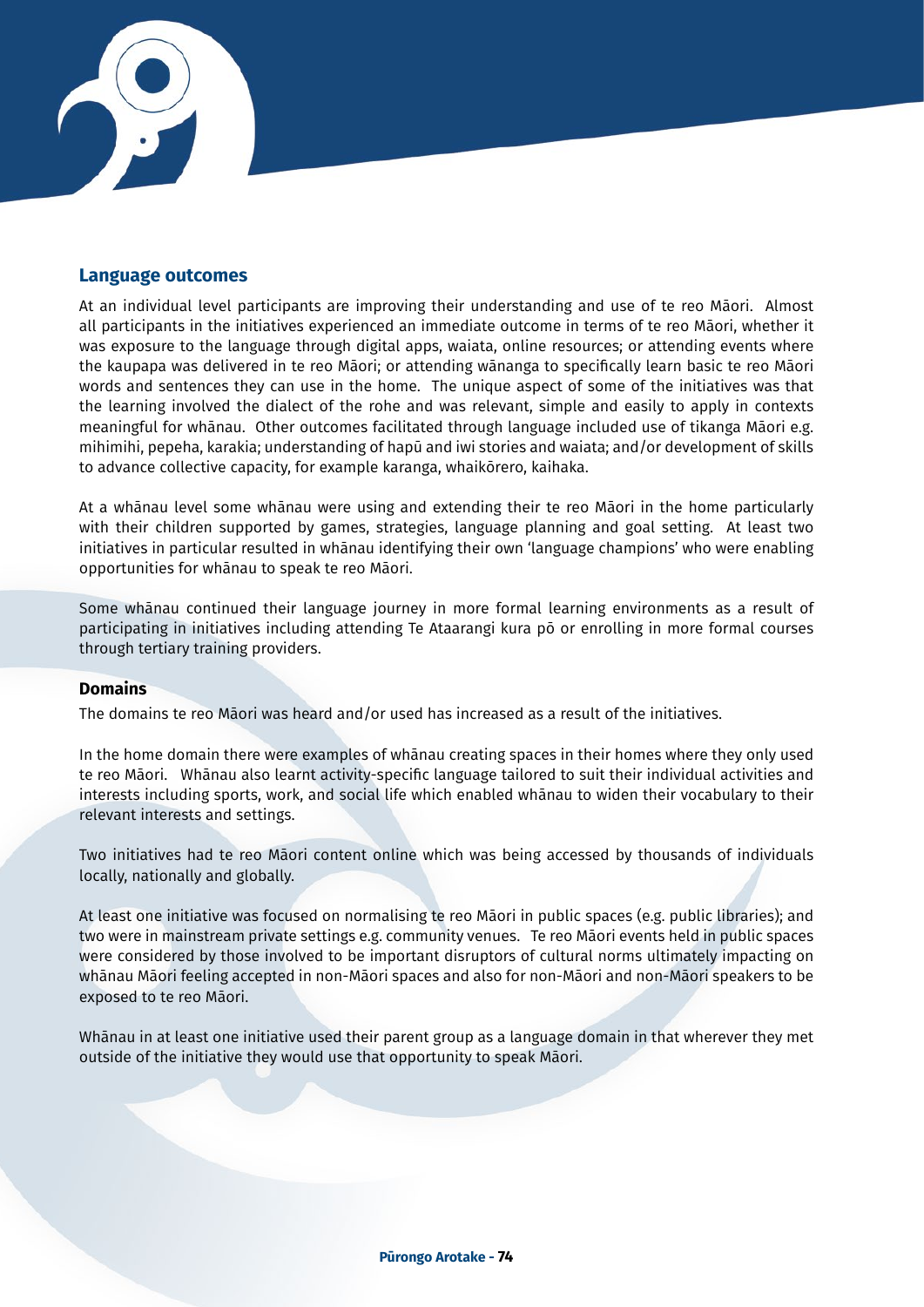

#### **Resources**

The initiatives collectively are increasing the number of te reo Māori resources available for whānau to access. As mentioned, some of these resources are online providing content in visual, aural and written form. One online initiative had nearly a million views of its online content. Other resources were contextualised to activities in the home including games, kupu hou, recipes in te reo Māori, and tohutohu to help whānau use te reo Māori in different situations which extended their reo vocabulary. Some whānau were also encouraged to develop their own language resources. Iwi-specific resources reflecting their own reo and knowledge were also developed and distributed for whānau including videos, books, games and waiata.

#### **Identity and culture**

The initiatives were also directly or inadvertently reversing the impacts of colonisation by enabling whānau to reclaim their language, which in some cases, had been lost in one generation, and reconnect to their identity as Māori and their cultural traditions. Many whānau interviewed expressed pride in their identity and confidence to use te reo Māori in front of others as a result of participating in an initiative. To achieve this outcome some initiatives have been purposeful in breaking down the barriers and debilitating effects associated with individual whakamā to use te reo Māori.

At an individual level the outcomes have been vast and positive. However, the greater impact has been the recognition of collective identity, in particular, their roles and responsibilities as members of a collective including service and contribution to others. This recognition of shared identity underpins common purpose and common need and generated a real sense of belonging that enhanced whānau commitment to collective growth and development.

One initiative had a unique approach of using well-being (fitness, nutrition, mindfulness) as the vehicle for engaging participants in a te reo Māori journey that was inclusive of tinana, wairua, hinengaro, tikanga and hītori. This outcome is similar to the experience of another participant who expressed that te reo, tikanga and whanaungatanga are protective factors that contributed to their resilience and well-being.

#### **Collective capacity**

As mentioned above an outcome resulting from an individual that has strengthened their language, culture and identity is a strengthened collective capacity as whānau, hapū and iwi. The benefit of Te Mātāwai funding is the impact it has had on ahikā, specifically the strengthening of people and practices that enhance the well-being of marae. At another level it has enabled iwi to reach out to its uri who are not living within their tribal boundaries to reconnect and strengthen iwi capacity.

Language planning tools are also enabling whānau, hapū and iwi to think strategically about language revitalisation in the context of cultural transformation and the resources needed to advance their aspirations.

Linked to timing, resourcing and sustainability is the aspiration Kaitono have to create pathways that contribute to transformational and intergenerational cultural change for participants. In cases where Kaitono have sufficient resourcing to enable a long-term strategy, a partnership model with Te Mātāwai could be a better investment approach to achieving longer term and sustainable cultural and language transformation for whānau.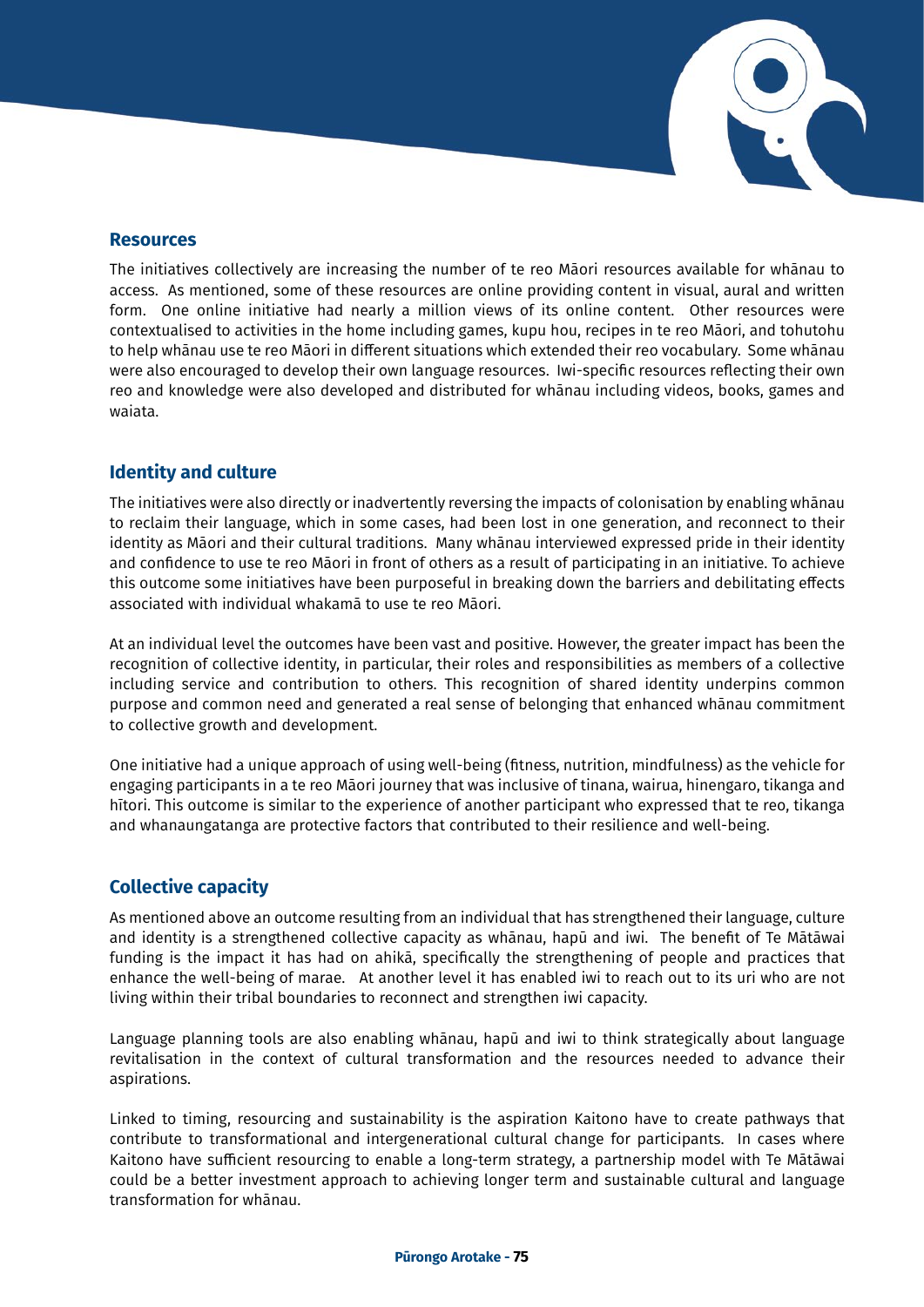

# **6. Summary and recommendations**

In summary, the range of initiatives has shown positive impacts for whanau that have awakened, and to some extent engaged, whanau in te reo Māori revitalisation. For most participants the exposure to te reo In summary, the range of initiatives has shown positive impacts for whānau that have awakened, and to Māori me ōna tikanga, te ao Māori, me ngā mātāpono Māori (kotahitanga, whanaungatanga, manaakitanga for example) has strengthened their cultural identity and inspired them to continue their te reo Māori journey. However, there is a risk that this group of whānau, who are at the early stages of their te reo Māori journey will remain static as they may not have the language skills, strategies, confidence and networks to develop their language further without support. Sustaining the learning gained as a result of whānau participation is also potentially compromised if there is not a longer term strategy to invest in Kaitono that have demonstrated they have the capability and capacity to deliver initiatives that contribute to the outcomes and objectives of the Maihi Māori.

#### **Therefore it is recommended that Te Mātāwai:**

- **• Consider further longitudinal research** to evidence the time, investment and support required to shift whānau to a point where they can sustain their own language development.
- **• Consider a longer term (two-three year) investment and partnership strategy** with Kaitono who have demonstrated their ability to contribute to the outcomes of the Maihi Māori in ways appropriate to their community, expertise and whānau context.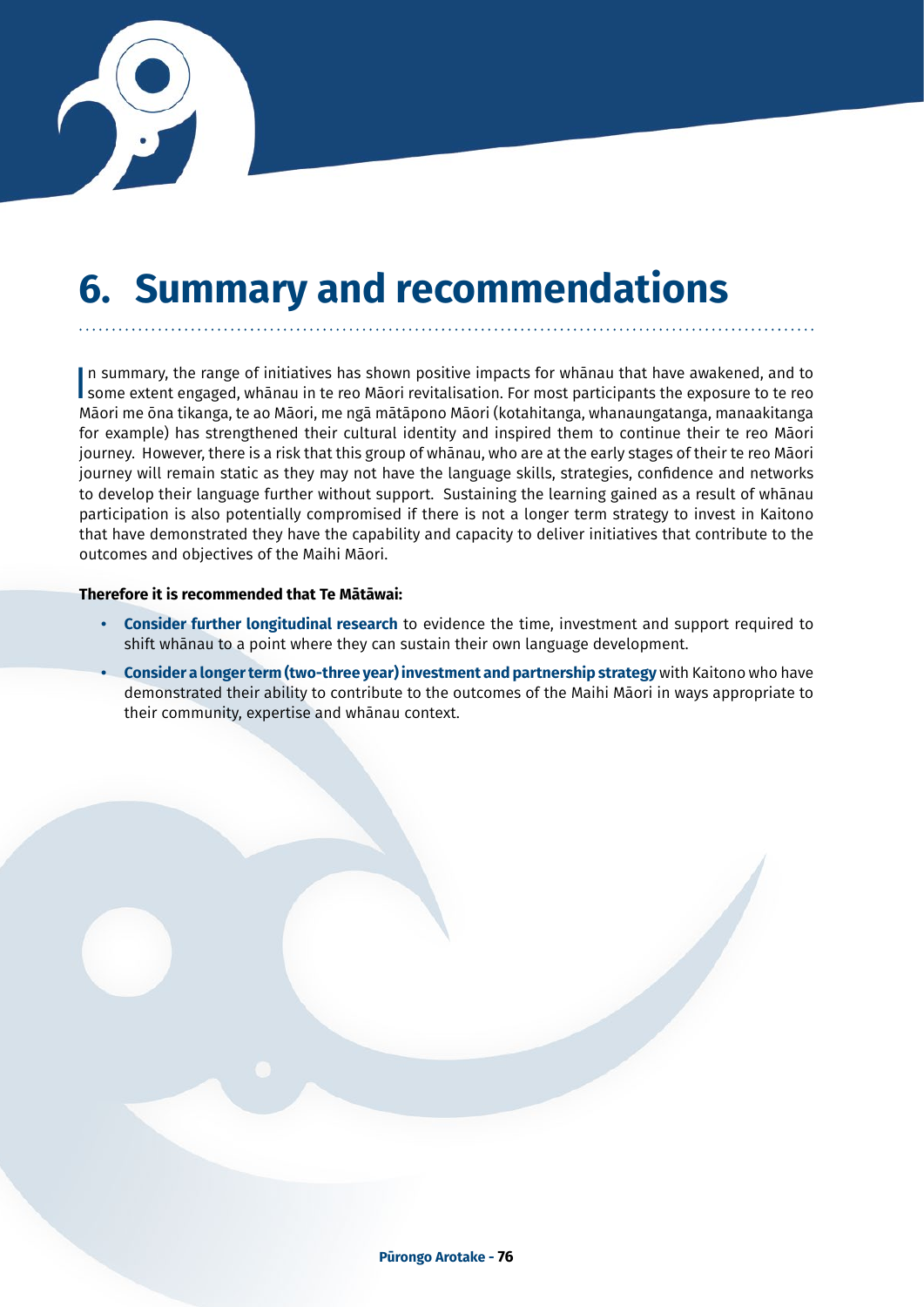



- **1. Information sheet and consent**
- **2. Kaitono questions**
- **3. Whānau questions**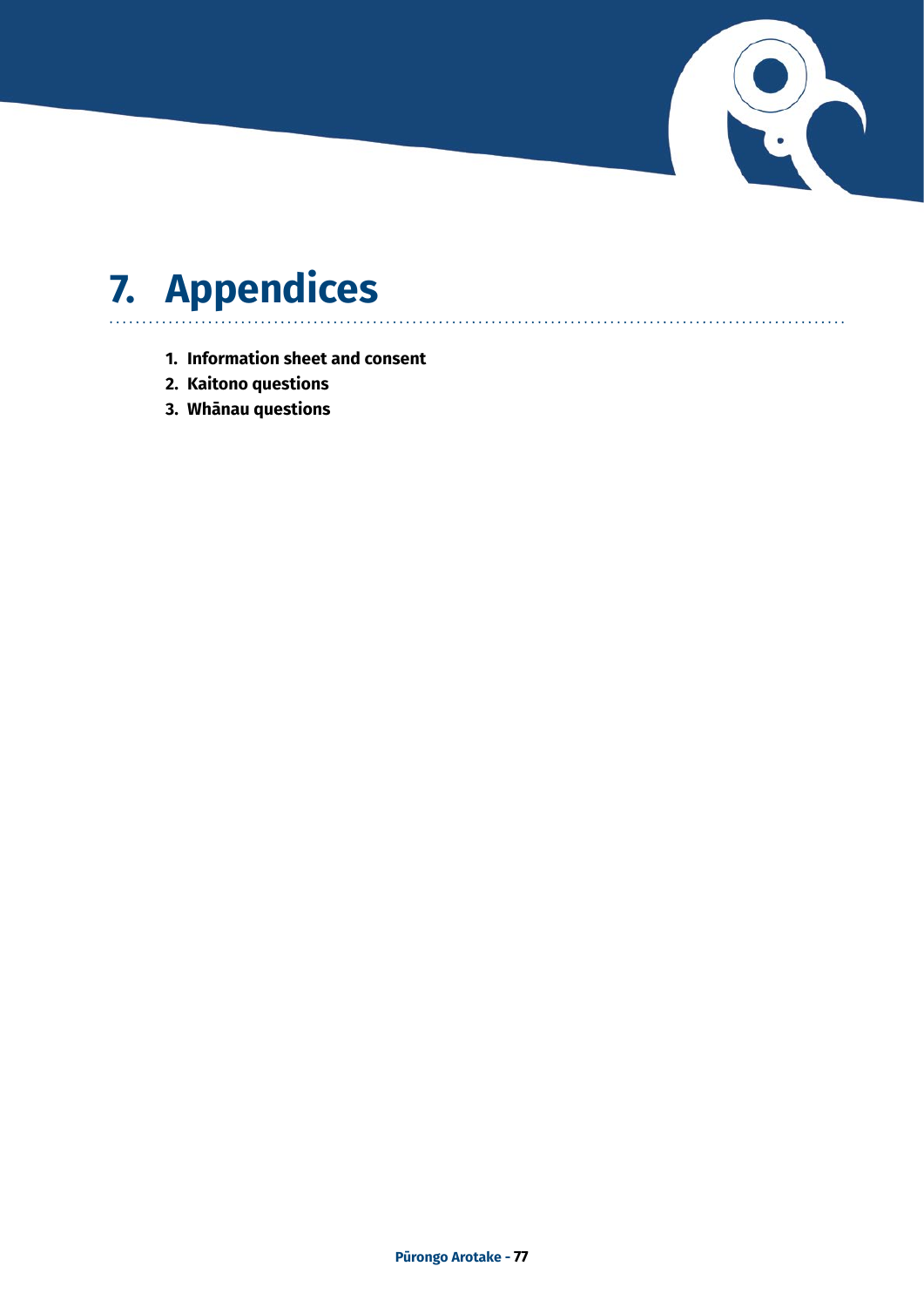

# **Te arotake angitūtanga: he arotakenga kaupapa whakarauora reo i tautokona e Te Mātāwai 2019**

#### *Evaluating success: an evaluation of Te Mātāwai funded initiatives 2019*

#### **Puka Pārongo / Information Sheet (2019)**

Tēnā koe

**1.**

#### **Whakataki Kōrero**

I poua a Te Mātāwai e Te Ture mō te Reo Māori i te tau 2016 hei tautoko i te whakarauoranga o te reo Māori ki waenganui i te iwi. I te tau 2018, i tīkina atu Te Paetawhiti Ltd e Te Mātāwai kia riro māna e arotake ngā painga o ētahi kaupapa whakarauora reo i whai pūtea nō Te Mātāuru (te taha haumi o Te Mātāwai). Ko te whāinga nui kia mōhio a Te Mātāwai ki ngā āhuatanga e angitū ai te whakarauoratanga o te reo Māori i waenganui i ngā horopaki huhua, ā, mā tēnei ka pai ake te tautokona o ngā kaupapa mātāmua haere ake nei.

#### **Ko wai ngā kaiarotake?**

E matatau ana te rōpū kaiarotake ki tā rātou e mahi nei, ā he reo Māori hoki tō rātou, mōhio pai hoki ki te kohikohi kōrero, whakaaro, ā-Māori nei. Ko tā rātou he whai kia āhai koe te tuari i ō kōrero me ō wheako i runga i te pai me te haumaru. Ka āhai hoki te whakahaere i te uiui i te reo Māori, i te reo Ingarihi, reorua rānei, kei a koe tonu te kōwhiringa.

#### **About this project**

Te Mātāwai is an independent statutory entity that provides leadership for te reo Māori revitalisation on behalf of iwi Māori. It was established in 2016 by Te Ture Mō Te Reo Māori 2016. In 2018, Te Mātāwai engaged Te Paetawhiti Ltd to evaluate a sample of programmes funded through Te Mātāuru (the investment arm of Te Mātāwai). The evaluation is strengths based. Te Mātāwai wants to understand what are the key success factors that contribute to language revitalisation activities in a range of different contexts. This information will inform future investment priorities.

#### **Who will I be interviewed by?**

Te Paetawhiti Ltd has a team of experienced evaluators who are fluent speakers in te reo Māori but also competent interviewers. Their job is to ensure they provide opportunities for you to share your stories and experiences in a safe and comfortable way. The team can conduct the interview fully in te reo Māori, bilingual or in English depending on your preference.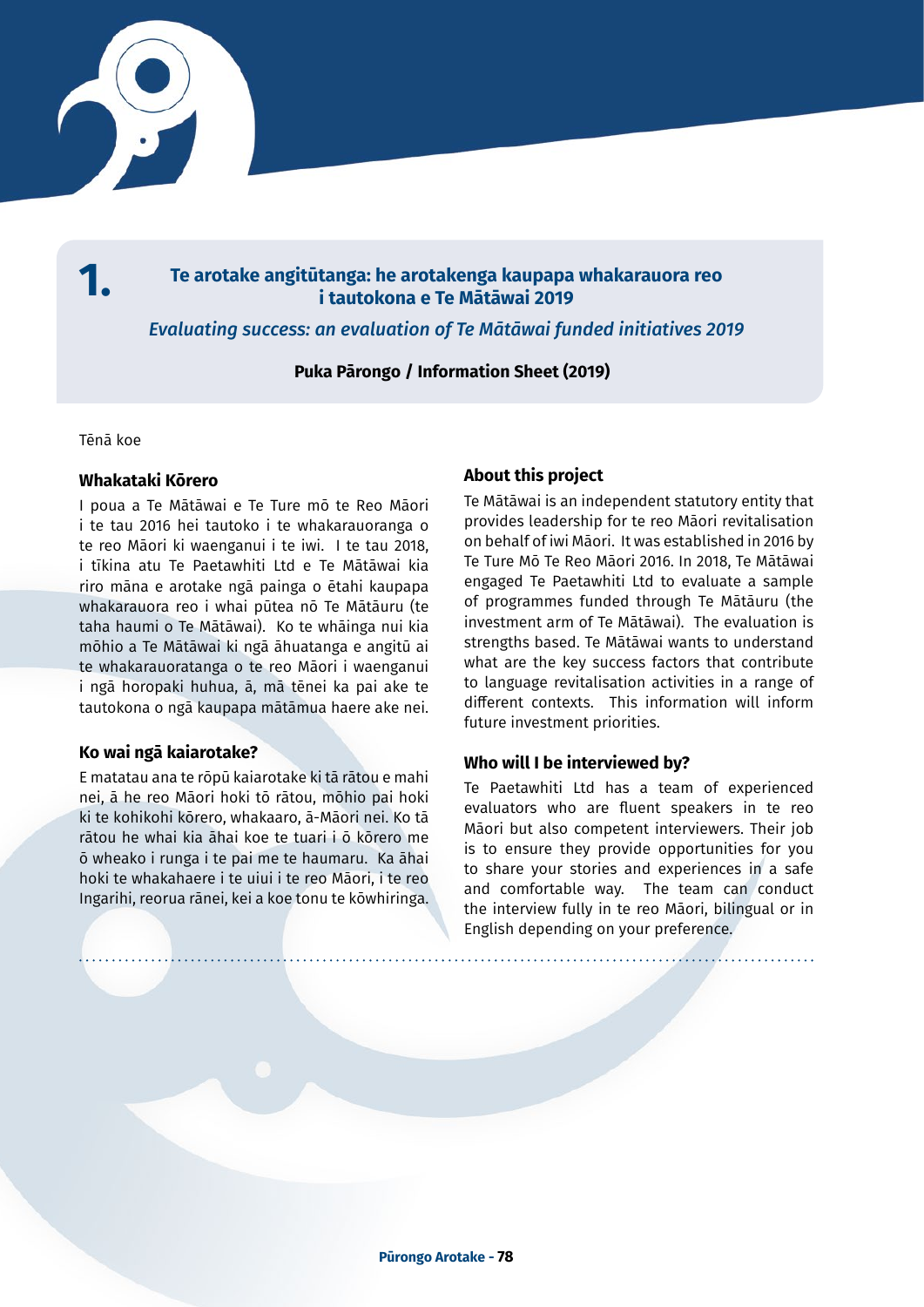



**Tākuta Shane Edwards** – nō Ngāti Maniapoto, ā, kei te noho mai a Shane i Kawhia. E ihumanea ana a Shane ki te mahi rangahau, mahi arotake anō hoki.



**Kirimātao Paipa** – Nō Ngāti Porou, Ngāti Whakaue, me Tūkorehe a Kirimātao. He tautōhito hoki ia ki te mahi arotake, ā, kei tua o tēnei he pouako hoki ia i te reo Māori.



*Hemana Bennett* – Nō Ngāti Whakaue, Ngāti Pikiao a Hemana ā kei te noho mai ia i Rotorua. Kei te mōhio a Hemana ki te mahi rangahau, mahi arotake hoki.



**Miromiro Kelly** – Nō Ngāti Māhanga, Ngāti Te Wehi, Ngāti Hikairo ki te Hauāuru, Ngāti Māhuta i roto o Waikato, nō Ngā Puhi hoki a Miromiro. He tautōhito ia ki te mahi rangahau, ki te mahi arotake hoki, ā he Kaiako hoki a Miromiro i te reo Māori.

**Dr Shane Edwards** – Shane lives in Kawhia and is of Ngāti Maniapoto descent. Shane is an experienced indigenous researcher and evaluator and fluent speaker of te reo Māori.

**Kirimatao Paipa** – Kiri lives in Ahipara and is of Ngāti Porou, Ngāti Whakaue and Ngāti Tukorehe descent. Kiri is an experienced evaluator and Pouako of te reo Māori.

**Colin Hemana Bennett** – Colin lives in Rotorua and is of Ngāti Whakaue descent. Colin has taught te reo Māori in the past and is currently a researcher, evaluator and fluent speaker of te reo Māori.

**Miromiro Kelly** – Miromiro lives in Raglan and affiliates to Ngāti Māhanga, Ngāti Te Wehi and Ngāti Hikairo in the west, Ngāti Mahuta in Waikato and Ngāpuhi. Miromiro is an experienced teacher of te reo Māori and indigenous researcher.

#### **Ko wai te hunga ka whai wāhi ki te arotake?**

Kei te hiahia te rōpū kaiarotake kia whakawhiti kōrero me ngā tāngata nāna i whai wāhi atu ki te waihanga, ki te whakahaere hoki i tō kaupapa whakarauora reo. Ka ui atu te kaiarotake i ngā pātai e pā ana ki tō ako haere i te reo ko koe me tō kotahi, ko koe me tō rōpū (ko tō whanau pea tērā), he aha te take, ngā take rānei i whakatau koe kia whai i te kaupapa whakarauora reo, ā pēhea tō haere i roto i te kaupapa. Ka pātai hoki ki ngā mea e pai ana ki a koe, ki ngā mea hoki kāore e pērā te pai. Ka rapa hoki i ō whakaaro ki ngā nekeneketanga hei whakakaha ake i te kaupapa.

Kei a koe te tikanga ki te whiriwhiri āe rānei, kāo rānei ki te kuhu atu ki roto i te arotake. Mēnā kāore koe e hiahia kei te pai, ā, kāore he takanga iho mōu me ō tono pūtea ki Te Mātāwai haere ake nei. Mēnā ka whakaae koe ka noho matatapu ō kōrero. Māu anō te kōwhiringa ki te whakamutu i te uiui ahakoa te wāhi o te uiui kua tae rā koe. Ka āhai hoki koe te unu ake i āu kōrero nāu anō i hoatu ki te kaiarotake i roto i te wiki kotahi whaimuri i te uiuitanga.

#### **Who can contribute to the evaluation?**

The evaluation team are interested in talking to people who have been key in the organisation and development of your initiative as well as in organising your initiative and The evaluator will ask you to talk about your reo journey either as an individual or as part of a collective (for example your whānau), why you have decided to participate in a reo Māori initiative and what progress you have made in your reo journey. We will also ask you to describe what is working well and not so well about the initiative you are involved in, and where improvements can be made. The interviews should take approximately 60 minutes and will be undertaken in person.

Your participation in the interview is voluntary and there will be no impact on your group or future funding opportunities through Te Mātāwai if you choose to participate or not. Your contribution will be completely confidential. You can stop the interview at any stage, or withdraw your answers up to one week after your interview.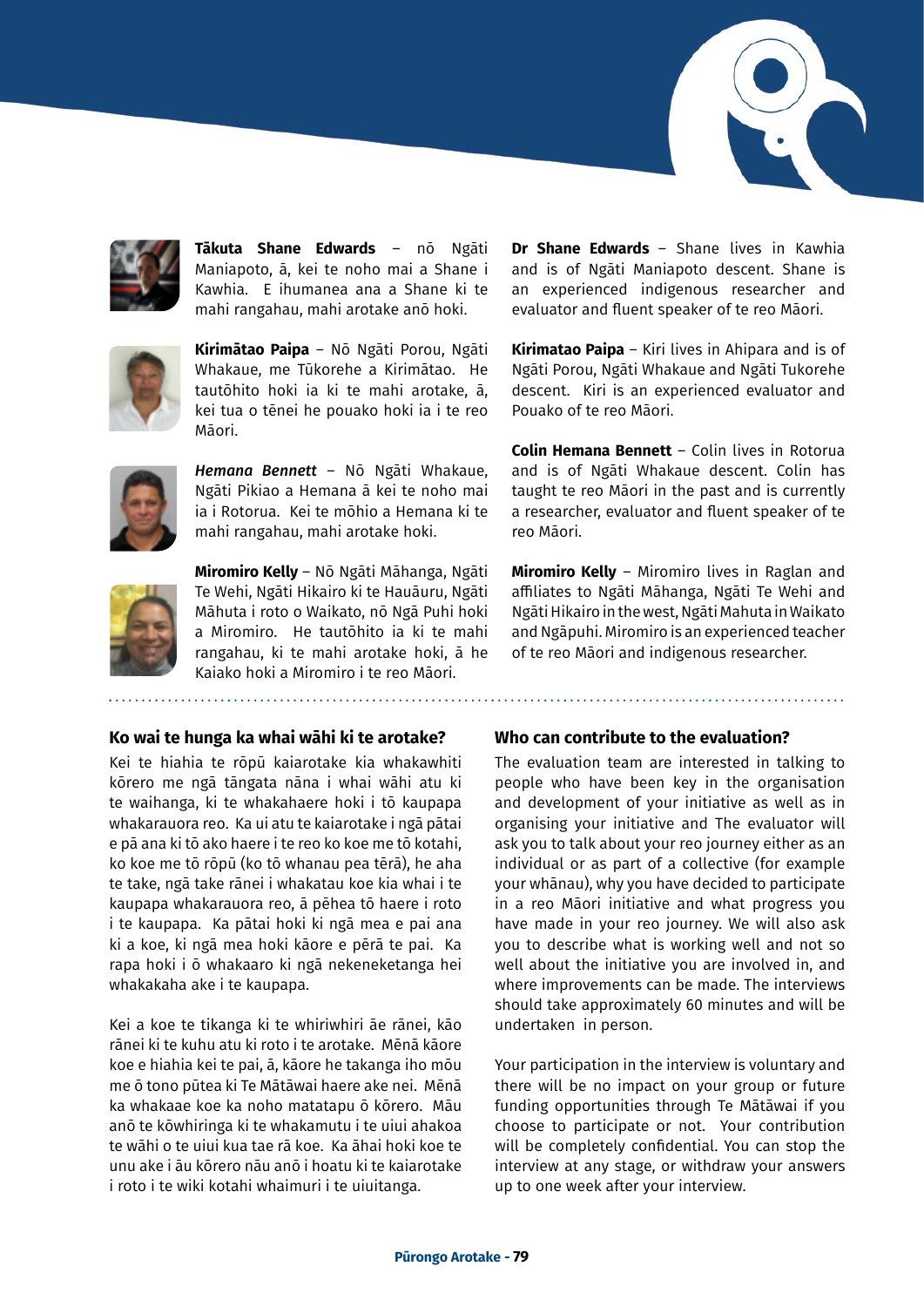

I runga anō i tō whakaae mai kia mau ā-tuhituhi nei ō kōrero, ka hopu ā-oro anō hoki me te tuhituhi hei hāpai i te mahi wetewete. Ka rokirokia, ā, ka mau kita nei, huna nei nga kōrero rangahau katoa nāu anō i homai, i runga i ngā rorohiko a te rōpū kaiarotake. E tiakina ana hoki ki ngā kupu muna a te rōpū nei. Ka pau te rua tau i muri mai o te mutunga o te arotake ka mukua katoatia ngā kōrero.

#### **Ka ahatia aku kōrero?**

Ka tuhi pūrongo whakarāpopoto te kaiarotake e whakamārama ana i tō kaupapa whakarauora reo. Ka kōrero tēnei pūrongo i ō wheako whaiaro me ērā anō o ētahi atu i whaiwāhi mai ki te kaupapa. Ka tukuna e mātou te pūrongo kōhukihuki ki a koutou rā i uiuitia hei mātai, hei whakaū mā koutou. Ka mutu tēnā ka tukuna te pūrongo ki Te Mātāwai me te mōhio tērā e tāia. Kia mōhio mai ina whakaae mai ki te uiui, ki ngā wāhi e tika ana kia whakahuatia, whakaae tahi ana hoki kia tāia tūmatanuitia.

#### **He pātai wāhau e pā ana ki te mahi arotake nei?**

Mēnā kei te hiahia mōhiotanga anō, he pātai rānei e pā ana ki te arotake nei tēnā whakapā atu ki:

Jonathan Kilgour, Research Manager, Te Mātāwai, 021 955 339

Roxanne Smith, Kaiarotake Matua, 021 216 7038.

Nā mātou te tīma kaiarotake

With your permission, as well as notes being taken, the interview will be audio recorded and maybe transcribed for analysis purposes. Audio files, transcripts and research notes will be stored securely on the project team's password protected laptops. These files, transcripts and notes will be destroyed two years after the project is finalised.

#### **What will happen to my information?**

The evaluator will write up a brief narrative describing the initiative you have been involved in. The narrative will take into account your experience and the experiences of others who participated in the initiative.

We would like to share the narrative with all those interviewed to review and approve. The narratives will then be submitted to Te Mātāwai and may be published. You need to be aware that by agreeing to participate, and where relevant, to be named, that you are also agreeing for the narrative to be published publicly.

#### **Do you have questions about the evaluation?**

If you would like more information about the evaluation please feel welcome to contact:

Jonathan Kilgour, Research Manager, Te Mātāwai, 021 955 339

Roxanne Smith, Lead Evaluator, 021 216 7038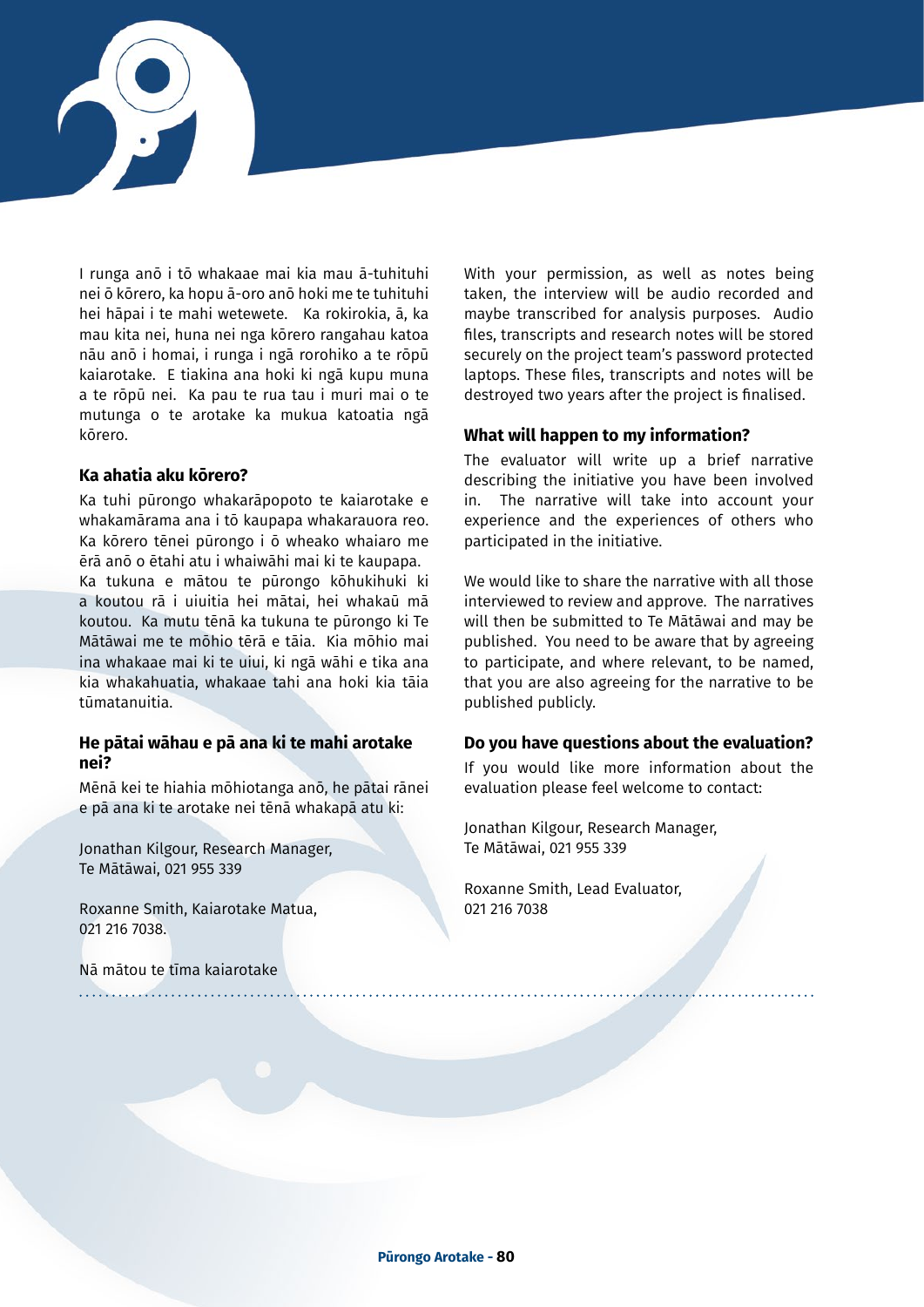

# **Whārangi Whakaae Kaitono/Whānau / Participant Consent Form**

Kei te whakaae ahau kia uiuitia ahau ki tā te kōrero whakamōhiohio nā te rōpū arotake i hōmai ki ahau. Kei te māmara ki ahau:

- He mea tuku noa aku kōrero, ā, kei ahau te tikanga ki te whakamutu i te uiuitanga, ahakoa ki hea wāhi
- Ka āhai ahau te unu ake i aku whakautu kotahi wiki i muri mai o te uiuitanga
- Ka tirohia ngā whakautu takitahi e te rōpū arotake anake

Ka whakaemihia ngā hua o ngā uiuitanga whānui ki roto i tētahi pukapuka taihoa pea ka perehitia e Te Mātāwai.

E mōhio ana ahau ka whai wā ahau ki te tirotiro i te rangahau i mua o te perehitanga.

Kāore he takanga iho e pā mai ki ahau, ki taku kāhui rānei, ki taku tono pūtea i Te Mātāwai mēnā kāore ahau e whakaae ki te uiuitanga.

I runga anō i taku whakaae mai ki te uiuitanga, ka mau ā-tuhituhi, ka tuhi kōrero te kaiuiui, ā, tērā hoki ka āta tuhia te reo i mau ā-oro. Ka rokirokia, ā, ka mau kita nei, huna nei ngā kōrero arotake i runga i ngā rorohiko a te rōpū kaiarotake. E tiakina ana hoki ki ngā kupu muna a te rōpū nei. E rua tau whaimuri mai i te mutunga o te arotake ka mukua katoatia ngā kōrero.

Kua pānui ahau i te whārangi whakamōhiohio me te whārangi whakaae hoki. Kua whai wā hoki ahau ki te pātai i ngā pātai me te kimi whakautu pai ki aua pātai.

Kei te whakaae ahau kia uiuitia ahau

Āe Kāo

Kei te whakaae ahau kia mau ā-oro te uiuitanga Āe | Kāo |

Kei te whakaae ahau kia tāpaetia ēnei kōrero hei kaupapa angitū

Āe Kāo 

Rangi: \_\_\_\_\_\_\_\_\_\_\_\_\_\_\_\_\_\_\_\_\_\_\_\_\_\_\_\_\_\_\_\_\_\_\_\_\_\_

Mokotā:

I agree to be interviewed as outlined in the information provided to me by the evaluation team. I understand that:

- My participation in the interview is voluntary and I can stop the interview at any stage
- I can withdraw my answers up to one week after my interview
- Individual responses will only be seen by the evaluation team

Findings from the interviews will be summarised into a success case study that may be published by Te Mātāwai.

I understand that I will have the opportunity to review the case study before it is published.

I understand that my participation (or not) in this interview will have no impact on my current contract with Te Mātāwai or my/my collectives ability to seek funding from Te Mātāwai in the future.

The interview, with my permission, will be audio recorded, the interviewer will take notes and in some cases audio recordings may be transcribed. Audio files, transcripts and evaluation notes will be stored securely on the lead evaluator's password protected laptops and will not identify me. These files, transcripts and notes will be destroyed two years after the evaluation report is finalised.

I have read the information sheet and this consent form. I have been given the opportunity to ask questions and have had those questions answered to my satisfaction.

|                      |  | I give my consent to participate in this interview |  |  |
|----------------------|--|----------------------------------------------------|--|--|
| Yes $\Box$ No $\Box$ |  |                                                    |  |  |

|                      |  | I agree to the interview being audio recorded |  |
|----------------------|--|-----------------------------------------------|--|
| Yes $\Box$ No $\Box$ |  |                                               |  |

|                    |  |  |  | I agree to the information being presented as a |  |  |  |  |  |
|--------------------|--|--|--|-------------------------------------------------|--|--|--|--|--|
| success case study |  |  |  |                                                 |  |  |  |  |  |

 $Yes \mid \text{No}$ 

Participant Signature:

Date: \_\_\_\_\_\_\_\_\_\_\_\_\_\_\_\_\_\_\_\_\_\_\_\_\_\_\_\_\_\_\_\_\_\_\_\_\_\_\_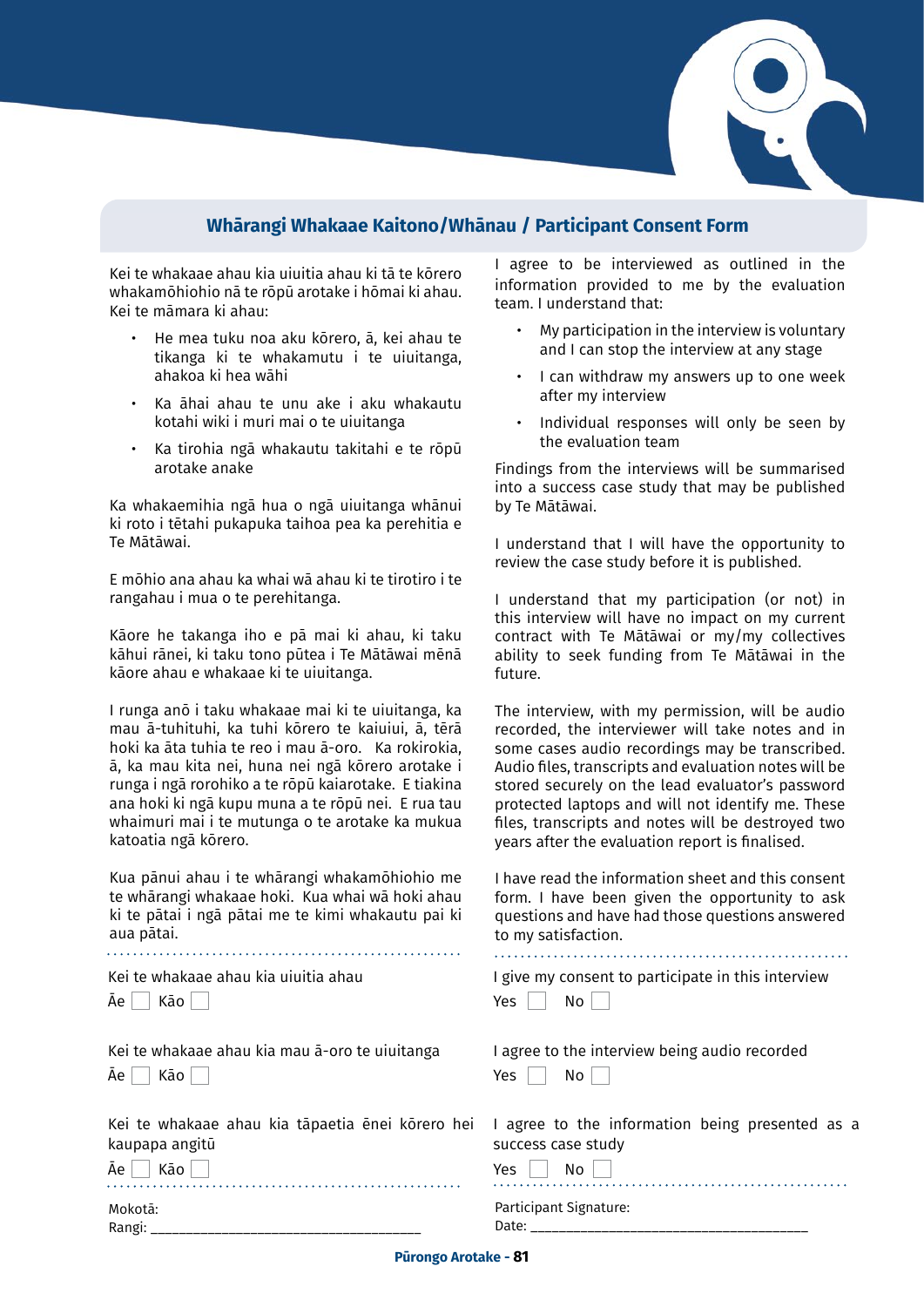

**2.**

# **Kaitono evaluation questions**

#### **1. About yourself and/or your organisation**

Tell us about you/your organisation and your organisational interest in te reo Māori revitalisation?

#### **2. About the initiative**

Tell us about your initiative funded by Te Mātāwai?

- What the initiative is about; who is the intended audience; what was the initiative intended to achieve?
- What has been achieved thus far and why?
- What have been the barriers/challenges you have experienced thus far? How have you managed these challenges?
- *- If a national initiative how do they monitor implementation and progress?*

#### **3. Understanding Success**

Tell us what you consider to be the most important successes of your initiative and why?

- What does success look like? Please describe examples of success from your perspective.
- What if any, innovations or adaptations have been made to your initiative to ensure greater success?
- *- If a national initiative does success look different for different groups and why?*

#### **4. Contribution to te reo Māori**

How and in what ways has your initiative contributed to engagement in and use of te reo Māori for your intended audiences? How do you know this is happening? What do you see, hear, feel? Are there particular activities that your intended audiences are more responsive to than others, why?

#### **5. The future and sustainability of the initiative**

What is needed to ensure the successes achieved thus far is sustainable?

#### **6. Future learnings**

What have you learnt about managing and implementing te reo Māori initiatives (What worked really well and not so well?)

If you were to run your initiative again, what would you differently and why?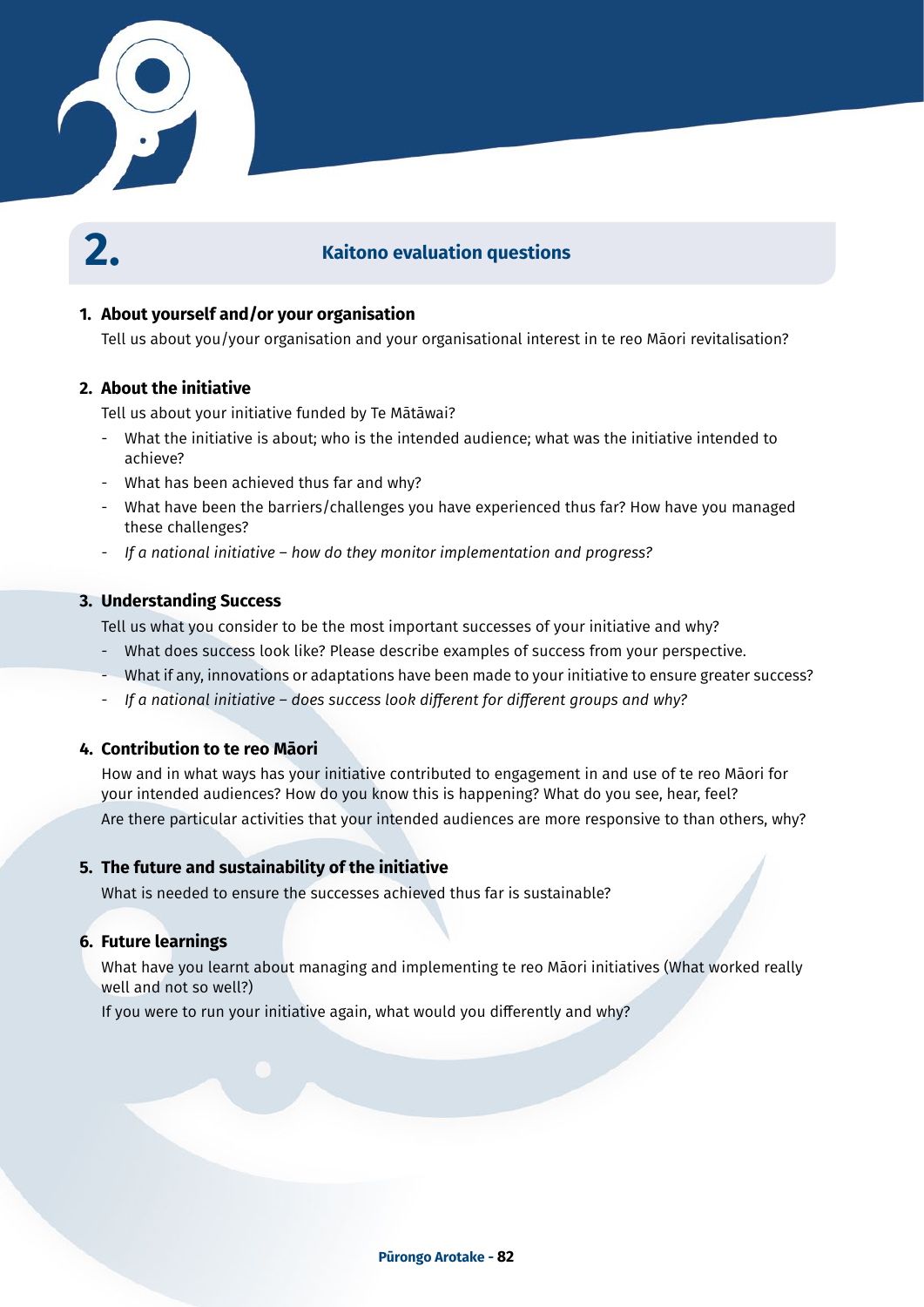

# **Whānau evaluation questions**

### **1. About yourself and/or your te reo Māori journey**

Tell us about yourself and your te reo Māori journey?

#### **2. About the initiative**

Tell us about the initiative you are/have participated in?

- What is the initiative about, what have you been involved in so far? Did you enjoy it? What made it enjoyable for you or not?
- Why did you decide to participate in the initiative? What were your expectations of the initiative and how have these been met or not?
- Where does it fit in your language aspirations?
- How are you supported to participate? What does it mean to you to be able to participate in such an initiative?
- Have you participated in any other reo initiatives in your life and how is this one different?
- Have there been any challenges impacting on your participation?

#### **3. Understanding Success**

Tell us what you consider to be the most important successes you and your whānau have achieved as a result of participating in the initiative and why?

#### **4. Contribution to te reo Māori**

Tell us about how the initiative has contributed to your use of te reo Māori.

- Have you noticed any shifts in your confidence or attitude or motivation to learn te reo Māori? In what ways?
- Have you noticed any shifts in your ability to use te reo Māori in your daily life? If so, in what ways and with whom?
- What would you like the initiative to do more or less of to support your reo journey?

#### **5. Future learnings**

Thinking about the future what do you need to support your reo journey?

- What would make participating in activities that support te reo Māori for you and your whānau easier for you? Are there particular activities that work better for you in terms of learning te reo Māori and why?
- What do you need now in order to maintain and or build on what you have learnt so far?

Ngā mihi